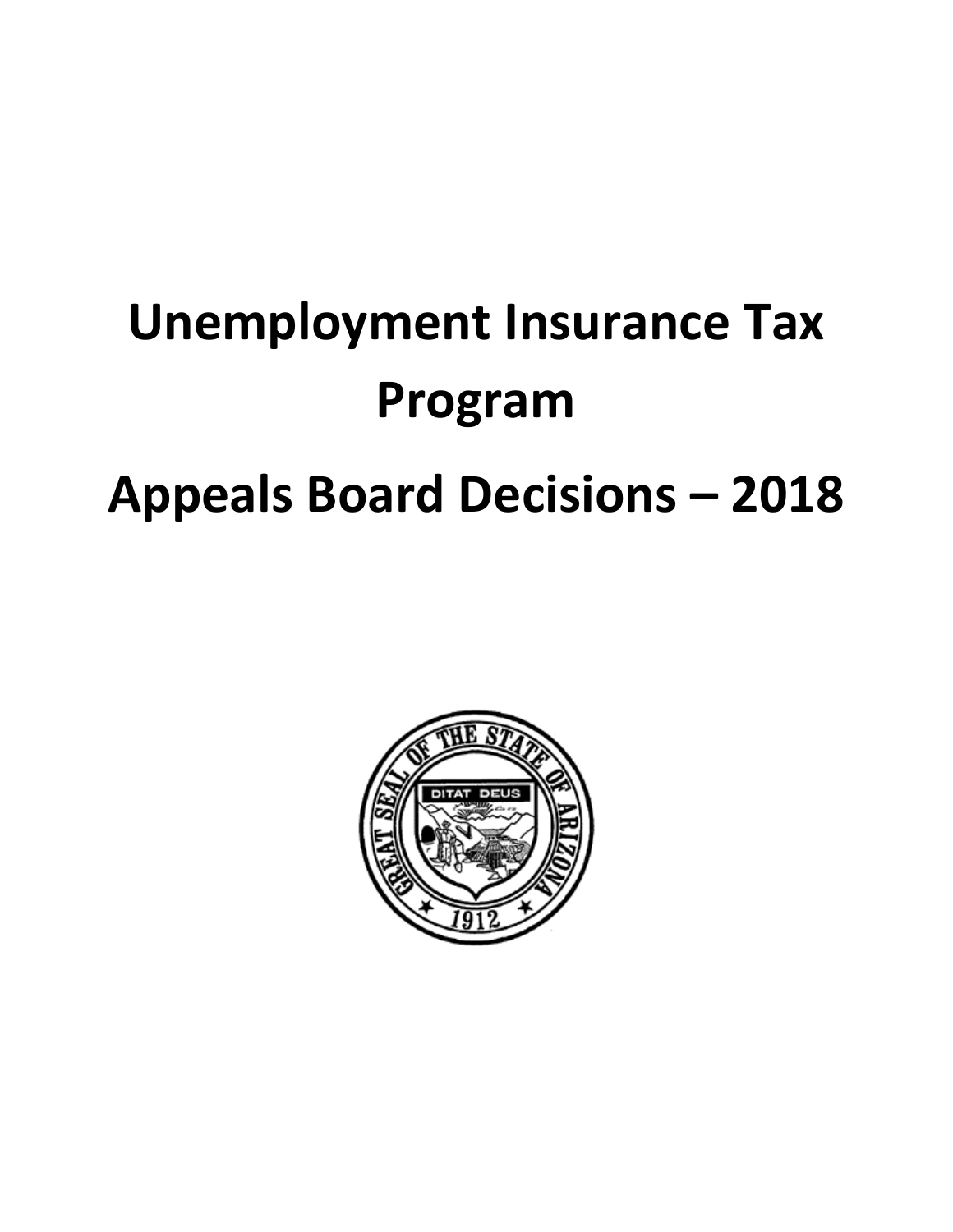# **1st QUARTER OF CALENDAR YEAR 2018**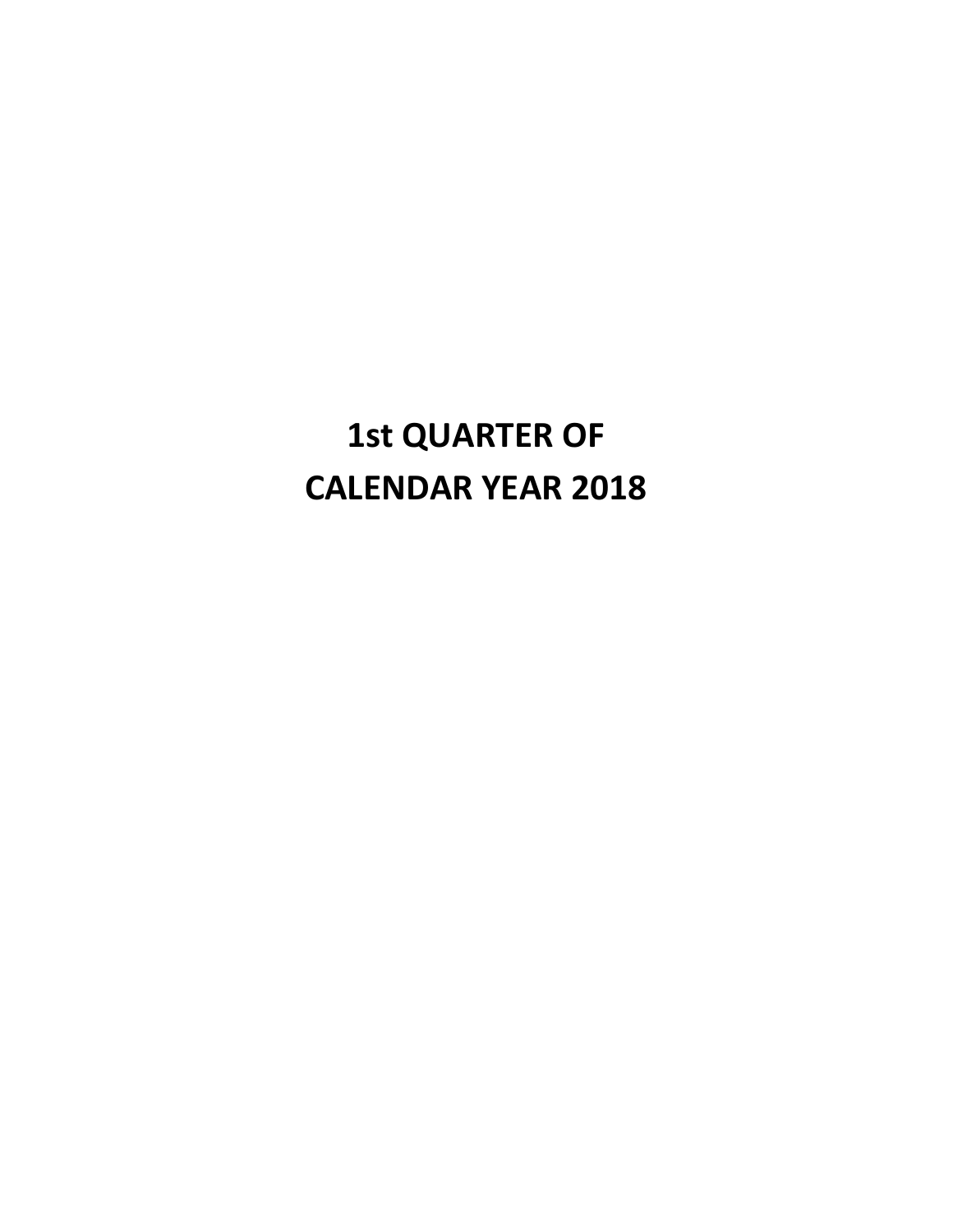**Arizona Department of Economic Security**  $\mathbb{R}$  **Appeals Board Economic Security** 



Appeals Board No. T - 1534644 -001 - B \_\_\_\_\_\_\_\_\_\_\_\_\_\_\_\_\_\_\_\_\_\_\_\_\_\_\_\_\_\_\_\_\_\_\_\_\_\_\_\_\_\_\_\_\_\_\_\_\_\_\_\_\_\_\_\_\_\_\_\_\_\_\_\_\_\_\_\_\_\_\_\_\_\_\_\_\_\_\_\_\_\_\_\_\_

XXX STATE OF ARIZONA E S A TAX UNIT ℅ SUZANNE M CHYNOWETH, ASST ATTORNEY GENERAL CFP/C 1275 W WASHINGTON ST PHOENIX, AZ 85007 -2926

Petitioner Department

#### **IMPORTANT --- THIS IS THE APPEALS BOARD'S DECISION**

The Department of Economic Security provides language assistance free of charge. For assistance in your preferred language, please call our Office of Appeals (602) 771 -9036 .

\_\_\_\_\_\_\_\_\_\_\_\_\_\_\_\_\_\_\_\_\_\_\_\_\_\_\_\_\_\_\_\_\_\_\_\_\_\_\_\_\_\_\_\_\_\_\_\_\_\_\_\_\_\_\_\_\_\_\_\_\_\_\_\_\_\_\_\_\_\_\_\_\_\_\_\_\_\_\_\_\_\_\_\_\_

#### **IMPORTANTE --- ESTA ES LA DECISIÓN DEL APPEALS BOARD**

The Department of Economic Security suministra ayuda de los idiomas gratis. Para recibir ayuda en su idioma preferido, por favor comunicarse con la oficina de apelaciones (602) 771 - 9036 .

# **RIGHT TO APPEAL TO THE ARIZONA TAX COURT**

Under Arizona Revised Statutes, § 41-1993, the last date to file an

Application for Appeal is **\*\*\* February 8, 2018 \*\*\*** .

#### DECISION **AFFIRMED**

THE **PETITIONER**, through counsel, petitioned for a hearing from the Department's Reconsidered Determination issued on July 20, 2016, which affirmed the Department's May 12, 2016 "Determination of Liability for Employment or Wages".

The Reconsidered Determination held in part as follows (Exh. D-10):

… XXX is a temporary services employer under the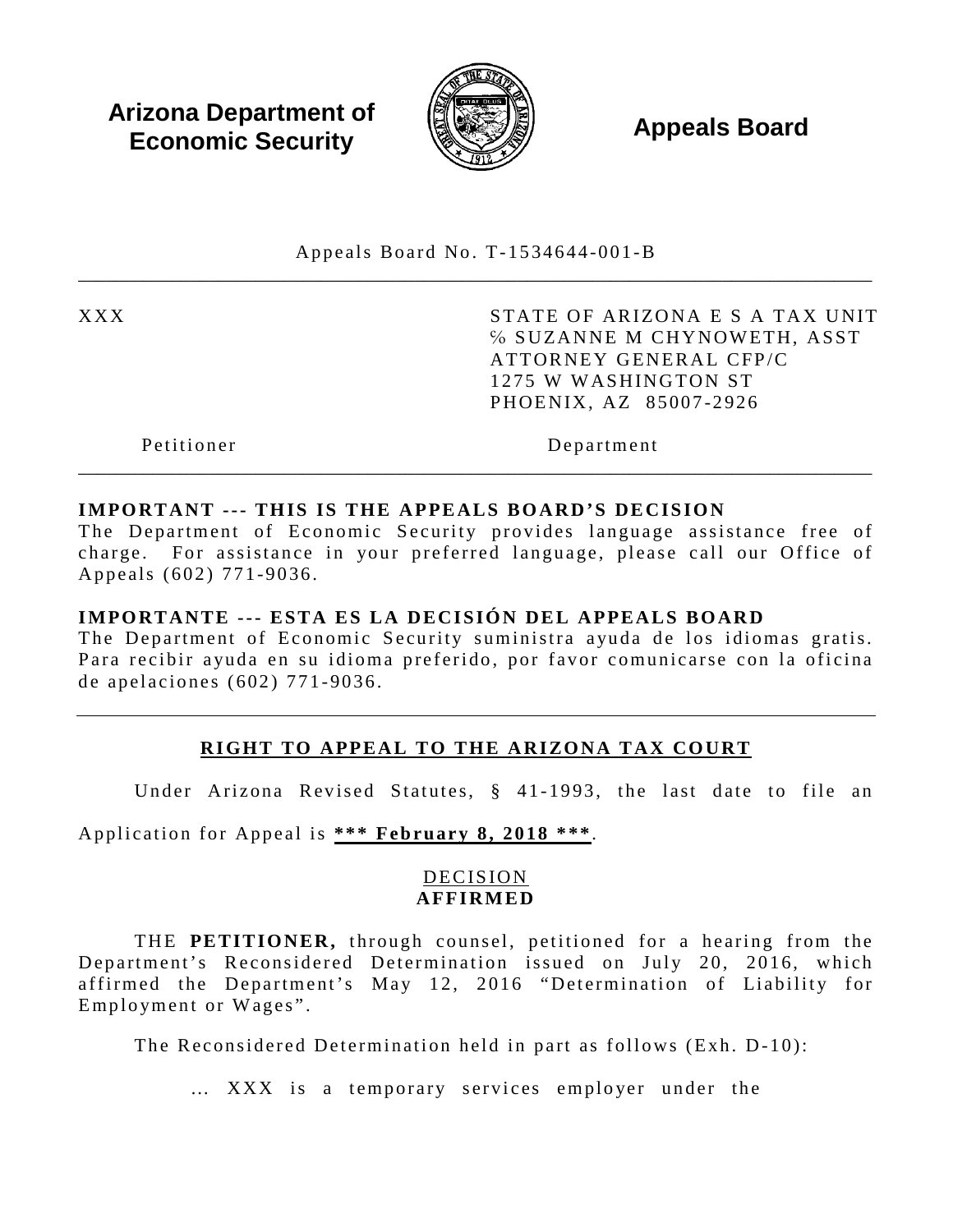provisions of A.R.S.  $\S$  23-614(I)(2) and that the services performed by individuals as caregivers/staff constitute employment and all forms of remuneration paid for such services constitutes wages …

\* \* \*

Accordingly, this Reconsidered Determination affirms the Determination of Liability for Employment or Wages issued May 12, 2016 …

The Petition for Hearing having been timely filed, the Appeals Board has jurisdiction in this matter pursuant to A.R.S.  $\S$  23-614(I)(2).

At the direction of the Appeals Board and following proper notice to all parties, a hearing was conducted before JOSE R. PAVON, an Administrative Law Judge, in Phoenix, Arizona, on **October 17 , 2017** .

# **I.** STATEMENT OF THE ISSUES

- 1. Whether the workers utilized by Petitioner as caregivers/staff ("workers") were employees of Petitioner from January 1, 2014 through December 31, 2015 ("audit period") and
- 2. Whether payments petitioner made to those workers during the audit period constitute wages.

Four Petitioner witnesses appeared at the hearing with counsel, and presented testimony. Four Department witnesses testified, and an Assistant Attorney General served as the Department's counsel. All parties, representatives, and witnesses, appeared in person during the hearing; the Administrative Law Judge appeared telephonically for the hearing. At the hearing, Exhibits P-1 through P-30, D-1 through D-12 and Bd. Exhibits 1 **through 1 5,** were admitted into the record.

In the August 19, 2016 petition for hearing  $(Exh. D-11)$ , the Petitioner reiterated its version of the facts and contended that Petitioner's due process rights were violated because the Department issued its Determination without obtaining all of the information required from the Petitioner. We find no basis in the record to support the Petitioner's contention that due process of law was denied. The Department auditors made at least three requests for detailed information from the Petitioner. Those requests, along with others made by Department employees, caused the Petitioner to submit a letter to the Department Ombudsman on May 1, 2016, complaining that it was "distressed by this badgering" from the Department because of the repeated request (Exh. P-12). The Department's information requests were sufficient for the Reconsidered Determination to have been issued without violating the Petitioner's due process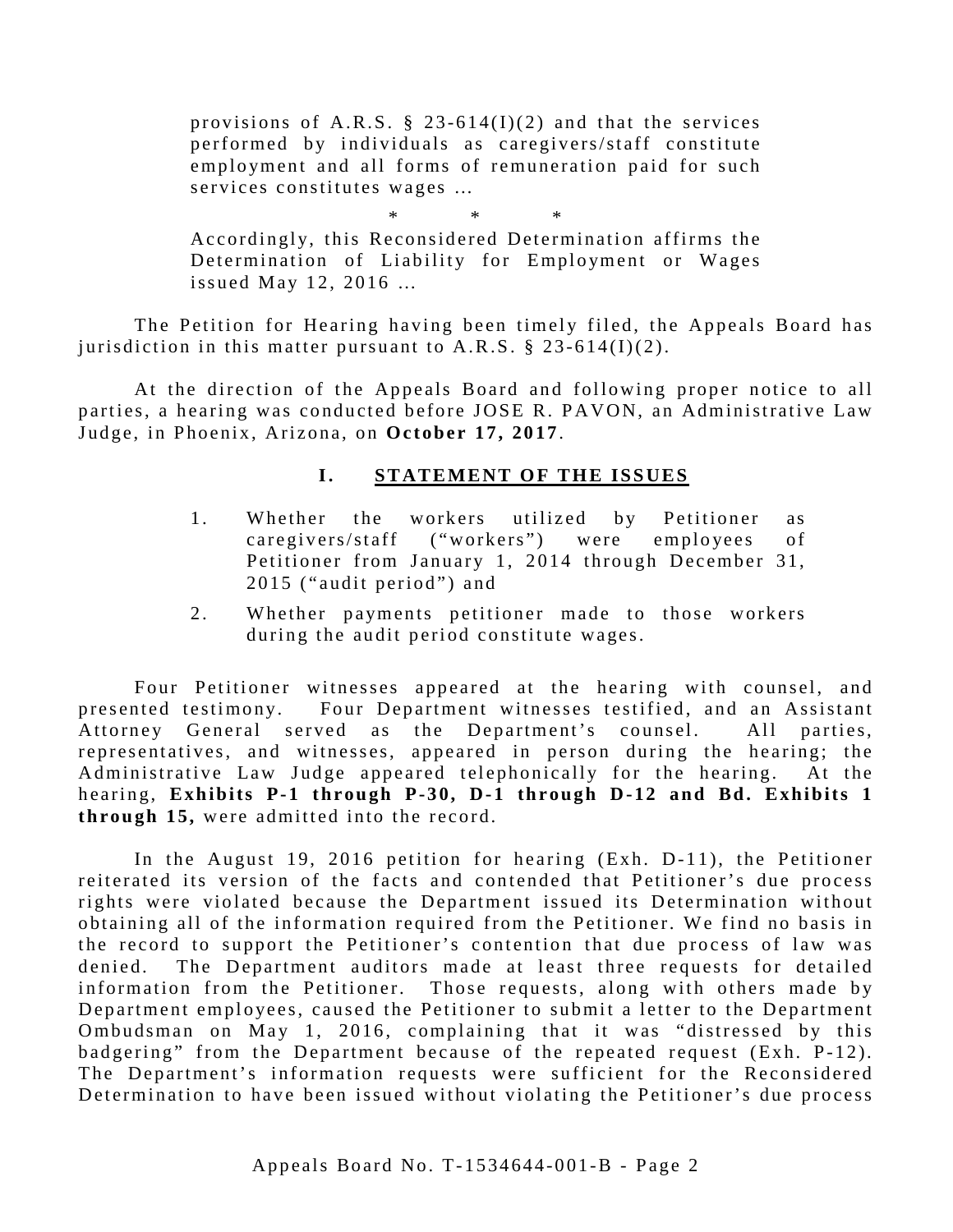rights and with as much information as the Department was able to gather from the Petitioner. The essential elements of due process were observed.

During its closing statement, the Petitioner argued that Appeals Board No. T-1038797-001-B, is controlling in this case. We disagree. The Appeals Board undertakes *de novo* review of all cases and is not bound by its previous decisions. We find the case cited is not applicable. The case is different from the current case because in the prior case, the Internal Revenue Service ("IRS"), specifically addressed the treatment of behavioral healthcare professionals as independent contractors.

In the current case, the Petitioner's witness, who was the Petitioner's Certified Public Accountant ("CPA"), testified that the 2009 IRS audit concentrated on the accuracy of the Petitioner's wage and revenue reporting. The witness further testified that the IRS did not interview any workers and they did not look at the Petitioner's Independent Contractor Agreement. We conclude that the IRS was not focused on the workers' classification as part of their audit. There is no evidence that the IRS made any determination regarding the classification of workers associated with the Petitioner's operation. The IRS determined that "no change" was warranted regarding the Petitioner's wage and revenue reporting.

The Petitioner also raised concerns over the impartiality of the Department's auditor. The Petitioner's witness, the CPA, testified that the auditor's supervisor was in contact with the Petitioner and addressed the Petitioner's concerns by attending the audit himself to ensure impartiality. The Department took adequate steps to rectify the Petitioner's concerns.

The Petitioner further contends that the Department failed to adequately address whether the workers were independent contractors in its Reconsidered Determination. We agree, and will use our own findings of fact, and reasoning and conclusions of law.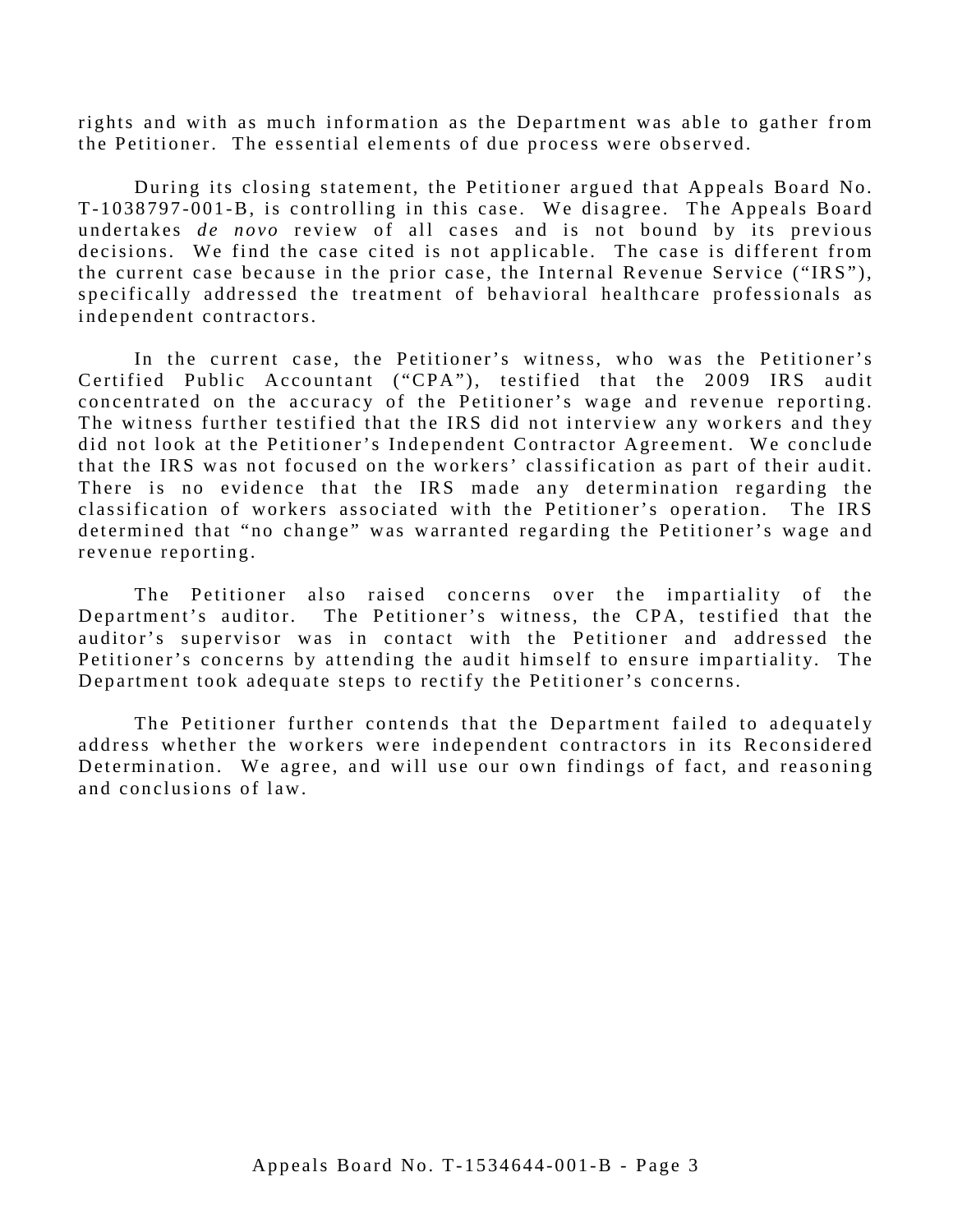#### **II. FINDINGS OF FACT**

The APPEALS BOARD FINDS the following facts pertinent to the issues here under consideration:

- 1. The Petitioner is an Arizona corporation that provides workers to perform caregiving services for its clients.
- 2. The Petitioner enters into contracts with clients or customers to supply workers to perform caregiving services for the client or customer.
- 3 . The Petitioner negotiates with clients or customers for the time of work, the place of work, the working conditions, the quality of services, and the price of services.
- 4. The Petitioner retains the ability to assign or re-assign, the workers to a specific assignment. The workers retain the right to refuse specific assignments.
- 5 . The Petitioner sets the pay rate for the assignments, by virtue of negotiating a certain fee with its customers without input from the workers. The pay rate for the workers must be within a range that still allows the Petitioner to make a profit.
- 6 . The Petitioner pays the workers from its own bank account. The caregivers are paid by the hour.
- 7. The Petitioner retains the right to discharge workers.
- 8 . The Petitioner has a vendor list which it uses to draw workers for assignments.
- 9. The workers submit documentation evidencing their qualifications in order to get placed on the vendor list.
- 10. The Petitioner interviews workers with whom it is not familiar with or who have come to it without recommendations to ensure that they have the proper certifications or credentials to be placed on an assignment.
- 11. Once a worker has accepted an assignment, they are given a full day of orientation at the residence where they will be working. During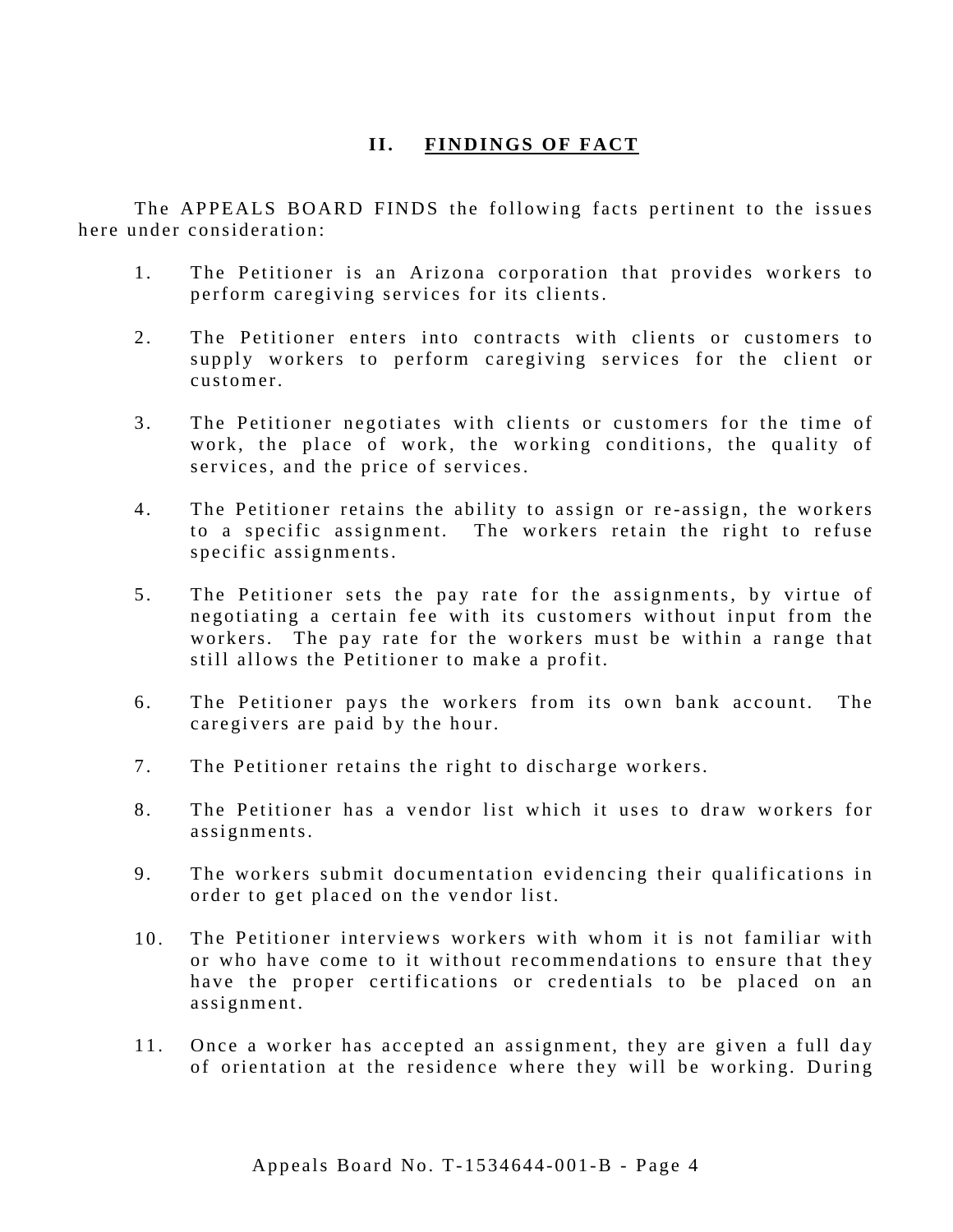the orientation, the workers are told the details of the assignment, including the types of services they will be asked to provide .

- 12. Prior to the workers starting a work assignment, the Petitioner gives them a "care plan" which tells the workers everything that they need to do for their assignment. The care plan is created with input from the client, the client's doctor, and the Petitioner.
- 13. The workers cannot have assistants and they must wear uniforms. Sometimes the Petitioner provides vehicles to workers so that they can get to the assignments.
- 14. The Petitioner mandates that the workers become familiar with Petitioner's paperwork and reporting system. The workers are required to maintain daily logs. The workers are required to accurately maintain records, and make on a timely basis, such reports as Petitioner requires.
- 15. The Petitioner requires the workers to perform their services in a manner that ensures "acceptable standards". The workers must perform services in accordance with "any assignments or directions" issued by Petitioner. The workers cannot assign the agreement to anyone else.
- 16. The workers cannot assign the work to anyone other than another of the Petitioner's approved workers.
- 17. The workers must comply with specific instructions related to the performance of services, date, time and location, to provide their services. By necessity, this type of instruction is required, as the services must be performed in a manner that ensures the health and safety of the clients.
- 18. The workers do not have significant expenses related to the work. The workers do not have significant investment in business assets, and they do not advertise their services.
- 19. The workers are sometimes reimbursed for gasoline expenses and they have no chance for realization of profit or loss.
- 20. The Petitioner would not be able to conduct its business without the workers.
- 21. The Internal Revenue Service audited the Petitioner in 2009. The focus of the audit was the accuracy of revenue reporting.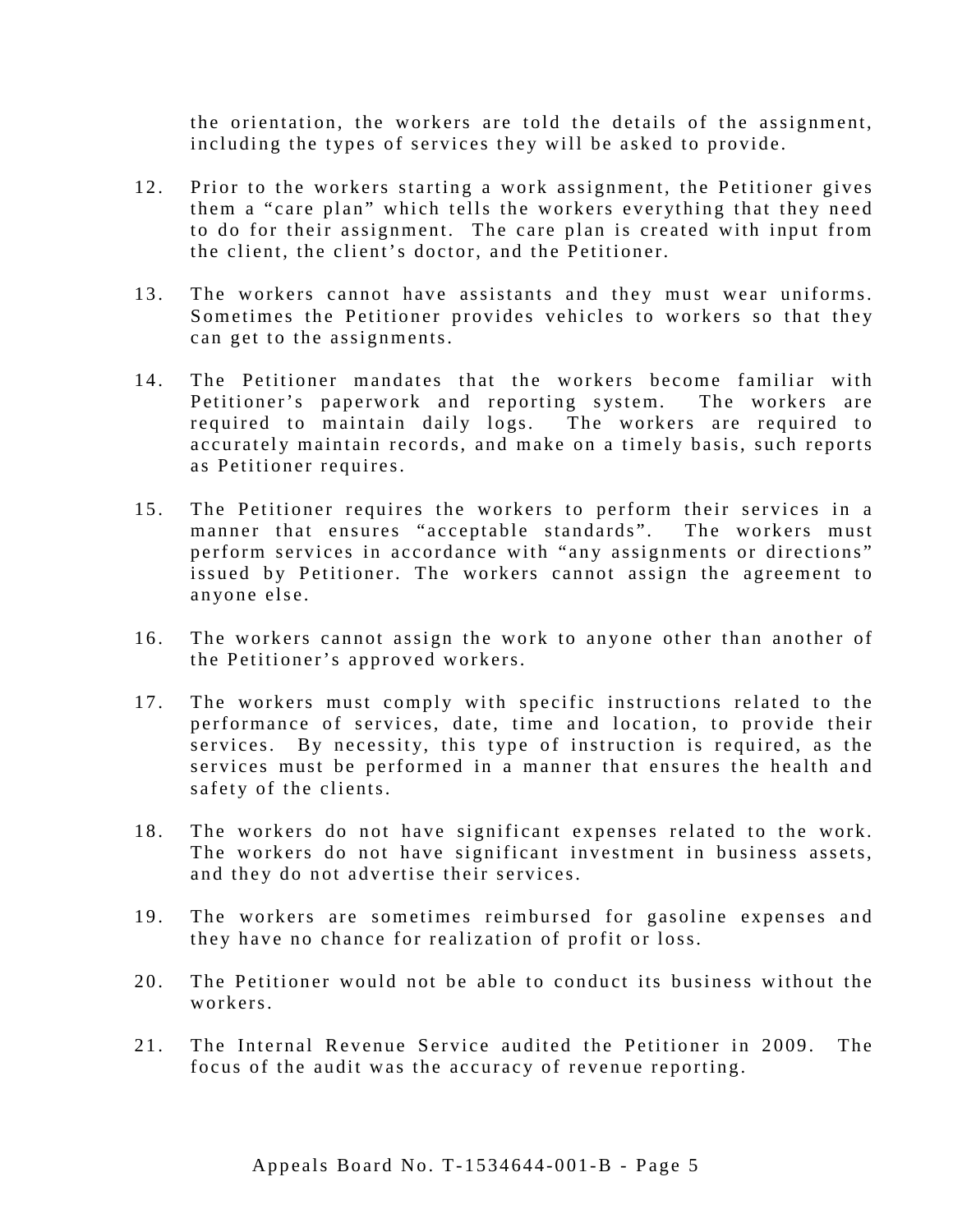#### **III. REASONING AND CONCLUSIONS OF LAW**

Arizona Revised Statutes § 23 -615 defines "employment" as follows:

" Employment" means any service of whatever nature performed by an employee for the person employing him, including service in interstate commerce …

Arizona Revised Statutes § 23 -613.01 provides in part as follows:

Employee; definition; exempt employment

- A. "Employee" means any individual who performs services for an employing unit and who is subject to the direction, rule or control of the employing unit as to both the method of performing or executing the services and the result to be effected or accomplished, except employee does not include:
	- 1. An individual who performs services as an independent contractor, business person, agent or consultant, or in a capacity characteristic of an independent profession, trade, skill or occupation.
	- 2. An individual subject to the direction, rule, control or subject to the right of direction, rule or control of an employing unit solely because of a provision of law regulating the organization, trade or business of the employing unit.
	- 3. An individual or class of individuals that the federal government has decided not to and does not treat as an employee or employees for federal unemployment tax purposes.

*\* \* \**

- D. The following services are exempt employment under this chapter, unless there is evidence of direction, rule or control sufficient to satisfy the definition of an employee under subsection A of this section, which is distinct from any evidence of direction, rule or control related to or associated with establishing the nature or circumstances of the services considered pursuant to this subsection:
	- 1. Services which are not a part or process of the organization, trade or business of an employing unit and which are performed by an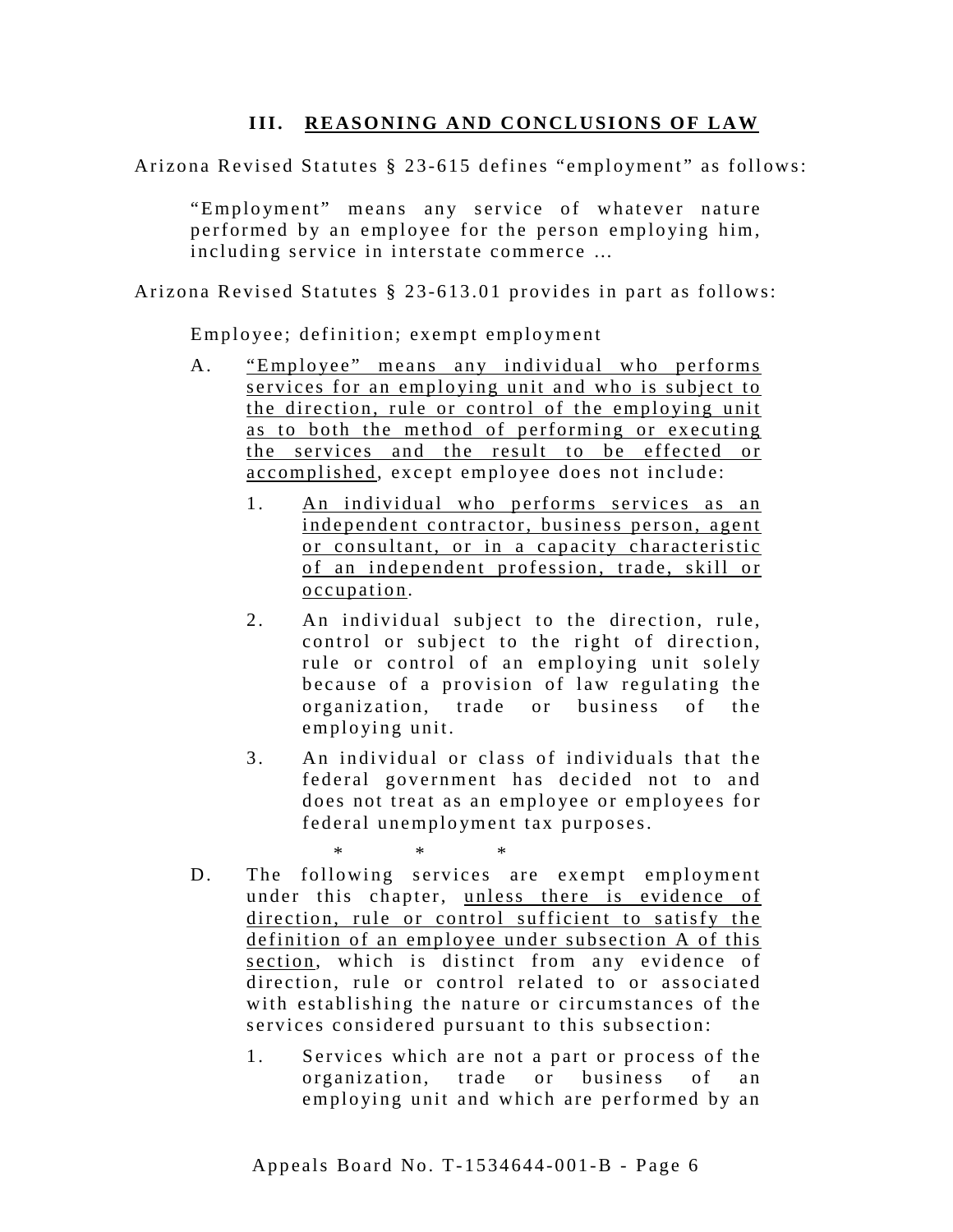individual who is not treated by the employing unit in a manner generally characteristic of the treatment of employees.

2. Services performed by an individual for an employing unit through isolated or occasional transactions, regardless of whether such services are a part or process of the organiz ation, trade or business of the employing unit. [Emphasis added].

Arizona Revised Statutes, § 23-614, provides in pertinent part as follows:

- \* \* \* I. For the purposes of this section:
	- 1 . "Professional employer organization" has the same meaning prescribed in section 23-561.
	- 2. "Temporary services employer" means an employing unit that contracts with clients or customers to supply workers to perform services for the client or customer and that performs all of the following:
		- (a) Negotiates with clients or customers for such matters as the time of work, the place of work, the type of work, the working conditions, the quality of services and the price of services.
		- (b) Determines assignments or reassignments of workers, even though workers retain the right to refuse specific assignments.
		- (c) Retains the authority to assign or reassign a worker to other clients or customers if a worker is determined unacceptable by a specific client or customer.
		- (d) Assigns or reassigns the worker to p erform services for a client or customer.
		- (e) Sets the rate of pay of the worker, whether or not through negotiation.
		- (f) Pays the worker from its own account or accounts.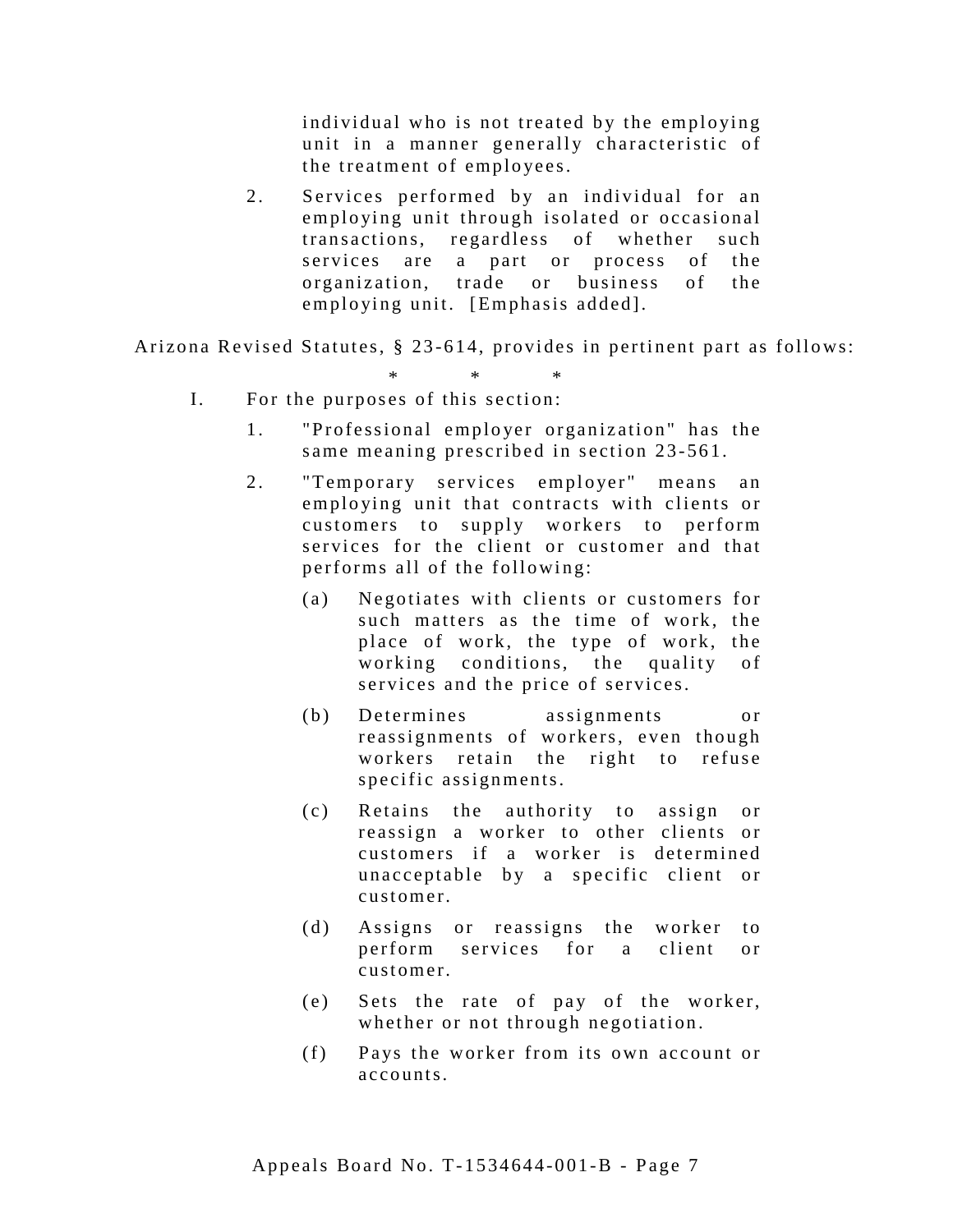(g) Retains the right to hire and terminate workers.

Arizona Administrative Code, Section R6-3-1723 provides in pertinent part:

- A. "Employee" means any individual who performs services for an employing unit, and who is subject to the direction, rule or control of the employing unit as to both the method of performing or executing the services and the result to be affected or accomplished. Whether an individual is an employee under this definition shall be determined by the preponderance of the evidence.
	- 1. "Control" as used in A.R.S. § 23-613.01, includes the right to control as well as control in fact.
	- 2. "Method" is defined as the way, procedure or process for doing something; the means used in attaining a result as distinguished from the result itself.
- B. "Employee" as defined in subsection (A) does not include:
	- 1. An individual who performs services for an employing unit in a capacity as an independent contractor, independent business person, independent agent, or independent consultant, or in a capacity characteristic of an independent profession, trade, skill or o ccupation. The existence of independence shall be determined by the preponderance of the evidence .
	- 2. An individual subject to the direction, rule, control or subject to the right of direction, rule or control of an employing unit ". . . solely because of a provision of law regulating the organization, trade or business of the employing unit". This paragraph is applicable in all cases in which the individual performing services is subject to the control of the employing unit only to the extent specifically required by a provision of law governing the organization, trade or business of the employing unit.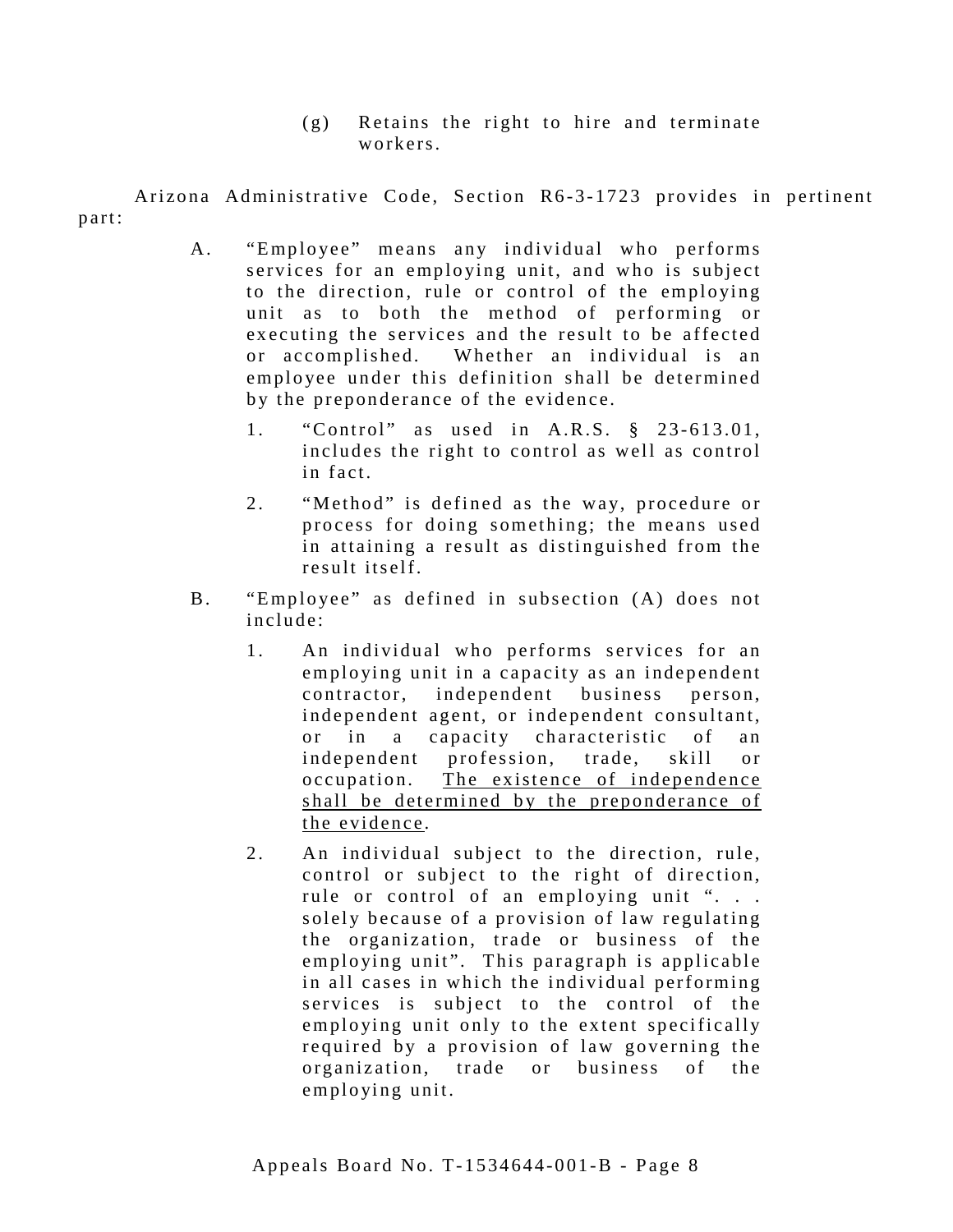- a. "Solely" means, but is not limited to: Only, alone, exclusively, without other.
- b. "Provision of law" includes, but is not limited to: statutes, regulations, licensing regulations, and federal and state mandates.
- c. The designation of an individual as an e mployee, servant or agent of the employing unit for purposes of the provision of law is not determinative of the status of the individual for unemployment insurance purposes. The applicability of paragraph (2) of this subsection shall be determined in the same manner as if no such designated reference had been made. [Emphasis added].

Arizona Revised Statutes § 23 -622(A) defines "wages" as:

"Wages" means all remuneration for services from whatever source, including commissions, bonuses and fringe benefits and the cash value of all remuneration in any medium other than cash. ...

Arizona Administrative Code, Section R6-3-1705(B) provides in pertinent part:

> The name by which the remuneration for employment, or potential employment as provided in ... [A.A.C. R6-3-1705(G)], is designated or the basis on which the remuneration is paid is immaterial. It may be paid in cash or in a medium other than cash, on the basis of piece work or percentage of profits, or it may be paid on an hourly, daily, weekly, monthly, annual or other basis. The remuneration may also be paid on the basis of an estimated or agreed upon amount in order to resolve an issue arising out of an employment or potential employment relationship.

Initially, we will look at whether the workers fit within the exception to the definition of employee. We must determine if there are sufficient factors to establish the workers as employees. The workers perform services for the Petitioner while being subject to the direction, rule or control of the Petitioner as to both the method of performing or executing the services and the result to be effected or accomplished.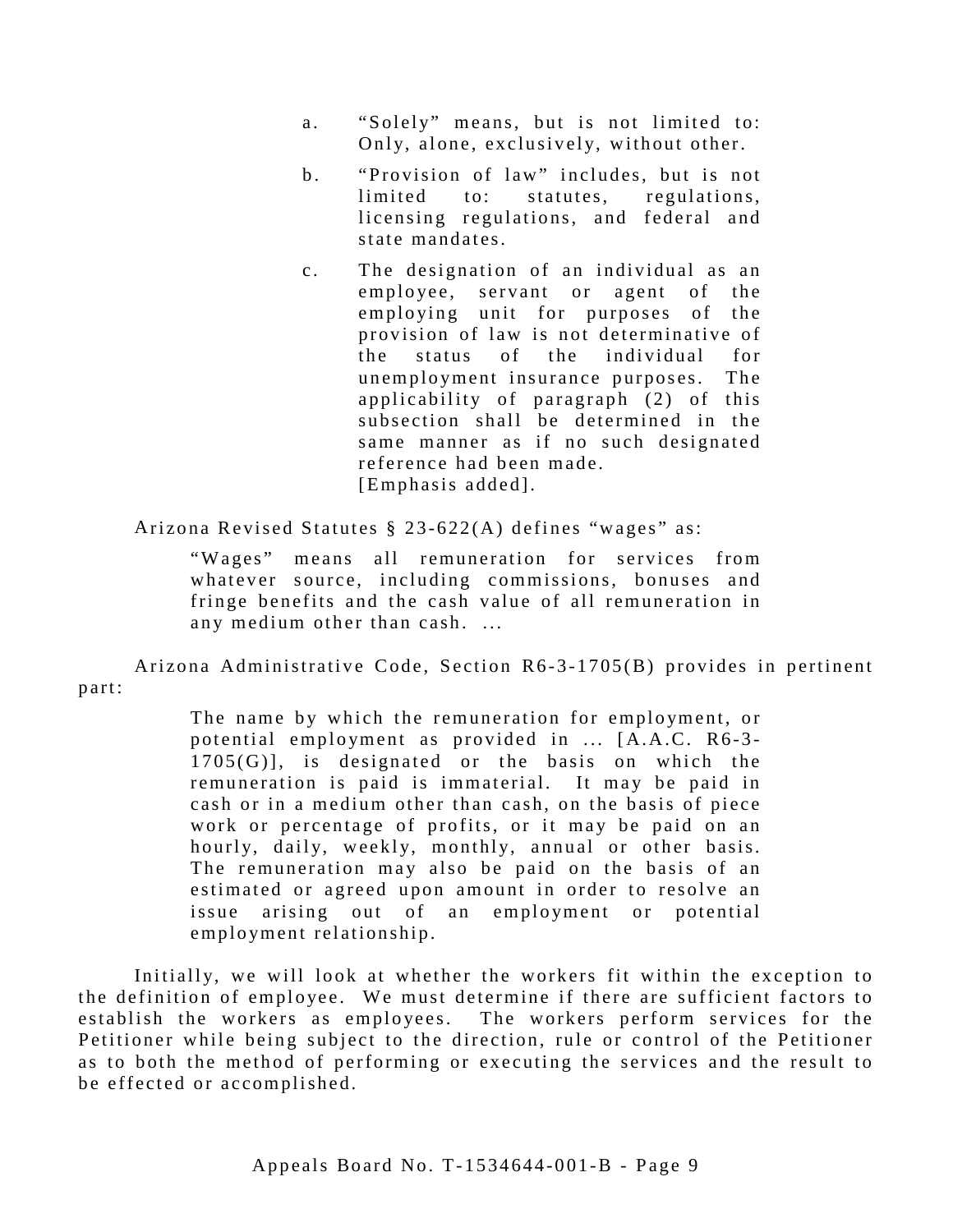The Independent Contractor Agreement establishes that workers must become familiar with Petitioner's paperwork and reporting system. The workers are required to maintain daily logs. The workers are required to accurately maintain records, and make, on a timely basis, such reports as Petitioner requires. The agreement requires the workers to perform their services in a manner that ensures "acceptable standards". The workers must perform services in accordance with "any assignments or directions" issued by Petitioner. The workers cannot assign the agreement to anyone else. The Independent Contractor Agreement provides sufficient evidence to establish the workers are not subject to an exception under Arizona Revised Statutes § 23 -613.01.

Additional factors to be considered in determining whether an individual may be an independent contractor, rather than an employee, are enumerated in Arizona Administrative Code, Section  $R6-3-1723(E)$ : (1) whether the individual is available to the public on a continuing basis; (2) the basis of the compensation for the services rendered; (3) whether the individual is in a position to realize a profit or loss; (4) whether the individual is under an obligation to complete a specific job or may end his relationship at any time without incurring liability; (5) whether the individual has a significant investment in the facilities used by him; (6) whether the individual has simultaneous contracts with other persons or firms.

The workers' availability to the public on a continuing basis is restricted because the Petitioner discourages the workers from working elsewhere. Some workers were told that it was a "conflict of interest" for them to work elsewhere. Workers risked being taken off the schedule if the Petitioner found out they were working with another business in the same field. The workers were c ompensated by hourly rate. The assignments varied in duration, but the workers could terminate the assignment at any time without incurring liability. The workers were not in a position to realize profit or loss.

There is no evidence that the workers have a significant investment in the facilities used by them, or that they have simultaneous contracts with other persons or firms. The sum of these factors establishes a relationship other than an independent contractor relationship.

Arizona Administrative Code, Section R6-3-1723(D)(2) identifies common indicia of control over the method of performing or executing services that may create an employment relationship, i.e., (a) who has authority over the individual's assistants, if any; (b) requirement for compliance with instructions; (c) requirement to make reports; (d) where the work is performed; (e) requirement to personally perform the services; (f) establishment of work sequence; (g) the right to discharge; (h) the establishment of set hours of work; (i) training of an individual; (j) whether the individual devotes full time to the activity of an employing unit; (k) whether the employing unit provides tools and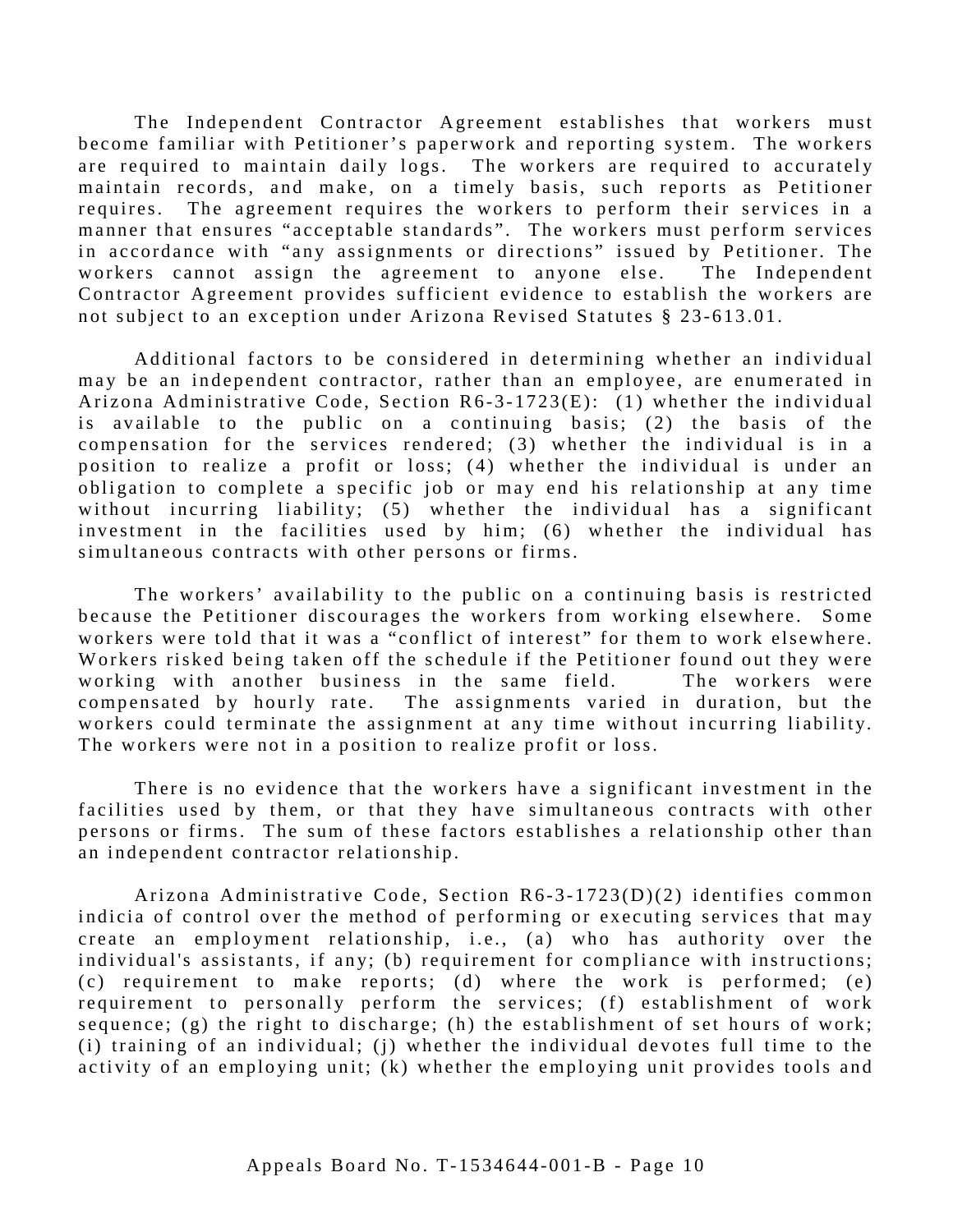materials to the individual; and (l) whether the employing unit reimburses the individual's travel or business expenses.

The Petitioner does not permit the workers to utilize assistants unless they are also workers for the Petitioner. The Petitioner must do this to ensure that they are meeting the standards set by its contractual obligations to customers. However, this does not change the fact that assistants must be approved by the Petitioner.

The Independent Contractor Agreement provides the workers must perform their services in a manner that ensures "acceptable standards". The workers must also perform services in accordance with "any assignments or directions" issued by Petitioner. The Petitioner calls the workers before they start their work assignments to give them instructions on what they must do. As part of the Petitioner's business, these requirements are important to ensure high standards and quality services, but they also provide the workers with requirements for compliance with instructions.

The workers perform their services at the location and during the hours negotiated between the Petitioner and the customers without input from the workers. There is a requirement for the workers to personally perform the services, as they may not assign the agreement to anyone else. The workers are further limited and made to personally perform services in situations when they cannot locate another worker that is employed by the Petitioner to substitute on their behalf. The Petitioner retains the right to discharge the workers and the workers are reimbursed for gasoline expenses.

The workers are required to make reports by maintaining daily logs. They are required to accurately maintain records, and make on a timely basis, such reports as Petitioner requires. The Petitioner sets the work sequence by contacting the workers before their shifts to give them instructions on what needed to be done and when it had to be done. The Petitioner provides training to the workers by causing them to attend a full day orientation prior top each assignment. The workers are not required to work full time. The Petitioner does not provide any tools or materials to the workers. The sum of these factors establishes a relationship other than an independent contractor relationship.

The greater weight of the evidence of record establishes the common indicia of control over the method of performing or executing services that further demonstrates an employment relationship.

The "independent contractor" exception is not established by the factors in this case, and the evidence of employee status outweighs the "independent contractor" factors. A worker's status as an "independent contractor" is an exception to the normally inclusive provisions that consider work to be "employment" and payments to be "wages". Proof of "independent contractor"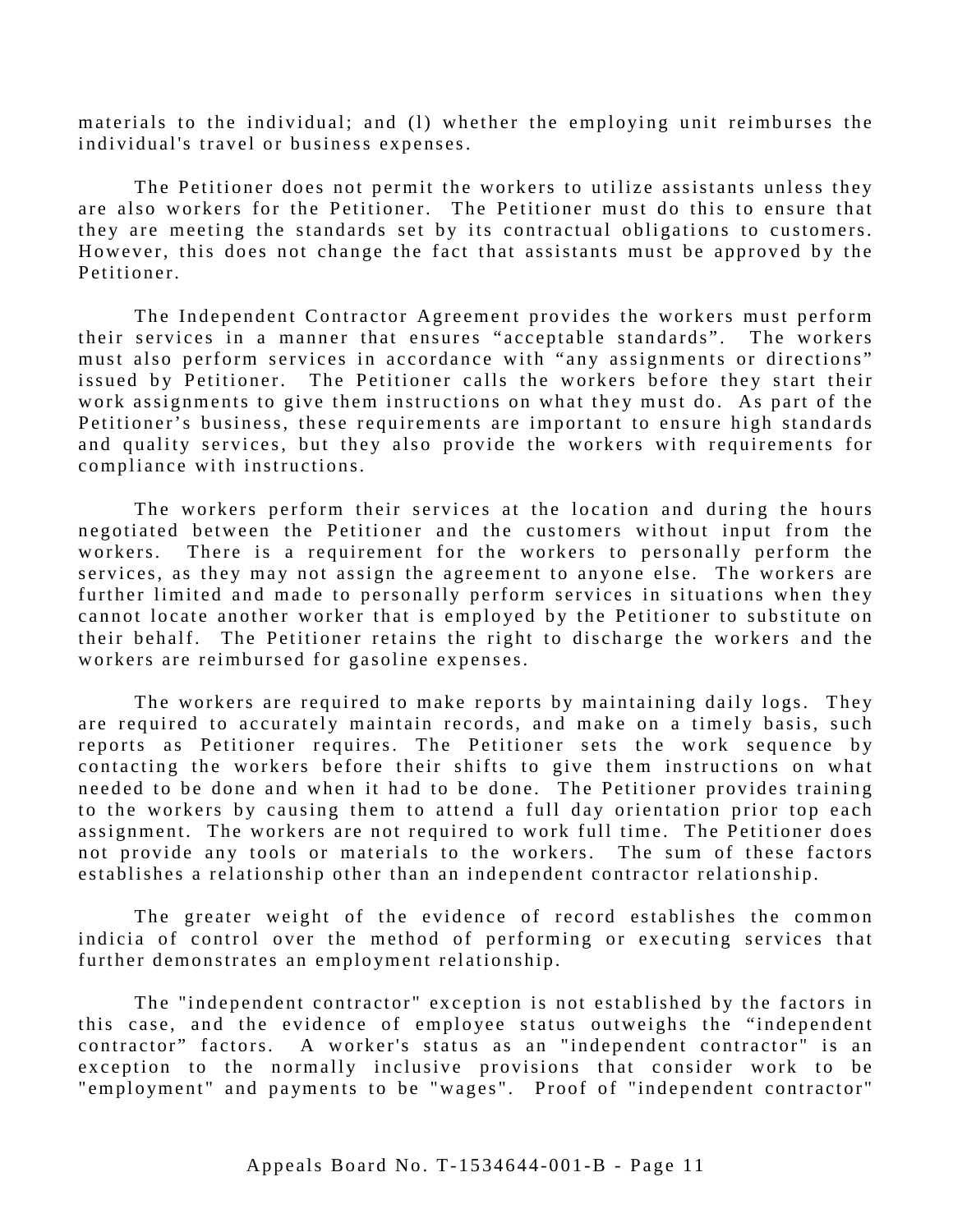status is necessary to establish exceptions to the control factors pursuant to Arizona Revised Statutes, § 23 -613.01. There is insufficient evidence to establish "independent contractor" status.

In this case, the Petitioner paid the workers for services provided to its customers. We conclude from the evidence that such remuneration to the workers constitutes "wages", pursuant to the Determination of Liability for Employment or Wages dated May 12, 2016. Accordingly,

DA TED: 1/9/2018

A PPEALS BOARD

Janet L. Fe

JANET L. FELTZ, Chairman

VanyUilles

NANCY MILLER, Member

'eam

WILLIAM G. DADE, Member

Equal Opportunity Employer/Program • Under Titles VI and VII of the Civil Rights Act of 1964 (Title VI & VII), and the Americans with Disabilities Act of 1990 (ADA), Section 504 of the Rehabilitation Act of 1973, the Age Discrimination Act of 1975, and Title II of the Genetic Information Nondiscrimination Act (GINA) of 2008, the Department prohibits discrimination in admissions, programs, services, activities, or employment based on race, color, religion, sex, national origin, age, disability, genetics and retaliation. The Department must make a reasonable accommodation to allow a person with a disability to take part in a program, service or activity. For example, this means if necessary, the Department must provide sign language interpreters for people who are deaf, a wheelchair accessible location, or enlarged print materials. It also means that the Department will take any other reasonable action that allows you to take part in and understand a program or activity, including making reasonable changes to an activity. If you believe that you will not be able to understand or take part in a program or activity because of your disability, please let us know of your disability needs in advance if at all possible. To request this document in alternative format or for further information about this policy, please contact the Appeals Board Chairman at (602) 771-9036; TTY/TDD Services: 7-1-1. • Free language assistance for DES services is available upon request.

\_\_\_\_\_\_\_\_\_\_\_\_\_\_\_\_\_\_\_\_\_\_\_\_\_\_\_\_\_\_\_\_\_\_\_\_\_\_\_\_\_\_\_\_\_\_\_\_\_\_\_\_\_\_\_\_\_\_\_\_\_\_\_\_\_\_\_\_\_\_\_\_\_\_\_\_\_\_\_\_\_\_\_\_\_

\_\_\_\_\_\_\_\_\_\_\_\_\_\_\_\_\_\_\_\_\_\_\_\_\_\_\_\_\_\_\_\_\_\_\_\_\_\_\_\_\_\_\_\_\_\_\_\_\_\_\_\_\_\_\_\_\_\_\_\_\_\_\_\_\_\_\_\_\_\_\_\_\_\_\_\_\_\_\_\_\_\_\_\_\_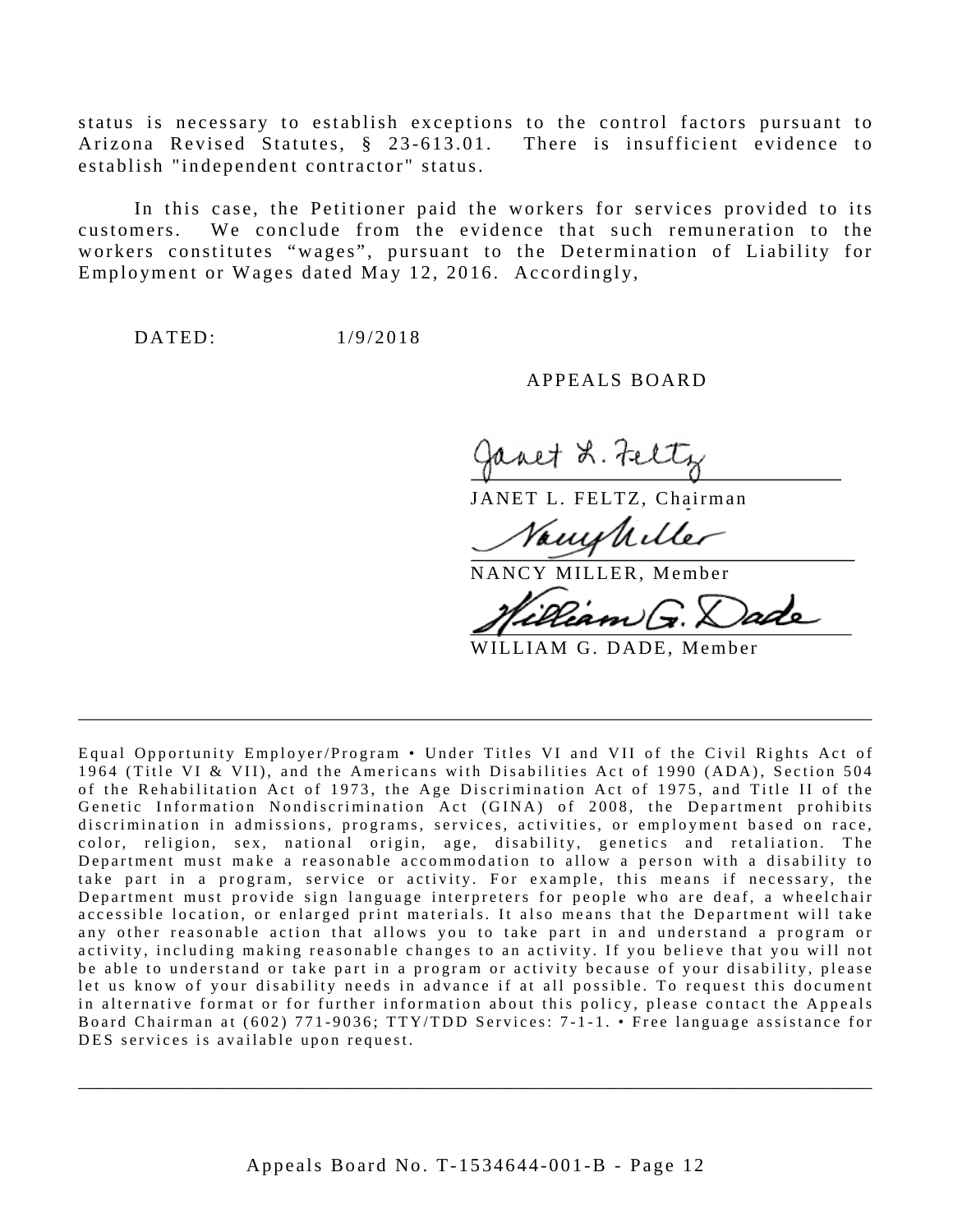#### **RIGHT OF APPEAL TO THE ARIZONA TAX COURT**

This decision by the Appeals Board is the final administrative decision of the Department of Economic Security. However, any party may appeal the decision to the Arizona Tax Court, which is the Tax Department of the Superior Court in Maricopa County. *See*, Arizona Revised Statutes, §§ 12-901 to 12-914. If you have questions about the procedures for filing an appeal, you must contact the Arizona Tax Court at 125 W. Washington Street in Phoenix, Arizona 85003-2243. Telephone: **(602) 506 - 3776** .

For your information, we set forth the provisions of Arizona Revised Statutes,  $§$  41-1993(C) and (D):

- C. Any party aggrieved by a decision of the appeals board concerning tax liability, collection or enforcement may appeal to the tax court, as defined in section 12-161, within thirty days after the date of mailing or electronic transmission of the decision. The appellant need not pay any of the tax penalty or interest upheld by the appeals board in its decision before initiating, or in order to maintain an appeal to the tax court pursuant to this section.
- D. Any appeal that is taken to tax court pursuant to this section is subject to the following provisions:
	- 1 . No injunction, writ of mandamus or other legal or equitable process may issue in an action in any court in this state against an officer of this state to prevent or enjoin the collection of any tax, penalty or interest.
	- 2. The action shall not begin more than thirty days after the date of mailing or electronic transmission of the appeals board's decision. Failure to bring the action within thirty days after the date of mailing or electronic transmission of the appeals board's decision constitutes a waiver of the protest and a waiver of all claims against this state arising from or based on the illegality of the tax, penalties and interest at issue.
	- 3. The scope of review of an appeal to tax court pursuant to this section shall be governed by section  $12-910$ , applying section  $23-613.01$  as that section reads on the date the appeal is filed to the tax court or as thereafter amended. Either party to the action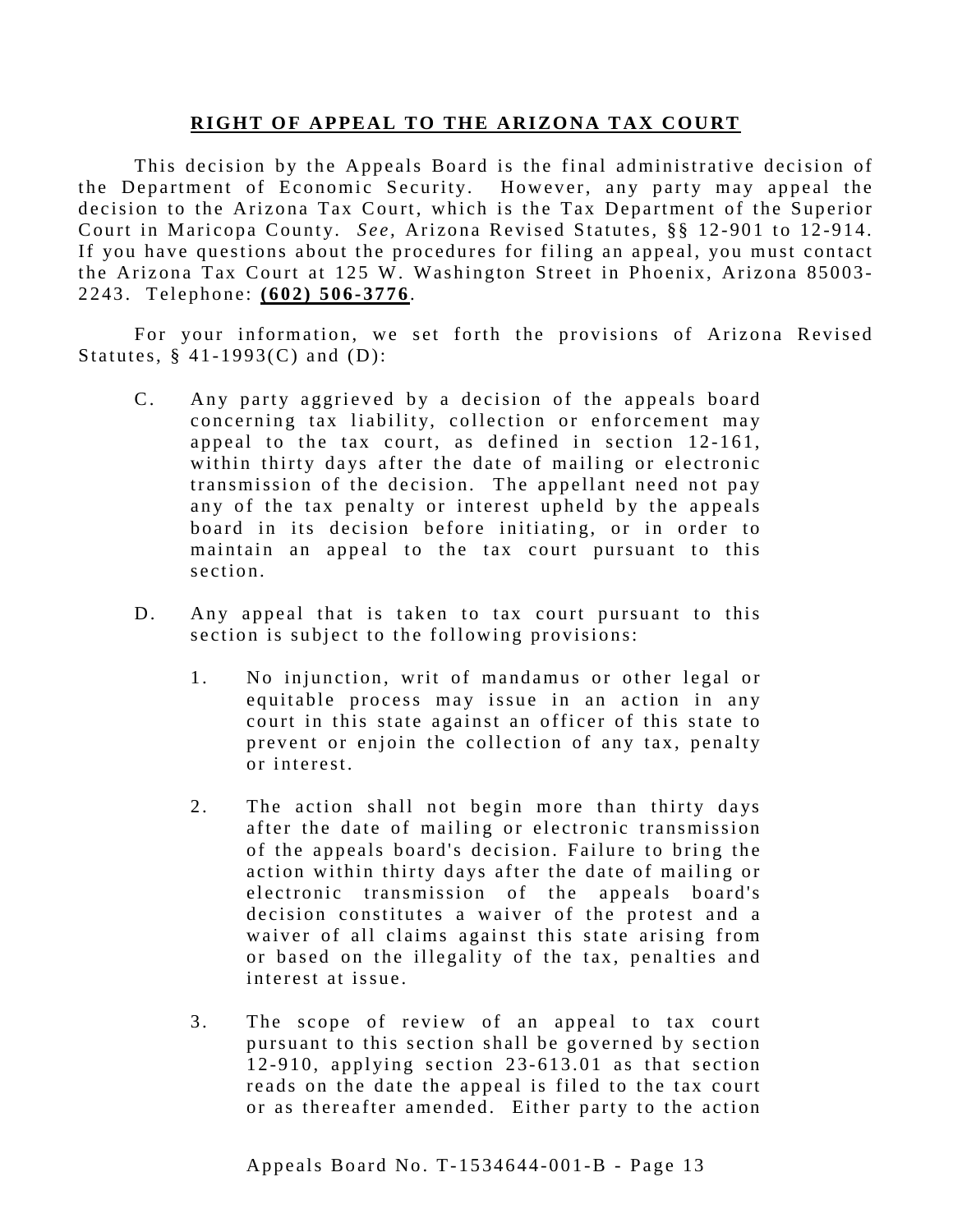may appeal to the court of appeals or supreme court as provided by law.

**Call the Appeals Board at (602) 771-9036 with any questions**

\_\_\_\_\_\_\_\_\_\_\_\_\_\_\_\_\_\_\_\_\_\_\_\_\_\_\_\_\_\_\_\_\_\_\_\_\_\_\_\_\_\_\_\_\_\_\_\_\_\_\_\_\_\_\_\_\_\_\_\_\_\_\_\_\_\_\_\_\_\_\_\_\_\_\_\_\_\_\_\_\_\_\_

A copy of the foregoing was mailed on 1/9/2018 to:

Er: XXX

Acct. No: T-1

- (x) Er Rep: XXX
- (x ) SUZANNE M CHYNOWETH ASSISTANT ATTORNEY GENERAL CFP/CLA 1275 W WASHINGTON PHOENIX, AZ 85007 -2926
- (x ) SANDRA CANEZ, CHIEF OF TAX EMPLOYMENT ADMINISTRATION P O BOX 6028 PHOENIX, AZ 85005 -6028
- $By: **RR**$ For The Appeals Board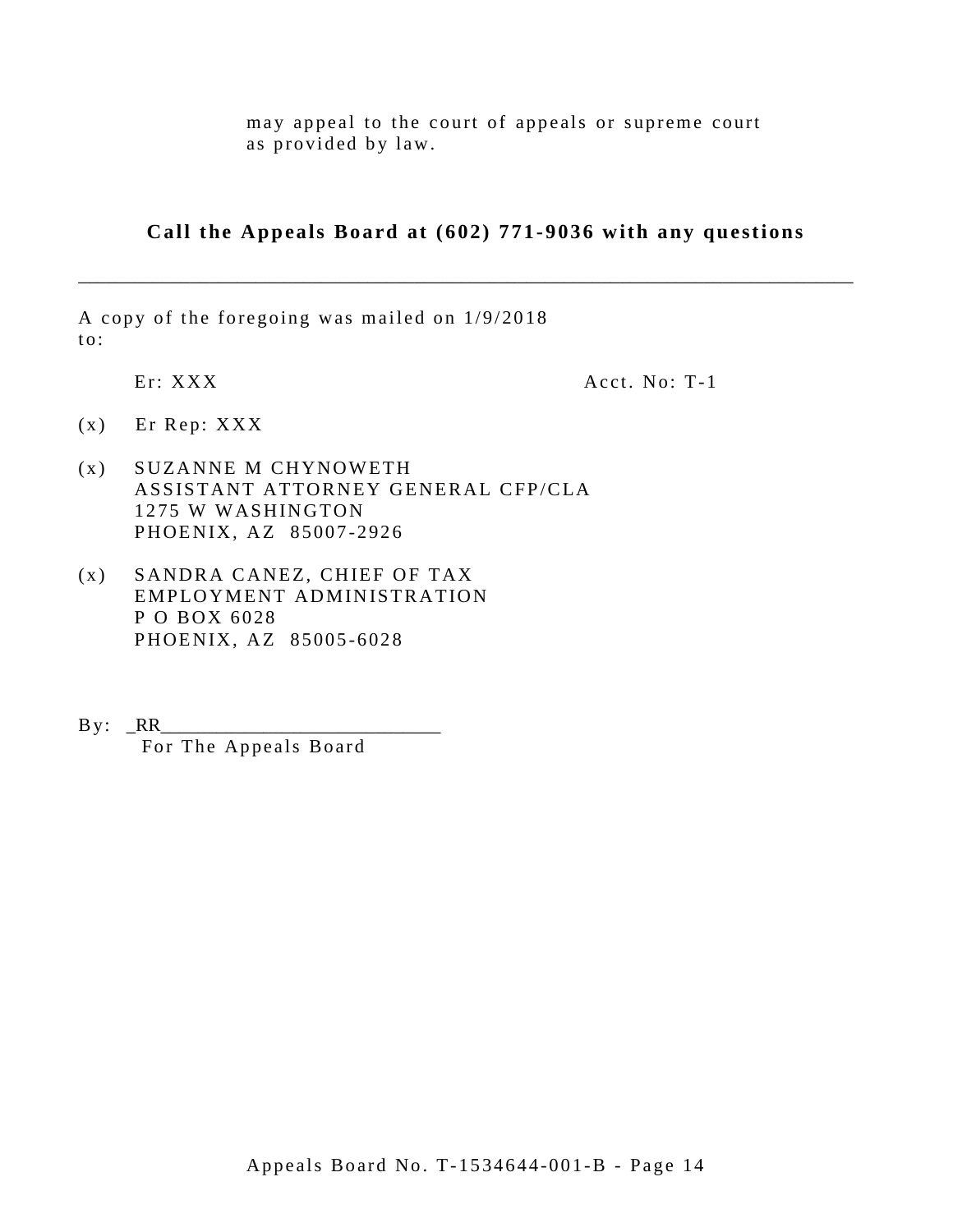**Arizona Department of Economic Security**  $\mathbb{R}$  **Appeals Board Economic Security** 



Appeals Board No. T - 1537515 -001 - B \_\_\_\_\_\_\_\_\_\_\_\_\_\_\_\_\_\_\_\_\_\_\_\_\_\_\_\_\_\_\_\_\_\_\_\_\_\_\_\_\_\_\_\_\_\_\_\_\_\_\_\_\_\_\_\_\_\_\_\_\_\_\_\_\_\_\_\_\_\_\_\_\_\_\_\_\_\_\_\_\_\_\_\_\_

XXX STATE OF ARIZONA E S A TAX UNIT ℅ SUZANNE M CHYNOWETH, ASST ATTORNEY GENERAL CFP/C 1275 W WASHINGTON ST PHOENIX, AZ 85007 -2926

Petitioner Department

#### **IMPORTANT --- THIS IS THE APPEALS BOARD'S DECISION**

The Department of Economic Security provides language assistance free of charge. For assistance in your preferred language, please call our Office of Appeals (602) 771 -9036 .

\_\_\_\_\_\_\_\_\_\_\_\_\_\_\_\_\_\_\_\_\_\_\_\_\_\_\_\_\_\_\_\_\_\_\_\_\_\_\_\_\_\_\_\_\_\_\_\_\_\_\_\_\_\_\_\_\_\_\_\_\_\_\_\_\_\_\_\_\_\_\_\_\_\_\_\_\_\_\_\_\_\_\_\_\_

#### **IMPORTANTE --- ESTA ES LA DECISIÓN DEL APPEALS BOARD**

The Department of Economic Security suministra ayuda de los idiomas gratis. Para recibir ayuda en su idioma preferido, por favor comunicarse con la oficina de apelaciones (602) 771 - 9036 .

# **RIGHT TO APPEAL TO THE ARIZONA TAX COURT**

Under Arizona Revised Statutes, § 41-1993, the last date to file an

Application for Appeal is **\*\*\* April 5, 2018 \*\*\*** .

#### DECISION **REVERSED**

THE **PETITIONER** petitioned for a hearing from the Department's Reconsidered Determination issued on June 30, 2016, which affirmed the Determination of Liability for Employment or Wages issued on December 9, 2011. The Reconsidered Determination held that the Petitioner is liable for Arizona Unemployment Insurance Taxes as a temporary services employer under the provisions of A.R.S.  $\S$  23-614 (I)(2) and that the services performed by individuals as healthcare providers constitute employment and all forms of remuneration paid for such services constitute wages.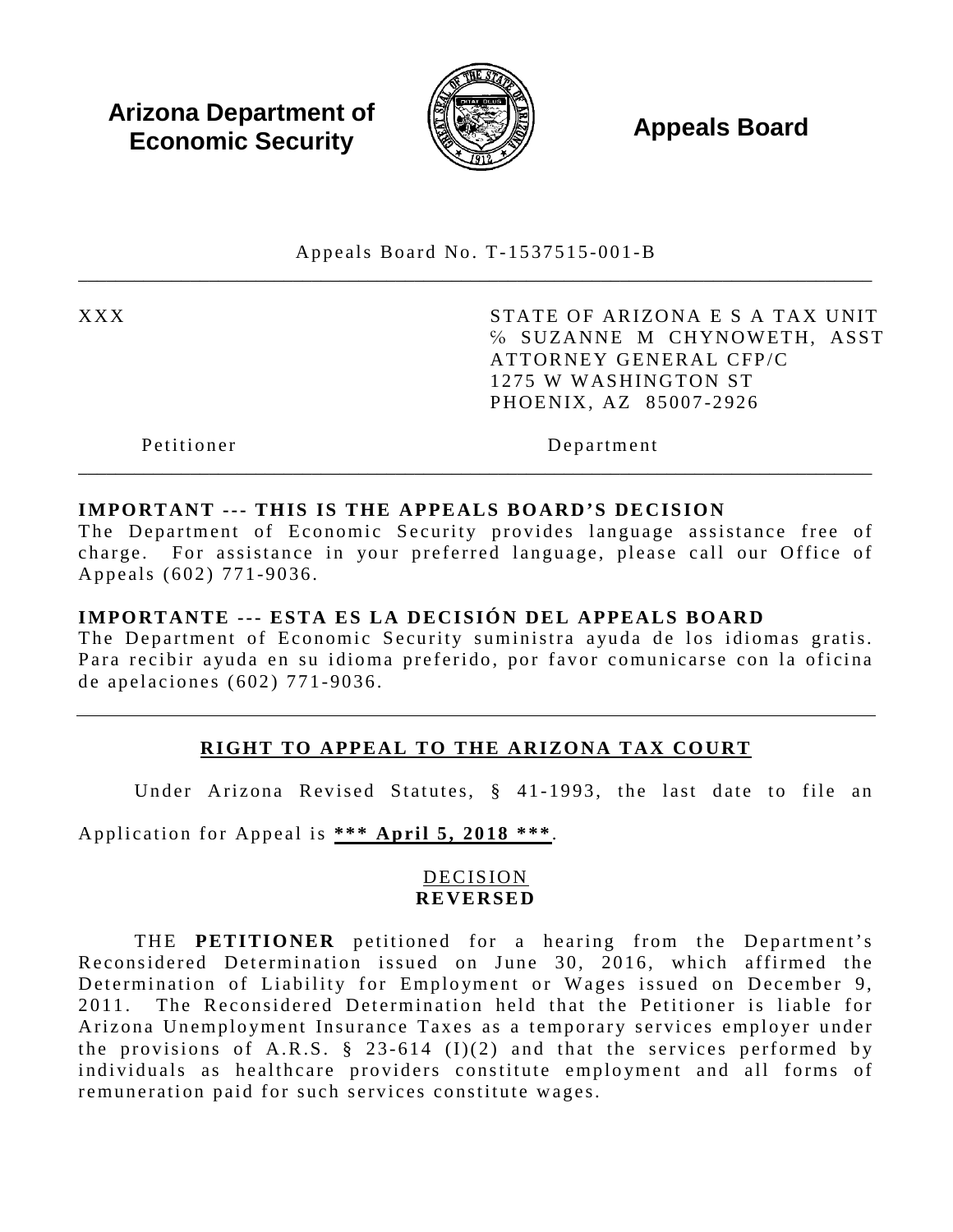The appeal having been timely filed, the Appeals Board has jurisdiction in this matter pursuant to A.R.S.  $\S$  23-724(B).

The Parties stipulated to remove two individuals, "S.N. and M.N.", from the audit. Any action taken by the Department based on this decision shall take this stipulation into account.

At the direction of the Appeals Board and following proper notice to all parties, a hearing was conducted before DANIEL MANRY, an Administrative Law Judge, at **9 :00 a.m.,** Mountain Standard Time, on **May 17, 2017**.

#### **I.** STATEMENT OF THE ISSUES

- (1) Whether workers utilized by Petitioner as health care providers were employees from October 1, 2008 through September 30, 2011 (the "audit period"); and
- (2) Whether payments Petitioner made to workers during the audit period constituted wages, resulting in tax, interest, penalties.

The following persons appeared at the hearing: one Employer witness who testified, a Department witness who testified, and an Assistant Attorney General as the Department's counsel. At the hearing, Exhibits A6-A8, A17, A19, A20, A22-A25, D1-D5, D7, D8, were admitted into the record as evidence.

#### **II. FINDINGS OF FACT**

The APPEALS BOARD FINDS the following facts pertinent to the issues under consideration:

- 1. The Petitioner is an Arizona corporation that recruits and places physicians and advanced level practitioners (workers), with medical facilities on a temporary basis as replacements for absent healthcare providers.
- 2. On December 9, 2011, the Department mailed a Determination of Liability for Employment or Wages to the Petitioner (Exh. D-2 ).
- 3. On December 20, 2011, the Petitioner filed a timely written request for reconsideration from the December 9, 2011, Determination of Liability for Employment or Wages (Exh. D-4).
- 4. On June 30, 2016, the Department issued its Reconsidered Determination and held that the Petitioner is liable for Arizona Unemployment Insurance Taxes as a temporary services employer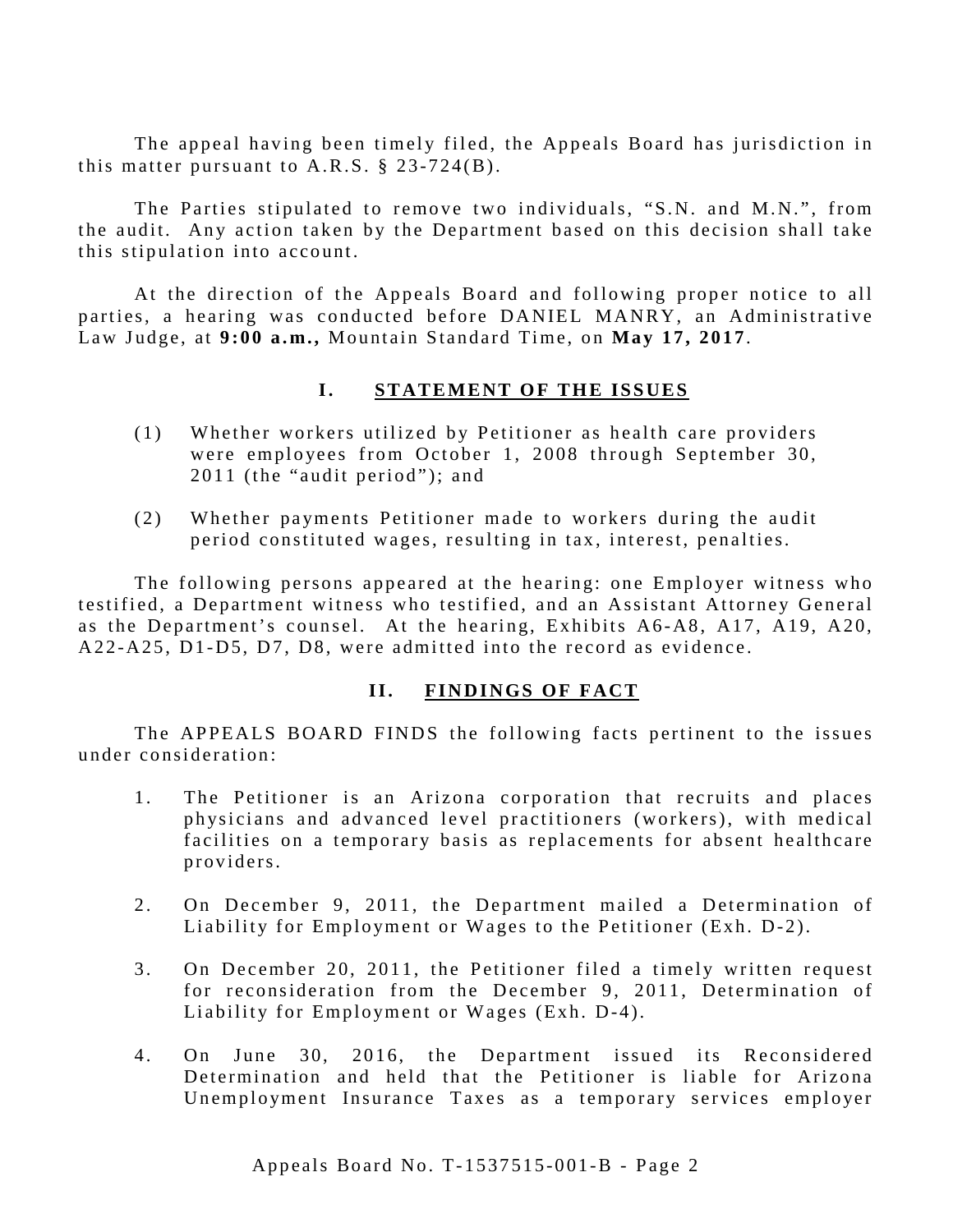under the provisions of A.R.S. § 23-614 (I)(2) and that the services performed by individuals as healthcare providers constitute employment and all forms of remuneration paid for such services constitute wages.

- 5 . In the Reconsidered Determination, the Department reasoned that the healthcare providers were employees of the Petitioner solely because the Petitioner was a temporary services employer under the provisions of A.R.S.  $\S$  23-614 (I)(2) (Exh. D-7).
- 6. On August 1, 2016, the Petitioner filed a timely petition for hearing from the Reconsidered Determination (Exh. D-8).
- 7. The Petitioner has contracts with client companies to provide workers on a temporary basis. The client company dictates the time, type of work, and place where the workers are to provide services.
- 8. The Petitioner negotiates with the client companies how much they will be compensated per hour. This sets the parameters of the pay rate that the Petitioner offers to the workers. Generally, the Petitioner makes between 20-25% from the assignments.
- 9. The Petitioner is paid for the days that the workers actually work. The Petitioner then pays the workers from its own bank account.
- 10. In the event that a client company is not pleased with the work performed by one of the workers, it may dismiss the worker and request that the Petitioner send a different worker to provide services, or it may terminate its engagement with the Petitioner.
- 11. Depending on the reason the worker was dismissed by the client company, the Petitioner may or may not reassign the worker.
- 12. The Petitioner has a nationwide database of approximately 700,000 workers that it can draw from in order to place them into assignments.
- 13. The Petitioner collects background information such as the workers' training, places of prior employment, where they undertook their medical residency, the medical school they attended, any prior malpractice issues and their resumes.
- 14. Based on the background findings, the Petitioner may decide not to contact a potential worker for an assignment.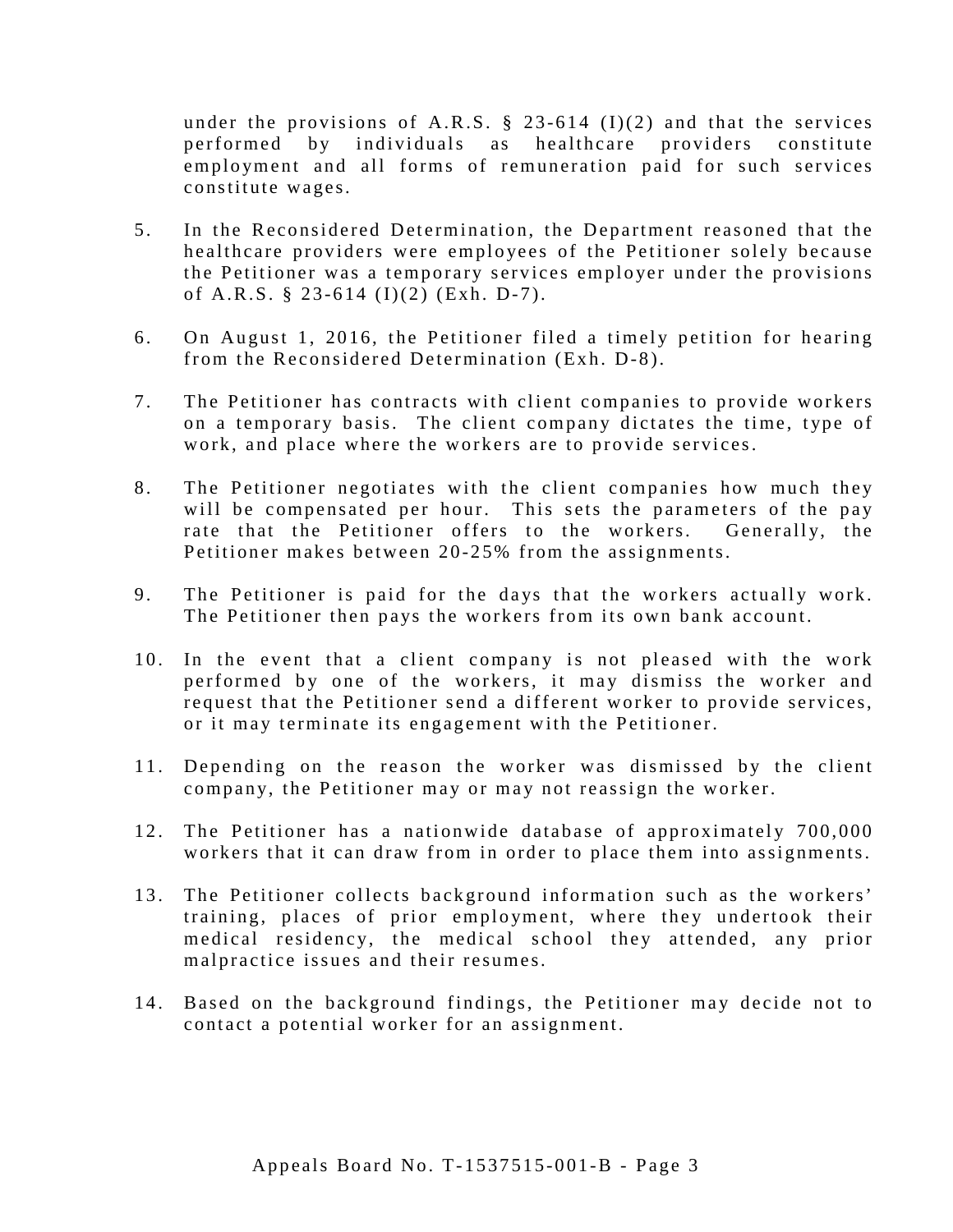The primary issues in this case are whether the services provided by workers from October 1, 2008 through September 30, 2011, were considered employment pursuant to A.R.S.  $\S$   $\S$  23-614 (I)(2), and whether the remuneration paid for such services constituted wages.

In its Reconsidered Determination, the Department contended that the Petitioner was a "temporary services employer," with respect to the placement of the workers. The Department based its decision on its conclusion that the relationship between the Petitioner and the workers met all of the prerequisites of A.R.S.  $\S$  23-614(I)(2)," which provides in pertinent part as follows:

I. For the purposes of this section:

\* \* \*

- 2. "Temporary services employer" means an employing unit that contracts with clients or customers to supply workers to perform services for the client or customer and that performs all of the following:
	- (a) Negotiates with clients or customers for such matters as the time of work, the place of work, the type of work, the working conditions, the quality of services and the price of services.
	- (b) Determines assignments or reassignments of workers, even though workers retain the right to refuse specific assignments.
	- (c) Retains the authority to assign or reassign a worker to other clients or customers if a worker is determined unacceptable by a specific client or customer.
	- (d) Assigns or reassigns the worker to perform services for a client or customer.
	- (e) Sets the rate of pay of the worker, whether or not through negotiation.
	- (f) Pays the worker from its own account or accounts.
	- (g) Retains the right to hire and terminate workers.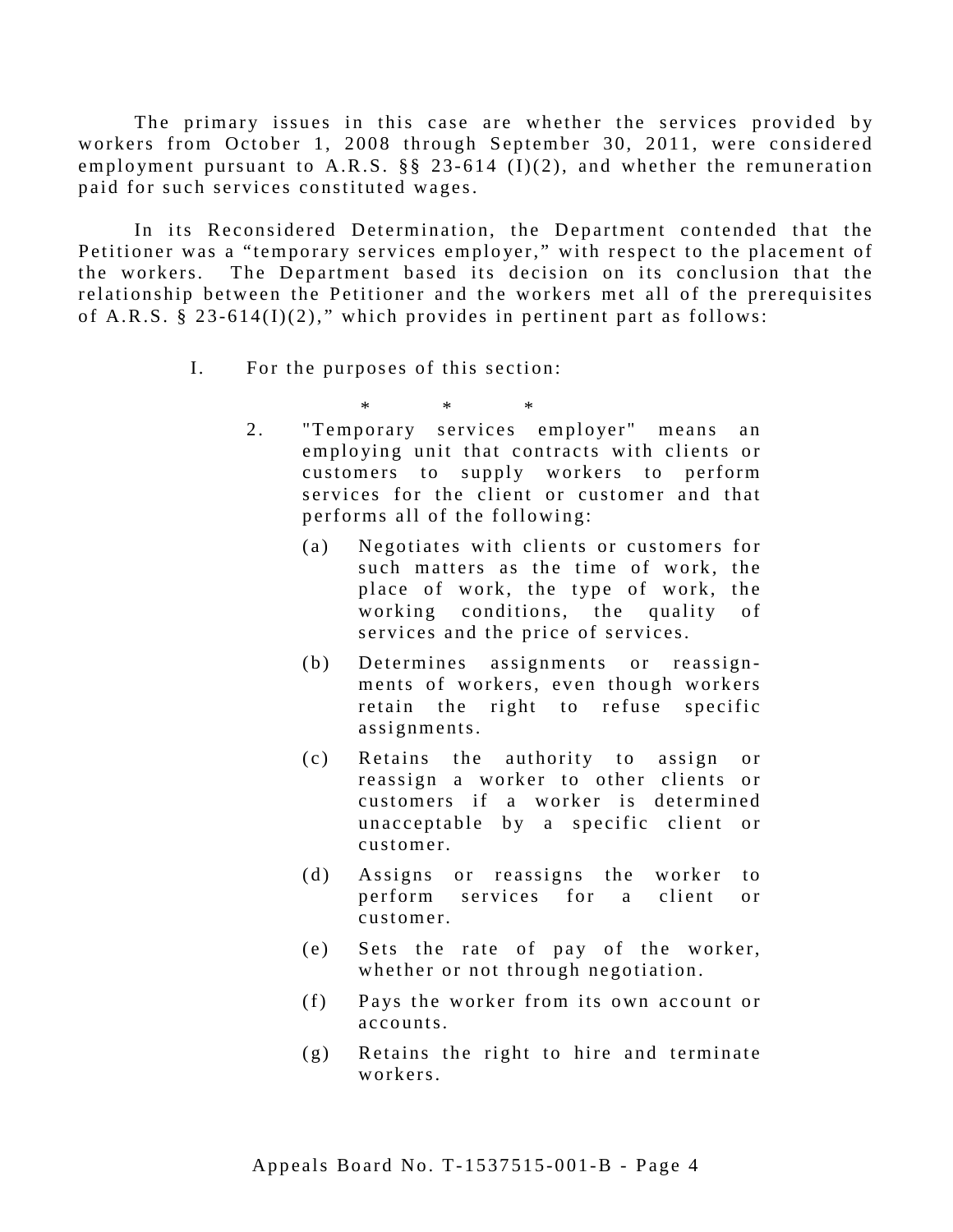In the Reconsidered Determination, the Department concluded that: 1) the agreement between the Petitioner and its clients determines the time of services; the type of services; and the price of services; 2) the Petitioner initially assigns the workers to the client with both the worker and the client retaining the right of refusal; 3) the Petitioner retains the authority to reassign an worker to another client if the worker is deemed unacceptable by a specific client; 4) the rate of pay for the worker is set by the Petitioner; 5) the Petitioner pays the workers from its own account; 6) the Petitioner retains the right to engage or not engage the workers  $(Exh. D-7, pgs. 2-3)$ .

The Department concluded that, because the Petitioner was a "temporary services employer," the services provided by the workers constituted employment. We disagree with the Department's conclusions.

Arizona Revised Statutes § 23 -614(D), states in pertinent part:

Notwithstanding any other provisions of this chapter, whether an individual or entity is the employer of specific employees shall be determined by section 23-613.01, except as provided in subsections E and G of this section with respect to a professional employer organization or a temporary services employer. The exceptions to the definition of employee prescribed in section 23-613.01, subsection A apply to determinations made pursuant to subsections E, F, G and H of this section [Emphasis added].

Arizona Revised Statutes § 23 -614(E), states in pertinent part:

A professional employer organization or a temporary services employer that contracts to supply a worker to perform services for a customer or client is the employer of the worker who performs the services.

Arizona Revised Statutes § 23 -615 defines "employment" as follows:

"Employment" means any service of whatever nature performed by an employee for the person employing him, including service in interstate commerce …

Arizona Revised Statutes § 23 -613.01(A) provides in part:

Employee; definition; exempt employment

A. "Employee" means any individual who performs services for an employing unit and who is subject to the direction, rule or control of the employing unit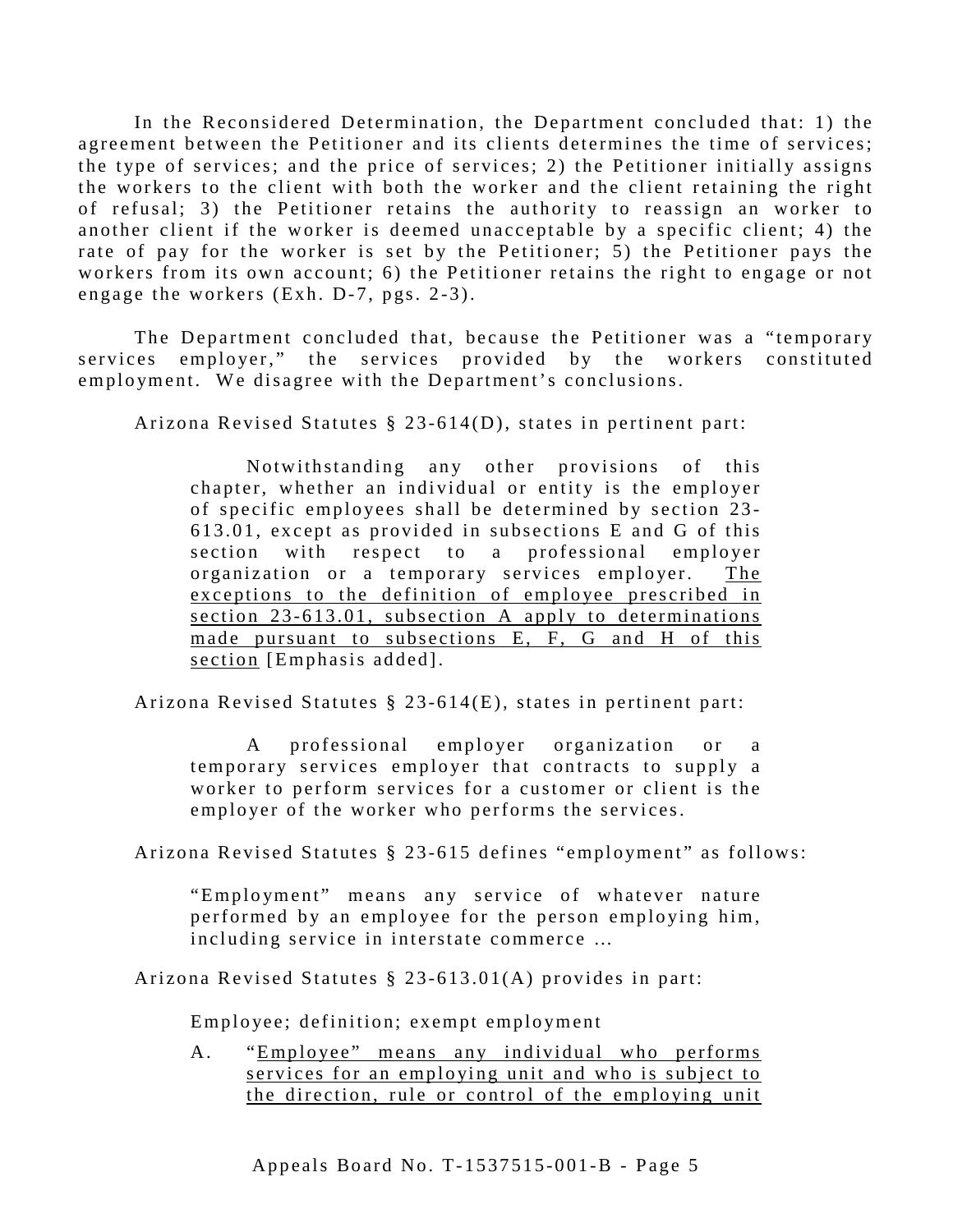as to both the method of performing or executing the services and the result to be effected or accomplished, except employee does not include:

- 1. An individual who performs services as an independent contractor, business person, agent or consultant, or in a capacity characteristic of an independent profession, trade, skill or occupation.
- 2. An individual subject to the direction, rule, control or subject to the right of direction, rule or control of an employing unit solely because of a provision of law regulating the organization, trade or business of the employing unit.
- 3. An individual or class of individuals that the federal government has decided not to and does not treat as an employee or employees for federal unemployment tax purposes [Emphasis added].

Arizona Administrative Code, Section R6-3-1723 provides in pertinent part:

- A. "Employee" means any individual who performs services for an employing unit, and who is subject to the direction, rule or control of the employing unit as to both the method of performing or executing the services and the result to be affected or accomplished. Whether an individual is an employee under this definition shall be determined by the preponderance of the evidence.
	- 1. "Control" as used in A.R.S. § 23-613.01, includes the right to control as well as control in fact.
	- 2. "Method" is defined as the way, procedure or process for doing something; the means used in attaining a result as distinguished from the result itself.
- B. "Employee" as defined in subsection (A) does not include:
	- 1. An individual who performs services for an employing unit in a capacity as an independent contractor, independent business person, independent agent, or independent consultant,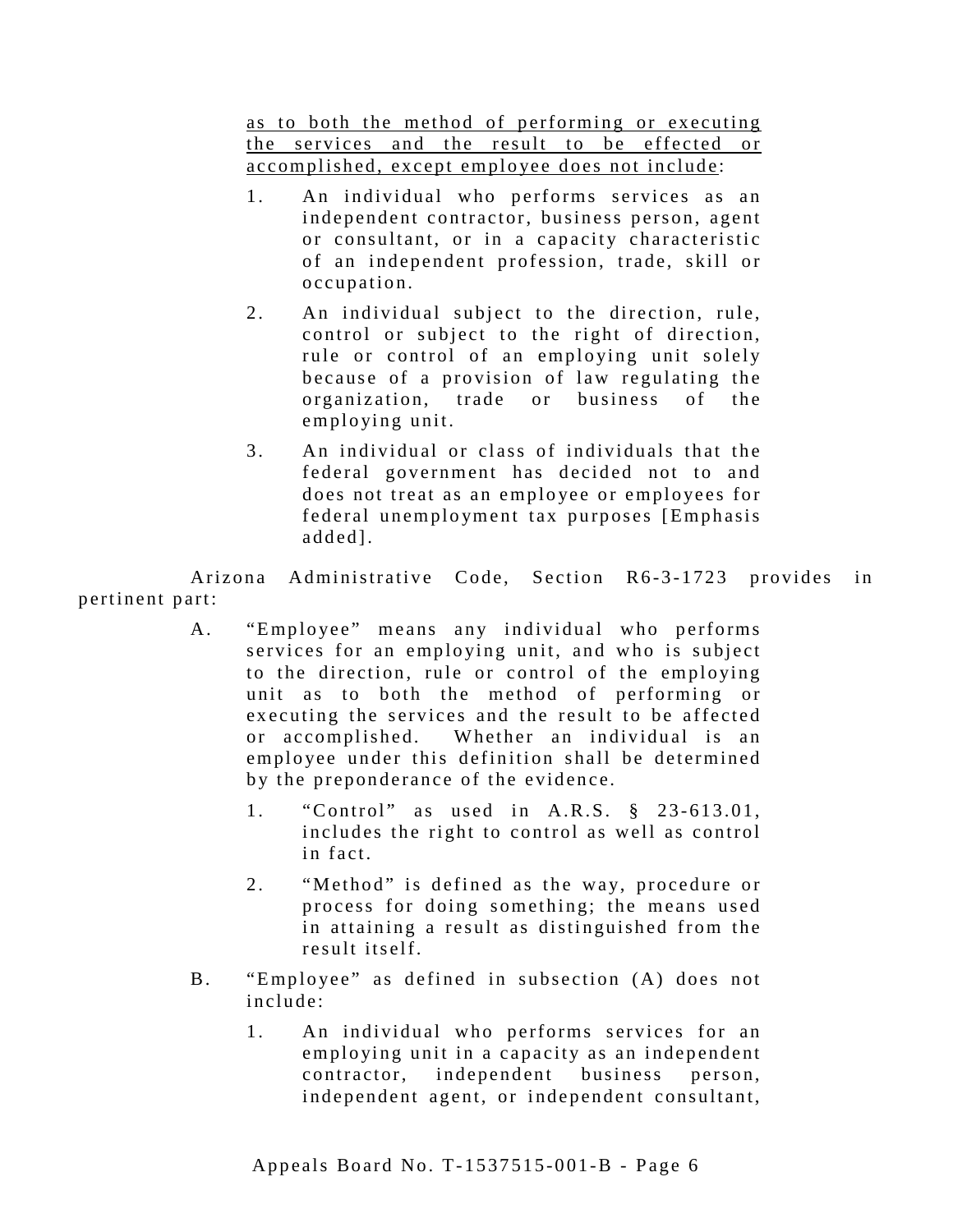or in a capacity characteristic of an independent profession, trade, skill or occupation. The existence of independence shall be determined by the preponderance of the evidence .

- 2. An individual subject to the direction, rule, control or subject to the right of direction, rule or control of an employing unit ". . . solely because of a provision of law regulating the organization, trade or business of the employing unit". This paragraph is applicable in all cases in which the individual performing services is subject to the control of the employing unit only to the extent specifically required by a provision of law governing the organization, trade or business of the employing unit.
	- a. "Solely" means, but is not limited to: Only, alone, exclusively, without other.
	- b. "Provision of law" includes, but is not limited to: statutes, regulations, licensing regulations, and federal and state mandates.
	- c. The designation of an individual as an e mployee, servant or agent of the employing unit for purposes of the provision of law is not determinative of the status of the individual for unemployment insurance purposes. The applica bility of paragraph (2) of this subsection shall be determined in the same manner as if no such designated reference had been made.

In this case, the nature of the Petitioner's business is to provide temporary workers to its clients. As noted earlier, the Department concluded that because the Petitioner was a "temporary services employer," the workers provided to the Petitioner's clients were employees of the Petitioner under the provisions of Arizona Revised Statutes §§ 23-614(I)(2). However, under the provisions of Arizona Revised Statutes § 23 -614(D), a determination of employment requires an analysis of the factors used to establish an employment relationship, and a singular finding that the Petitioner is a "temporary services employer" is not sufficient to establish an employment relationship.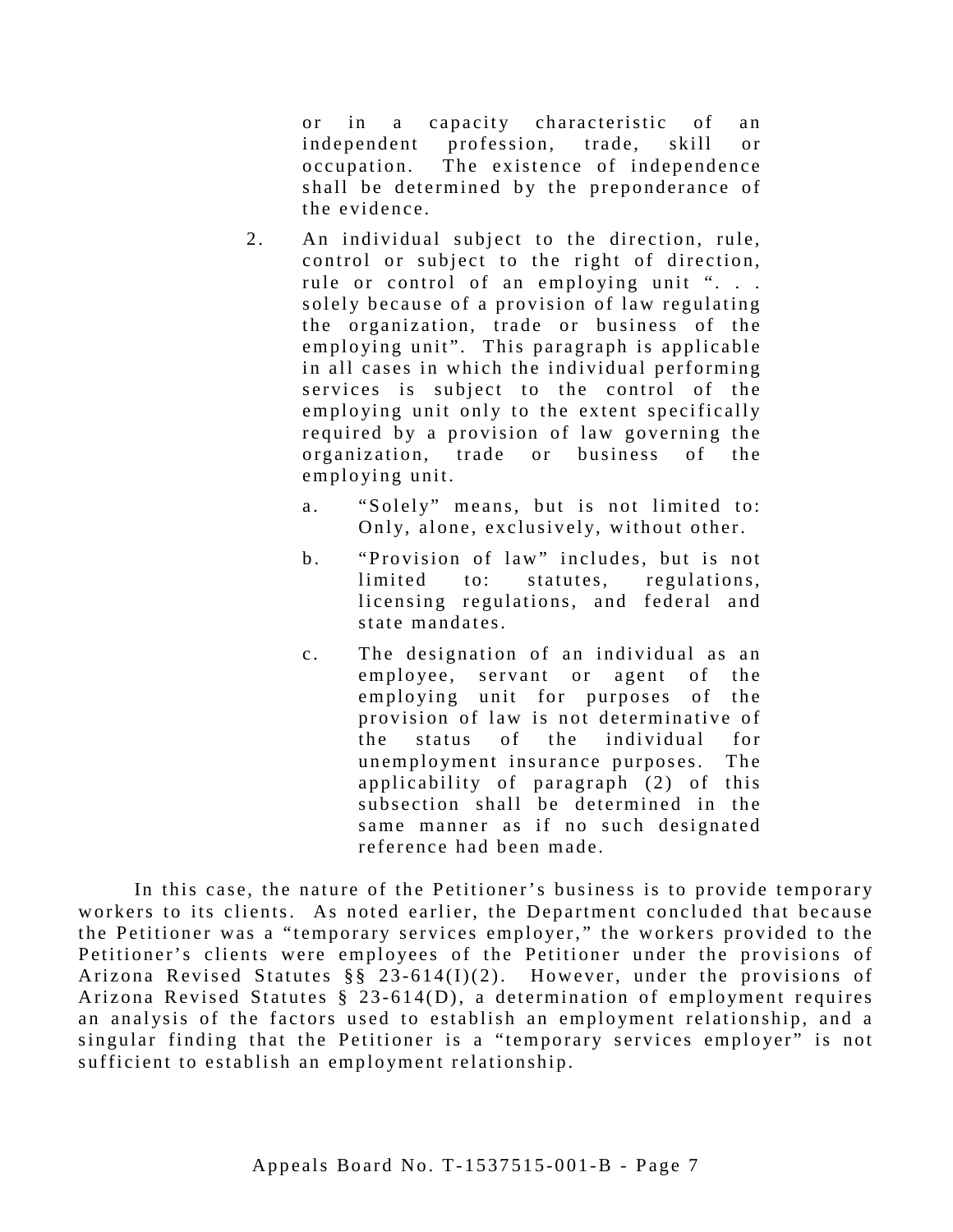The factors to consider in determining whether an employment relationship exists are set out in Arizona Administrative Code, Section R6-3-1723, and include: (a) who has authority over the individual's assistants, if any; (b) requirement for compliance with instructions; (c) requirement to make reports; (d) where the work is performed; (e) requirement to personally perform the services; (f) establishment of work sequence; (g) the right to discharge; (h) the establishment of set hours of work; (i) training of an individual; (j) whether the individual devotes full time to the activity of an employing unit; (k) whether the employing unit provides tools and materials to the individual; and (l) whether the employing unit reimburses the individual's travel or business expenses. Additional factors to be considered in determining whether an individual may be an employee include: (1) whether the individual is available to the public on a continuing basis; (2) the basis of the compensation for the services rendered; (3) whether the individual is in a position to realize a profit or loss; (4) whether the individual is under an obligation to complete a specific job or may end his relationship at any time without incurring liability; (5) whether the individual has a significant investment in the facilities used by him; (6) whether the individual has simultaneous contracts with other persons or firms. The Department bears the burden of proving the existence of an employment relationship between the Petitioner as the employing unit and the workers.

In this case, the Department's June 30, 2016, Reconsidered Determination concluded only that the Petitioner was a "temporary services employer". The Department provided no analysis concerning the relationship between the Petitioner and the workers under the provisions of Arizona Revised Statutes §§ 23-613 and 23-614(D), and Arizona Administrative Code, Section R6-3-1723. We find that the Department failed to meet its burden of proving that the workers were subject to the direction, rule or control of the Petitioner, as required, under the above applicable statutes and regulations, and has, therefore, failed to establish an employer-employee relationship between the Petitioner and the workers. Accordingly,

THE APPEALS BOARD **REVERSES** the Reconsidered Determination dated June 30, 2016, based upon the evidence of record.

The Department has not established that, from October 1, 2008 through September 30, 2011, services performed by individuals as healthcare providers constituted employment.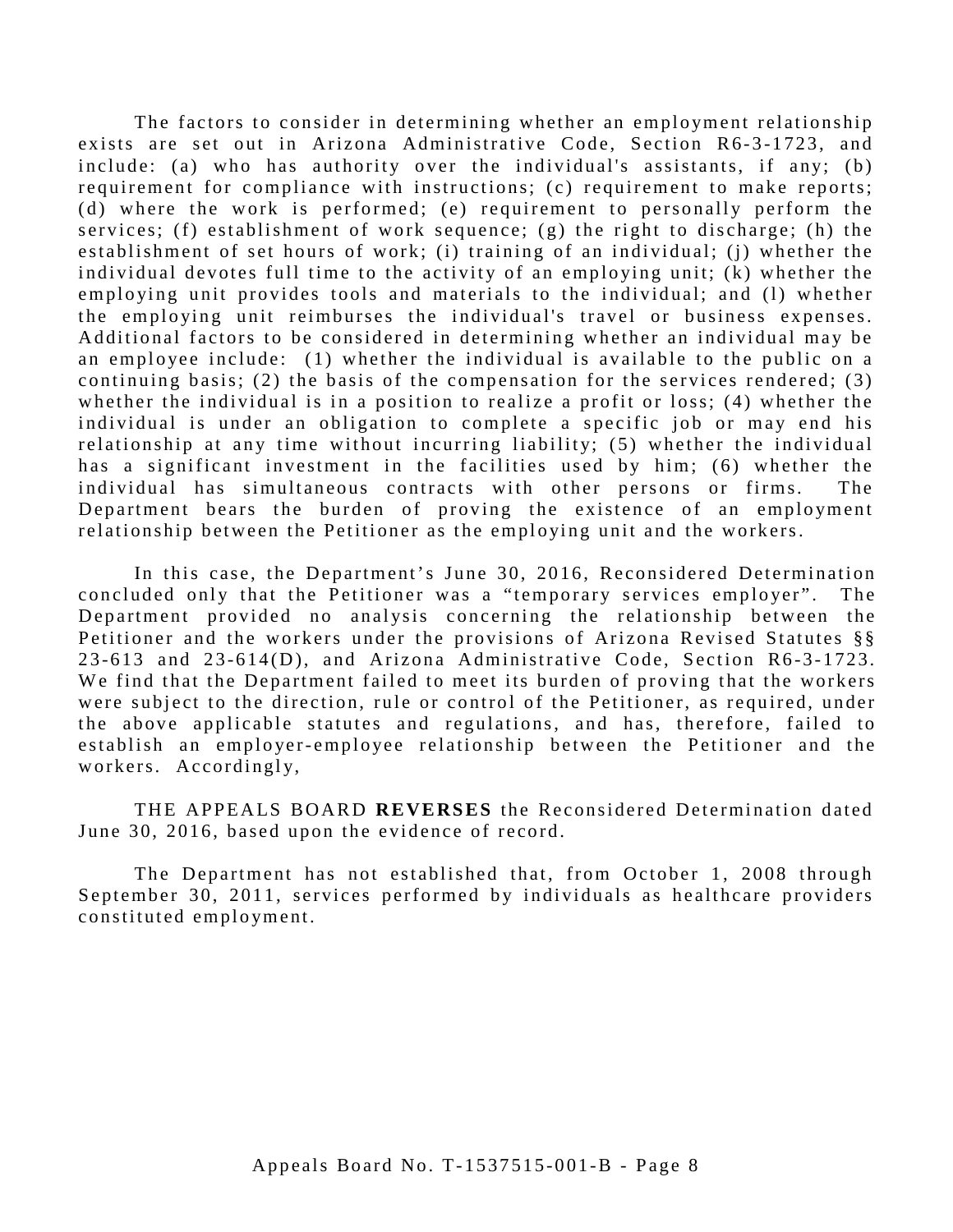The Department has not established that the remuneration paid to the healthcare providers, from October 1, 2008 through September 30, 2011, constituted wages.

DATED: 3/6/2018

#### A PPEALS BOARD

et L. Feli

JANET L. FELTZ, Chairman

Vann M

NANCY MILLER, Member

WILLIAM G. DADE, Member

Equal Opportunity Employer/Program • Under Titles VI and VII of the Civil Rights Act of 1964 (Title VI & VII), and the Americans with Disabilities Act of 1990 (ADA), Section 504 of the Rehabilitation Act of 1973, the Age Discrimination Act of 1975, and Title II of the Genetic Information Nondiscrimination Act (GINA) of 2008, the Department prohibits discrimination in admissions, programs, services, activities, or employment based on race, color, religion, sex, national origin, age, disability, genetics and retaliation . The Department must make a reasonable accommodation to allow a person with a disability to take part in a program, service or activity. For example, this means if necessary, the Department must provide sign language interpreters for people who are deaf, a wheelchair accessible location, or enlarged print materials. It also means that the Department will take any other reasonable action that allows you to take part in and understand a program or activity, including making reasonable changes to an activity. If you believe that you will not be able to understand or take part in a program or activity because of your disability, please let us know of your disability needs in advance if at all possible. To request this document in alternative format or for further information about this policy, please contact the Appeals Board Chairman at (602) 771-9036; TTY/TDD Services: 7-1-1. • Free language assistance for DES services is available upon request.

\_\_\_\_\_\_\_\_\_\_\_\_\_\_\_\_\_\_\_\_\_\_\_\_\_\_\_\_\_\_\_\_\_\_\_\_\_\_\_\_\_\_\_\_\_\_\_\_\_\_\_\_\_\_\_\_\_\_\_\_\_\_\_\_\_\_\_\_\_\_\_\_\_\_\_\_\_\_\_\_\_\_\_\_\_

#### **RIGHT OF APPEAL TO THE ARIZONA TAX COURT**

\_\_\_\_\_\_\_\_\_\_\_\_\_\_\_\_\_\_\_\_\_\_\_\_\_\_\_\_\_\_\_\_\_\_\_\_\_\_\_\_\_\_\_\_\_\_\_\_\_\_\_\_\_\_\_\_\_\_\_\_\_\_\_\_\_\_\_\_\_\_\_\_\_\_\_\_\_\_\_\_\_\_\_\_\_

This decision by the Appeals Board is the final administrative decision of the Department of Economic Security. However, any party may appeal the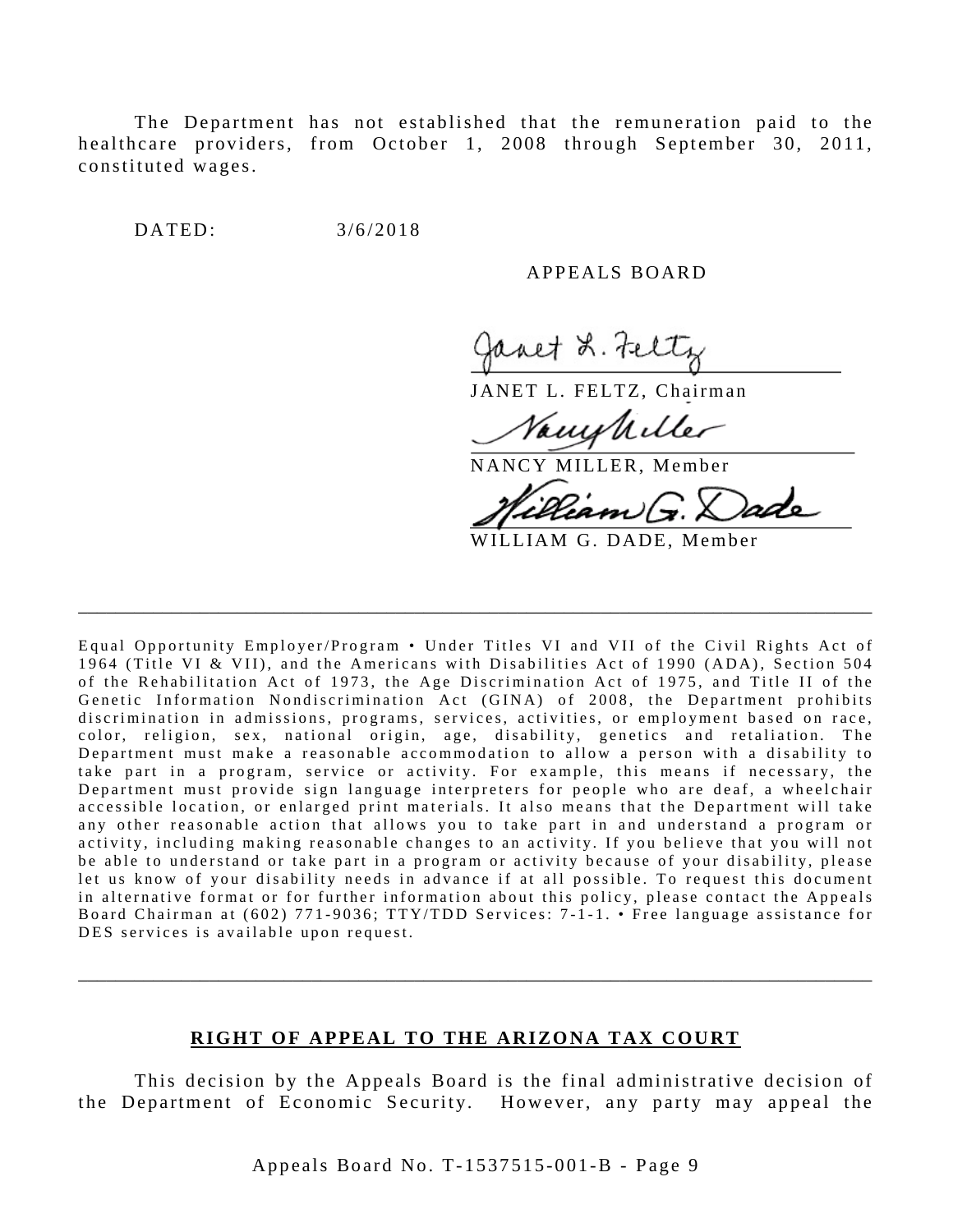decision to the Arizona Tax Court, which is the Tax Department of the Superior Court in Maricopa County. *See*, Arizona Revised Statutes, §§ 12-901 to 12-914. If you have questions about the procedures for filing an appeal, you must contact the Arizona Tax Court at 125 W. Washington Street in Phoenix, Arizona 85003-2243. Telephone: **(602) 506 - 3776** .

For your information, we set forth the provisions of Arizona Revised Statutes,  $§$  41-1993(C) and (D):

- C. Any party aggrieved by a decision of the appeals board concerning tax liability, collection or enforcement may appeal to the tax court, as defined in section 12-161, within thirty days after the date of mailing or electronic transmission of the decision. The appellant need not pay any of the tax penalty or interest upheld by the appeals board in its decision before initiating, or in order to maintain an appeal to the tax court pursuant to this section.
- D. Any appeal that is taken to tax court pursuant to this section is subject to the following provisions:
	- 1. No injunction, writ of mandamus or other legal or equitable process may issue in an action in any court in this state against an officer of this state to prevent or enjoin the collection of any tax, penalty or intere st.
	- 2. The action shall not begin more than thirty days after the date of mailing or electronic transmission of the appeals board's decision. Failure to bring the action within thirty days after the date of mailing or electronic transmission of the appeals board's decision constitutes a waiver of the protest and a waiver of all claims against this state arising from or based on the illegality of the tax, penalties and interest at issue.
	- 3. The scope of review of an appeal to tax court pursuant to this section shall be governed by section  $12 - 910$ , applying section  $23 - 613.01$  as that section reads on the date the appeal is filed to the tax court or as thereafter amended. Either party to the action may appeal to the court of appeals or supreme court as provided by law.

# **Call the Appeals Board at (602) 771-9036 with any questions**

Appeals Board No. T- 1537515 -001 -B - Page 10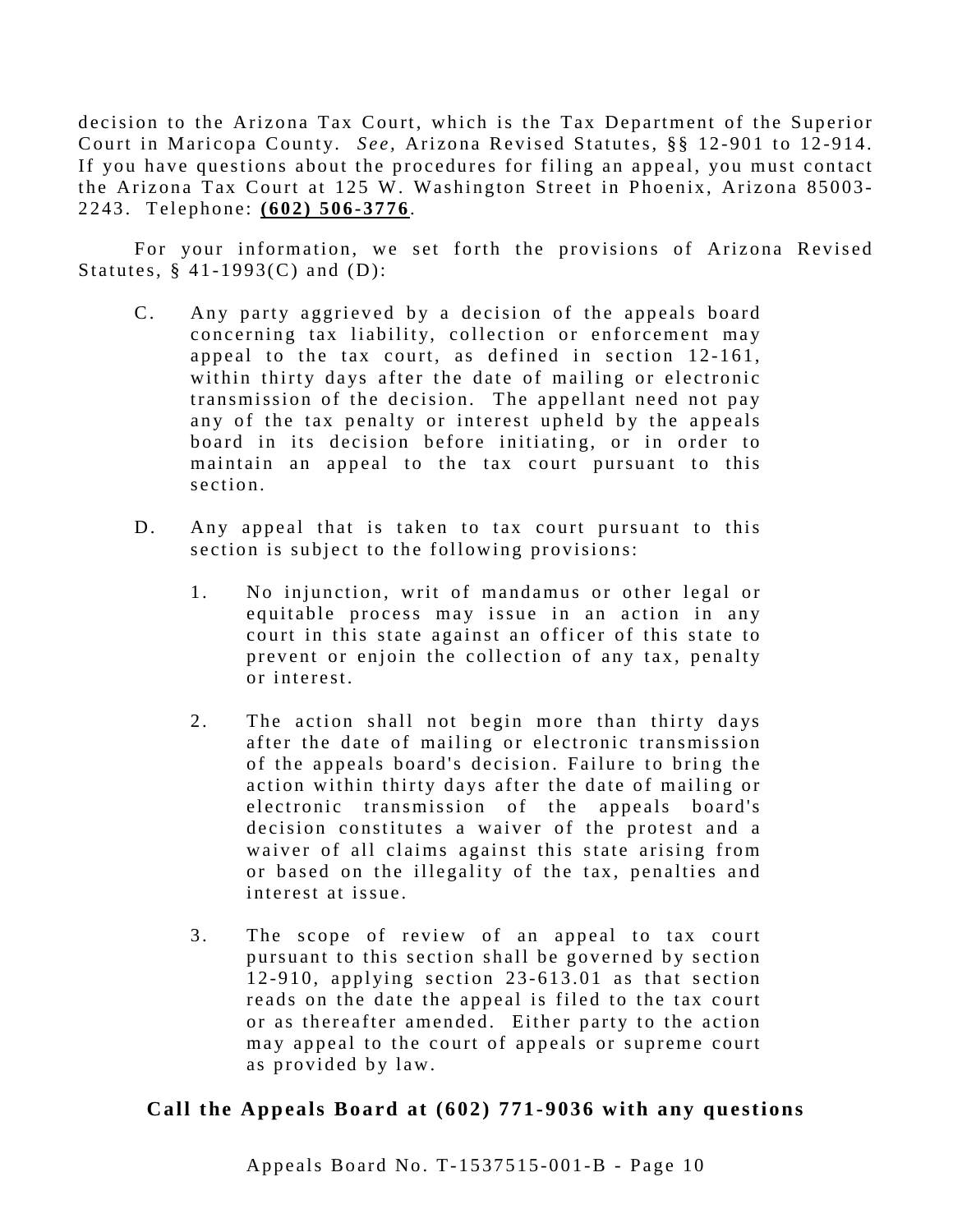A copy of the foregoing was mailed on 3/6/2018 to:

 $(x)$  Er: XXX  $Acct. No: T-1$ 

\_\_\_\_\_\_\_\_\_\_\_\_\_\_\_\_\_\_\_\_\_\_\_\_\_\_\_\_\_\_\_\_\_\_\_\_\_\_\_\_\_\_\_\_\_\_\_\_\_\_\_\_\_\_\_\_\_\_\_\_\_\_\_\_\_\_\_\_\_\_\_\_\_\_\_\_\_\_\_\_\_\_\_

- (x ) SUZANNE M CHYNOWETH ASSISTANT ATTORNEY GENERAL CFP/CLA 1275 W WASHINGTON PHOENIX, AZ 85007 -2926
- (x ) SANDRA CANEZ, CHIEF OF TAX EMPLOYMENT ADMINISTRATION P O BOX 6028 PHOENIX, AZ 85005 -6028
- $By: \underline{\hspace{1cm}} LS \underline{\hspace{1cm}}$ For The Appeals Board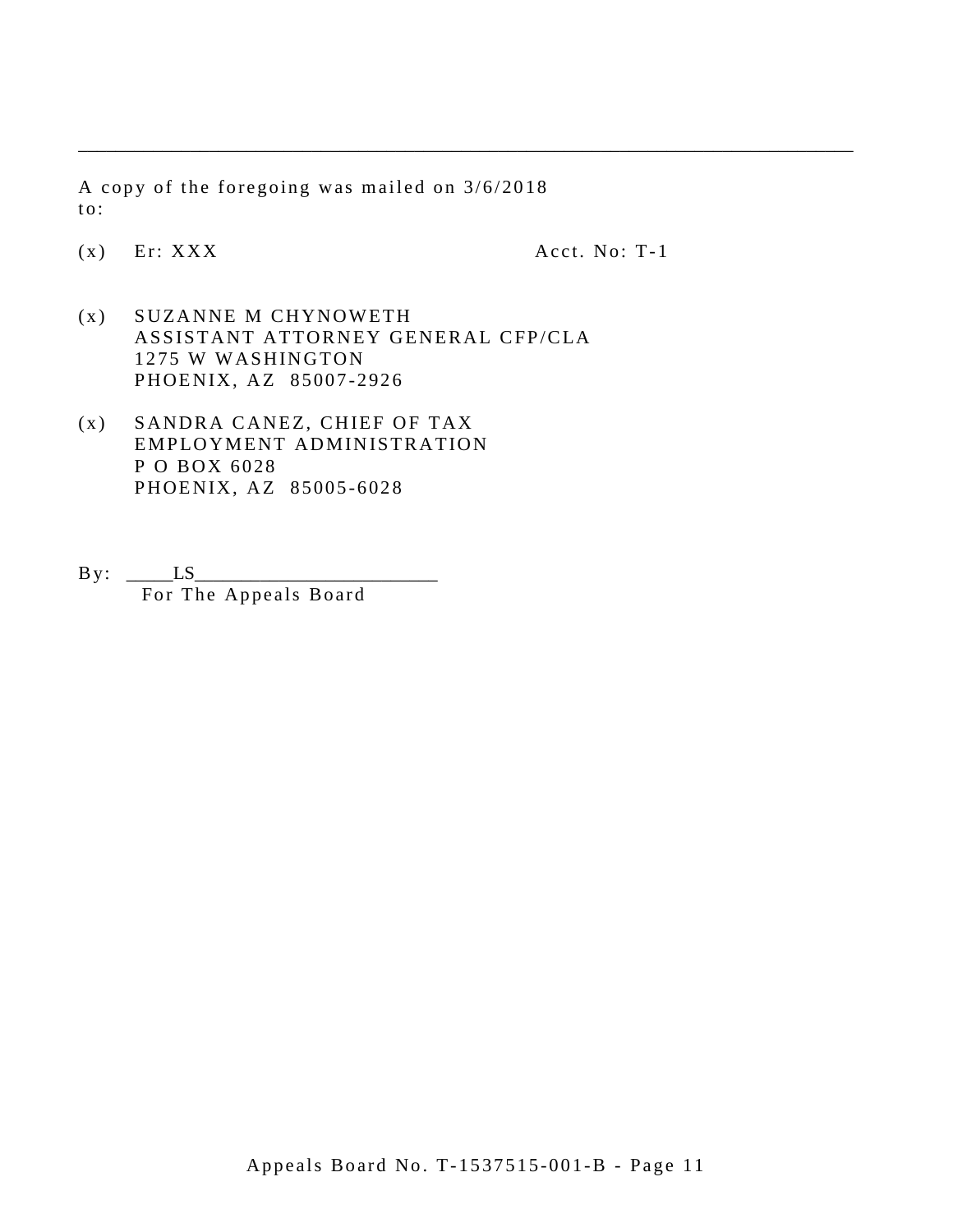**Arizona Department of Economic Security**  $\mathbb{R}$  **Appeals Board Economic Security** 



Appeals Board No. T - 1553937 -001 - B \_\_\_\_\_\_\_\_\_\_\_\_\_\_\_\_\_\_\_\_\_\_\_\_\_\_\_\_\_\_\_\_\_\_\_\_\_\_\_\_\_\_\_\_\_\_\_\_\_\_\_\_\_\_\_\_\_\_\_\_\_\_\_\_\_\_\_\_\_\_\_\_\_\_\_\_\_\_\_\_\_\_\_\_\_

XXX STATE OF ARIZONA E S A TAX UNIT ℅ SUZANNE M CHYNOWETH, ASST ATTORNEY GENERAL CFP/C 1275 W WASHINGTON ST PHOENIX, AZ 85007 -2926

Petitioner Department

#### **IMPORTANT --- THIS IS THE APPEALS BOARD'S DECISION**

The Department of Economic Security provides language assistance free of charge. For assistance in your preferred language, please call our Office of Appeals (602) 771 -9036 .

\_\_\_\_\_\_\_\_\_\_\_\_\_\_\_\_\_\_\_\_\_\_\_\_\_\_\_\_\_\_\_\_\_\_\_\_\_\_\_\_\_\_\_\_\_\_\_\_\_\_\_\_\_\_\_\_\_\_\_\_\_\_\_\_\_\_\_\_\_\_\_\_\_\_\_\_\_\_\_\_\_\_\_\_\_

#### **IMPORTANTE --- ESTA ES LA DECISIÓN DEL APPEALS BOARD**

The Department of Economic Security suministra ayuda de los idiomas gratis. Para recibir ayuda en su idioma preferido, por favor comunicarse con la oficina de apelaciones (602) 771 - 9036 .

# **RIGHT TO APPEAL TO THE ARIZONA TAX COURT**

Under Arizona Revised Statutes, § 41-1993, the last date to file an

Application for Appeal is **\*\*\* March 15, 2018 \*\*\*** .

#### DECISION **AFFIRMED**

Petitioner timely appealed the Department's Reconsidered Determination, issued on March 1, 2017. The Reconsidered Determination concluded that services performed by individuals as massage therapists (workers) constitute employment and the remuneration paid for such services constitutes wages. The Reconsidered Determination affirmed the Department's Determination of Liability for Employment or Wages issued on December 15, 2016.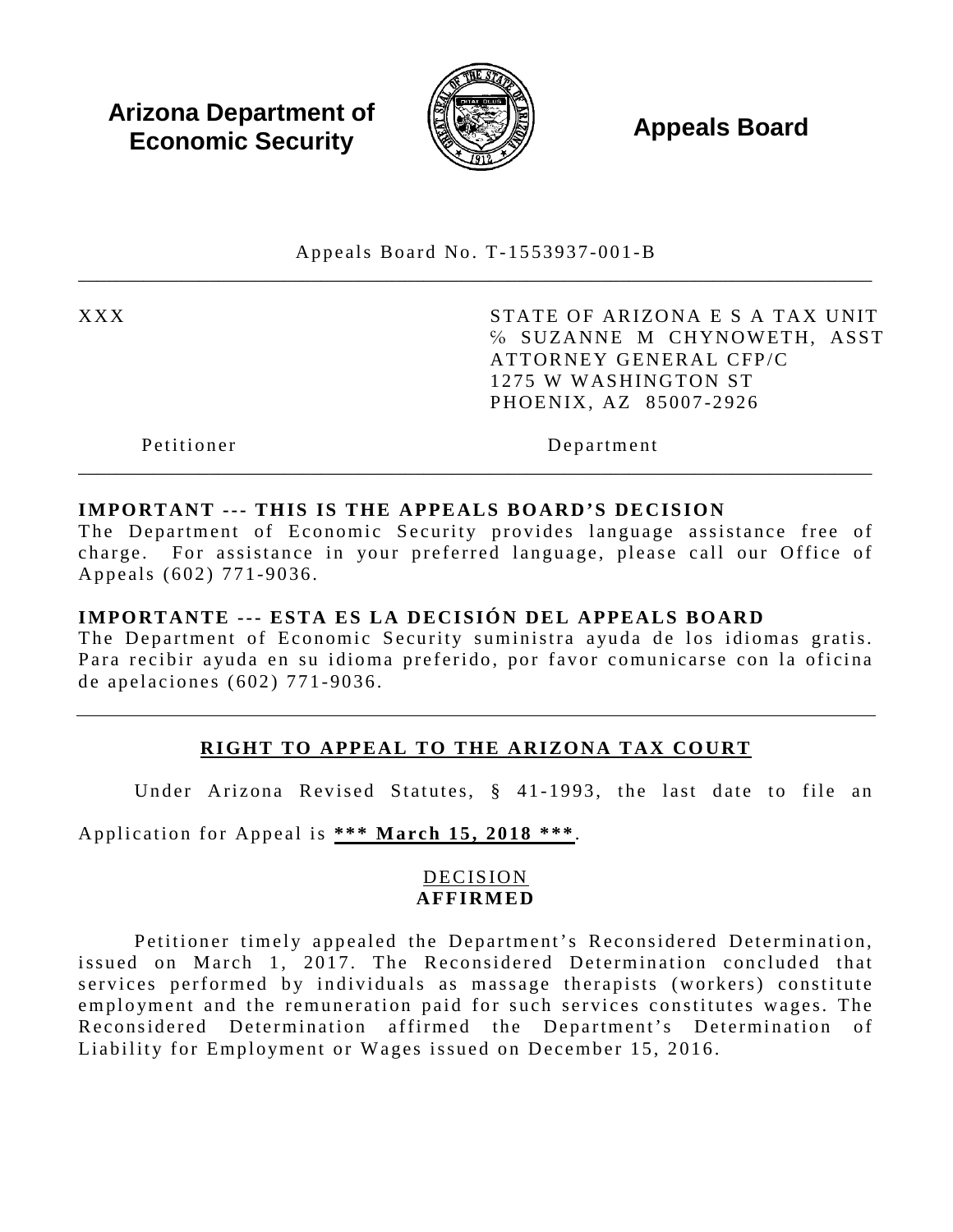Appeals Board Administrative Law Judge (ALJ) Daniel Manry conducted a hearing on May 16, 2017 and ALJ Jose Pavon conducted the second part of the hearing on November 14, 2017. Petitioner was represented by its Certified Public Accountant (CPA). The Department was represented by counsel. The ALJ admitted Department Exhibits D1 -D10, D13, and D14. The ALJ also admitted Petitioner Exhibit P1 over objection. Petitioner called one witness, and the Department called two witnesses.

#### **STATEMENT OF THE ISSUES**

The issues for determination in this proceeding are:

- (1) Whether workers utilized by Petitioner as massage therapists were employees from January 1, 2014 through September 30, 2016 (the "audit period"); and
- (2) Whether payments Petitioner made to workers during the audit period constitute wages, resulting in amounts due in tax, interest, penalties, job training tax, and special assessments.

#### **FINDINGS OF FACT**

1. Petitioner was primarily engaged in the business of providing massage therapy to its customers.

2. The Petitioner placed ads on Craigslist and Indeed.com seeking therapists to work at the Petitioner's location.

3. Potential workers completed applications and were interviewed by the Petitioner prior to being engaged to perform their services. The potential workers gave the Petitioner a massage as part of the interview process.

4. Upon being hired the workers were required to follow Petitioner's policies regarding dress code and other matters. The policies were kept in a binder at the front desk. The Petitioner also communicated her policies verbally with the workers.

5. The Petitioner established the amount to be paid to the workers. The Petitioner advertised specials and the workers had to charge the prices that were advertised.

6. When the workers inputted the type and length of massage they had just given into the Petitioner's computer system, the price auto-populated in the system. Payment for services was processed through the Petitioner's computer system, and there was a cash drawer also.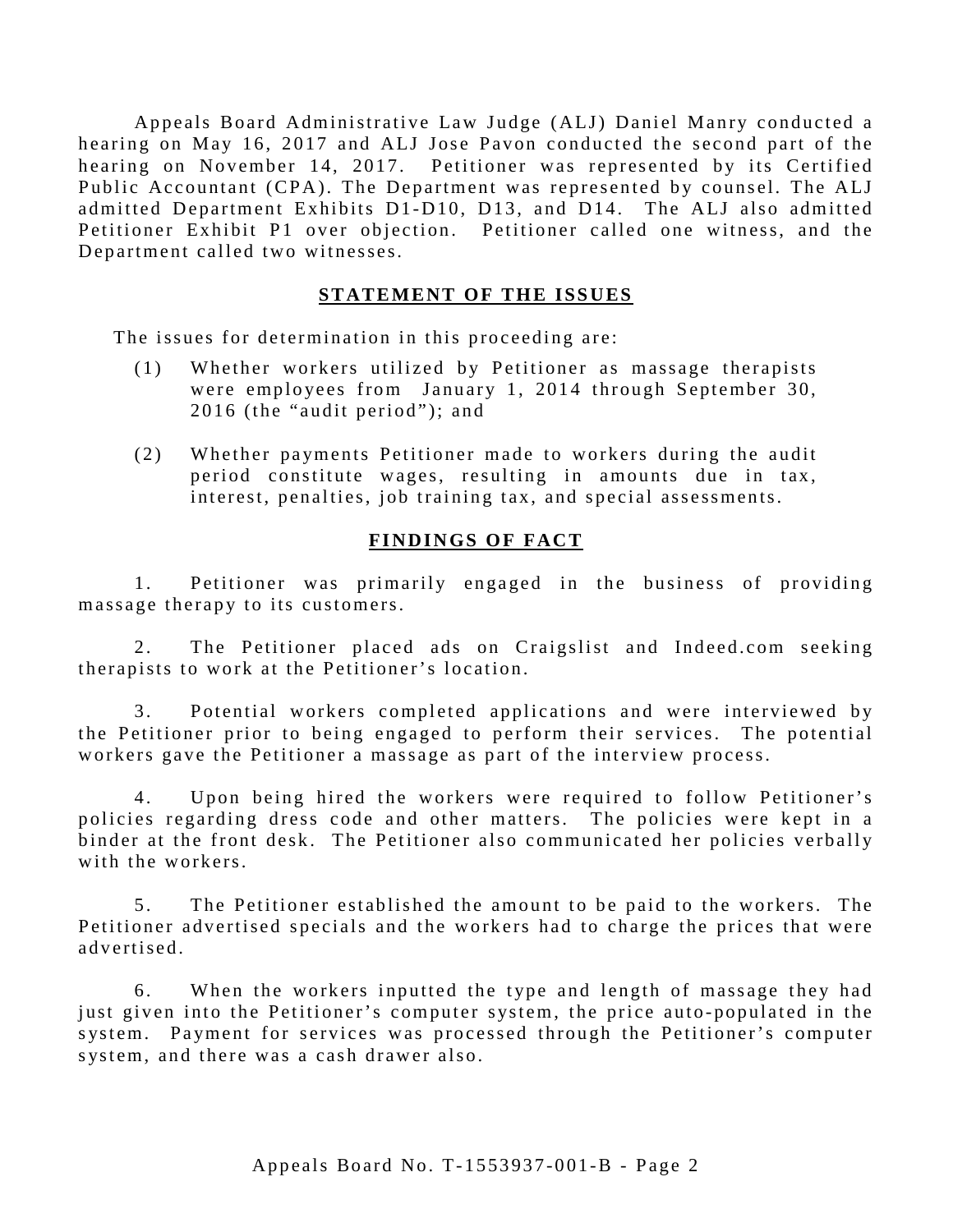7. The Petitioner instructed workers on the types of massages that would be provided, the body rubs, scheduling of customers, and how to handle  $no - shows.$ 

8. The Petitioner showed the workers how she wanted the massages to be conducted by performing a massage with the workers present, then watching the workers perform the massage to ensure it was done correctly.

9. The Petitioner closely managed the workers' work hours and requests for time off. The Petitioner also reduced the amount of remuneration due to the workers if they did not give appropriate notice of an absence (Exh. D1, p. 13).

10. The Petitioner did not have any written independent contractor agreements with any of its workers. Either party could terminate their relationship without any consequences.

11. The workers' hours were set within shifts. The workers selected their shifts within specified business hours that were set by the Petitioner.

12. At times the workers turned in their shift hours and the Petitioner unilaterally changed the shifts without input from the workers.

13. The workers were provided towel warmers, hot stone warmers, linens, and lotions, free of charge by the Petitioner. The workers provided their own massage tables.

14. The workers were not reimbursed for any expenses. The workers did not advertise their services to the general public. The Petitioner encouraged the workers to get business cards, but the business cards had the Petitioner's phone number and website.

15. The workers were permitted to perform their services for their own clientele outside of business hours.

16. Only those workers who had been previously interviewed and approved by the Petitioner, could substitute for the workers..

17. The workers were integral to the Petitioner's business.

#### **REASONING AND CONCLUSIONS OF LAW**

The Appeals Board has jurisdiction over the parties and subject matter in this proceeding.  $A.R.S. \S 23-724(B)$ .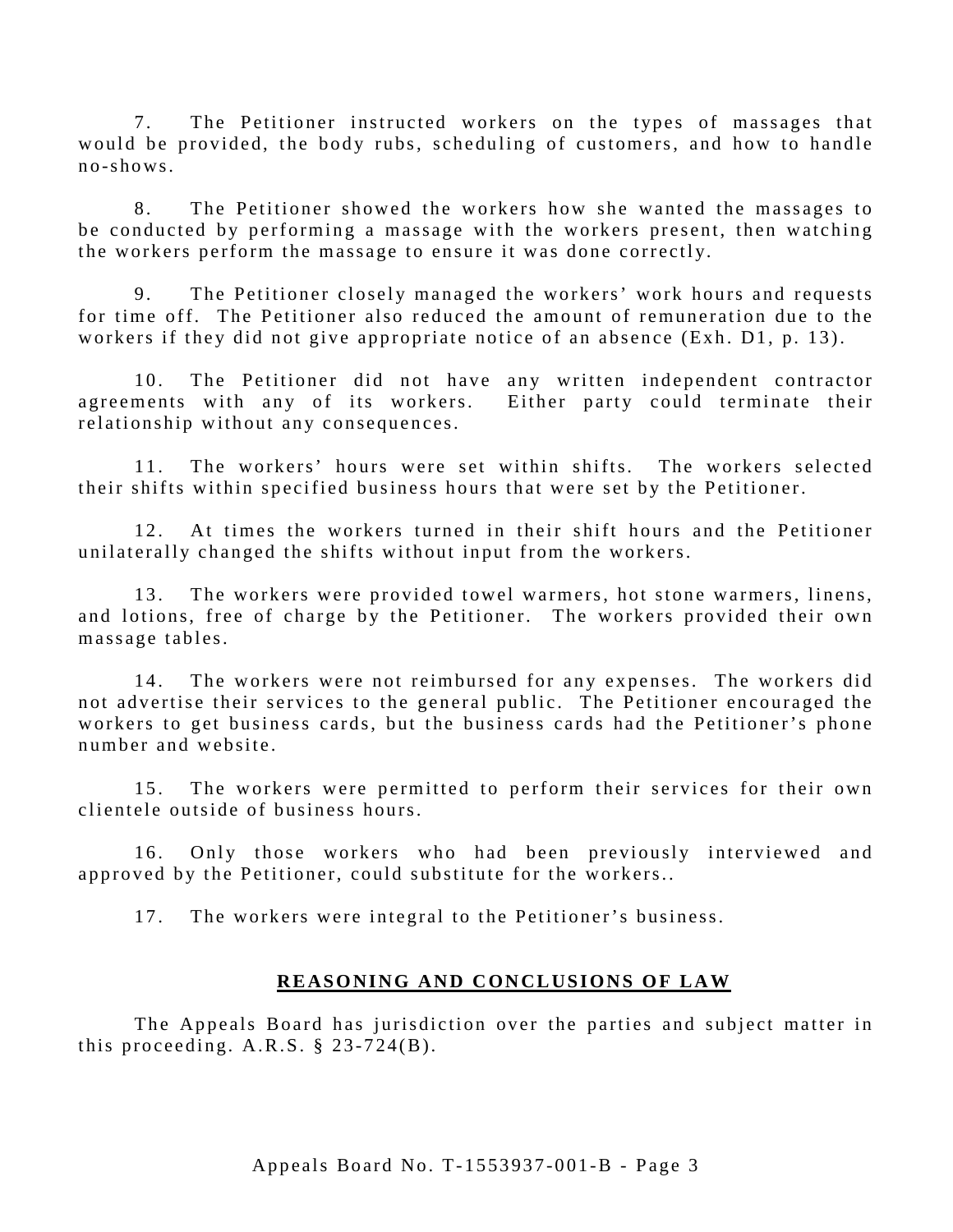In weighing the evidence in this case, the Appeals Board, in its role as the trier of fact, based its findings on all of the evidence of record. The trier of fact resolved conflicts in the evidence after considering both the quantity and quality of the competing evidence.

In weighing the evidence and applying the law to the facts in this case, the Appeals Board considered evidence of the substance, not merely the form, of the relationship between Petitioner and its workers, as required in A.A.C. Section  $R6-3-1723(D)(1)$ , including the elements of control and independence within the meaning of A.A.C. Sections  $R6-3-1723(A)(1)$ , (D), and (E). The Appeals Board also considered the additional factors prescribed in A.A.C. Sections R6-3-1723(E) to determine whether the workers are independent contractors. Finally, the Appeals Board considered, as did the Department, the factual elements of behavioral control, financial control, and the relationship of the parties.

#### **Behavioral Control**

The Petitioner trained workers by requiring them to follow her policies. The Petitioner also gave the workers instructions on the types of massages that would be provided, the body rubs, scheduling of customers, and how to handle no-shows. The Petitioner provided further training by showing the workers how she wanted the massages to be conducted, then watching the workers perform a massage to ensure it was done correctly.

The Petitioner closely managed the workers' work hours and requests for time off. The workers selected their work shifts within specified business hours that were set by the Petitioner. At times, the Petitioner unilaterally changed the work shifts without input from the workers.

The preponderance of evidence established that the Petitioner exercised significant behavioral control of the workers, which supports a conclusion that the workers were Petitioner's employees during the audit period.

#### **Financial Control**

The Petitioner established the amount to be paid to the workers without input from the workers. The Petitioner advertised specials and the workers had to charge the prices that were advertised for their services. The Petitioner also reduced the amount of remuneration due to the workers if they did not give appropriate notice of an absence .

When the workers inputted the type and length of massage they had just given into the Petitioner's computer system, the price auto-populated in the system. Payment for services was processed through the Petitioner's computer system.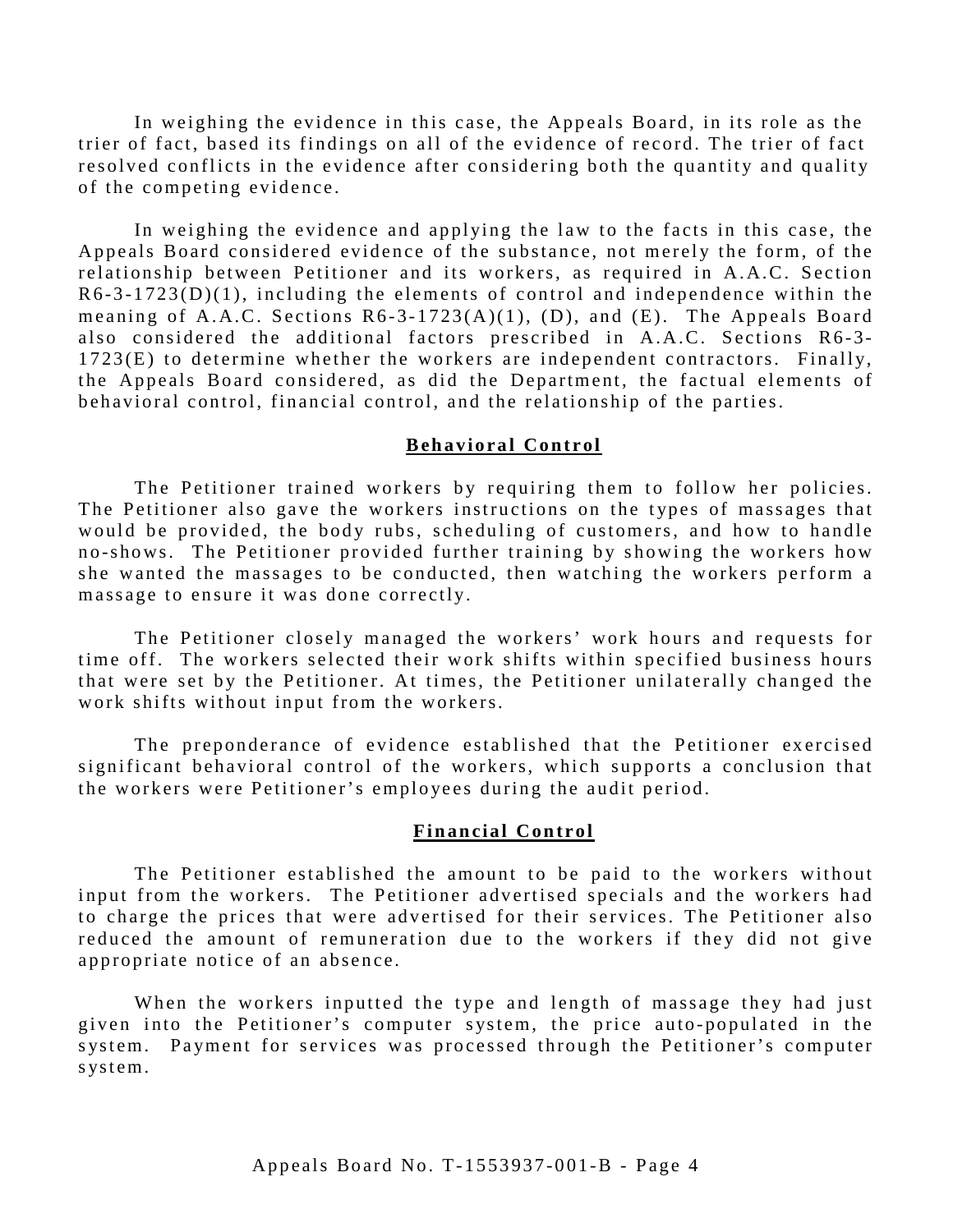There was no evidence that the workers advertised their services to the public. Aside from their massage tables, the workers had no significant investment in equipment or operating expenses.

The preponderance of evidence established that Petitioner exercised significant financial control over the workers which supports a conclusion that the workers were Petitioner's employees during the audit period.

#### **Relationship of the Parties**

The services provided by the workers were a significant part of Petitioner's core business. The Petitioner could terminate a worker's employment without notice. The actual practice of the parties during the audit period demonstrates that there was a continuing relationship between the parties and that the services the workers provided were an integral part of Petitioner's business. The workers could quit without giving the Petitioner any notice and without any liability for not completing the work . There was no evidence that the workers had their own independent businesses performing the services that they performed for the Petitioner.

The preponderance of evidence concerning the relationship of the parties test supports a conclusion that the workers were Petitioner's employees during the audit period.

In reaching this decision, the Appeals Board has construed the relevant law and applied it to the facts in this case in a manner consistent with the remedial purpose of the law which the Legislature has expressed in A.R.S. § 23-601. As the Arizona Supreme Court has explained:

. . . the legislation in question is remedial in its nature. It is to be given a liberal construction to effect its purpose, that purpose being to create a fund from which the unemployed can be temporarily compensated.

*Beaman v. Westward Ho Hotel Co.,* 89 Ariz. 1, 357 P.2d 327 (1960). *Accord Southwest Lumber Mills v. Employment Security* Commission, 66 Ariz. 1, 182 P.2 d 83 (1947); *Energy Control Services v. Arizona Department of Economic* Security, 135 Ariz. 20, 22, 658 P.2d 820 (App. 1982); *Warehouse Indemnity Corporation v. Arizona Department of Economic Security* , 128 Ariz. 504, 505, 627 P.2d 235, 236 (App. 1981); *Dearing v. Arizona Department of Economic Security* , 121 Ariz. 203, 589 P.2d 446 (App. 1978).

The declaration of policy in the Act itself is the achievement of social security by encouraging employers to provide more stable employment and by the systematic accumulation of funds during periods of employment to provide benefits for periods of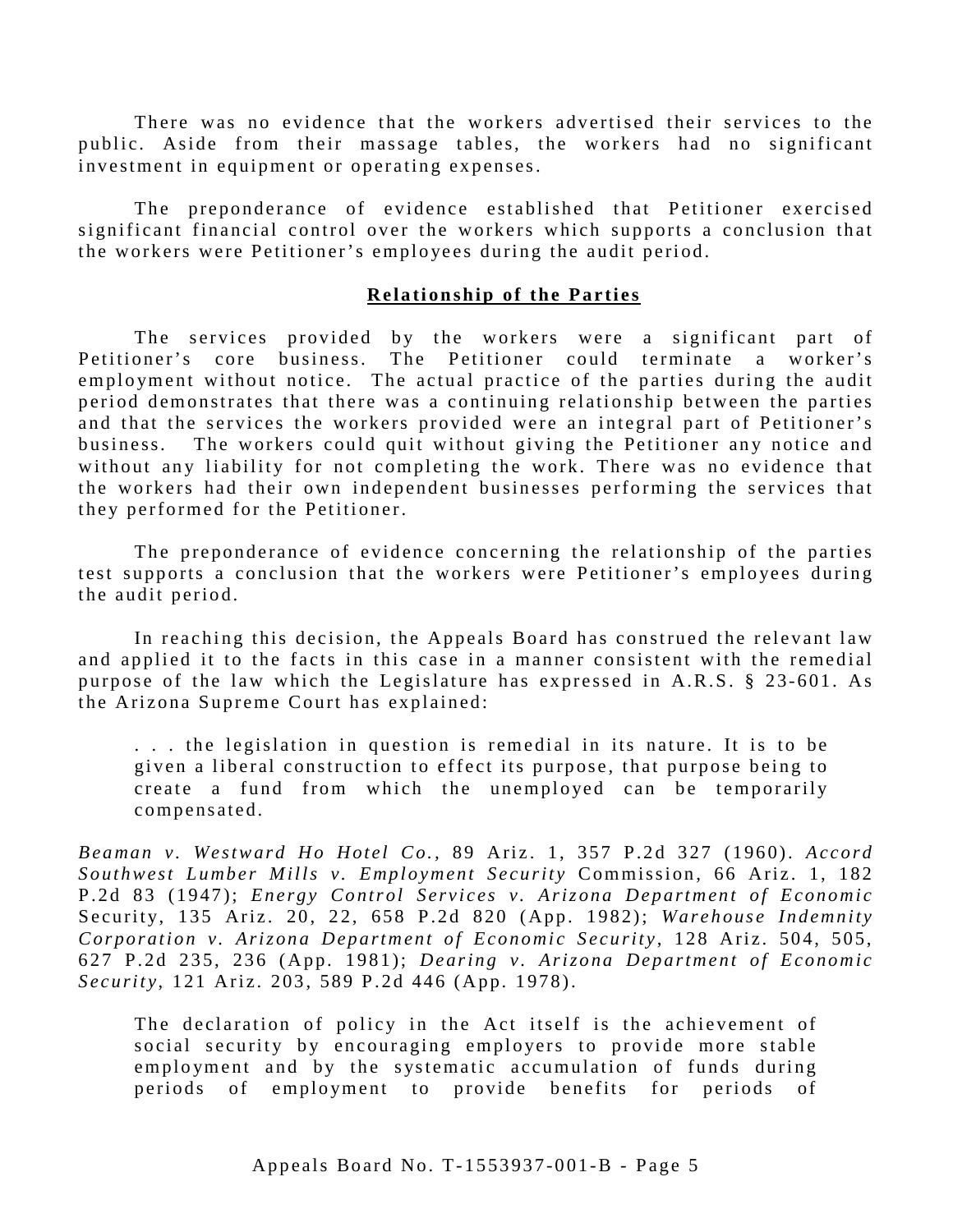unemployment [See A.R.S. Section 23-601].

*Arizona Department of Economic Security v. Little* , 24 Ariz. App 480, 539 P.2d 954 (1975).

#### **DECISION**

A preponderance of the evidence shows that the Reconsidered Determination issued on March 1, 2017, applied the appropriate law to the facts in this case. The Department correctly determined that the relationship between Petitioner and the workers constituted employment and that the remuneration Petitioner paid to the workers constituted wages.

THE APPEALS BOARD **AFFIRMS** the Department's Reconsidered Determination dated March 1, 2017.

THE APPEALS BOARD **AFFIRMS** the Determination of Liability for Employment or Wages dated December 15, 2016, based upon the evidence of record.

DATED: 2/13/2018

A PPEALS BOARD

Haret 2. te

JANET L. FELTZ, Chairman

Vacustiller

NANCY MILLER, Member

WILLIAM G. DADE, Member

Equal Opportunity Employer/Program • Under Titles VI and VII of the Civil Rights Act of 1964 (Title VI & VII), and the Americans with Disabilities Act of 1990 (ADA), Section 504 of the Rehabilitation Act of 1973, the Age Discrimination Act of 1975, and Title II of the Genetic Information Nondiscrimination Act (GINA) of 2008, the Department prohibits discrimination in admissions, programs, services, activities, or employment based on race, color, religion, sex, national origin, age, disability, genetics and retaliation. The Department must make a reasonable accommodation to allow a person with a disability to

\_\_\_\_\_\_\_\_\_\_\_\_\_\_\_\_\_\_\_\_\_\_\_\_\_\_\_\_\_\_\_\_\_\_\_\_\_\_\_\_\_\_\_\_\_\_\_\_\_\_\_\_\_\_\_\_\_\_\_\_\_\_\_\_\_\_\_\_\_\_\_\_\_\_\_\_\_\_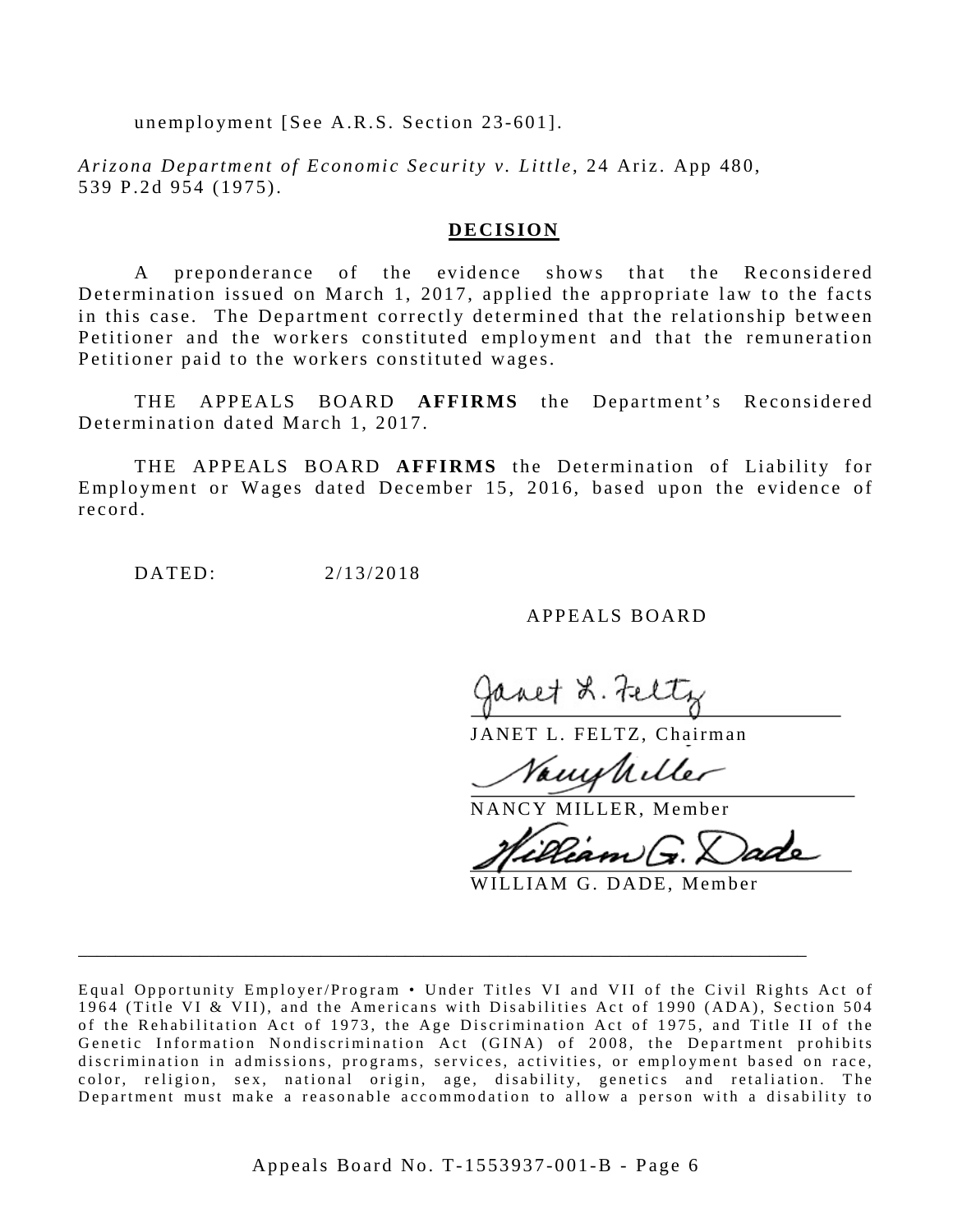take part in a program, service or activity. For example, this means if necessary, the Department must provide sign language interpreters for people who are deaf, a wheelchair accessible location, or enlarged print materials. It also means that the Department will take any other reasonable action that allows you to take part in and understand a program or activity, including making reasonable changes to an activity. If you believe that you will not be able to understand or take part in a program or activity because of your disability, please let us know of your disability needs in advance if at all possible. To request this document in alternative format or for further information about this policy, please contact the Appeals Board Chairman at (602) 771-9036; TTY/TDD Services: 7-1-1. • Free language assistance for DES services is available upon request.

#### **RIGHT OF APPEAL TO THE ARIZONA TAX COURT**

\_\_\_\_\_\_\_\_\_\_\_\_\_\_\_\_\_\_\_\_\_\_\_\_\_\_\_\_\_\_\_\_\_\_\_\_\_\_\_\_\_\_\_\_\_\_\_\_\_\_\_\_\_\_\_\_\_\_\_\_\_\_\_\_\_\_\_\_\_\_\_\_\_\_\_\_\_\_\_\_\_\_\_\_\_

This decision by the Appeals Board is the final administrative decision of the Department of Economic Security. However, any party may appeal the decision to the Arizona Tax Court, which is the Tax Department of the Superior Court in Maricopa County. *See*, Arizona Revised Statutes, §§ 12-901 to 12-914. If you have questions about the procedures for filing an appeal, you must contact the Arizona Tax Court at 125 W. Washington Street in Phoenix, Arizona 85003-2243. Telephone: **(602) 506 - 3776** .

For your information, we set forth the provisions of Arizona Revised Statutes,  $§$  41-1993(C) and (D):

- C. Any party aggrieved by a decision of the appeals board concerning tax liability, collection or enforcement may appeal to the tax court, as defined in section 12-161, within thirty days after the date of mailing or electronic transmission of the decision. The appellant need not pay any of the tax penalty or interest upheld by the appeals board in its decision before initiating, or in order to maintain an appeal to the tax court pursuant to this section.
- D. Any appeal that is taken to tax court pursuant to this section is subject to the following provisions:
	- 1. No injunction, writ of mandamus or other legal or equitable process may issue in an action in any court in this state against an officer of this state to prevent or enjoin the collection of any tax, penalty or interest.
	- 2. The action shall not begin more than thirty days after the date of mailing or electronic transmission of the appeals board's decision. Failure to bring the action within thirty days after the date of mailing or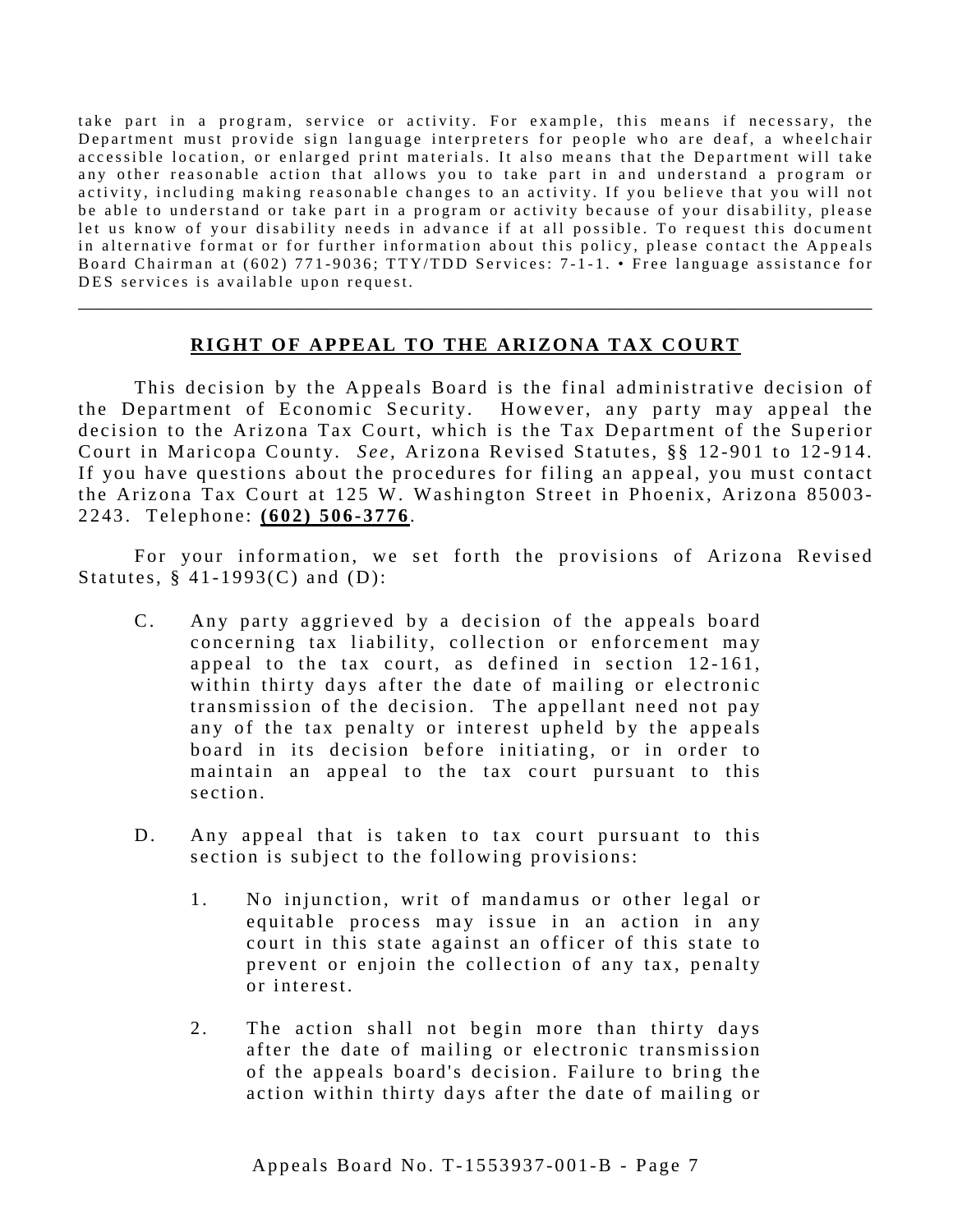electronic transmission of the appeals board's decision constitutes a waiver of the protest and a waiver of all claims against this state arising from or based on the illegality of the tax, penalties and interest at issue.

3. The scope of review of an appeal to tax court pursuant to this section shall be governed by section 1 2 -910, applying section 23- 613.01 as that section reads on the date the appeal is filed to the tax court or as thereafter amended. Either party to the action may appeal to the court of appeals or supreme court as provided by law.

#### **Call the Appeals Board at (602) 771-9036 with any questions** \_\_\_\_\_\_\_\_\_\_\_\_\_\_\_\_\_\_\_\_\_\_\_\_\_\_\_\_\_\_\_\_\_\_\_\_\_\_\_\_\_\_\_\_\_\_\_\_\_\_\_\_\_\_\_\_\_\_\_\_\_\_\_\_\_\_\_\_\_\_\_\_\_\_\_\_\_\_\_\_\_\_\_

A copy of the foregoing was mailed on 2/13/2018 to:

Er: XXX Acct. No: T-1

- $(x)$  Er Rep: XXX
- (x ) SUZANNE M CHYNOWETH ASSISTANT ATTORNEY GENERAL CFP/CLA 1275 W WASHINGTON PHOENIX, AZ 85007 -2926
- (x ) SANDRA CANEZ CHIEF OF TAX EMPLOYMENT ADMINISTRATION P O BOX 6028 PHOENIX, AZ 85005 -6028
- $By: \quad \_LS$ For The Appeals Board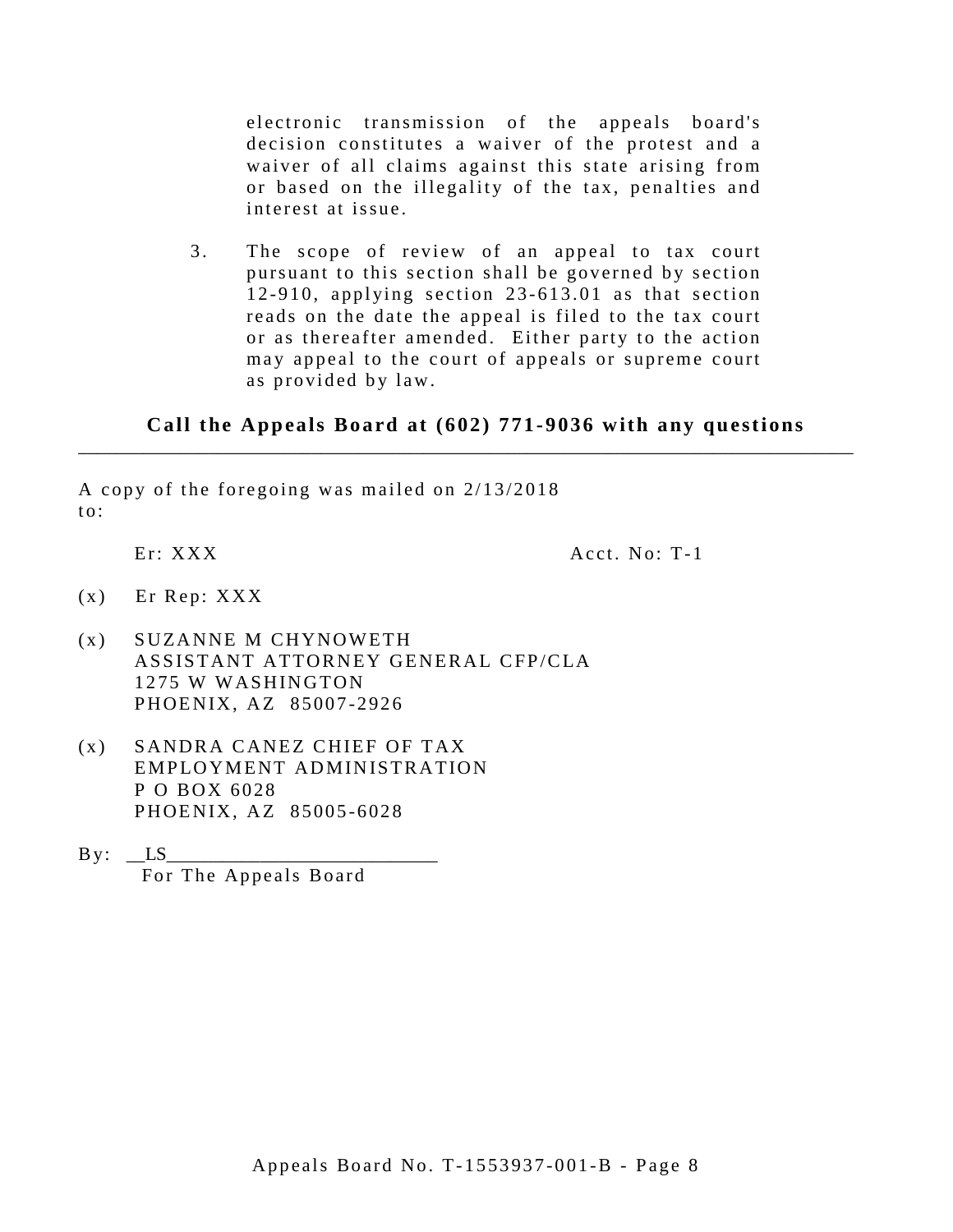**Arizona Department of Economic Security**  $\mathbb{R}$  **Appeals Board Economic Security** 



Appeals Board No. T - 1560260 -001 - B \_\_\_\_\_\_\_\_\_\_\_\_\_\_\_\_\_\_\_\_\_\_\_\_\_\_\_\_\_\_\_\_\_\_\_\_\_\_\_\_\_\_\_\_\_\_\_\_\_\_\_\_\_\_\_\_\_\_\_\_\_\_\_\_\_\_\_\_\_\_\_\_\_\_\_\_\_\_\_\_\_\_\_\_\_

XXX STATE OF ARIZONA E S A TAX UNIT ℅ SUZANNE M CHYNOWETH, ASST ATTORNEY GENERAL CFP/C 1275 W WASHINGTON ST PHOENIX, AZ 85007 -2926

Petitioner Department

# **IMPORTANT --- THIS IS THE APPEALS BOARD'S DECISION**

The Department of Economic Security provides language assistance free of charge. For assistance in your preferred language, please call our Office of Appeals (602) 771 -9036 .

\_\_\_\_\_\_\_\_\_\_\_\_\_\_\_\_\_\_\_\_\_\_\_\_\_\_\_\_\_\_\_\_\_\_\_\_\_\_\_\_\_\_\_\_\_\_\_\_\_\_\_\_\_\_\_\_\_\_\_\_\_\_\_\_\_\_\_\_\_\_\_\_\_\_\_\_\_\_\_\_\_\_\_\_\_

#### **IMPORTANTE --- ESTA ES LA DECISIÓN DEL APPEALS BOARD**

The Department of Economic Security suministra ayuda de los idiomas gratis. Para recibir ayuda en su idioma preferido, por favor comunicarse con la oficina de apelaciones (602) 771 - 9036 .

# **RIGHT TO APPEAL TO THE ARIZONA TAX COURT**

Under Arizona Revised Statutes, § 41-1993, the last date to file an

Application for Appeal is **\*\*\* March 15, 2018 \*\*\*** .

#### DECISION **DISMISSED**

THE **EMPLOYER** has asked to withdraw its petition for hearing under A.R.S. § 23-674(A) and Arizona Administrative Code, Section R6-3-1502(A).

The Appeals Board has jurisdiction in this matter under A.R.S. § 23-733.

Arizona Administrative Code, Section R6-3-1502(A) provides in pertinent part: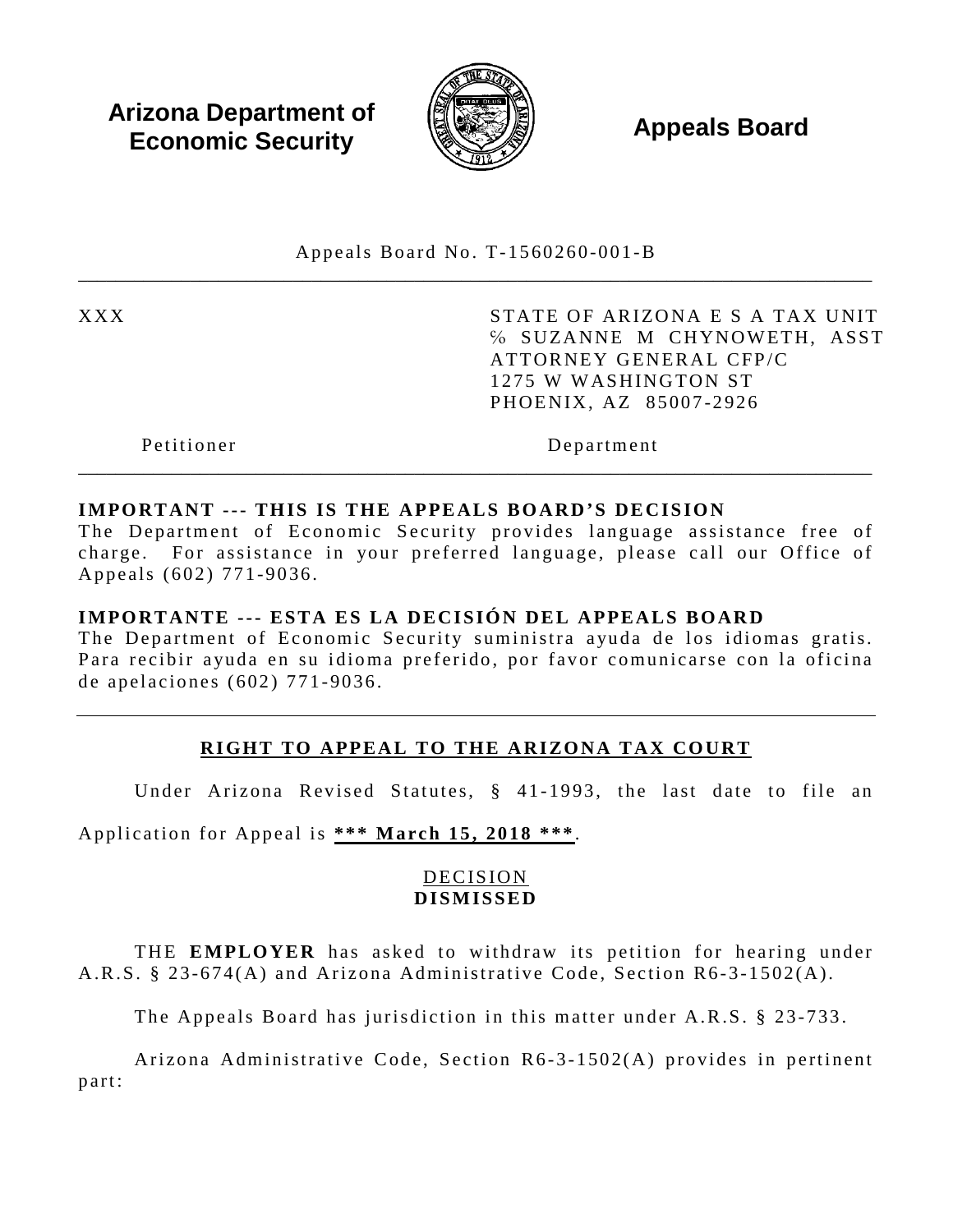- A. The Board or a hearing officer in the Department's Office of Appeals may informally dispose of an appeal or petition without further appellate review on the merits:
	- 1. By withdrawal, if the appellant withdraws the appeal in writing or on the record at any time before the decision is issued; ... (emphasis added).

THE APPEALS BOARD FINDS there is no reason to withhold granting the request. Accordingly,

THE APPEALS BOARD **DISMISSES** the petition. Any scheduled hearing is cancelled. This decision does not affect any agreement entered into between the Employer and the Department, either concurrently with the withdrawal or subsequent thereto.

DATED: 2/13/2018

A PPEALS BOARD

anet & Feltz

JANET L. FELTZ, Chairman

Vacughilles

NANCY MILLER, Member

Diam G. Dade

WILLIAM G. DADE, Member

Equal Opportunity Employer/Program • Under Titles VI and VII of the Civil Rights Act of 1964 (Title VI & VII), and the Americans with Disabilities Act of 1990 (ADA), Section 504 of the Rehabilitation Act of 1973, the Age Discrimination Act of 1975, and Title II of the Genetic Information Nondiscrimination Act (GINA) of 2008, the Department prohibits discrimination in admissions, programs, services, activities, or employment based on race, color, religion, sex, national origin, age, disability, genetics and retaliation. The Department must make a reasonable accommodation to allow a person with a disability to take part in a program, service or activity. For example, this me ans if necessary, the Department must provide sign language interpreters for people who are deaf, a wheelchair accessible location, or enlarged print materials. It also means that the Department will take

\_\_\_\_\_\_\_\_\_\_\_\_\_\_\_\_\_\_\_\_\_\_\_\_\_\_\_\_\_\_\_\_\_\_\_\_\_\_\_\_\_\_\_\_\_\_\_\_\_\_\_\_\_\_\_\_\_\_\_\_\_\_\_\_\_\_\_\_\_\_\_\_\_\_\_\_\_\_\_\_\_\_\_\_\_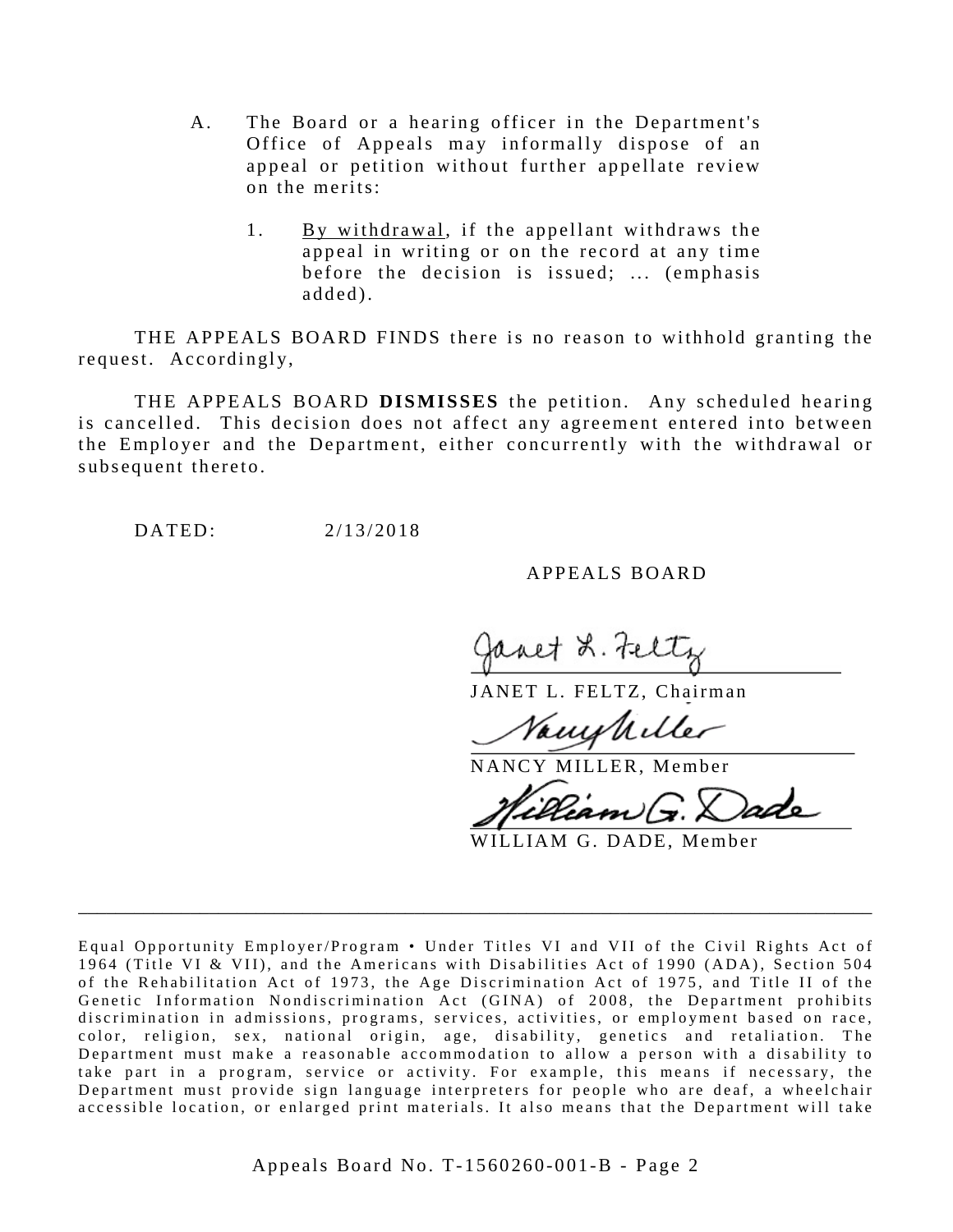any other reasonable action that allows you to take part in and understand a program or activity, including making reasonable changes to an activity. If you believe that you will not be able to understand or take part in a program or activity because of your disability, please let us know of your disability needs in advance if at all possible. To request this document in alternative format or for further information about this policy, please contact the Appeals Board Chairman at (602) 771-9036; TTY/TDD Services: 7-1-1. • Free language assistance for DES services is available upon request.

# **RIGHT OF APPEAL TO THE ARIZONA TAX COURT**

\_\_\_\_\_\_\_\_\_\_\_\_\_\_\_\_\_\_\_\_\_\_\_\_\_\_\_\_\_\_\_\_\_\_\_\_\_\_\_\_\_\_\_\_\_\_\_\_\_\_\_\_\_\_\_\_\_\_\_\_\_\_\_\_\_\_\_\_\_\_\_\_\_\_\_\_\_\_\_\_\_\_\_\_\_

This decision by the Appeals Board is the final administrative decision of the Department of Economic Security. However, any party may appeal the decision to the Arizona Tax Court, which is the Tax Department of the Superior Court in Maricopa County. *See*, Arizona Revised Statutes, §§ 12-901 to 12-914. If you have questions about the procedures for filing an appeal, you must contact the Arizona Tax Court at 125 W. Washington Street in Phoenix, Arizona 85003-2243. Telephone: **(602) 506 - 3776** .

For your information, we set forth the provisions of Arizona Revised Statutes,  $§$  41-1993(C) and (D):

- C. Any party aggrieved by a decision of the appeals board concerning tax liability, collection or enforcement may appeal to the tax court, as defined in section 12-161, within thirty days after the date of mailing or electronic transmission of the decision. The appellant need not pay any of the tax penalty or interest upheld by the appeals board in its decision before initiating, or in order to maintain an appeal to the tax court pursuant to this section.
- D. Any appeal that is taken to tax court pursuant to this section is subject to the following provisions:
	- 1. No injunction, writ of mandamus or other legal or equitable process may issue in an action in any court in this state against an officer of this state to prevent or enjoin the collection of any tax, penalty or interest.
	- 2. The action shall not begin more than thirty days after the date of mailing or electronic transmission of the appeals board's decision. Failure to bring the action within thirty days after the date of mailing or electronic transmission of the appeals board's decision constitutes a waiver of the protest and a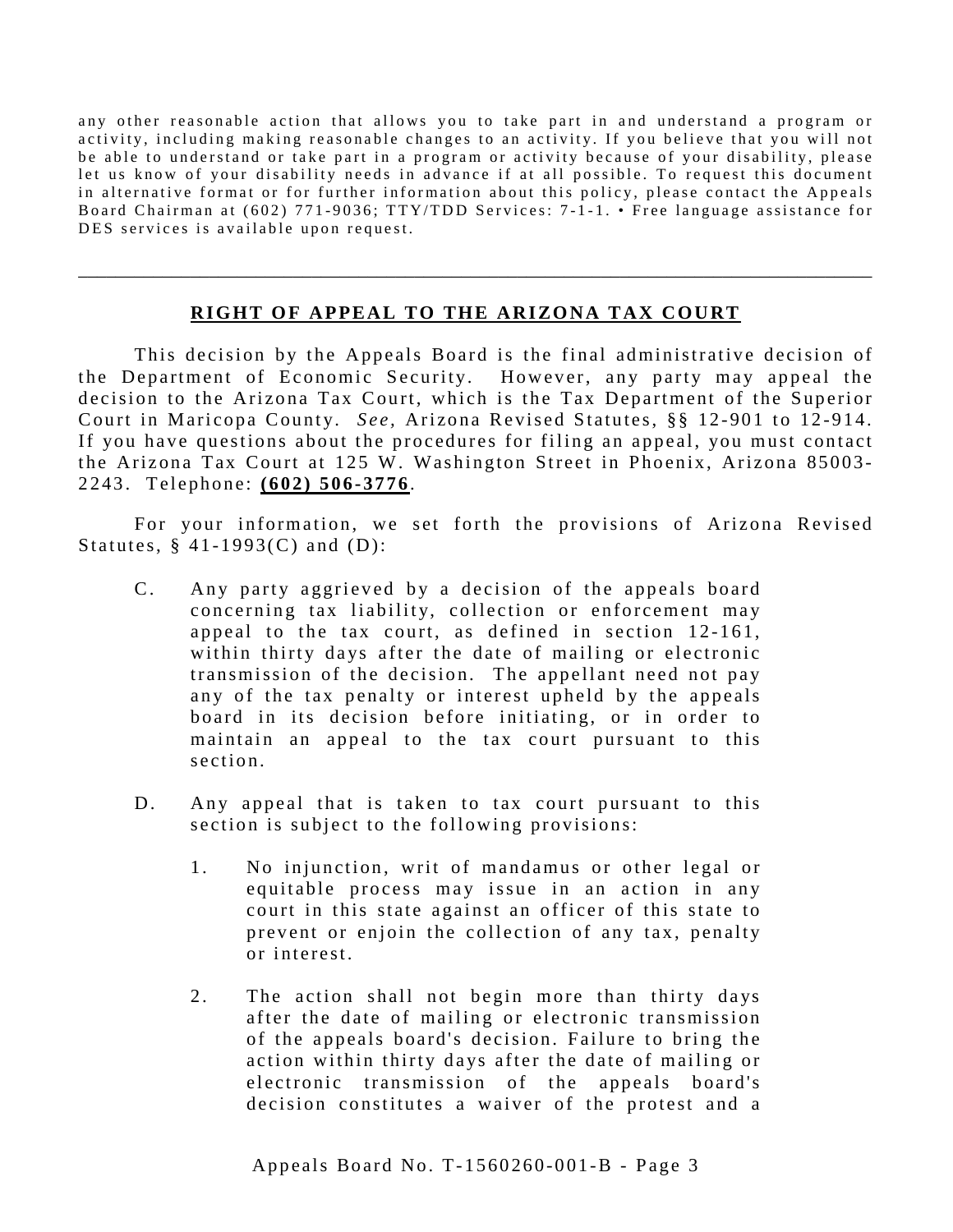waiver of all claims against this state arising from or based on the illegality of the tax, penalties and interest at issue.

3. The scope of review of an appeal to tax court pursuant to this section shall be governed by section 12-910, applying section  $23-613.01$  as that section reads on the date the appeal is filed to the tax court or as thereafter amended. Either party to the action may appeal to the court of appeals or supreme court as provided by law.

## **Call the Appeals Board at (602) 771-9036 with any questions**

\_\_\_\_\_\_\_\_\_\_\_\_\_\_\_\_\_\_\_\_\_\_\_\_\_\_\_\_\_\_\_\_\_\_\_\_\_\_\_\_\_\_\_\_\_\_\_\_\_\_\_\_\_\_\_\_\_\_\_\_\_\_\_\_\_\_\_\_\_\_\_\_\_\_\_\_\_\_\_\_\_\_\_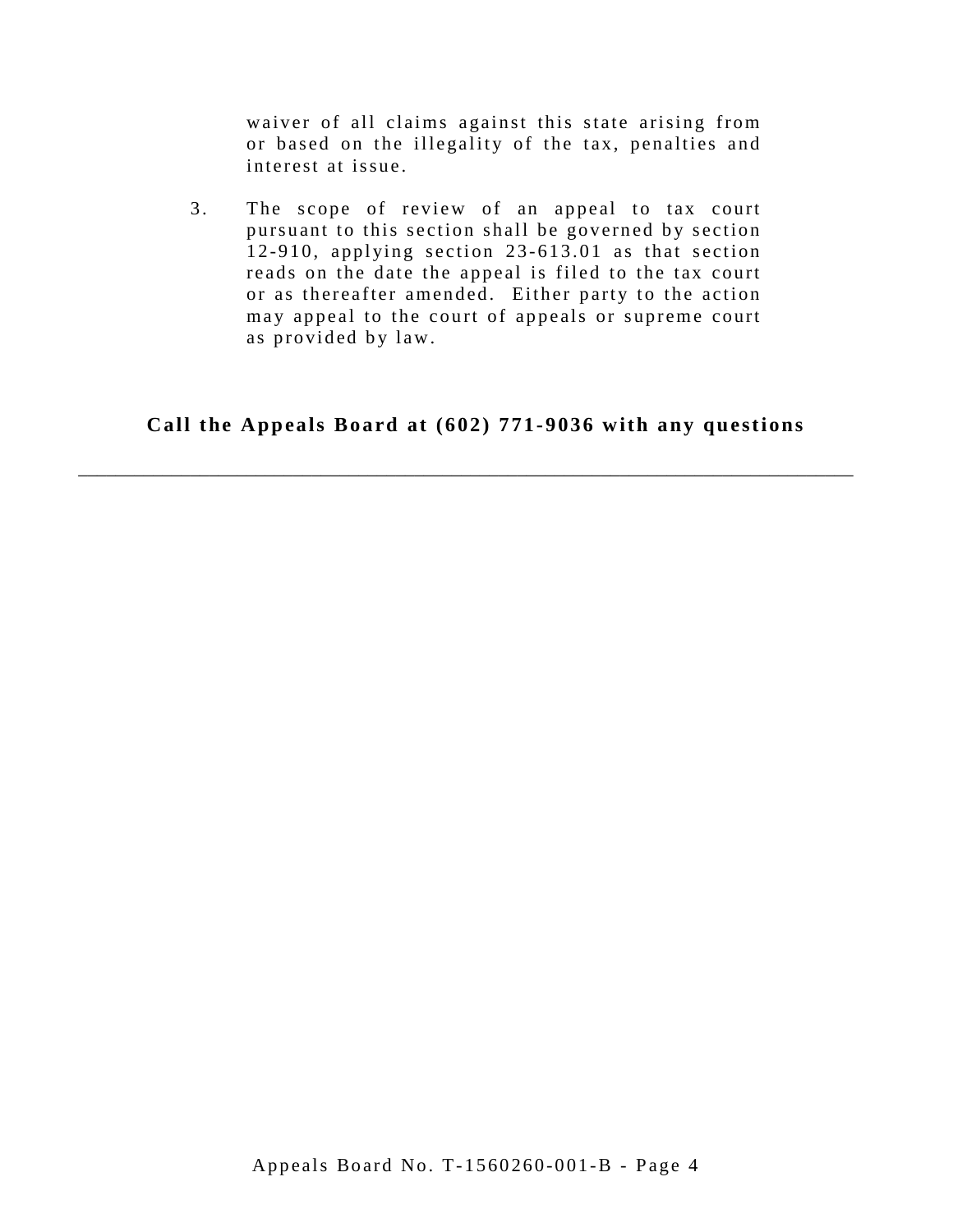A copy of the foregoing was mailed on 2/13/2018 to:

Er: XXX

Acct. No: T-1

- $(x)$   $XXX$
- (x ) SUZANNE M CHYNOWETH ASSISTANT ATTORNEY GENERAL CFP/CLA 1275 W WASHINGTON PHOENIX, AZ 85007 -2926
- (x ) SANDRA CANEZ, CHIEF OF TAX EMPLOYMENT ADMINISTRATION P O BOX 6028 PHOENIX, AZ 85005 -6028
- By: \_RR\_\_\_\_\_\_\_\_\_\_\_\_\_\_\_\_\_\_\_\_\_\_\_\_\_\_\_\_\_\_ For The Appeals Board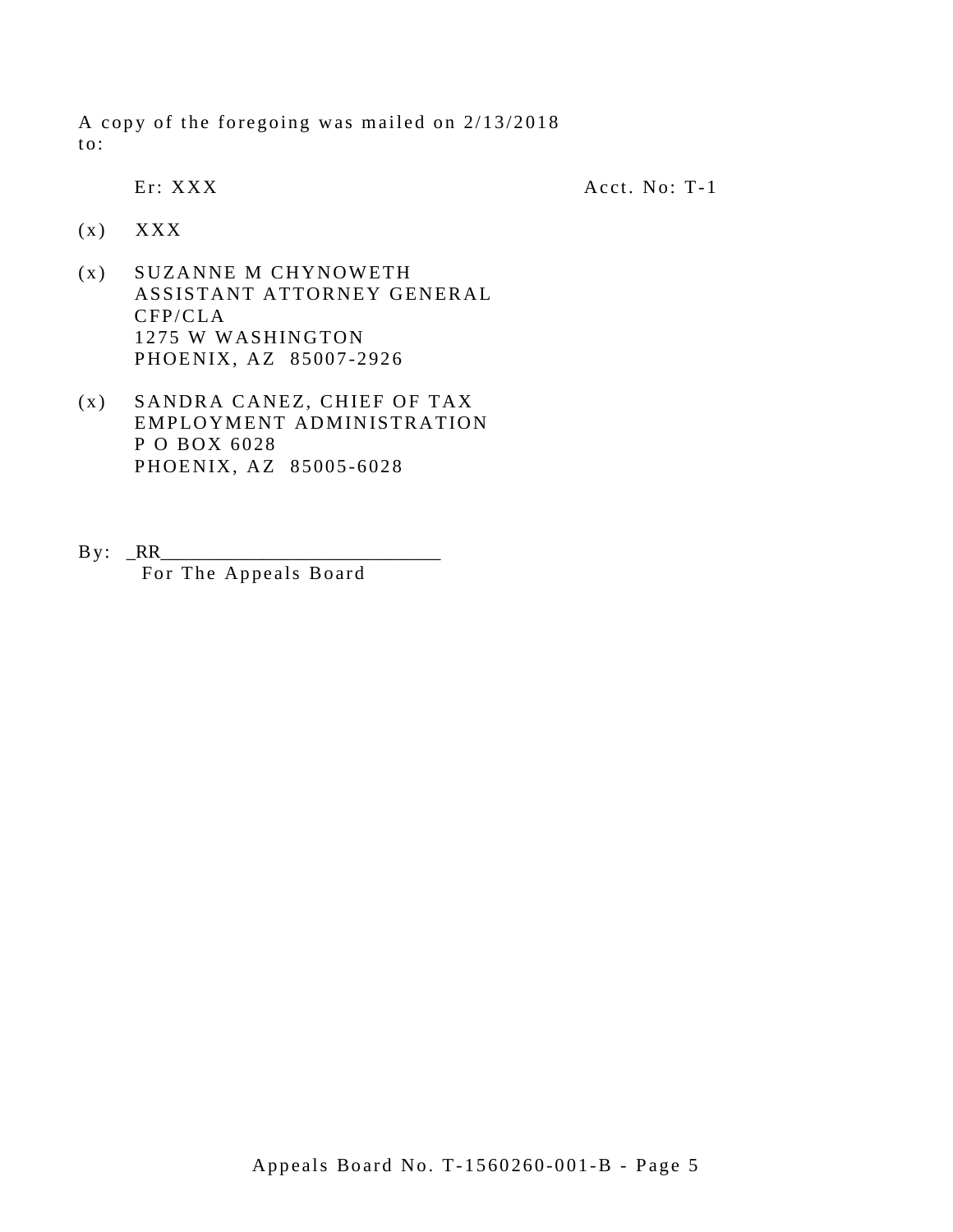**Arizona Department of Economic Security**  $\mathbb{R}$  **Appeals Board Economic Security** 



Appeals Board No. T - 1568061 -001 - B \_\_\_\_\_\_\_\_\_\_\_\_\_\_\_\_\_\_\_\_\_\_\_\_\_\_\_\_\_\_\_\_\_\_\_\_\_\_\_\_\_\_\_\_\_\_\_\_\_\_\_\_\_\_\_\_\_\_\_\_\_\_\_\_\_\_\_\_\_\_\_\_\_\_\_\_\_\_\_\_\_\_\_\_\_

XXX STATE OF ARIZONA E S A TAX UNIT ℅ SUZANNE M CHYNOWETH, ASST ATTORNEY GENERAL CFP/C 1275 W WASHINGTON ST PHOENIX, AZ 85007 -2926

Petitioner Department

## **IMPORTANT --- THIS IS THE APPEALS BOARD'S DECISION**

The Department of Economic Security provides language assistance free of charge. For assistance in your preferred language, please call our Office of Appeals (602) 771 -9036 .

\_\_\_\_\_\_\_\_\_\_\_\_\_\_\_\_\_\_\_\_\_\_\_\_\_\_\_\_\_\_\_\_\_\_\_\_\_\_\_\_\_\_\_\_\_\_\_\_\_\_\_\_\_\_\_\_\_\_\_\_\_\_\_\_\_\_\_\_\_\_\_\_\_\_\_\_\_\_\_\_\_\_\_\_\_

# **IMPORTANTE --- ESTA ES LA DECISIÓN DEL APPEALS BOARD**

The Department of Economic Security suministra ayuda de los idiomas gratis. Para recibir ayuda en su idioma preferido, por favor comunicarse con la oficina de apelaciones (602) 771 - 9036 .

# **RIGHT TO APPEAL TO THE ARIZONA TAX COURT**

Under Arizona Revised Statutes, § 41-1993, the last date to file an

Application for Appeal is **\*\*\* March 1, 2018 \*\*\***.

# DECISION **AFFIRMED**

Petitioner timely appealed the Department's Reconsidered Determination, issued on June 14, 2017. The Reconsidered Determination concluded that the Petitioner was liable for Unemployment Insurance Taxes based on gross payroll of at least \$1, 500 in a calendar quarter or employment of one or more employees for 20 weeks with coverage beginning January 1, 2015. The Reconsidered Determination affirmed the Department's Determination of Unemployment Insurance Liability issued on December 27, 2016.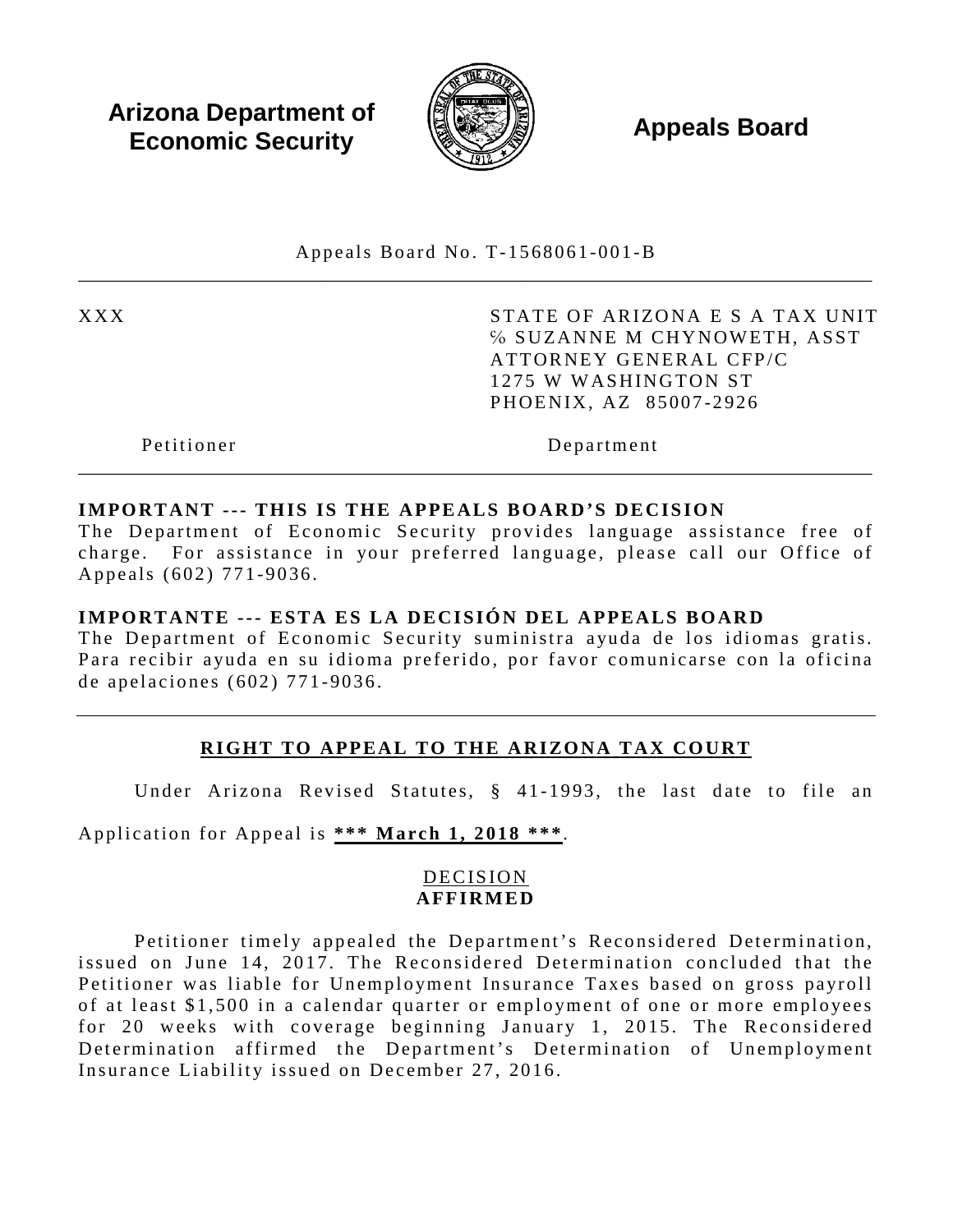Appeals Board Administrative Law Judge (ALJ) Jose Pavon conducted a hearing on November 7, 2017. Petitioner was represented by its sole owner. The Department was represented by counsel. The ALJ admitted Board Exhibits 1-4, Petitioner Exhibits 1-14, over objections and Department Exhibits 1-15 without objection from either party. Petitioner called one witness, and the Department called three witnesses.

## STATEMENT OF THE ISSUES

The issues for determination in this proceeding are:

- (1) Whether Petitioner was liable for Unemployment Insurance Taxes based on gross payroll of at least \$1 ,500 in a calendar quarter beginning on January 1, 2015 through December 31, 2016 (Audit Period); and
- (2) Whether payments Petitioner made to workers during the audit period constitute wages, resulting in amounts due in tax, interest, penalties, job training tax, and special assessments.

## FINDINGS OF FACT

1. Petitioner was engaged in the business of selling women's perfumes and men's colognes over the internet and at a local store location.

2. During the audit period, Petitioner utilized one worker as a photographer, graphics designer, sales person, cashier, and janitor ("worker").

3 . The worker was interviewed by the Petitioner prior to working on the Petitioner's premises.

4. The Petitioner issued the worker a W-2 Wage and Tax Statement for 2015 (Exh. D5, p.3). The W-2 reflects wages in the amount of \$17,303.78.

5 . The Petitioner issued the worker paystubs that reflected the deductions for Federal Income Tax, Social Security, Medicare, and Arizona Income Tax (Exh. D5, p. 2).

6 . The worker provided photography and graphic design services, along with helping out in the store by providing customer service which included sales of the inventory. The worker was also directed to perform cashier services and at times janitorial tasks.

7. The Petitioner supervised the worker as she engaged customers and provided feedback to the worker on how to better sell the products.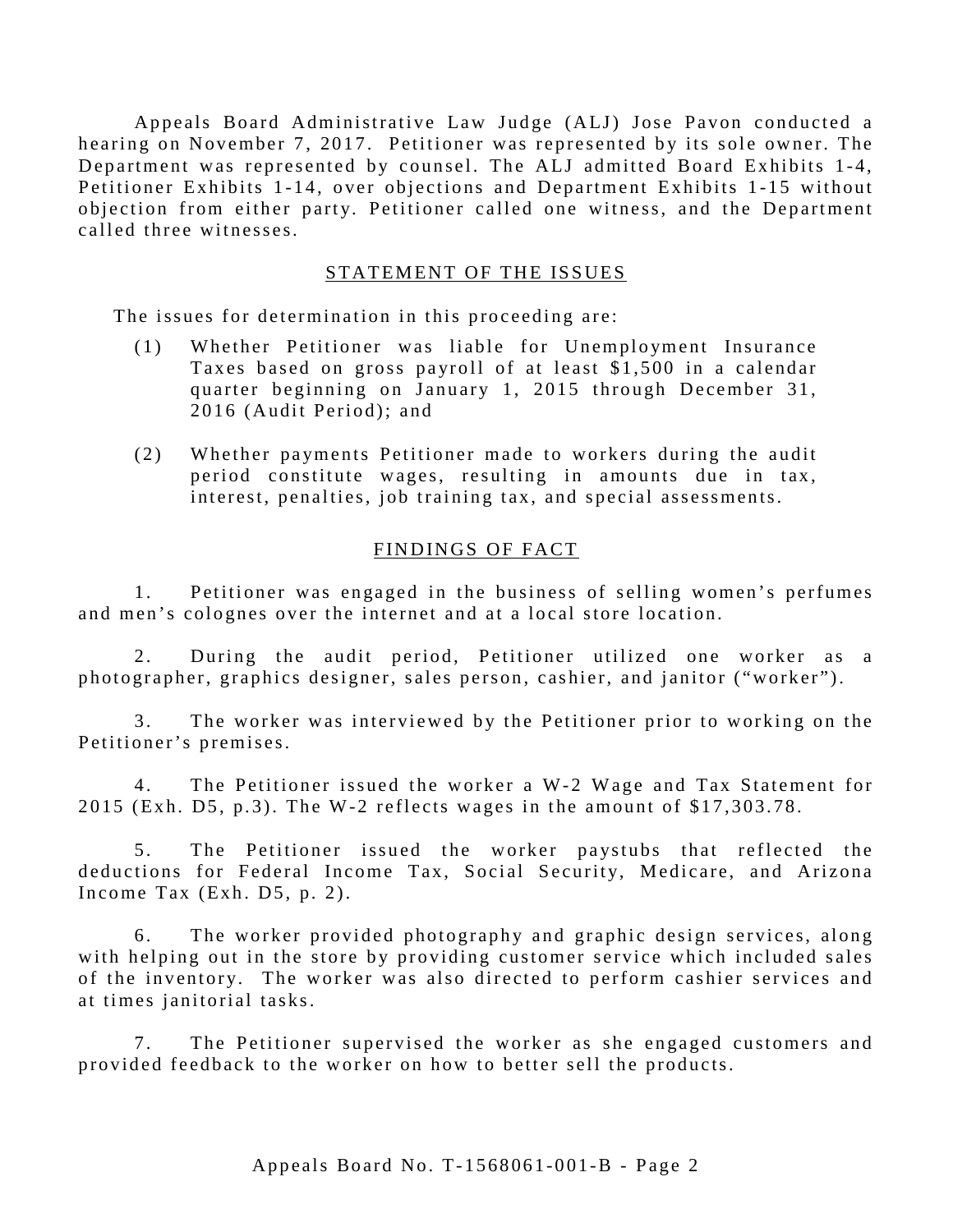8. The Petitioner trained the worker on what types of perfumes or colognes to recommend to customers based upon their age range. The Petitioner also taught the worker how to use the Petitioner's software and the worker provided handwritten inventory reports.

9. As part of her daily routine, the worker checked online sales outlets to see if any sales had been processed, then she was directed to package and ship the items out to customers. The Petitioner taught the worker to process the online orders.

10. The worker had a set hourly pay rate of \$10.50 per hour and was paid bi-weekly. The pay rate was determined by the Petitioner and not negotiated with the worker. The Petitioner paid the worker from its bank account.

11. Petitioner directed the worker to use the Petitioner's computer system to clock in and out of work.

12. The worker's schedule was from 11 a.m. until 7 p.m. daily, with her lunch break at 2 p.m. The work schedule was set by the Petitioner.

13. In the evenings, the Petitioner gave the worker a verbal list of tasks that he wanted her to perform in the store and online.

14. The Petitioner provided the worker with a uniform shirt that she was required to wear at work.

15. The Petitioner provided the majority of the tools for the worker to perform her duties.

16. The worker had to personally perform her duties; she could not have anyone assist her.

17. The worker was not allowed to work for other companies that were in the same business.

18. Petitioner could terminate the worker at will without financial consequence to Petitioner. The worker was entitled to quit without notice.

#### REASONING AND CONCLUSIONS OF LAW

The Appeals Board has jurisdiction over the parties and subject matter in this proceeding.  $A.R.S. \S 23-724(B)$ .

In weighing the evidence in this case, the Appeals Board, in its role as the trier of fact, based its findings on all of the evidence of record. The trier of fact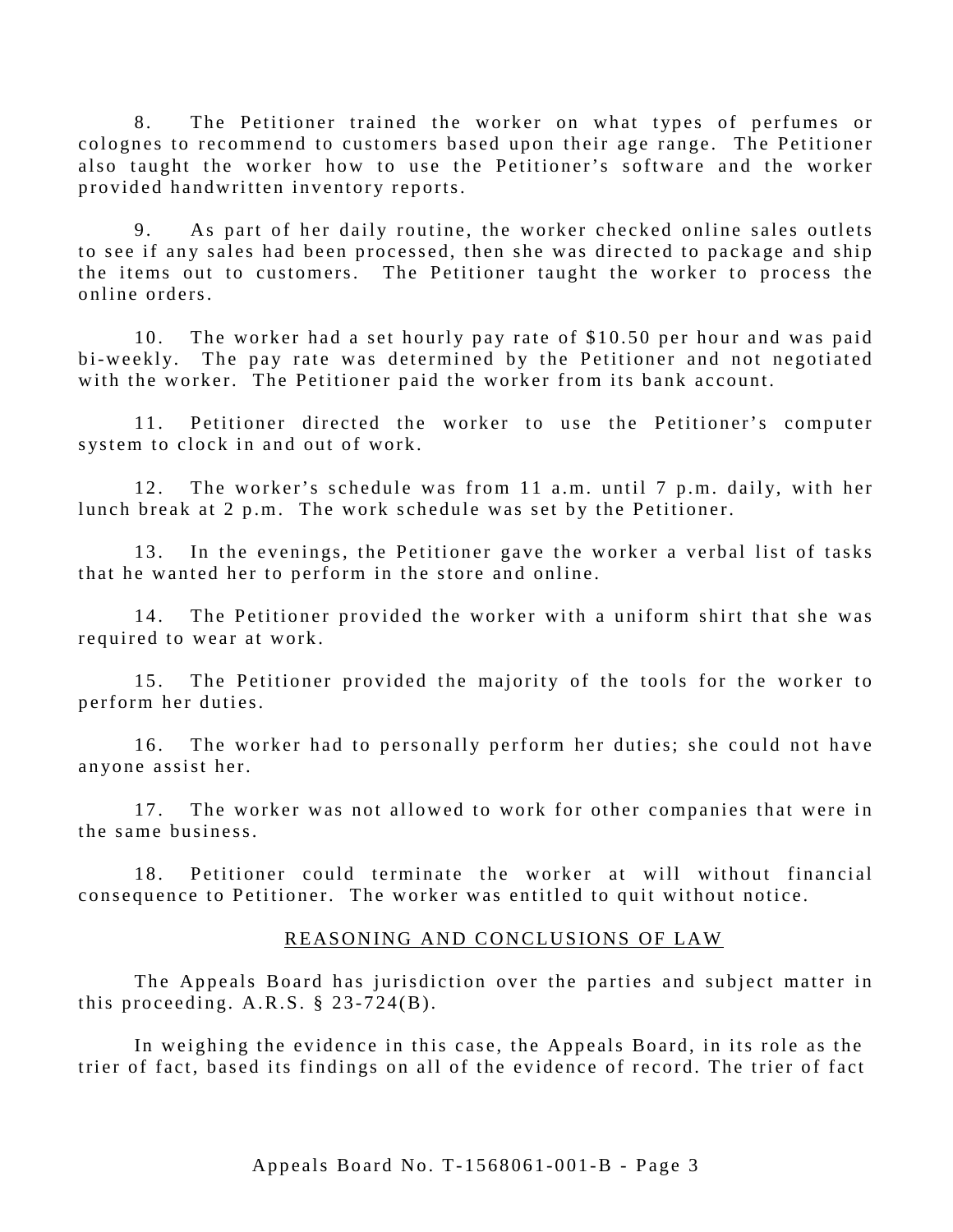resolved conflicts in the evidence after considering both the quantity and quality of the competing evidence.

In weighing the evidence and applying the law to the facts in this case, the Appeals Board considered evidence of gross payroll of at least \$1500, in a calendar quarter or employment of one or more employees for 20 weeks as required by A.R.S. §23-613. The Appeals Board also considered evidence of the substance, not merely the form, of the relationship between Petitioner and its workers, as required in A.A.C. Section  $R6-3-1723(D)(1)$ , including the elements of control and independence within the meaning of A.A.C. Sections R6-3- $1723(A)(1)$ , (D), and (E). The Appeals Board also considered the additional factors prescribed in A.A.C. Sections  $R6-3-1723(E)$  to determine whether the worker was an independent contractor. Finally, the Appeals Board considered, as did the Department, the factual elements of behavioral control, financial control, and the relationship of the parties.

#### **Gross Payroll Amount and Employment for 20 weeks**

The worker began her employment with Petitioner on February 9, 2015 and her last day at work was December 19, 2016. The Petitioner issued the worker a W-2 Wage and Tax Statement for 2015. The W-2 reflects wages in the amount of \$17,303.78 (Exh. D5, p. 2). The Petitioner issued the worker paystubs that reflected wages of \$17,171.80, during 2016. The paystubs also reflected the deductions for Federal Income Tax, Social Security, Medicare, and Arizona Income Tax (Exh. D5, p. 2).

The worker was employed by the Petitioner for approximately 22 months. The worker's wages of \$17,303.78 in 2015 and \$17,171.80 in 2016, are well beyond the \$1 ,500 in gross wages in a calendar quarter. There is no evidence in the record to support a finding that there were any calendar quarters during the audit period in which the worker did not receive at least \$1 ,500, in gross wages.

The preponderance of evidence supports a finding that the Petitioner is liable for Unemployment Insurance Taxes under A.R.S. §23-613.

To fully complete the analysis in this case, we must not only establish whether the Petitioner is rightfully covered as a liable party under A.R.S. §23-613, but we must also determine if the evidence is sufficient to establish the factual elements of the right to control. The right to control is established by reviewing the factors of behavioral control, financial control, and the relationship of the parties.

#### **Behavioral Control**

Petitioner interviewed the worker prior to hiring her. Petitioner provided ongoing training to the worker on Petitioner's premises. The worker also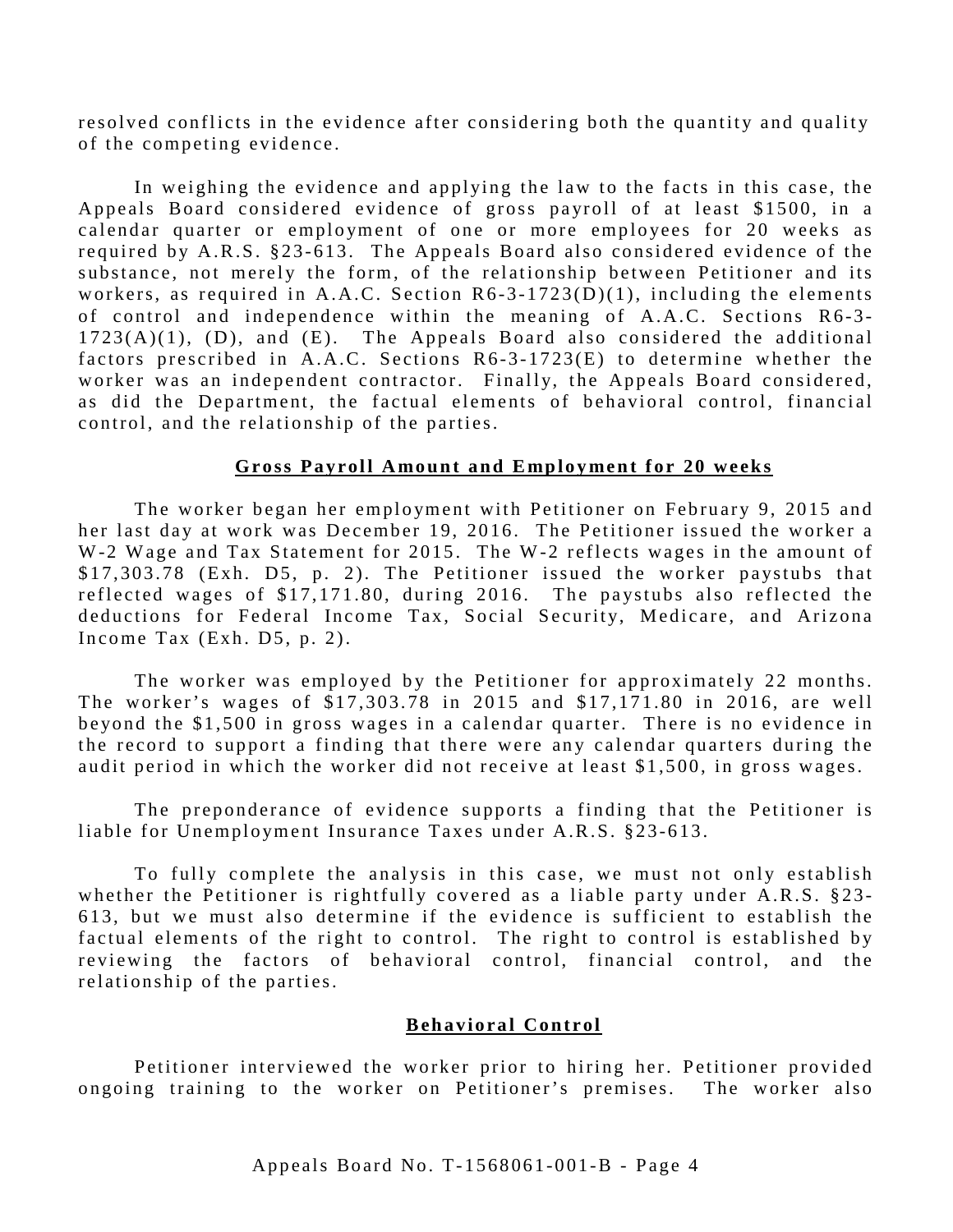received instructions from Petitioner through verbal feedback after the Petitioner observed her interactions with customers. Petitioner required the worker to personally perform her functions.

Petitioner required the worker to submit inventory reports. Petitioner required the worker to clock in and out for work. The worker was required to be at work during specific work hours daily. The worker provided photography and graphic design services, along with any other tasks that were assigned to her by the Petitioner, which included assisting customers and selling the inventory. The Petitioner also directed the worker to perform cashier services and at times she helped out by performing janitorial tasks.

The preponderance of evidence concerning the behavioral control test supports a conclusion that the worker was Petitioner's employee during the audit period.

## **Financial Control**

Petitioner controlled the amount paid to the worker without any input from the worker. Petitioner paid the worker \$10.50 an hour. Petitioner paid worker from Petitioner's bank account.

The worker had no significant investment in equipment or operating expenses as the Petitioner provided most of the equipment used by the worker.

The preponderance of evidence concerning the financial control test supports a conclusion that the worker was Petitioner's employee during the audit peri od.

## **Relationship of the Parties**

The fact that Petitioner testified that the worker was an independent contractor and that she was responsible for paying all of her own taxes is not dispositive of the relationship between Petitioner and the worker. Rather, the substance of the relationship, measured by the actual practice of the parties, determines the nature of their business relationship. *See* Arizona Department of Economic Security v. Employment Security Commission, 66 Ariz. 1, 182 P.2d 83 (1947).

The weight of the evidence shows that the services were a significant part of Petitioner's business, both online and in the store . Petitioner could terminate the worker's employment at any time without notice. The actual practice of the parties during the audit period demonstrates that there was a continuing relationship between the parties and that the services the worker provided were an integral part of Petitioner's business.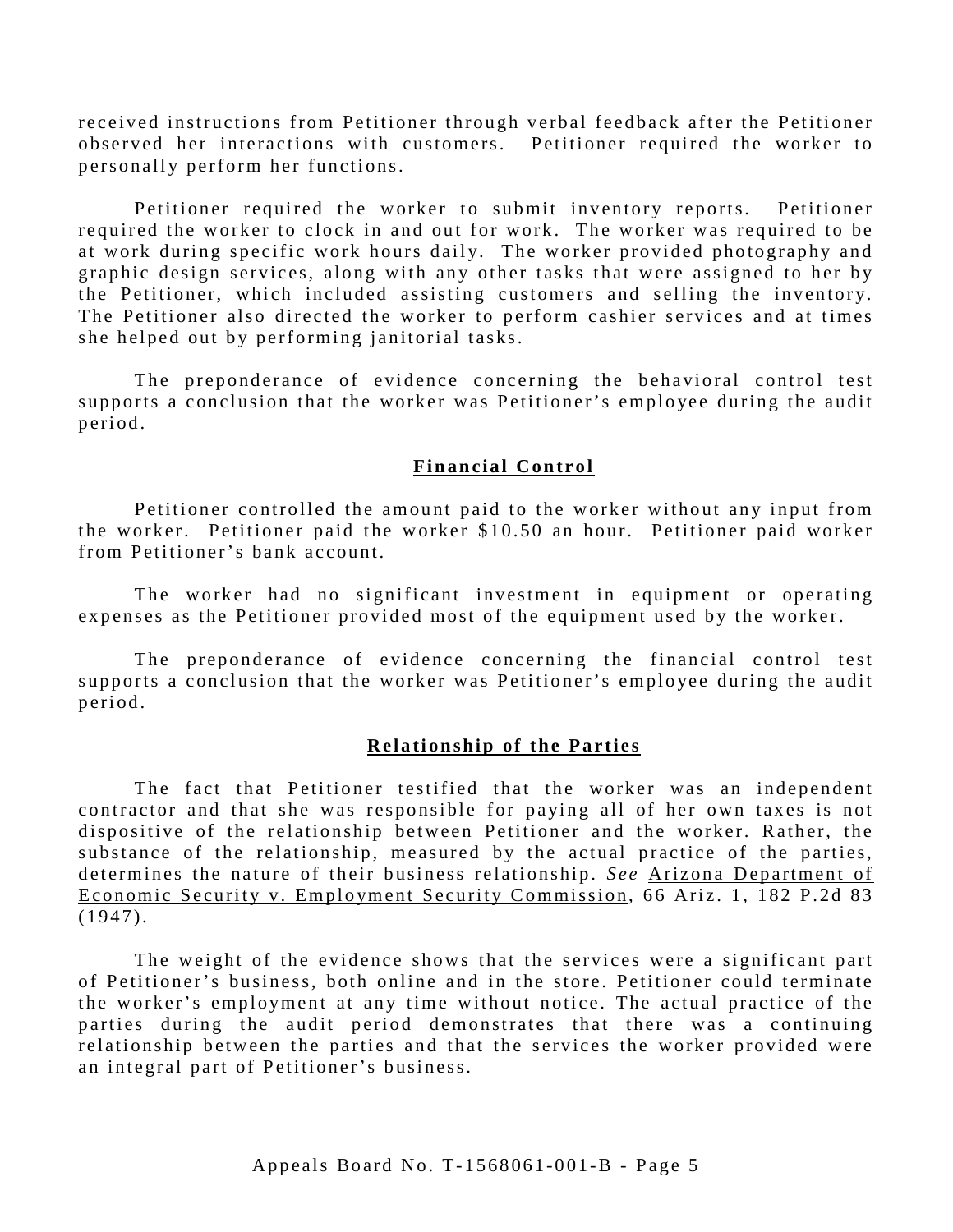The preponderance of evidence concerning the relationship of the parties test supports a conclusion that the worker was Petitioner's employee during the audit period.

In reaching this decision, the Appeals Board has construed the relevant law and applied it to the facts in this case in a manner consistent with the remedial purpose of the law which the Legislature has expressed in A.R.S. § 23-601. As the Arizona Supreme Court has explained:

. . . the legislation in question is remedial in its nature. It is to be given a liberal construction to effect its purpose, that purpose being to create a fund from which the unemployed can be temporarily compensated.

*Beaman v. Westward Ho Hotel Co.,* 89 Ariz. 1, 357 P.2d 327 (1960). *Accord Southwest Lumber Mills v. Employment Security* Commission, 66 Ariz. 1, 182 P.2d 83 (1947); *Energy Control Services v. Arizona Department of Economic* Security, 135 Ariz. 20, 22, 658 P.2d 820 (App. 1982); *Warehouse Indemnity Corporation v. Arizona Department of Economic Security* , 128 Ariz. 504, 505, 627 P.2d 235, 236 (App. 1981); *Dearing v. Arizona Department of Economic Security* , 121 Ariz. 203, 589 P.2d 446 (App. 1978).

The declaration of policy in the Act itself is the achievement of social security by encouraging employers to provide more stable employment and by the systematic accumulation of funds during periods of employment to provide benefits for periods of unemployment [See A.R.S. Section 23-601].

*Arizona Department of Economic Security v. Little* , 24 Ariz. App 480, 539 P.2d 954 (1975).

#### DECISION

A preponderance of the evidence shows that the Reconsidered Determination issued on June 14, 2017, applied the appropriate law, A.R.S. § 23-613. Additionally, the Appeals Board applies A.R.S. §§ 23 -615, 23 -613.01 and  $23-622(A)$ , as well as  $A.A.C.,$  Section  $R6-3-1723$ , to the facts in this case. The Department correctly determined that the Petitioner was liable for Unemployment Insurance Taxes and the relationship between Petitioner and the worker constituted employment and that the remuneration Petitioner paid to the worker constituted wages.

THE APPEALS BOARD **AFFIRMS** the Department's Reconsidered Determination dated June 14, 2017.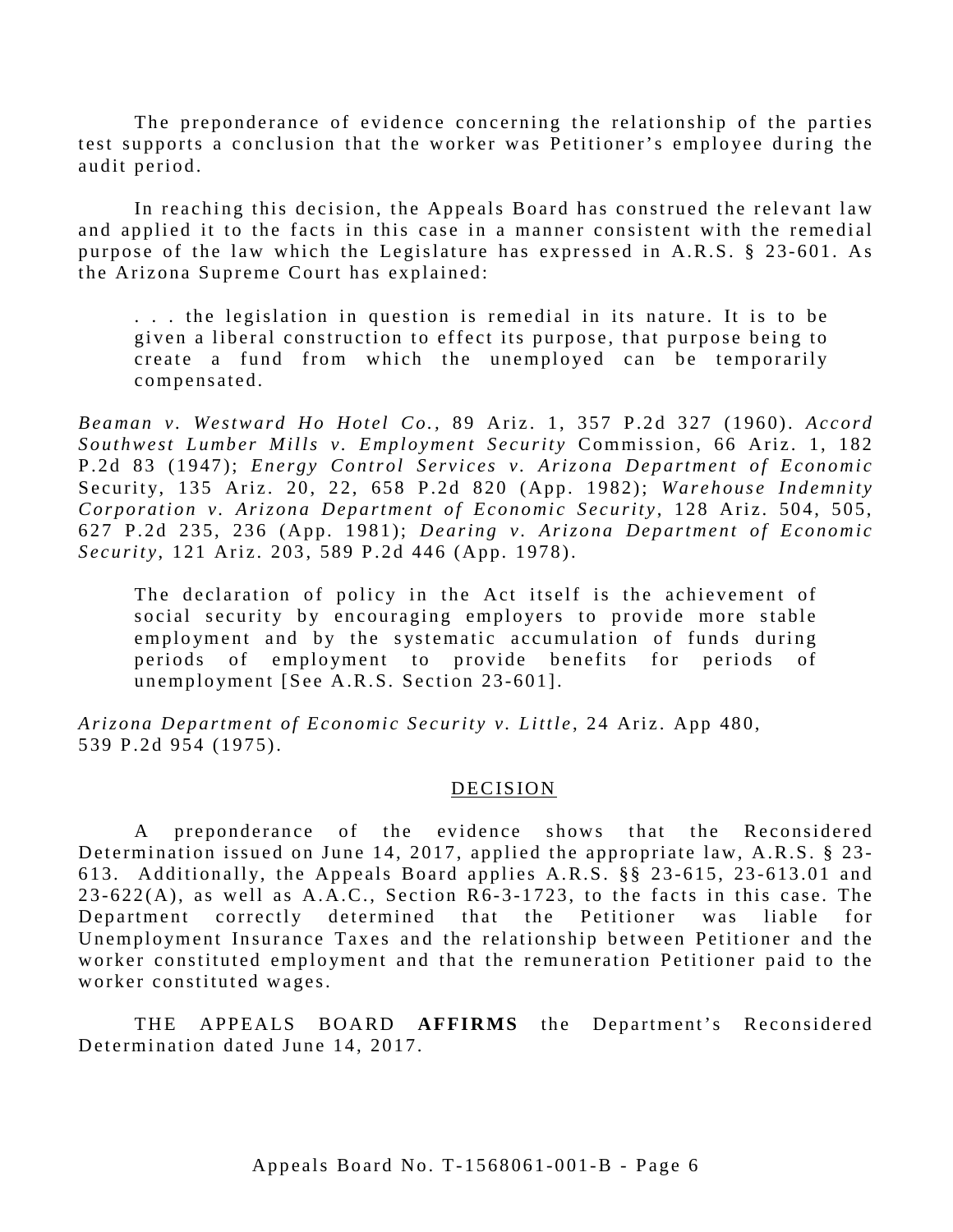THE APPEALS BOARD **AFFIRMS** the Determination Unemployment Insurance Liability dated December 27, 2016, based upon the evidence of record.

DATED: 1/30/2018

#### A PPEALS BOARD

JANET L. FELTZ, Chairman

ams Mille

NANCY MILLER, Member

WILLIAM G. DADE, Member

Equal Opportunity Employer/Program • Under Titles VI and VII of the Civil Rights Act of 1964 (Title VI & VII), and the Americans with Disabilities Act of 1990 (ADA), Section 504 of the Rehabilitation Act of 1973, the Age Discrimination Act of 1975, and Title II of the Genetic Information Nondiscrimination Act (GINA) of 2008, the Department prohibits discrimination in admissions, programs, services, activities, or employment based on race, color, religion, sex, national origin, age, disability, genetics and retaliation. The Department must make a reasonable accommodation to allow a person with a disability to take part in a program, service or activity. For example, this means if necessary, the Department must provide sign language interpreters for people who are deaf, a wheelchair accessible location, or enlarged print materials. It also means that the Department will take any other reasonable action that allows you to take part in and understand a program or activity, including making reasonable changes to an activity. If you believe that you will not be able to understand or take part in a program or activity because of your disability, please let us know of your disability needs in advance if at all possible. To request this document in alternative format or for further information about this policy, please contact the Appeals Board Chairman at (602) 771-9036; TTY/TDD Services: 7-1-1. • Free language assistance for DES services is available upon request.

\_\_\_\_\_\_\_\_\_\_\_\_\_\_\_\_\_\_\_\_\_\_\_\_\_\_\_\_\_\_\_\_\_\_\_\_\_\_\_\_\_\_\_\_\_\_\_\_\_\_\_\_\_\_\_\_\_\_\_\_\_\_\_\_\_\_\_\_\_\_\_\_\_\_\_\_\_\_\_\_\_\_\_\_\_

#### **RIGHT OF APPEAL TO THE ARIZONA TAX COURT**

\_\_\_\_\_\_\_\_\_\_\_\_\_\_\_\_\_\_\_\_\_\_\_\_\_\_\_\_\_\_\_\_\_\_\_\_\_\_\_\_\_\_\_\_\_\_\_\_\_\_\_\_\_\_\_\_\_\_\_\_\_\_\_\_\_\_\_\_\_\_\_\_\_\_\_\_\_\_\_\_\_\_\_\_\_

This decision by the Appeals Board is the final administrative decision of the Department of Economic Security. However, any party may appeal the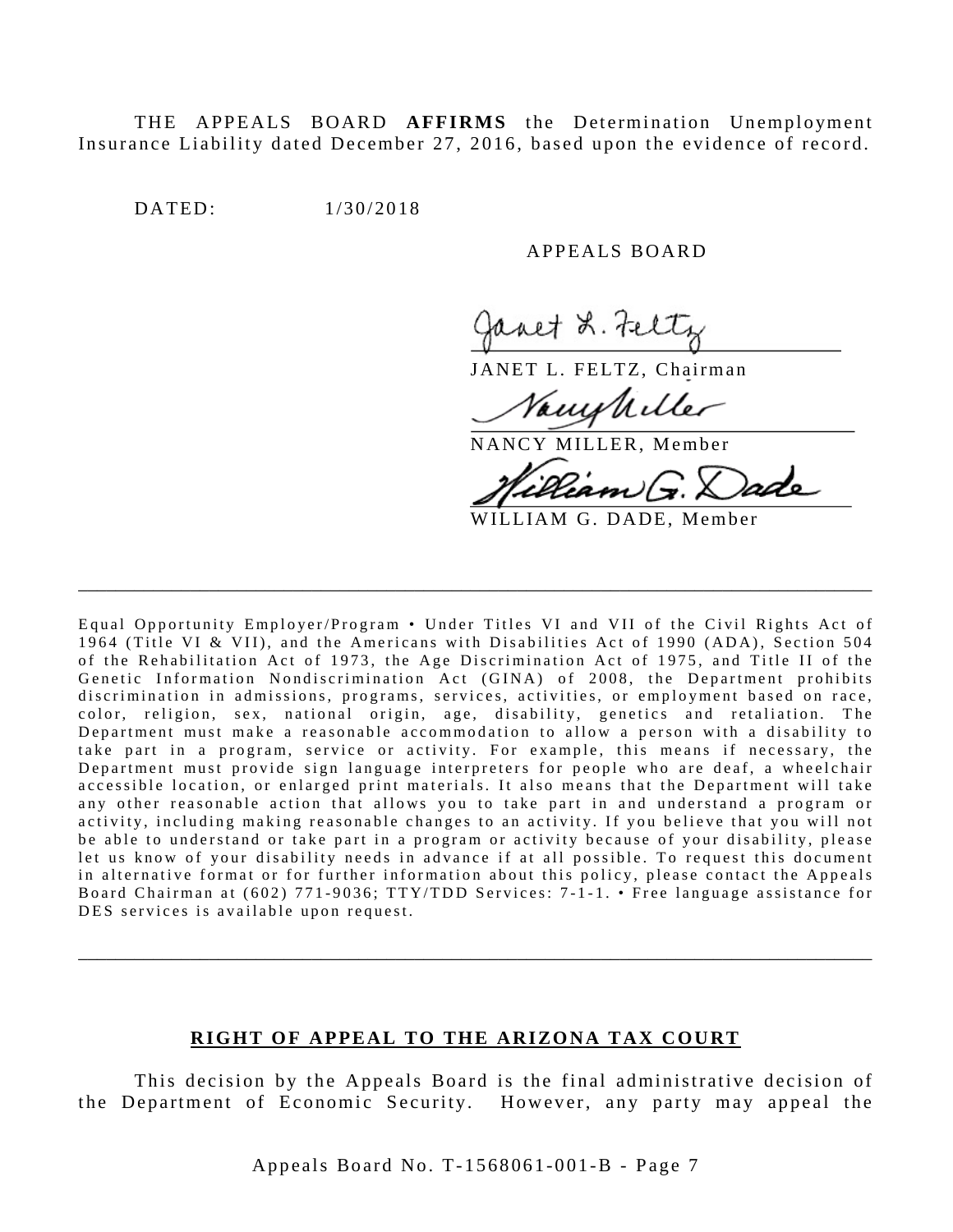decision to the Arizona Tax Court, which is the Tax Department of the Superior Court in Maricopa County. *See*, Arizona Revised Statutes, §§ 12-901 to 12-914. If you have questions about the procedures for filing an appeal, you must contact the Arizona Tax Court at 125 W. Washington Street in Phoenix, Arizona 85003-2243. Telephone: **(602) 506 - 3776** .

For your information, we set forth the provisions of Arizona Revised Statutes,  $§$  41-1993(C) and (D):

- C. Any party aggrieved by a decision of the appeals board concerning tax liability, collection or enforcement may appeal to the tax court, as defined in section 12-161, within thirty days after the date of mailing or electronic transmission of the decision. The appellant need not pay any of the tax penalty or interest upheld by the appeals board in its decision before initiating, or in order to maintain an appeal to the tax court pursuant to this section.
- D. Any appeal that is taken to tax court pursuant to this section is subject to the following provisions:
	- 1. No injunction, writ of mandamus or other legal or equitable process may issue in an action in any court in this state against an officer of this state to prevent or enjoin the collection of any tax, penalty or interest.
	- 2. The action shall not begin more than thirty days after the date of mailing or electronic transmission of the appeals board's decision. Failure to bring the action within thirty days after the date of mailing or electronic transmission of the appeals board's decision constitutes a waiver of the protest and a waiver of all claims against this state arising from or based on the illegality of the tax, penalties and interest at issue.
	- 3. The scope of review of an appeal to tax court pursuant to this section shall be governed by section 1 2 -910, applying section 23- 613.01 as that section reads on the date the appeal is filed to the tax court or as thereafter amended. Either party to the action may appeal to the court of appeals or supreme court as provided by law.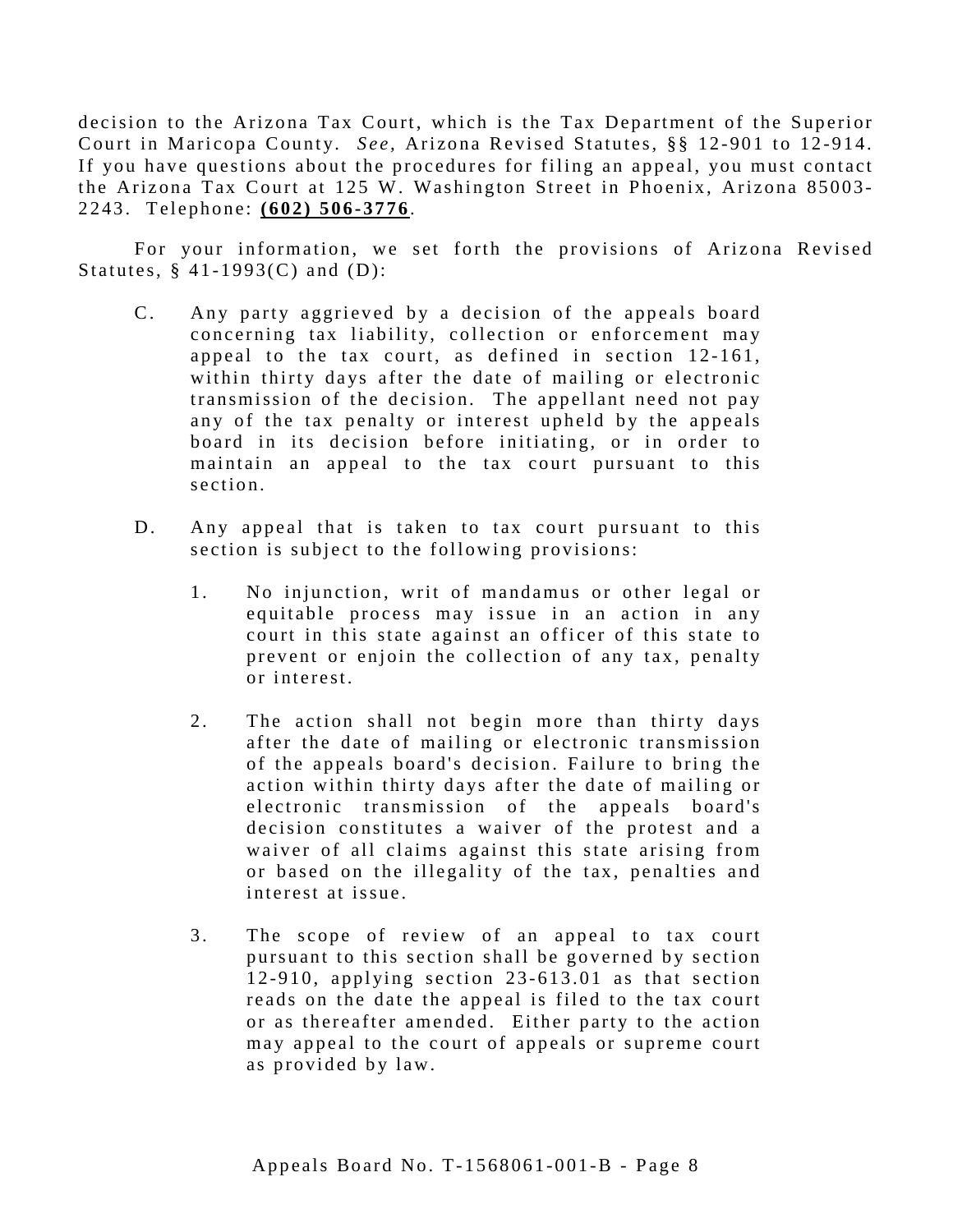# **Call the Appeals Board at (602) 771-9036 with any questions**

\_\_\_\_\_\_\_\_\_\_\_\_\_\_\_\_\_\_\_\_\_\_\_\_\_\_\_\_\_\_\_\_\_\_\_\_\_\_\_\_\_\_\_\_\_\_\_\_\_\_\_\_\_\_\_\_\_\_\_\_\_\_\_\_\_\_\_\_\_\_\_\_\_\_\_\_\_\_\_\_\_\_\_

A copy of the foregoing was mailed on 1/30/2018 to:

 $(x)$  Er: XXX  $Acct. No: T-1$ 

- (x ) SUZANNE M CHYNOWETH ASSISTANT ATTORNEY GENERAL CFP/CLA 1275 W WASHINGTON PHOENIX, AZ 85007 -2926
- (x ) SANDRA CANEZ, CHIEF OF TAX EMPLOYMENT ADMINISTRATION P O BOX 6028 PHOENIX, AZ 85005 -6028
- $By: \_\_LS\_$ For The Appeals Board

Appeals Board No. T- 1568061 -001 -B - Page 9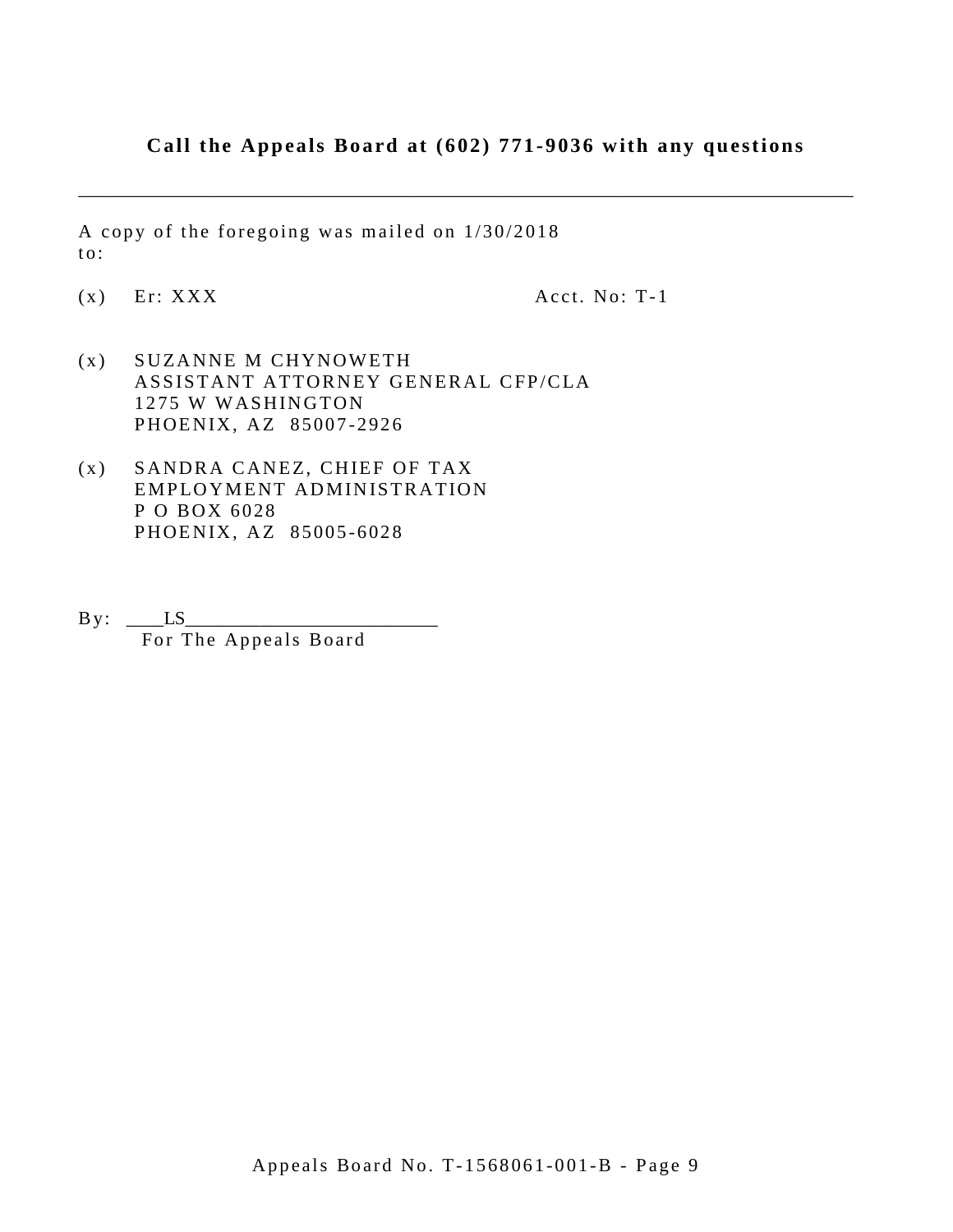**Arizona Department of Economic Security**  $\mathbb{R}$  **Appeals Board Economic Security** 



Appeals Board No. T - 1571895 -001 - B \_\_\_\_\_\_\_\_\_\_\_\_\_\_\_\_\_\_\_\_\_\_\_\_\_\_\_\_\_\_\_\_\_\_\_\_\_\_\_\_\_\_\_\_\_\_\_\_\_\_\_\_\_\_\_\_\_\_\_\_\_\_\_\_\_\_\_\_\_\_\_\_\_\_\_\_\_\_\_\_\_\_\_\_\_

XXX STATE OF ARIZONA E S A TAX UNIT ℅ SUZANNE M CHYNOWETH, ASST ATTORNEY GENERAL CFP/C 1275 W WASHINGTON ST PHOENIX, AZ 85007 -2926

Petitioner Department

# **IMPORTANT --- THIS IS THE APPEALS BOARD'S DECISION**

The Department of Economic Security provides language assistance free of charge. For assistance in your preferred language, please call our Office of Appeals (602) 771 -9036 .

\_\_\_\_\_\_\_\_\_\_\_\_\_\_\_\_\_\_\_\_\_\_\_\_\_\_\_\_\_\_\_\_\_\_\_\_\_\_\_\_\_\_\_\_\_\_\_\_\_\_\_\_\_\_\_\_\_\_\_\_\_\_\_\_\_\_\_\_\_\_\_\_\_\_\_\_\_\_\_\_\_\_\_\_\_

# **IMPORTANTE --- ESTA ES LA DECISIÓN DEL APPEALS BOARD**

The Department of Economic Security suministra ayuda de los idiomas gratis. Para recibir ayuda en su idioma preferido, por favor comunicarse con la oficina de apelaciones (602) 771 - 9036 .

# **RIGHT TO APPEAL TO THE ARIZONA TAX COURT**

Under Arizona Revised Statutes, § 41-1993, the last date to file an

Application for Appeal is **\*\*\* April 30, 2018 \*\*\***.

# DECISION **AFFIRMED**

THE **PETITIONER**, through counsel, petitioned for a hearing from the Department's August 28, 2017 decision letter which held that the petitioner's petition for reassessment was filed late.

The request for review having been timely filed, the Appeals Board will review this matter pursuant to  $A.R.S. \S 23-738(B)$ .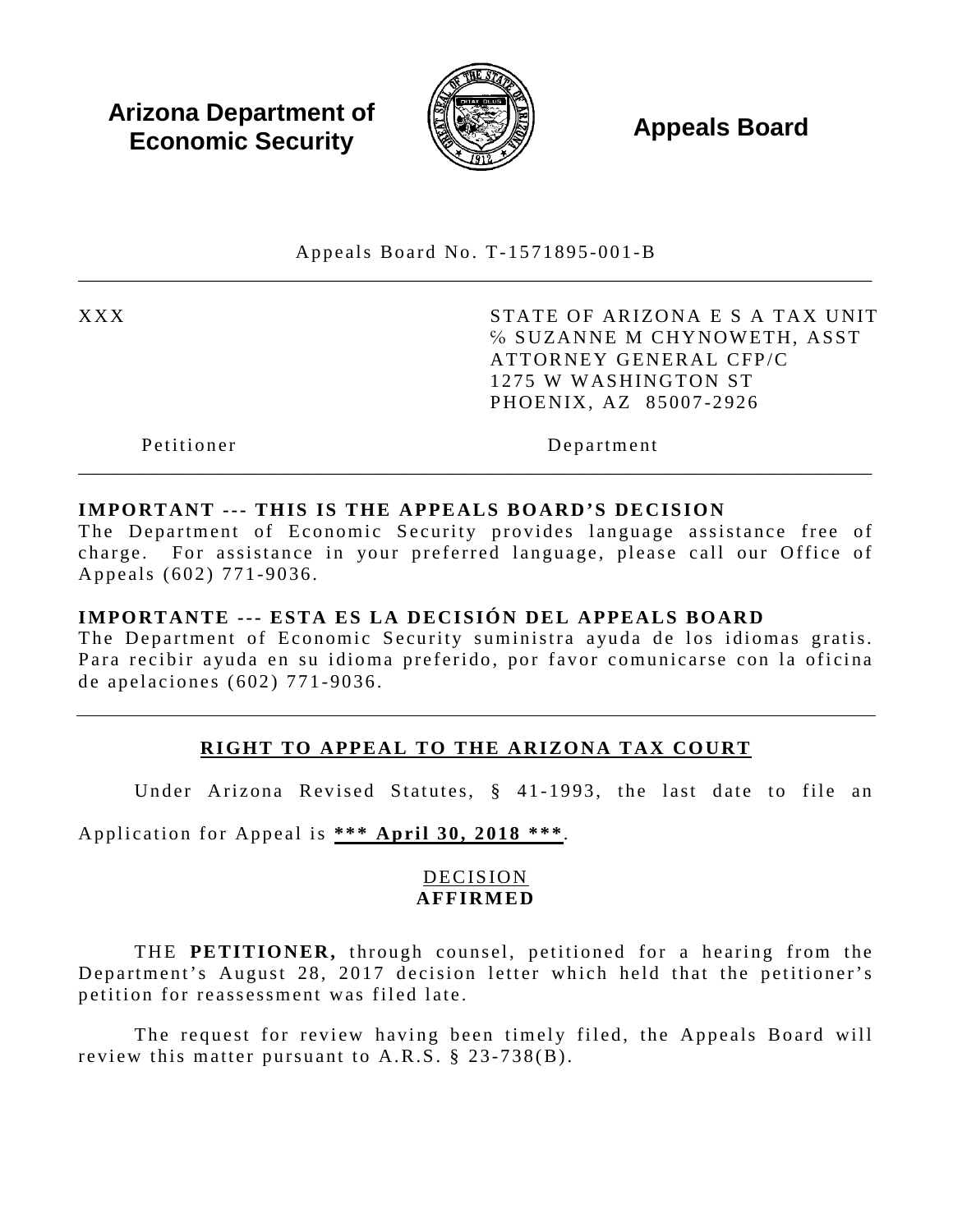At the direction of the Appeals Board and following written notice to the parties, a telephone hearing was conducted before **JOSE PAVON**, an Administrative Law Judge, on February 27, 2018. At the scheduled time, all parties were given an opportunity to present evidence on the following issues:

- 1 . Whether the Petitioner filed a timely petition for reassessment following the May 10, 2016 Notice of Estimated Assessment for Delinquent Reports.
- 2. Whether the Notice of Estimated Assessment for Delinquent Reports became final during the interim period before the Petitioner filed a petition for reassessment.

The Petitioner, represented by counsel, appeared and testified. Counsel for the Department appeared, with two witnesses who testified. Twenty eight Exhibits were admitted into evidence.

THE APPEALS BOARD FINDS the facts pertinent to the issue before us and necessary to our decision are:

- 1. On May 10, 2016, the Department mailed a Notice of Estimated Assessment for Delinquent Reports to the Petitioner's last known address of record (Exh. D-21).
- 2. The Notice of Estimated Assessment for Delinquent Reports was sent by certified mail. The certified mail number was: 7008 0150 0001 9007 8600 (Exh. D-21).
- 3. On May 12, 2016, the Notice of Estimated Assessment for Delinquent Reports was delivered and the Petitioner signed for the delivery  $(Exh. D-23)$ .
- 4. On August 9, 2017, the Petitioner filed by e-mail a petition for reassessment  $(Exh. D-6)$ .
- 5 . On August 28, 2017, the Department issued its decision letter (Exh. D-2).

Arizona Revised Statutes § 23 -7 40 , provides in part as follows:

If a timely petition for reassessment is filed and after any decision on the issue of liability arising under section 2 3 -724 affecting the assessment has become final, the department shall reconsider the assessment and render a decision. The department may increase or decrease the amount of any assessment under review. The decision of the department becomes final with respect to the employer and the lien imposed by section 23-745 attaches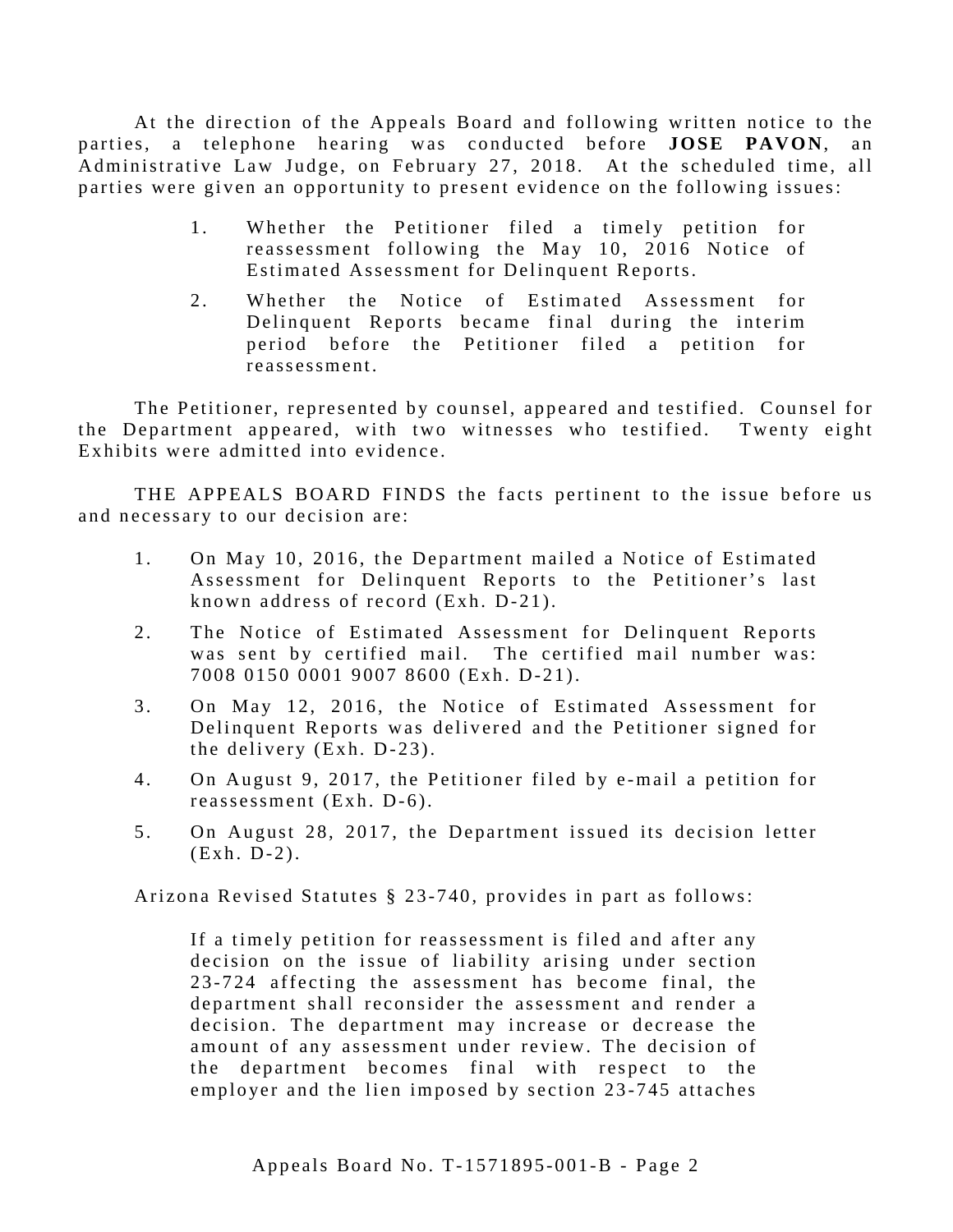unless within fifteen days after written notice is served personally or sent by certified mail to the employer's last known address the employer files with the department a written request for review by the appeals board with payment of the amount assessed.

The record reveals that a copy of the Notice of Estimated Assessment for Delinquent Reports was sent by certified mail on May 10, 2016, to the Petitioner's last known address of record. The document included the following instructions  $(Exh. D-21)$ :

> "This assessment becomes final unless a petition for reassessment is filed with this Department at the address shown above within 15 days of this notice."

The Petitioner filed a petition for reassessment on August 9, 2017, which is more than 15 days after the date of the Notice of Estimated Assessment for Delinquent Reports. The Petitioner's petition for reassessment, therefore, was not filed within the statutory time.

Arizona Administrative Code, Section R6-3-1404, provides in pertinent part:

- A. Except as otherwise provided by statute or by Department regulation, any payment, appeal, application, request, notice, objection, petition, report, or other information or document submitted to the Department shall be considered received by and filed with the Department:
	- 1. If transmitted via the United States Postal Service or its successor, on the date it is mailed as shown by the postmark, or in the absence of a postmark the postage meter mark, of the envelope in which it is received; or if not postmarked or postage meter marked or if the mark is illegible, on the date entered on the document as the date of completion.
	- 2. If transmitted by any means other than the United States Postal Service or its successor, on the date it is received by the Department.

\* \* \* B. The submission of any payment, appeal, application, request, notice, objection, petition, report, or other information or document not within the specified statutory or regulatory period shall be considered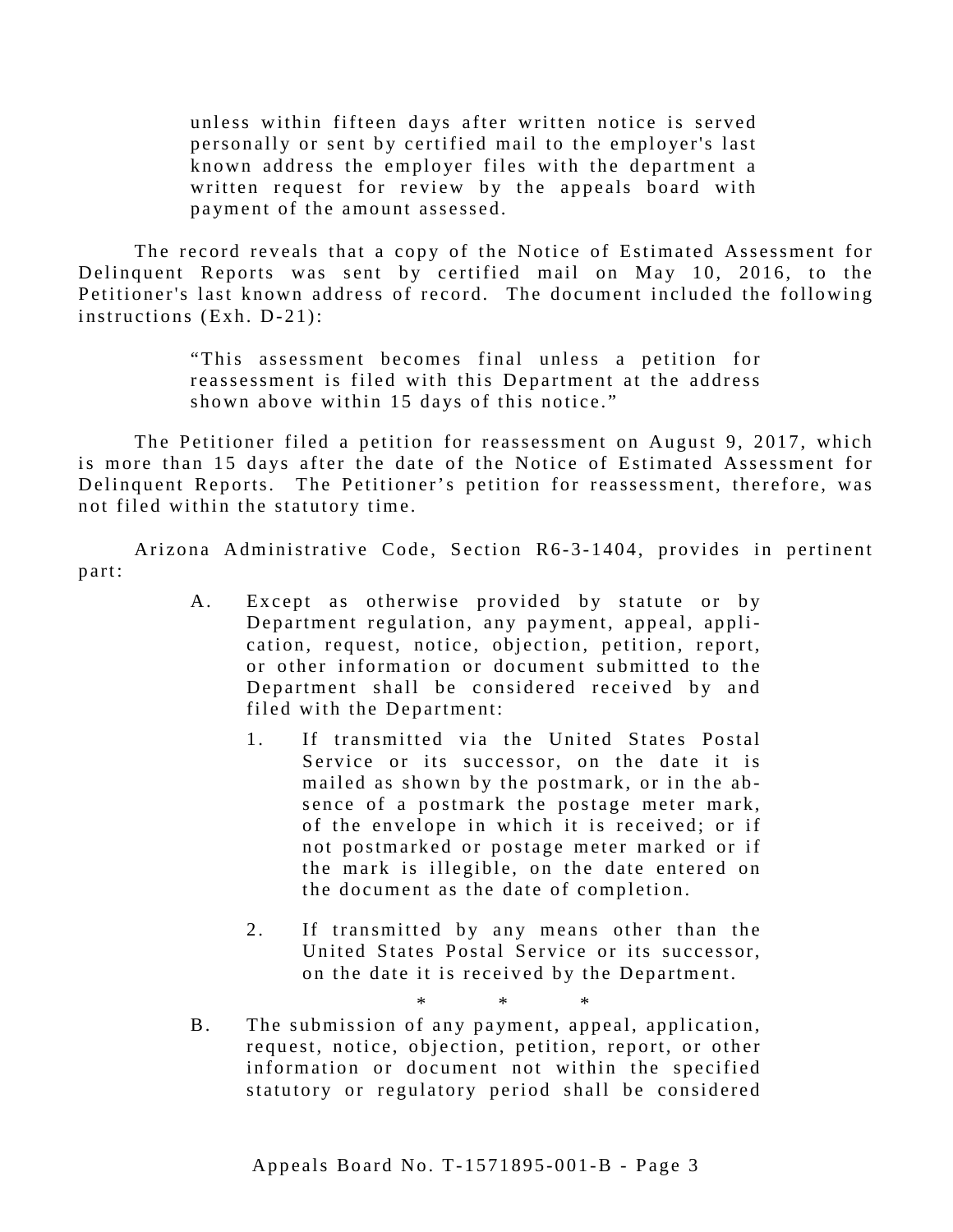timely if it is established to the satisfaction of the Department that the delay in submission was due to: Department error or misinformation, delay or other action of the United States Postal Service or its successor, or when the delay in submission was be cause the individual changed his mailing address at a time when there would have been no reason for him to notify the Department of the address change.

- 1. For submission that is not within the statutory or regulatory period to be considered timely, the interested party must submit a written explanation setting forth the circumstances of the delay.
- 2. The Director shall designate personnel who are to decide whether an extension of time shall be granted.

\* \* \*

C. Any notice, report form, determination, decision, assessment, or other document mailed by the Department shall be considered as having been served on the addressee on the date it is mailed to the addressee's last known address if not served in person. ... [Emphasis added].

The Petitioner's delay in filing its petition for reassessment is attributable to its internal procedures. The Petitioner does not dispute receipt of the Notice and it contends that the delinquent reports were provided to the Department, but offers no proof of the submission. During subsequent interactions with the Department, the Petitioner does not mention having mailed the delinquent reports. Had the delinquent reports been provided, it is highly unlikely that the Petitioner would have failed to mention this fact in its interactions with the Department.

The Petitioner did not meet the statutory requirement to permit reassessment of the delinquent reports, because its request was not filed before the deadline to petition for reassessment. Petitioner's reasons amount to requesting that "good cause" should be found for its late filing. There is no "good cause" exception to the 30-day deadline for filing appeals found in A.R.S. § 23 -671(D) or in Arizona Administrative Code, Section R6- 3 -1404. In *Roman v. Arizona Department of Economic Security,* 130 Ariz. 581, 637 P.2d 1084 (App. 1981), the Arizona Court of Appeals specifically held at page 1085:

> The language of A.R.S.  $\S$  23-671(C) [now A.R.S.  $\S$  23-671(D)], unambiguously states that the Appeals Tribunal decision shall become final unless within fifteen days an appeal is filed. There is no statutory authority for a "good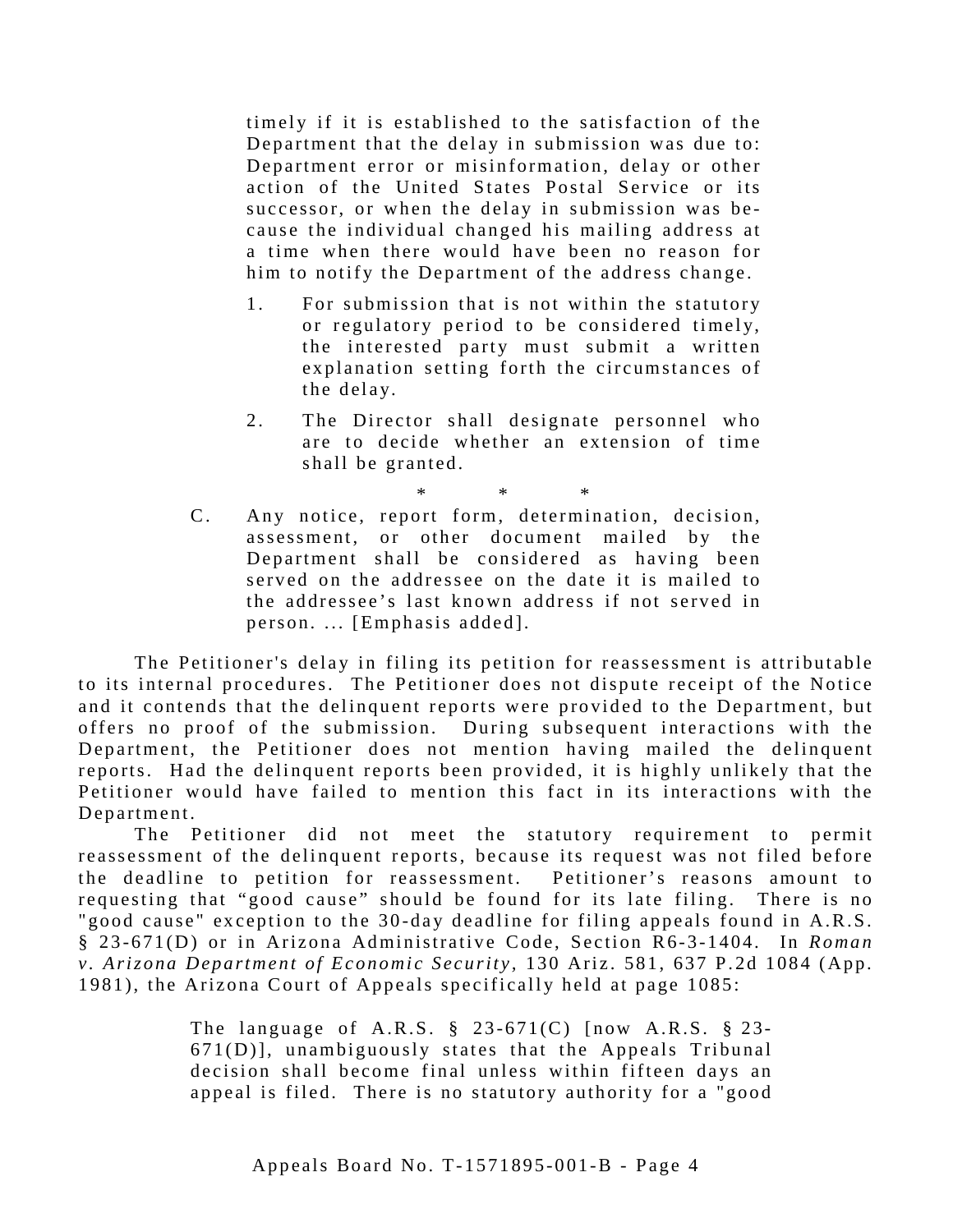cause" exception to this rule. Thus, to interpret A.C.R.R. [now A.A.C.] R6-3-1404 as appellant urges would amount to an amendment of the statute contrary to the legislative intent. *Ferguson v. Arizona Department of Economic Security,* 122 Ariz. 290, 594 P.2d 544 (App. 1979).

Further, in *Wallis v. Arizona Department of Economic Security,* 126 Ariz. 582, 617 P.2d 534, 537 (App. 1980), the Court of Appeals stated:

> We must assume that the legislature meant what it said, and therefore hold that where the statutory prerequisites for finality to a deputy's determination are established, that decision becomes 'final' unless a timely appeal is perfected.

We conclude that a similar rationale applies to the late filing of a petition for reassessment of a Notice of Estimated Assessment for Delinquent Reports, under the similar deadline imposed by a different statute. The Petitioner has not alleged and established any fact that would invoke the provisions of Arizona Administrative Code, Section R6-3-1404(B) and permit finding that the Petitioner's petition for reassessment was timely filed. Accordingly,

THE APPEALS BOARD **AFFIRMS** the Department's August 28, 2017, decision letter finding that the May 10, 2016 Notice of Estimated Assessment for Delinquent Reports, became final before the Petitioner filed its petition for r e assessment.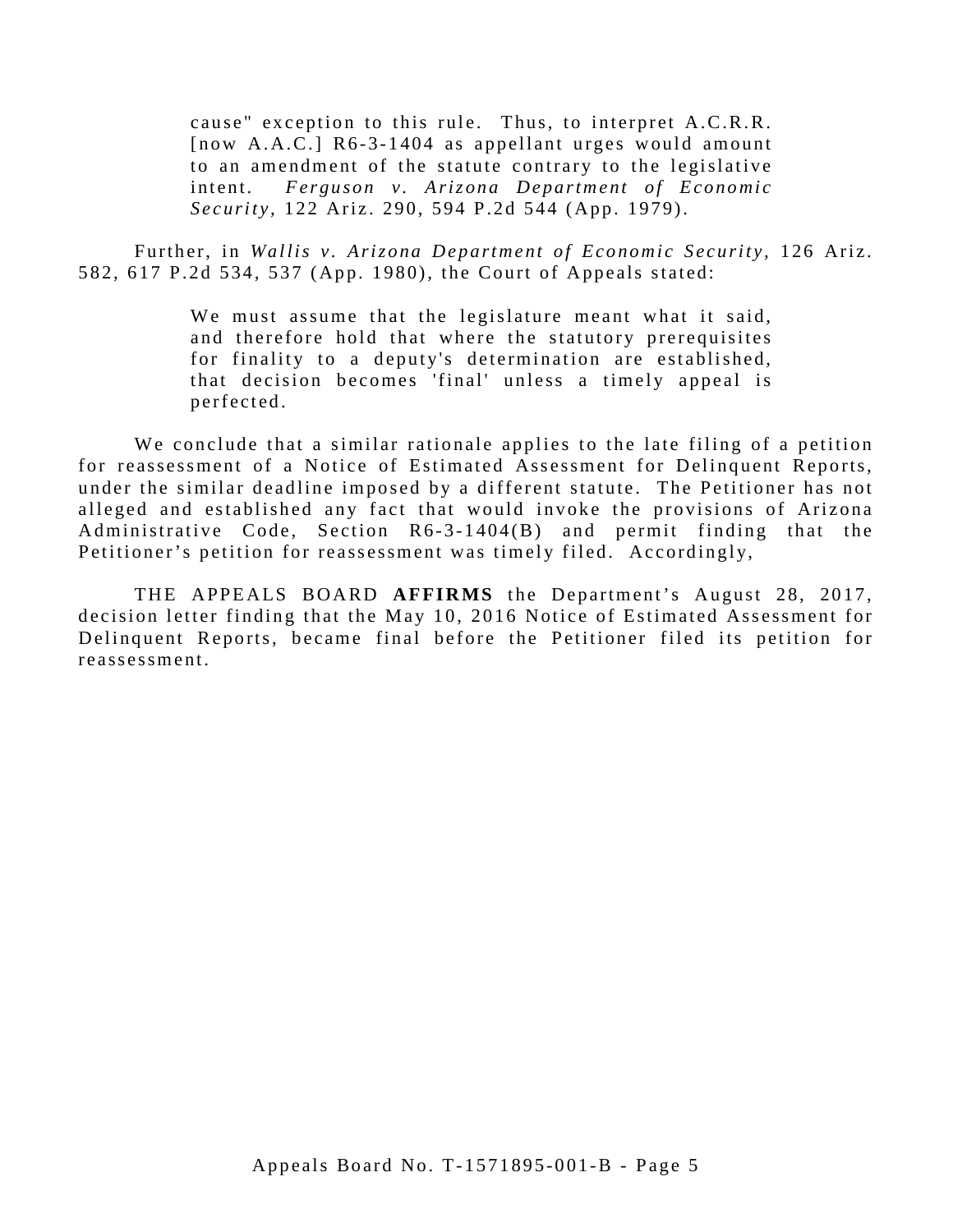The May 10, 2016 Notice of Estimated Assessment for Delinquent Reports is final, because the Petitioner did not file a timely petition for reassessment.

DATED: 3/29/2018

#### A PPEALS BOARD

aaet 2. te

JANET L. FELTZ, Chairman

Uille

NANCY MILLER, Member

WILLIAM G. DADE, Member

Equal Opportunity Employer/Program • Under Titles VI and VII of the Civil Rights Act of 1964 (Title VI & VII), and the Americans with Disabilities Act of 1990 (ADA), Section 504 of the Rehabilitation Act of 1973, the Age Discrimination Act of 1975, and Title II of the Genetic Information Nondiscrimination Act (GINA) of 2008, the Department prohibits discrimination in admissions, programs, services, activities, or employment based on race, color, religion, sex, national origin, age, disability, genetics and retaliation . The Department must make a reasonable accommodation to allow a person with a disability to take part in a program, service or activity. For example, this means if necessary, the Department must provide sign language interpreters for people who are deaf, a wheelchair accessible location, or enlarged print materials. It also means that the Department will take any other reasonable action that allows you to take part in and understand a program or activity, including making reasonable changes to an activity. If you believe that you will not be able to understand or take part in a program or activity because of your disability, please let us know of your disability needs in advance if at all possible. To request this document in alternative format or for further information about this policy, please contact the Appeals Board Chairman at (602) 771-9036; TTY/TDD Services: 7-1-1. • Free language assistance for DES services is available upon request.

\_\_\_\_\_\_\_\_\_\_\_\_\_\_\_\_\_\_\_\_\_\_\_\_\_\_\_\_\_\_\_\_\_\_\_\_\_\_\_\_\_\_\_\_\_\_\_\_\_\_\_\_\_\_\_\_\_\_\_\_\_\_\_\_\_\_\_\_\_\_\_\_\_\_\_\_\_\_\_\_\_\_\_\_\_

#### **RIGHT OF APPEAL TO THE ARIZONA TAX COURT**

\_\_\_\_\_\_\_\_\_\_\_\_\_\_\_\_\_\_\_\_\_\_\_\_\_\_\_\_\_\_\_\_\_\_\_\_\_\_\_\_\_\_\_\_\_\_\_\_\_\_\_\_\_\_\_\_\_\_\_\_\_\_\_\_\_\_\_\_\_\_\_\_\_\_\_\_\_\_\_\_\_\_\_\_\_

This decision by the Appeals Board is the final administrative decision of the Department of Economic Security. However, any party may appeal the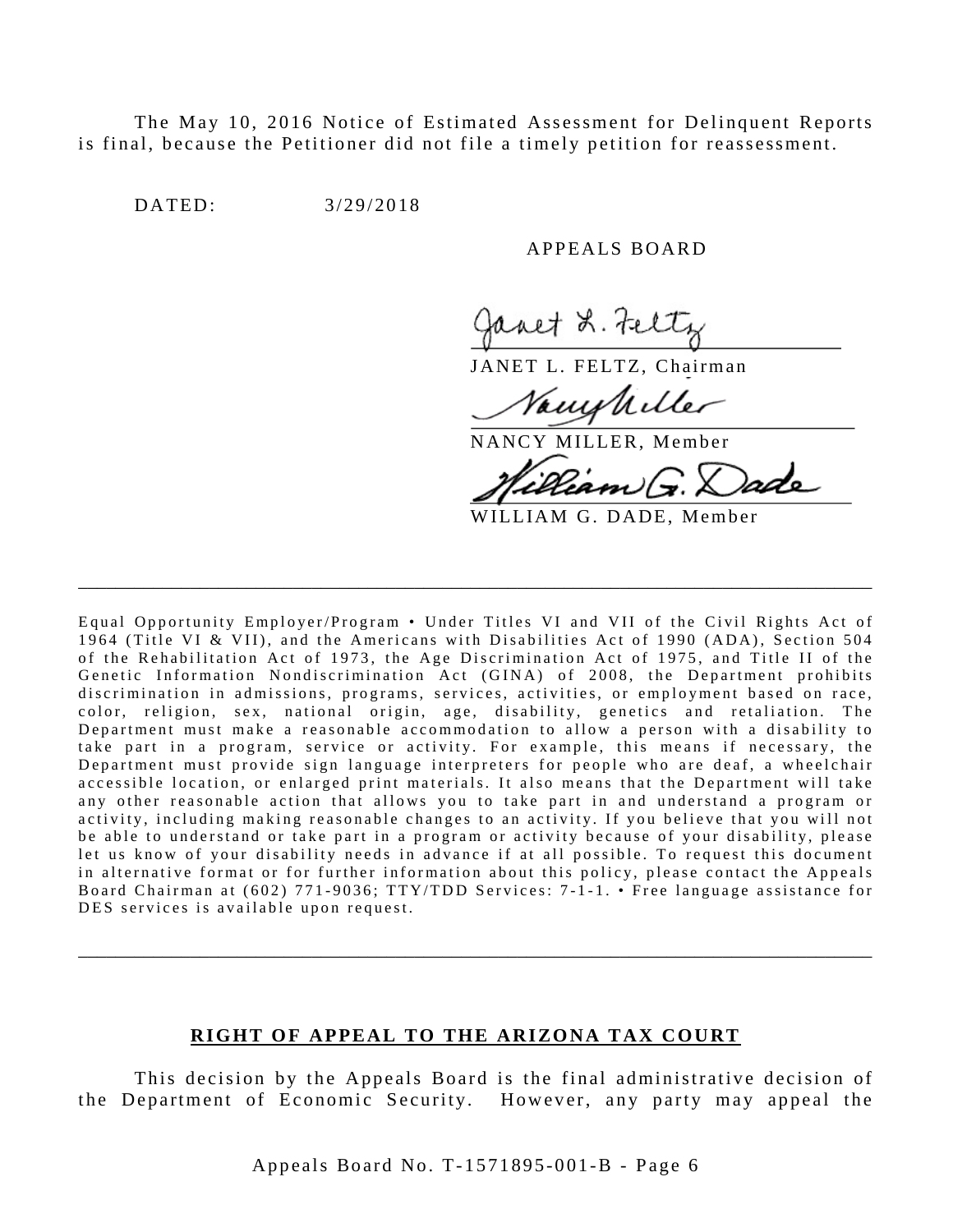decision to the Arizona Tax Court, which is the Tax Department of the Superior Court in Maricopa County. *See*, Arizona Revised Statutes, §§ 12-901 to 12-914. If you have questions about the procedures for filing an appeal, you must contact the Arizona Tax Court at 125 W. Washington Street in Phoenix, Arizona 85003-2243. Telephone: **(602) 506 - 3776** .

For your information, we set forth the provisions of Arizona Revised Statutes,  $§$  41-1993(C) and (D):

- C. Any party aggrieved by a decision of the appeals board concerning tax liability, collection or enforcement may appeal to the tax court, as defined in section 12-161, within thirty days after the date of mailing or electronic transmission of the decision. The appellant need not pay any of the tax penalty or interest upheld by the appeals board in its decision before initiating, or in order to maintain an appeal to the tax court pursuant to this section.
- D. Any appeal that is taken to tax court pursuant to this section is subject to the following provisions:
	- 1. No injunction, writ of mandamus or other legal or equitable process may issue in an action in any court in this state against an officer of this state to prevent or enjoin the collection of any tax, penalty or interest.
	- 2. The action shall not begin more than thirty days after the date of mailing or electronic transmission of the appeals board's decision. Failure to bring the action within thirty days after the date of mailing or electronic transmission of the appeals board's decision constitutes a waiver of the protest and a waiver of all claims against this state arising from or based on the illegality of the tax, penalties and interest at issue.
	- 3. The scope of review of an appeal to tax court pursuant to this section shall be governed by section  $12 - 910$ , applying section  $23 - 613.01$  as that section reads on the date the appeal is filed to the tax court or as thereafter amended. Either party to the action may appeal to the court of appeals or supreme court as provided by law.

# **Call the Appeals Board at (602) 771-9036 with any questions**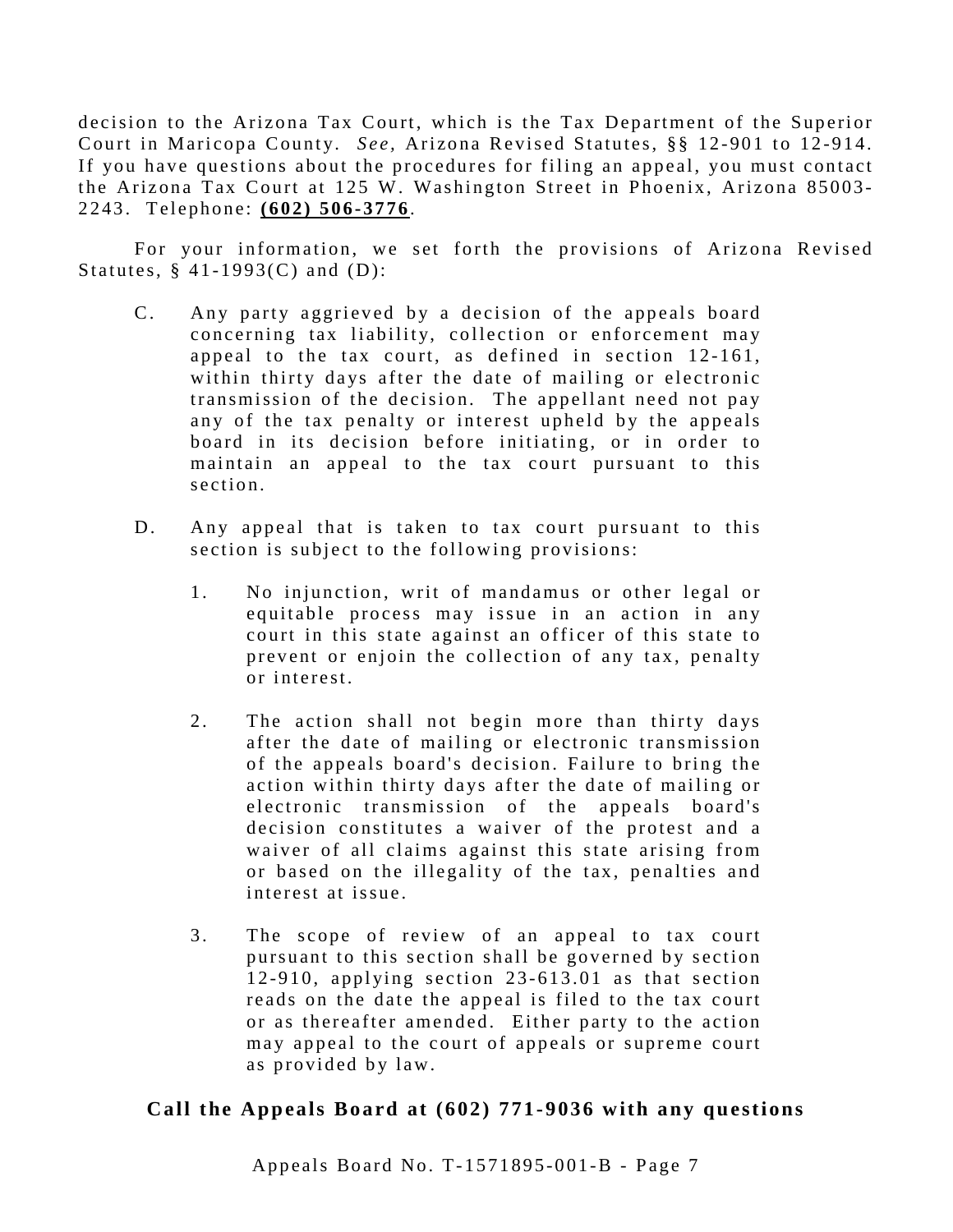A copy of the foregoing was mailed on 3/29/2018 to:

\_\_\_\_\_\_\_\_\_\_\_\_\_\_\_\_\_\_\_\_\_\_\_\_\_\_\_\_\_\_\_\_\_\_\_\_\_\_\_\_\_\_\_\_\_\_\_\_\_\_\_\_\_\_\_\_\_\_\_\_\_\_\_\_\_\_\_\_\_\_\_\_\_\_\_\_\_\_\_\_\_\_\_

 $(x)$  Er: XXX  $Acct. No: T-9$ 

- (x ) SUZANNE M CHYNOWETH ASSISTANT ATTORNEY GENERAL CFP/CLA 1275 W WASHINGTON PHOENIX, AZ 85007 -2926
- (x ) SANDRA CANEZ, CHIEF OF TAX EMPLOYMENT ADMINISTRATION P O BOX 6028 PHOENIX, AZ 85005 -6028
- $By: \underline{\hspace{2cm}LS}$ For The Appeals Board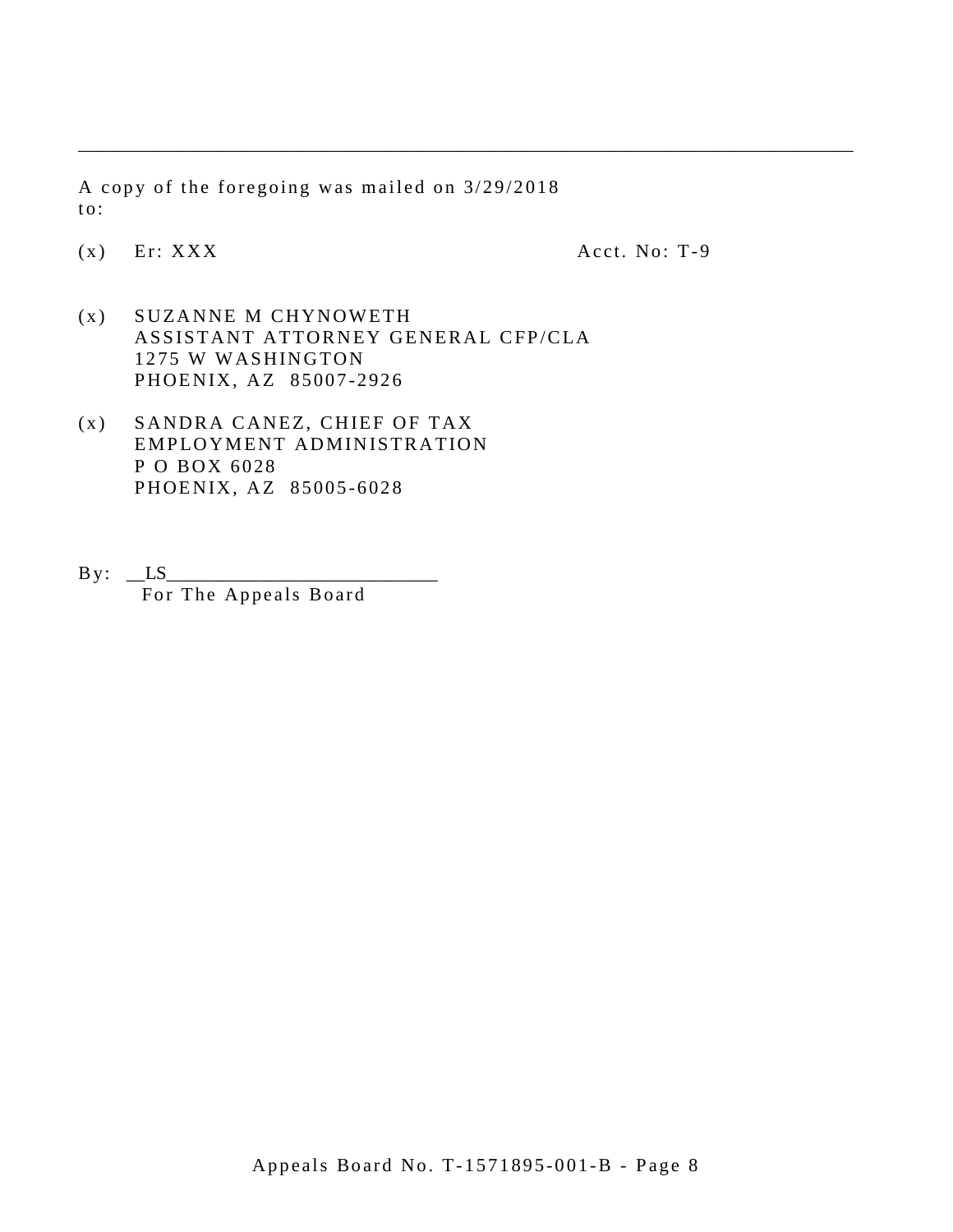**Arizona Department of Economic Security**  $\mathbb{R}$  **Appeals Board Economic Security** 



Appeals Board No. T - 1575193 -001 - B \_\_\_\_\_\_\_\_\_\_\_\_\_\_\_\_\_\_\_\_\_\_\_\_\_\_\_\_\_\_\_\_\_\_\_\_\_\_\_\_\_\_\_\_\_\_\_\_\_\_\_\_\_\_\_\_\_\_\_\_\_\_\_\_\_\_\_\_\_\_\_\_\_\_\_\_\_\_\_\_\_\_\_\_

XXX STATE OF ARIZONA E S A TAX UNIT ℅ PHILLIP R WOOTEN, ASST ATTORNEY GENERAL CFP/C 1275 W WASHINGTON ST PHOENIX, AZ 85007 -2926

Petitioner Department

## **IMPORTANT --- THIS IS THE APPEALS BOARD'S DECISION**

The Department of Economic Security provides language assistance free of charge. For assistance in your preferred language, please call our Office of Appeals (602) 771 -9036 .

\_\_\_\_\_\_\_\_\_\_\_\_\_\_\_\_\_\_\_\_\_\_\_\_\_\_\_\_\_\_\_\_\_\_\_\_\_\_\_\_\_\_\_\_\_\_\_\_\_\_\_\_\_\_\_\_\_\_\_\_\_\_\_\_\_\_\_\_\_\_\_\_\_\_\_\_\_\_\_\_\_\_\_\_

# **IMPORTANTE --- ESTA ES LA DECISIÓN DEL APPEALS BOARD**

The Department of Economic Security suministra ayuda de los idiomas gratis. Para recibir ayuda en su idioma preferido, por favor comunicarse con la oficina de apelaciones (602) 771 - 9036 .

# DECISION **DISMISSED**

THE **EMPLOYER** has asked to withdraw its petition for hearing under A.R.S. § 23-674(A) and Arizona Administrative Code, Section R6-3-1502(A).

The Appeals Board has jurisdiction in this matter under A.R.S. § 23-733.

Arizona Administrative Code, Section R6-3-1502(A) provides in pertinent part:

> A. The Board or a hearing officer in the Department's Office of Appeals may informally dispose of an appeal or petition without further appellate review on the merits: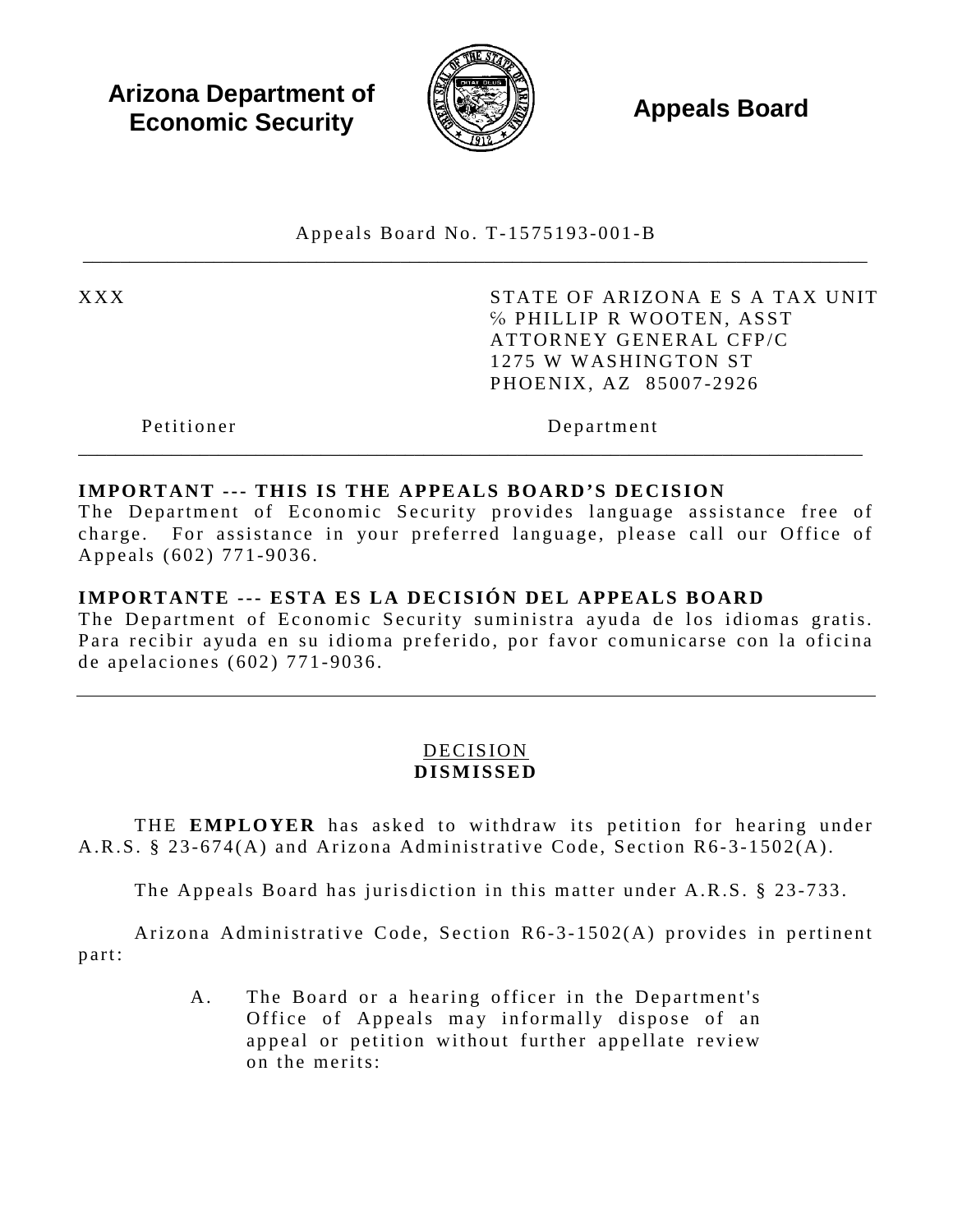1. By withdrawal, if the appellant withdraws the appeal in writing or on the record at any time before the decision is issued; ... (emphasis added).

THE APPEALS BOARD FINDS there is no reason to withhold granting the request. Accordingly,

THE APPEALS BOARD **DISMISSES** the petition. Any scheduled hearing is cancelled. This decision does not affect any agreement entered into between the Employer and the Department, either concurrently with the withdrawal or subsequent thereto.

DATED: 2/8/2018

#### A PPEALS BOARD

anet L. Feltz

JANET L. FELTZ, Chairman

VanyWille

NANCY MILLER, Member

'an

WILLIAM G. DADE, Member

Equal Opportunity Employer/Program • Under Titles VI and VII of the Civil Rights Act of 1964 (Title VI & VII), and the Americans with Disabilities Act of 1990 (ADA), Sec tion 504 of the Rehabilitation Act of 1973, the Age Discrimination Act of 1975, and Title II of the Genetic Information Nondiscrimination Act (GINA) of 2008, the Department prohibits discrimination in admissions, programs, services, activities, or employment based on race, color, religion, sex, national origin, age, disability, genetics and retaliation. The Department must make a reasonable accommodation to allow a person with a disability to take part in a program, service or activity. For example, this me ans if necessary, the Department must provide sign language interpreters for people who are deaf, a wheelchair accessible location, or enlarged print materials. It also means that the Department will take any other reasonable action that allows you to take part in and understand a program or activity, including making reasonable changes to an activity. If you believe that you will not be able to understand or take part in a program or activity because of your disability, please let us know of your disability needs in advance if at all possible. To request this document in alternative format or for further information about this policy, please contact the Appeals

\_\_\_\_\_\_\_\_\_\_\_\_\_\_\_\_\_\_\_\_\_\_\_\_\_\_\_\_\_\_\_\_\_\_\_\_\_\_\_\_\_\_\_\_\_\_\_\_\_\_\_\_\_\_\_\_\_\_\_\_\_\_\_\_\_\_\_\_\_\_\_\_\_\_\_\_\_\_\_\_\_\_\_\_\_

Appeals Board No. T- 1575193 -001 -B - Page 2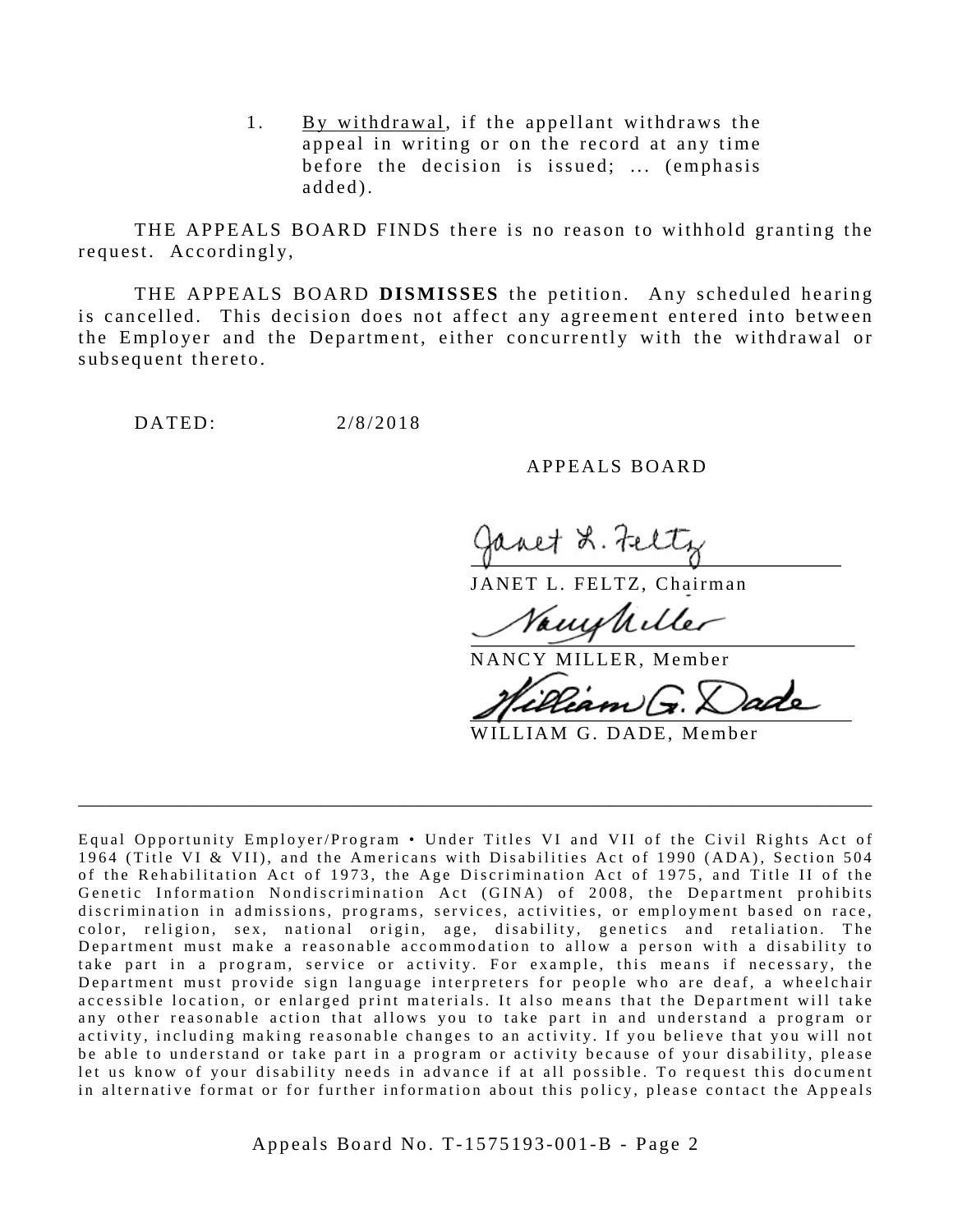Board Chairman at (602) 771-9036; TTY/TDD Services: 7-1-1. • Free language assistance for DES services is available upon request.

\_\_\_\_\_\_\_\_\_\_\_\_\_\_\_\_\_\_\_\_\_\_\_\_\_\_\_\_\_\_\_\_\_\_\_\_\_\_\_\_\_\_\_\_\_\_\_\_\_\_\_\_\_\_\_\_\_\_\_\_\_\_\_\_\_\_\_\_\_\_\_\_\_\_\_\_\_\_\_\_\_\_\_\_\_

## **RIGHT OF APPEAL TO THE ARIZONA TAX COURT**

This decision by the Appeals Board is the final administrative decision of the Department of Economic Security. However, any party may appeal the decision to the Arizona Tax Court, which is the Tax Department of the Superior Court in Maricopa County. *See*, Arizona Revised Statutes, §§ 12-901 to 12-914. If you have questions about the procedures for filing an appeal, you must contact the Arizona Tax Court at 125 W. Washington Street in Phoenix, Arizona 85003-2243. Telephone: **(602) 506 - 3776** .

For your information, we set forth the provisions of Arizona Revised Statutes,  $§$  41-1993(C) and (D):

- C. Any party aggrieved by a decision of the appeals board concerning tax liability, collection or enforcement may appeal to the tax court, as defined in section 12-161, within thirty days after the date of mailing or electronic transmission of the decision. The appellant need not pay any of the tax penalty or interest upheld by the appeals board in its decision before initiating, or in order to maintain an appeal to the tax court pursuant to this section.
- D. Any appeal that is taken to tax court pursuant to this section is subject to the following provisions:
	- 1. No injunction, writ of mandamus or other legal or equitable process may issue in an action in any court in this state against an officer of this state to prevent or enjoin the collection of any tax, penalty or interest.
	- 2. The action shall not begin more than thirty days after the date of mailing or electronic transmission of the appeals board's decision. Failure to bring the action within thirty days after the date of mailing or electronic transmission of the appeals board's decision constitutes a waiver of the protest and a waiver of all claims against this state arising from or based on the illegality of the tax, penalties and interest at issue.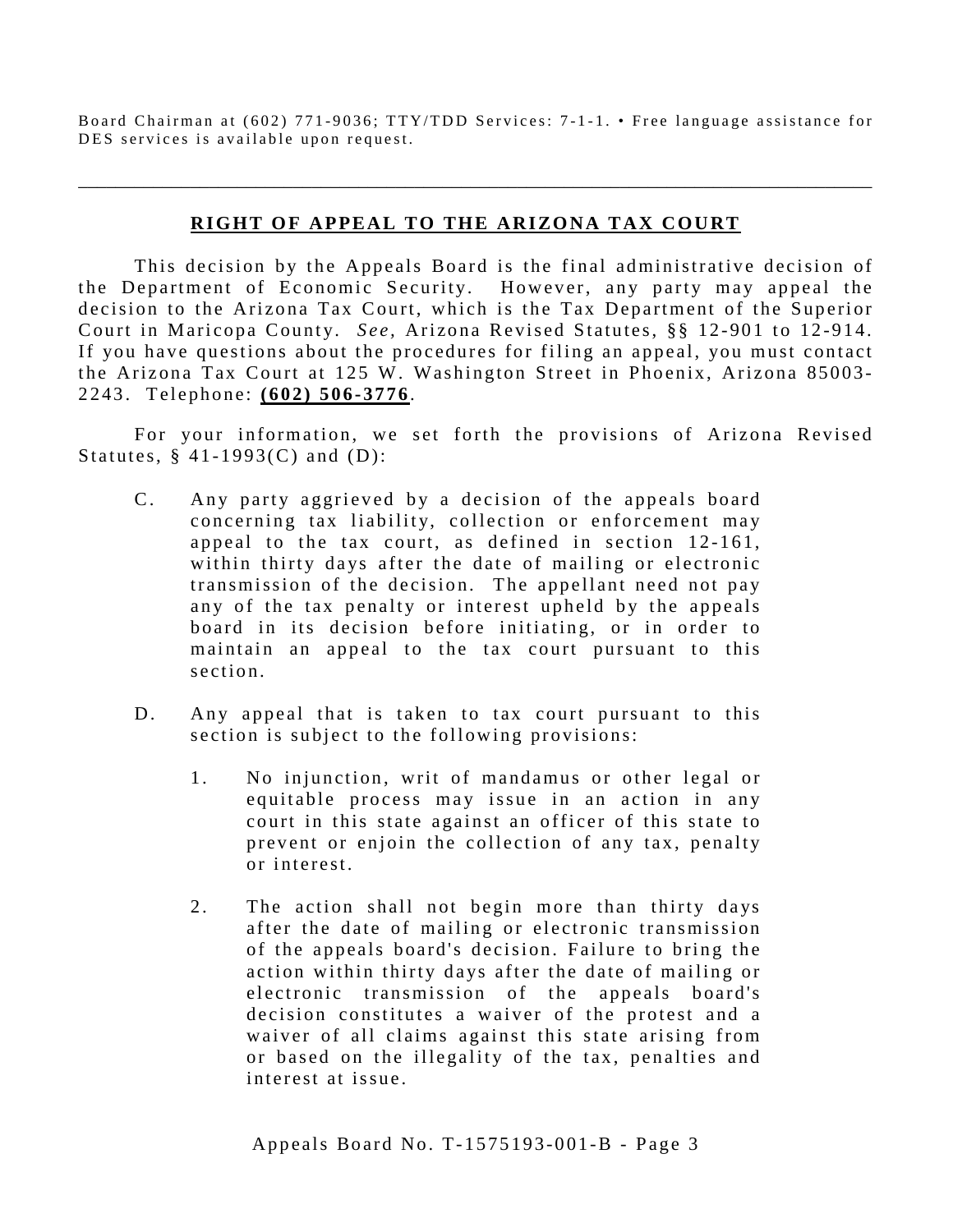3. The scope of review of an appeal to tax court pursuant to this section shall be governed by section 1 2 -910, applying section 23- 613.01 as that section reads on the date the appeal is filed to the tax court or as thereafter amended. Either party to the action may appeal to the court of appeals or supreme court as provided by law.

# **Call the Appeals Board at (602) 771-9036 with any questions**

\_\_\_\_\_\_\_\_\_\_\_\_\_\_\_\_\_\_\_\_\_\_\_\_\_\_\_\_\_\_\_\_\_\_\_\_\_\_\_\_\_\_\_\_\_\_\_\_\_\_\_\_\_\_\_\_\_\_\_\_\_\_\_\_\_\_\_\_\_\_\_\_\_\_\_\_\_\_\_\_\_\_\_

A copy of the foregoing was mailed on 2/8/2018 to:

 $(x)$  Er: XXX  $Acct. No: T-4$ 

- (x ) PHILLIP R WOOTEN ASSISTANT ATTORNEY GENERAL CFP/CLA 1275 W WASHINGTON PHOENIX, AZ 85007 -2926
- (x ) SANDRA CANEZ, CHIEF OF TAX EMPLOYMENT ADMINISTRATION P O BOX 6028 PHOENIX, AZ 85005 -6028
- $By: RR$ For The Appeals Board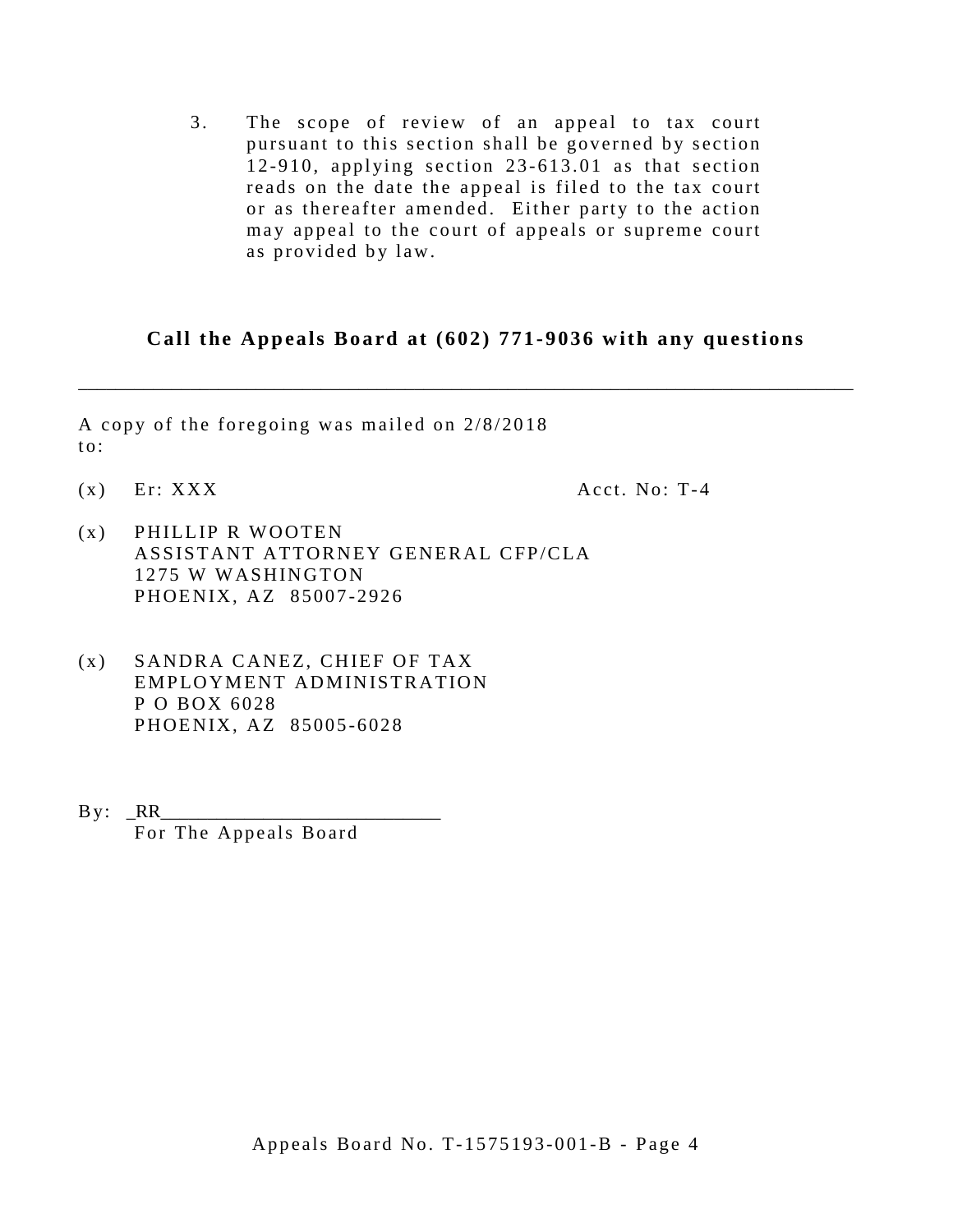# **2nd QUARTER OF CALENDAR YEAR 2018**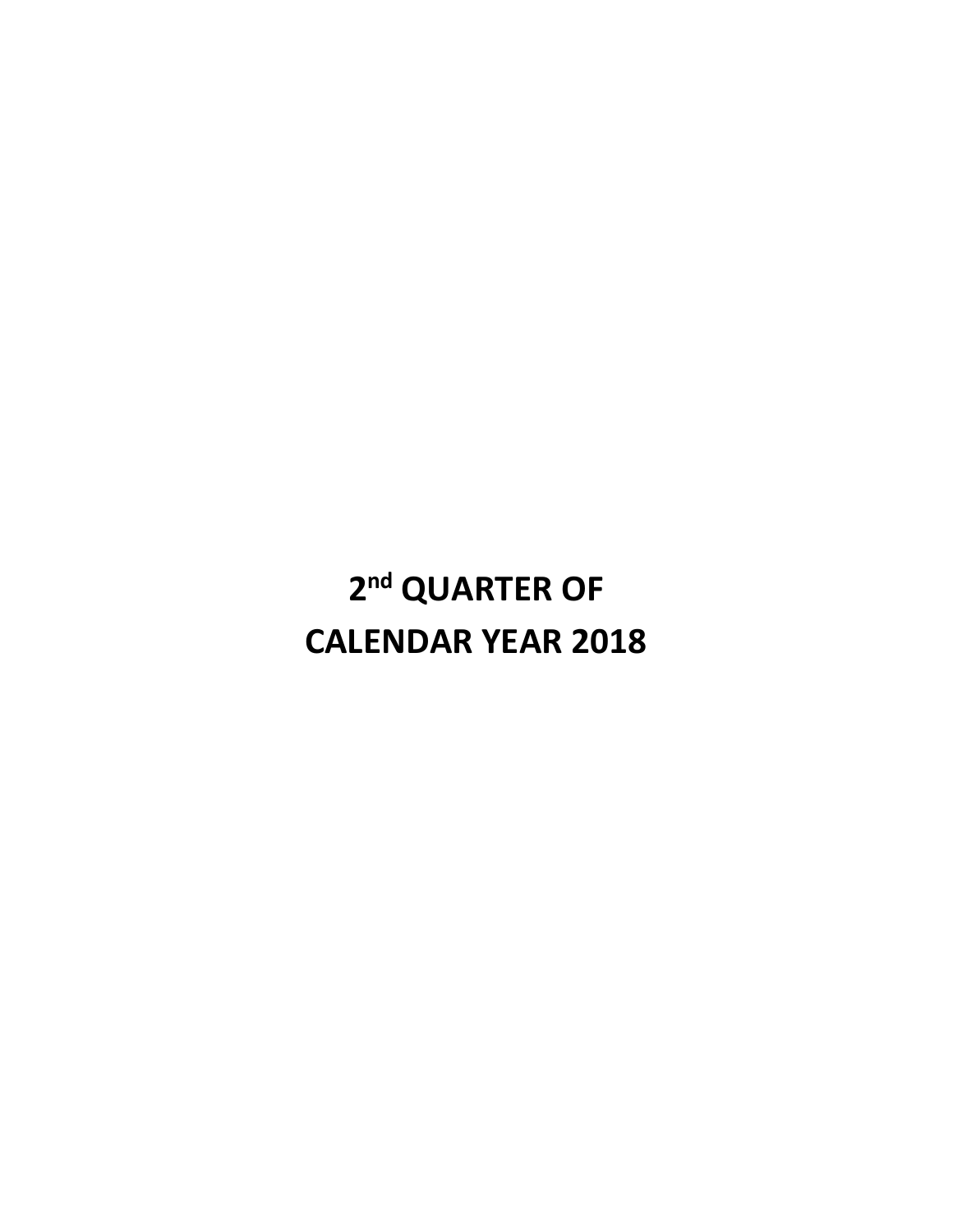**Arizona Department of Economic Security Appeals Board** *Appeals Board* 



Appeals Board No. T - 1560262 -001 - B  $\_$ 

XXX STATE OF ARIZONA E S A TAX UNIT ℅ PHILLIP WOOTEN, ASST ATTORNEY GENERAL CFP/C 2005 N CENTRAL AVE PHOENIX, AZ 85004

Petitioner Department

## **IMPORTANT --- THIS IS THE APPEALS BOARD'S DECISION**

The Department of Economic Security provides language assistance free of charge. For assistance in your preferred language, please call our Office of Appeals (602) 771 -9036 .

## **IMPORTANTE --- ESTA ES LA DECISIÓN DEL APPEALS BOARD**

The Department of Economic Security suministra ayuda de los idiomas gratis. Para recibir ayuda en su idioma preferido, por favor comunicarse con la oficina de apelaciones (602) 771 - 9036 .

# **RIGHT TO APPEAL TO THE ARIZONA TAX COURT**

Under Arizona Revised Statutes, § 41-1993, the last date to file an

Application for Appeal is **\*\*\*June 7, 2018\*\*\***.

## DECISION **REVERSED**

THE **PETITIONER** petitioned for a hearing from the Department's Reconsidered Determination issued on March 30, 2017, which affirmed the Determination of Liability for Employment or Wages issued on April 30, 2015. The Reconsidered Determination held that the Petitioner is liable for Arizona Unemployment Insurance Taxes as a temporary services employer under the provisions of A.R.S.  $\S$  23-614 (I)(2) and that the services performed by individuals as C.N.A.'s, L.P.N.'s, nurses, and caregivers constitute employment and all forms of remuneration paid for such services constitute wages.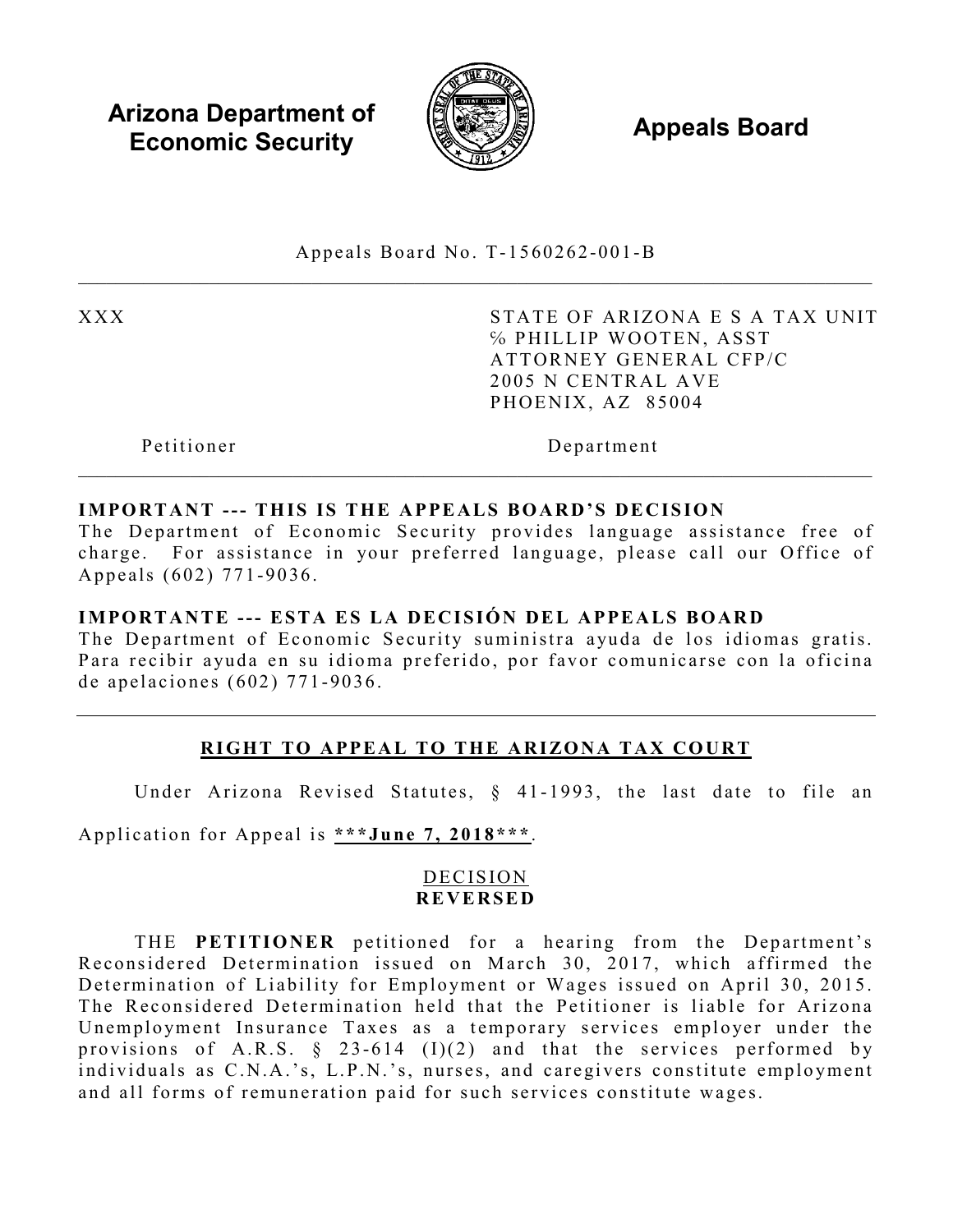The petition for hearing having been timely filed, the Appeals Board has jurisdiction in this matter pursuant to Arizona Revised Statutes  $\S 23-724(B)$ .

THE APPEALS BOARD scheduled a telephone hearing, which was convened on **April 17, 2018,** before Appeals Board Administrative Law Judge Jose Pavon. On that date, all parties were given an opportunity to present evidence on the following issues:

- 1. Whether C.N.A.'s, L.P.N.'s, nurses, and caregivers (hereinafter "workers"), were employees from January 1, 2012 through December 31, 2014 (the "audit period"); and
- 2. Whether payments Petitioner made to workers during the audit period constitute wages, resulting in amounts due in tax, interest, penalties, job training tax, and special assessments.

On the scheduled date of the hearing, the Petitioner's counsel and three Petitioner witnesses appeared by telephone. Counsel for the Department was present, and one witness for the Department appeared and testified. Exhibits P-1 through P-24, D-1 through D-25, and Board Exhibits 1 through 13 were admitted into evidence. We have carefully reviewed the record.

The APPEALS BOARD FINDS the following facts pertinent to the issues under consideration:

- 1. During the audit period from January 1, 2012 through December 31, 2014, the Petitioner provided workers to its clients.
- 2. On April 30, 2015 the Department mailed a Determination of Liability for Employment or Wages to the Petitioner (Exh. D-3).
- 3 . On June 29, 2015, the Petitioner filed a timely written request for reconsideration from the April 30, 2015 Determination of Liability for Employment or Wages (Exh. P-7).
- 4. On March 30, 2017, the Department issued its Reconsidered Determination and held that the Petitioner is liable for Arizona Unemployment Insurance Taxes as a temporary services employer under the provisions of A.R.S.  $\S$  23-614 (I)(2) and that the services performed by individuals as C.N.A.'s, L.P.N.'s, nurses, and caregivers constitute employment and all forms of remuneration paid for such services constitute wages (Exh. D-9).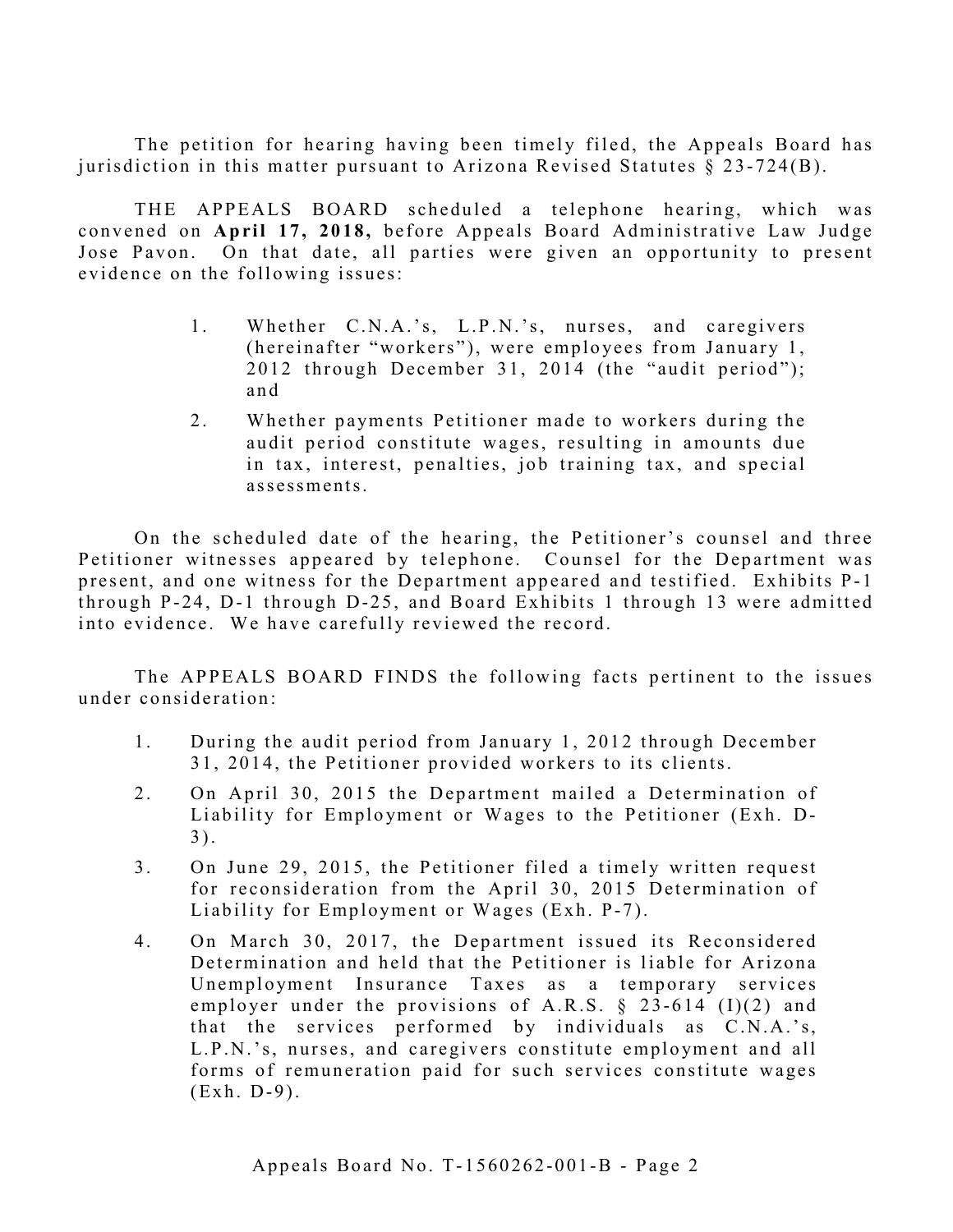- 5 . On April 28, 2017, the Petitioner filed a timely petition for hearing from the March 30, 2017 Reconsidered Determination  $(Exh. D-9)$ .
- 6 . The Petitioner provided qualified workers to clients based upon the client' needs.
- 7. The contracts between the Petitioner and its clients left the location, time, and working conditions, "open ended" based on the client's needs (Exh. D-17).
- 8. The Petitioner is a "registry" and when a client requests workers, the Petitioner sends out a text message to the qualified workers and whoever responds first gets the assignment.
- 9. The Petitioner reviewed the workers' qualifications in order to determine if they were qualified to be offered work opportunities.
- 10. The workers provided the Petitioner with their availability for work, and the workers could reject potential assignments.
- 11. The Petitioner did not provide instructions to the workers as to where, or when to perform their services. This information was p rovided by the Client and communicated by the Petitioner to the workers.
- 12. The workers were not given any training by the Petitioner. The workers drew from their expertise to determine how they would provide their services.
- 13. The Petitioner required a written timesheet of the number of hours worked by the workers.
- 14. The workers were not required to be at the Petitioner's location for work.
- 15. The services were provided at the clients' premises, under the clients' supervision. Petitioner did not provide any supervision.
- 16. The Petitioner did not control the pattern of work and did not retain the right to do so.
- 17. The Petitioner did not establish work schedules and did not retain the right to do so.
- 18. Neither party could terminate the contract without written notice  $(Exh. P-14)$ .
- 19. If not satisfied with a worker's performance, the client could discharge the worker. The worker could then obtain another assignment from the Petitioner by being the first to respond to the next text message offering a work opportunity.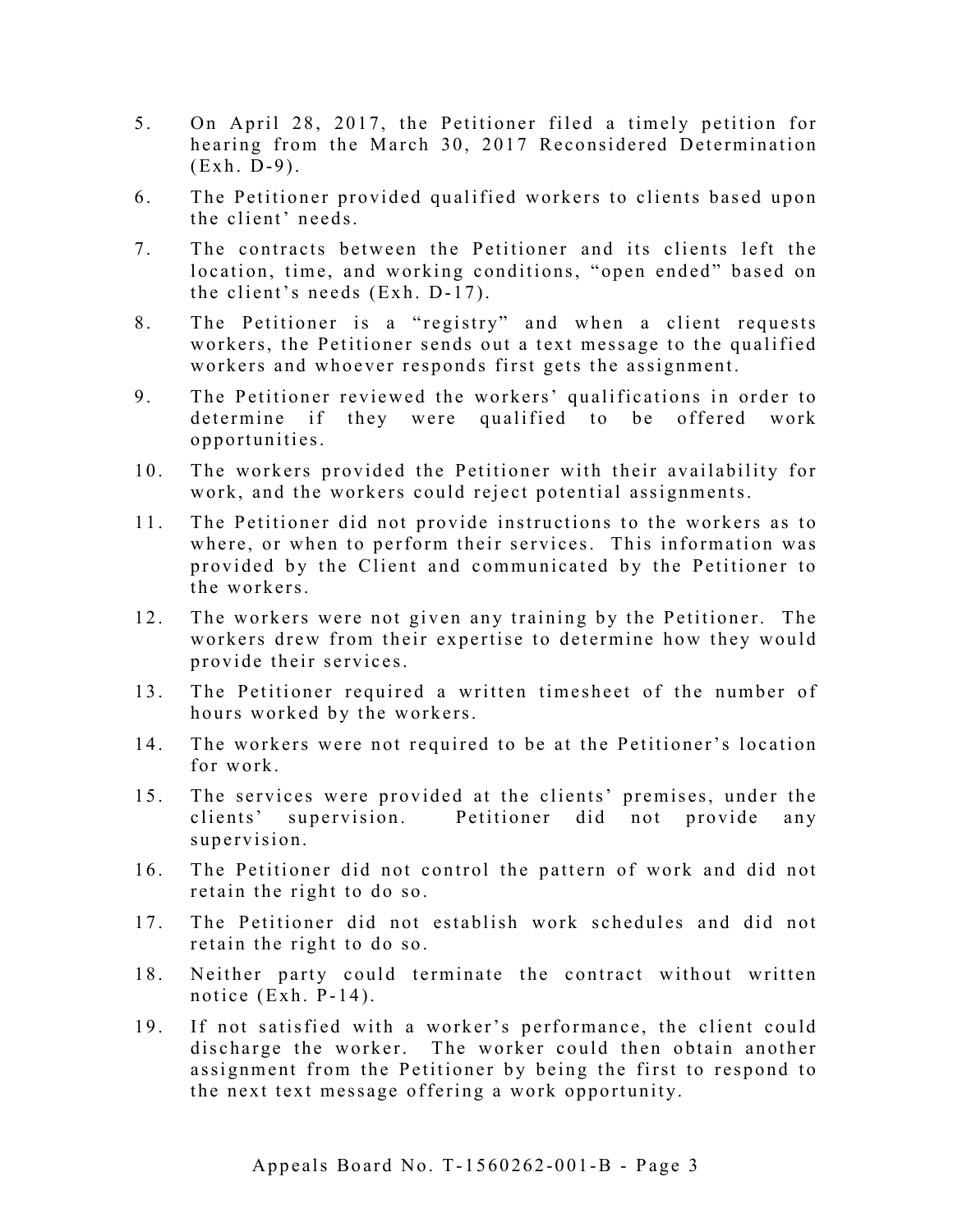- 20. The Petitioner retained the right to not use a worker's services.
- 21. The Petitioner did not have mandatory meetings for the workers to attend.
- 22. The Petitioner did not require the workers to wear a uniform.
- 23. The workers were required to personally perform their services. They could not hire assistants.
- 24. The workers could have someone cover a shift they had previously accepted if the Petitioner had already reviewed the substitute's qualifications prior to the shift.
- 25. The workers provided their own transportation to and from the clients' locations .
- 26. The Petitioner did not provide annual leave, sick pay, or any other benefits to the workers.
- 27. The workers were responsible for providing their own medical insurance .
- 28. The workers provided their own tools of the trade to perform their services.
- 29. Many of the workers performed services for other companies.
- 30. The Petitioner's independent contractors agreement did not promise a certain number of hours and the workers were not bound to work for Petitioner (Exh. P-14).
- 31. The workers were required to sign the independent contractors agreement in order to be offered work opportunities.
- 32. The workers were paid by the shift and the pay rate was established by the Petitioner. The workers were paid \$2 or \$3 more per hour for weekend shifts and for short notice shifts.
- 33. The workers at times negotiated an increase in pay by way of receiving a "gas bonus" or "incentive" (Exh. D-12).
- 34. The workers did not incur expenses beyond the costs associated with their vehicles.
- 35. The workers could make their services available to the general public.

## REASONING AND CONCLUSIONS OF LAW

The Petitioner contends that the workers were independent contractors and not employees for the period January 1, 2012 through December 31, 2014. The issues in dispute in this case are the employment status of the workers from January 1, 2012 through December 31, 2014, and whether the pay earned by workers during that period constituted wages.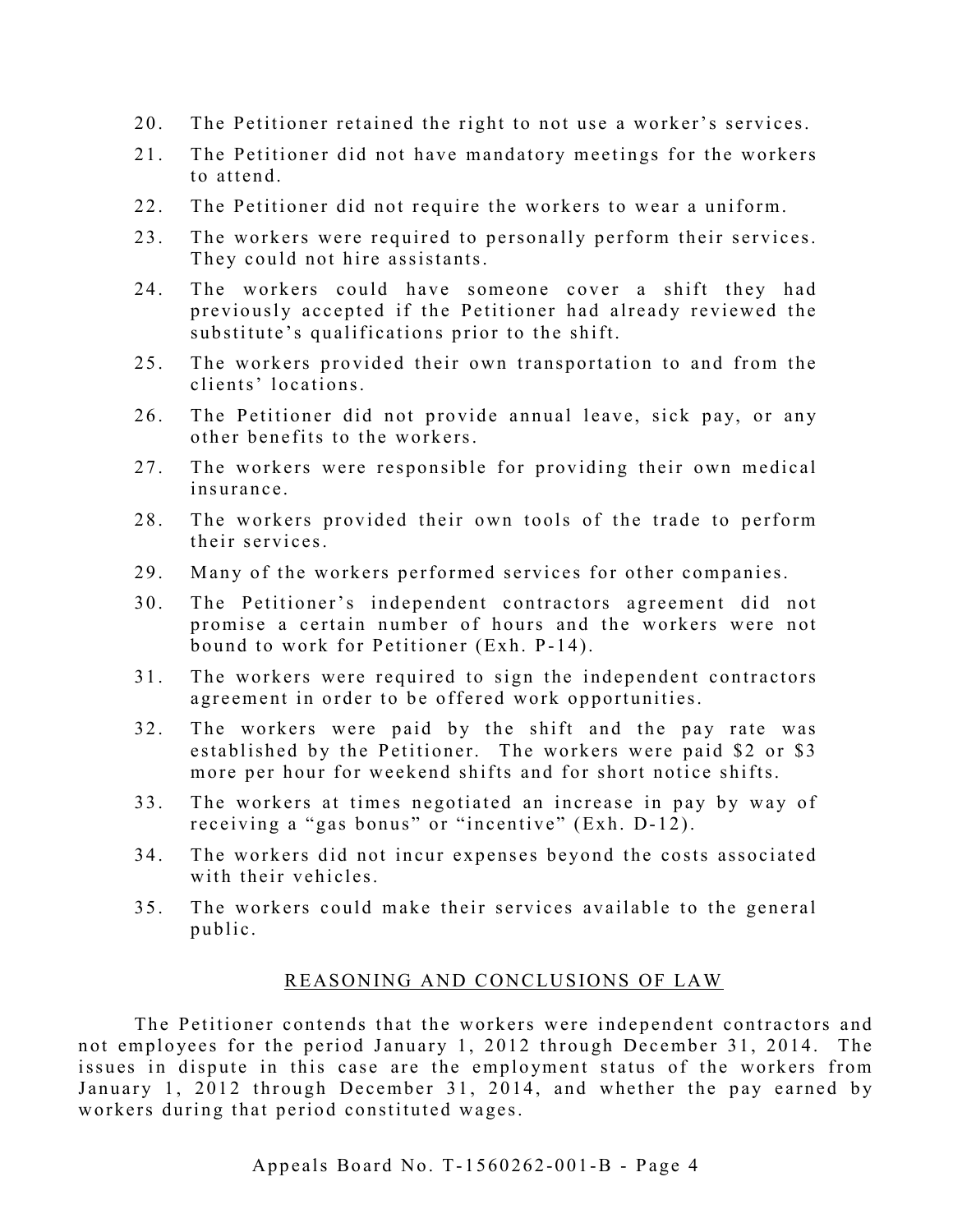Arizona Revised Statutes § 23 -614(I)(2), defines "Temporary services employer" as follows:

I. For the purposes of this section:

\* \* \*

- 2. "Temporary services employer" means an employing unit that contracts with clients or customers to supply workers to perform services for the client or customer and that performs all of the following:
	- (a) Negotiates with clients or customers for such matters as the time of work, the place of work, the type of work, the working conditions, the quality of services and the price of services.
	- (b) Determines assignments or reassignments of workers, even though workers retain the right to refuse specific assignments.
	- (c) Retains the authority to assign or reassign a worker to other clients or customers if a worker is determined unacceptable by a specific client or customer.
	- (d) Assigns or reassigns the worker to perform services for a client or customer.
	- (e) Sets the rate of pay of the worker, whether or not through negotiation.
	- (f) Pays the worker from its own account or accounts.
	- (g) Retains the right to hire and terminate workers.

Arizona Revised Statutes  $\S$  23-614(D), states in pertinent part:

Notwithstanding any other provisions of this chapter, whether an individual or entity is the employer of specific employees shall be determined by section 23-613.01, except as provided in subsections E and G of this section with respect to a professional employer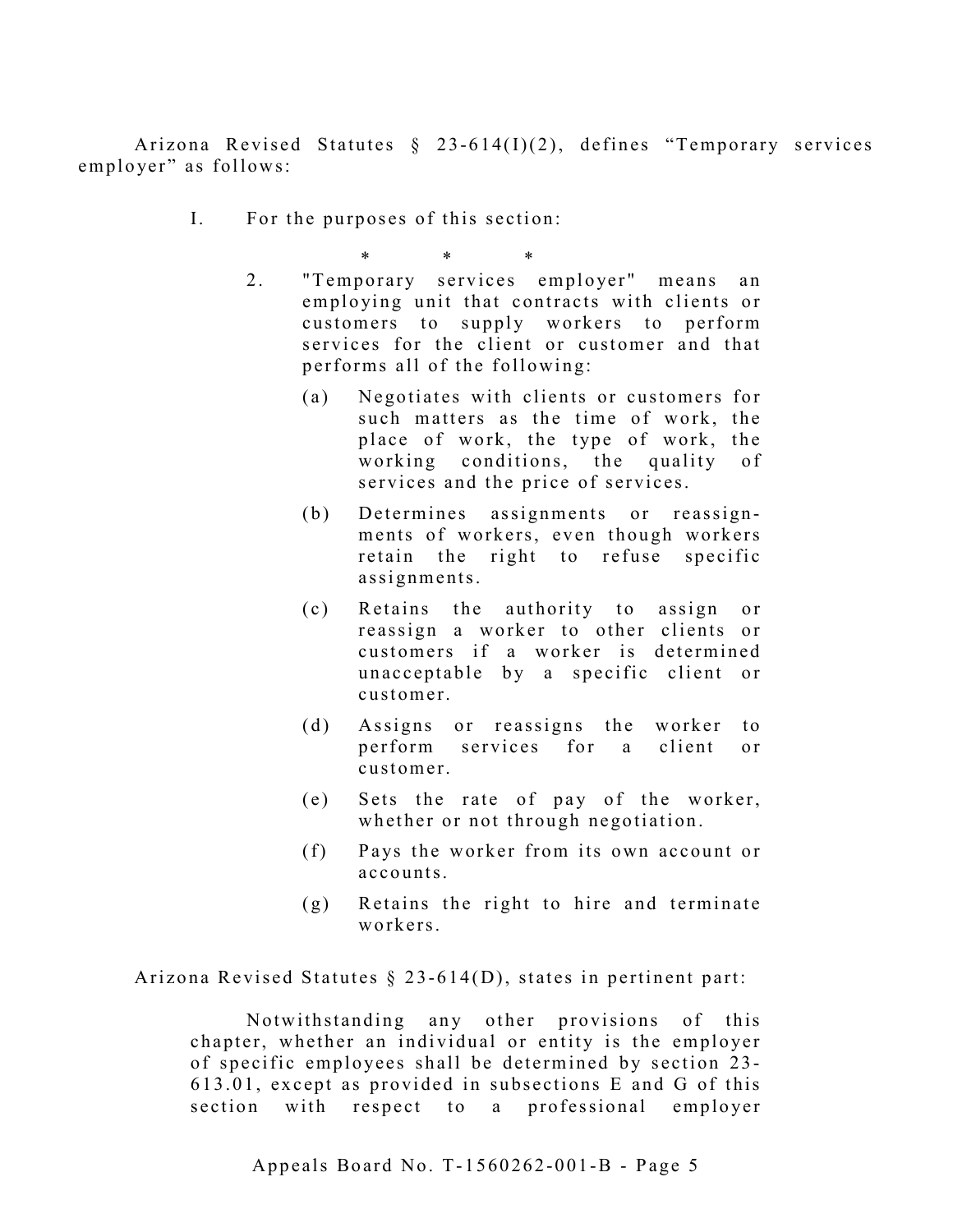organization or a temporary services employer. The exceptions to the definition of employee prescribed in section 23-613.01, subsection A apply to determinations made pursuant to subsections E, F, G and H of this section [Emphasis added].

Arizona Revised Statutes § 23 -614(E), states in pertinent part:

A professional employer organization or a temporary services employer that contracts to supply a worker to perform services for a customer or client is the employer of the worker who performs the services.

Arizona Revised Statutes § 23 -615 defines "employment" as follows:

"Employment" means any service of whatever nature performed by an employee for the person employing him, including service in interstate commerce …

Arizona Revised Statutes § 23 -613.01(A) provides in part:

Employee; definition; exempt employment

- A. "Employee" means any individual who performs services for an employing unit and who is subject to the direction, rule or control of the employing unit as to both the method of performing or executing the services and the result to be effected or accomplished, except employee does not include:
	- 1. An individual who performs services as an independent contractor, business person, agent or consultant, or in a capacity characteristic of an independent profession, trade, skill or occupation.
	- 2. An individual subject to the direction, rule, control or subject to the right of direction, rule or control of an employing unit solely because of a provision of law regulating the organization, trade or business of the employing unit.
	- 3. An individual or class of individuals that the federal government has decided not to and does not treat as an employee or employees for federal unemployment tax purposes [Emphasis] added].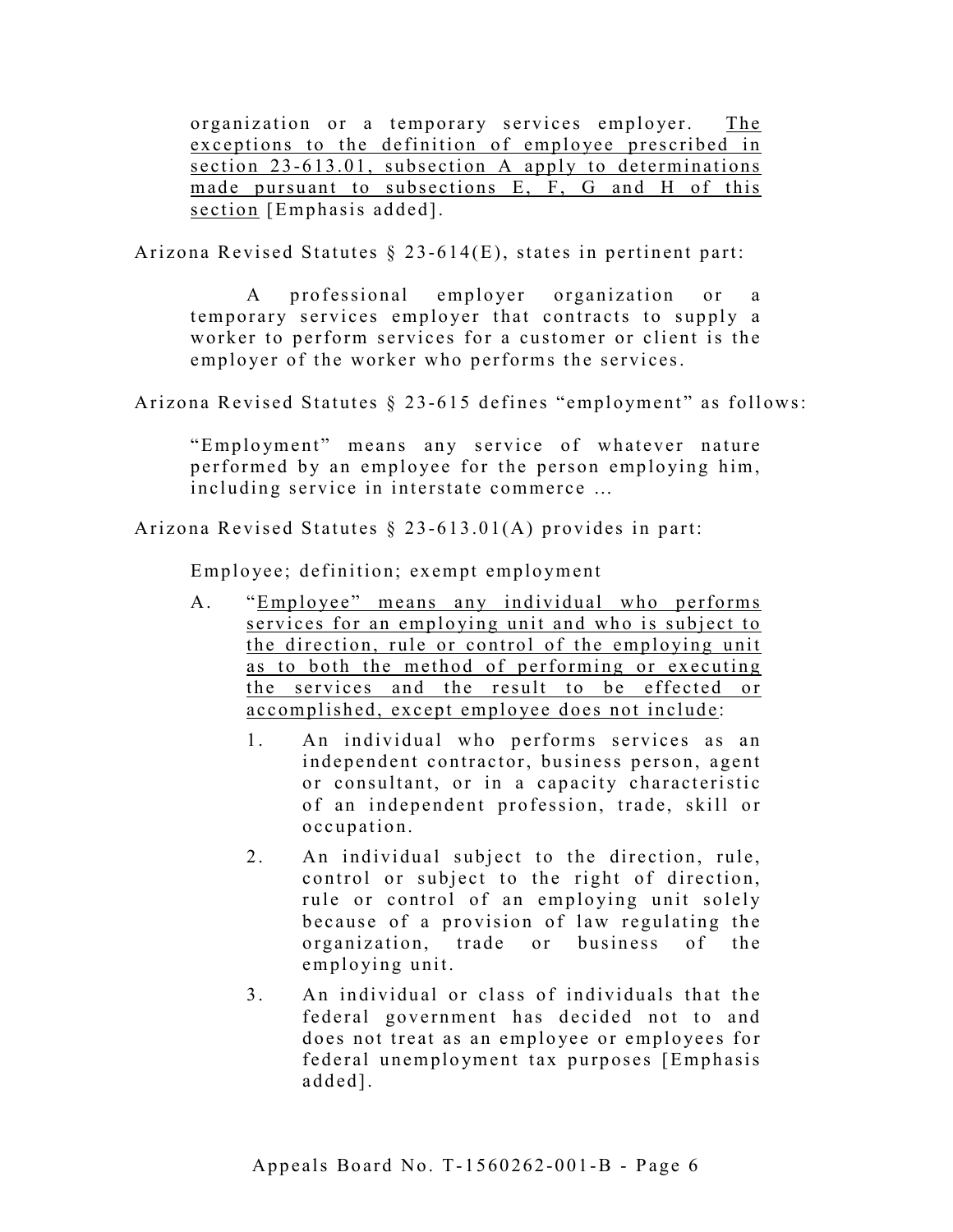Arizona Administrative Code, Section R6-3-1723 provides in pertinent part:

- A. "Employee" means any individual who performs services for an employing unit, and who is subject to the direction, rule or control of the employing unit as to both the method of performing or executing the services and the result to be affected or accomplished. Whether an individual is an employee under this definition shall be determined by the preponderance of the evidence.
	- 1. "Control" as used in A.R.S. § 23-613.01, includes the right to control as well as control in fact.
	- 2. "Method" is defined as the way, procedure or process for doing something; the means used in attaining a result as distinguished from the result itself.
- B. "Employee" as defined in subsection (A) does not include:
	- 1. An individual who performs services for an employing unit in a capacity as an independent contractor, independent business person, independent agent, or independent consultant, or in a capacity characteristic of an independent profession, trade, skill or occupation. The existence of independence shall be determined by the preponderance of the evidence .
	- 2. An individual subject to the direction, rule, control or subject to the right of direction, rule or control of an employing unit "... solely because of a provision of law regulating the organization, trade or business of the employing unit". This paragraph is applicable in all cases in which the individual performing services is subject to the control of the employing unit only to the extent specifically required by a provision of law governing the organization, trade or business of the employing unit.
		- a. "Solely" means, but is not limited to: Only, alone, exclusively, without other.
		- b. "Provision of law" includes, but is not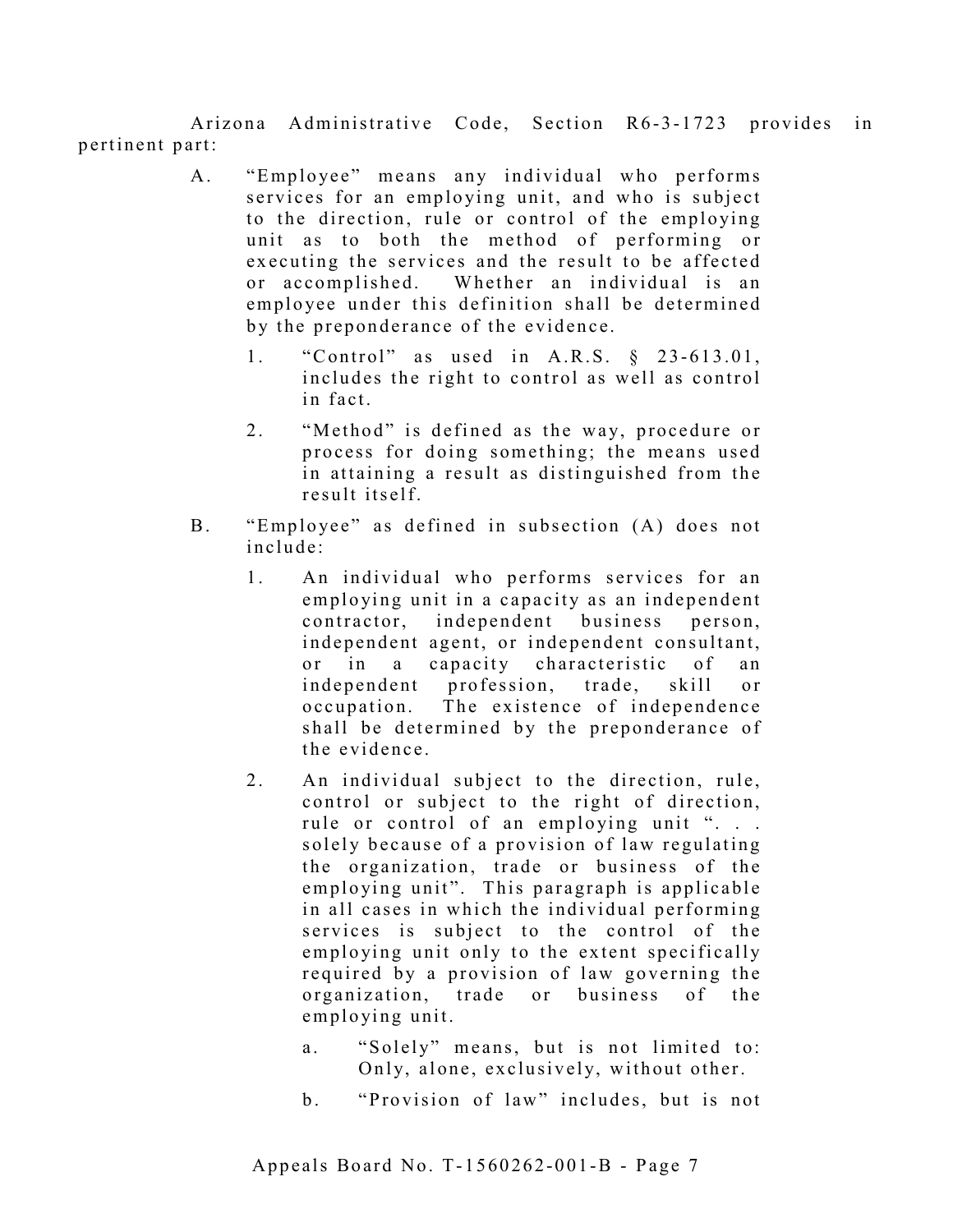limited to: statutes, regulations, licensing regulations, and federal and state mandates.

c. The designation of an individual as an e mployee, servant or agent of the employing unit for purposes of the provision of law is not determinative of the status of the individual for unemployment insurance purposes. The applica bility of paragraph (2) of this subsection shall be determined in the same manner as if no such designated reference had been made.

The Petitioner works with clients to meet their staffing requirements by making the staffing requests available to all of the Petitioner's qualified workers. The workers must meet the client requirements to be given the work opportunity, so in this way the Petitioner retains the right to assign, or hire the workers. The work opportunity is provided to the workers on a "first come, first served basis". If a worker is determined unacceptable by a specific client, the worker is able to obtain other work opportunities by being the first to respond to any other opportunities offered by the Petitioner.

 The Petitioner negotiates the price of the services that workers will provide. By way of this negotiation with the client, the Petitioner establishes the pay rate it will provide the workers. The Petitioner and the client negotiate to leave certain aspects of the assignment open ended such as the time of work, the place of work, the type of work, and the working conditions. The Petitioner pays the workers from its own bank account. The Petitioner meets the requirements to be considered a "temporary services employer."

In this case, the nature of the Petitioner's business is to provide temporary workers to its clients. Under the revised provisions of Arizona Revised Statutes § 23 -614(D), a determination of employment also requires an analysis of the factors used to establish an employment relationship.

The primary issues in this case are whether the services provided by the workers from January 1, 2012 through December 31, 2014, were excluded from the definition of "employee" by qualifying as "independent contractors" pursuant to Arizona Administrative Code, Section  $R6-3-1723(B)(1)$ . Our analysis requires application of the statutes and code provisions cited above. As directed by Arizona Administrative Code, Section  $R6 - 3 - 1723(D)(1)$ , our review is of the substance, not merely the form, of the relationship between the Petitioner and the workers. We further consider the issues of control and independence in light of the specific factors set forth in Arizona Administrative Code, Section R6-3-1723(D) and (E).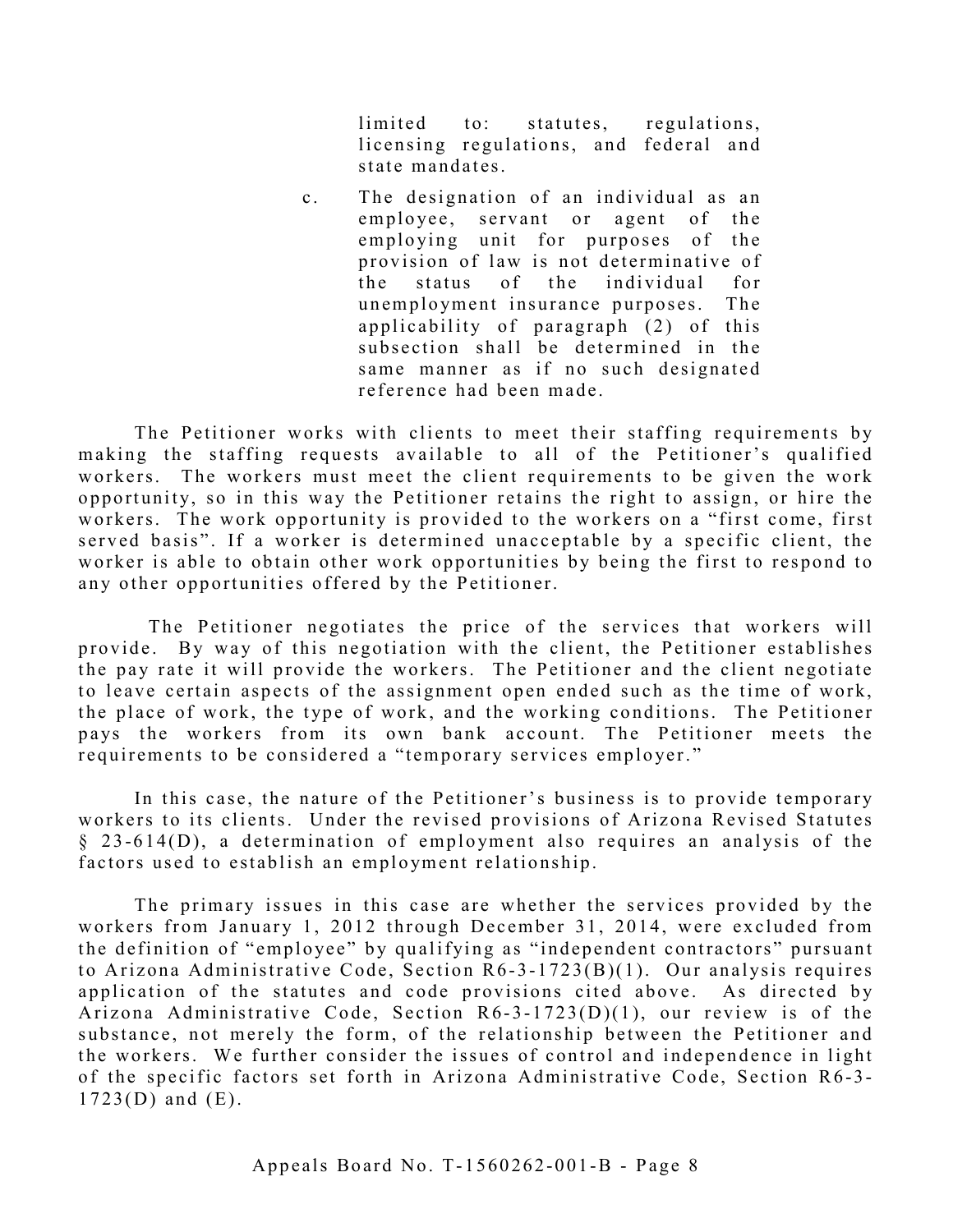Under Arizona Administrative Code, Section R6-3-1723(A)(1), control includes the right to control as well as control in fact. Arizona Administrative Code, Section  $R6-3-1723(D)(2)$ , identifies common indicia of control over the method of performing or executing services that may create an employment relationship, i.e., (a) who has authority over the individual's assistants, if any; (b) requirement for compliance with instructions; (c) requirement to make reports; (d) where the work is performed; (e) requirement to personally perform the services; (f) establishment of work sequence; (g) the right to discharge; (h) the establishment of set hours of work; (i) training of an individual; (j) whether the individual devotes full time to the activity of an employing unit;  $(k)$  whether the employing unit provides tools and materials to the individual; and (l) whether the employing unit reimburses the individual's travel or business expenses.

Additional factors to be considered in determining whether an individual may be an employee include:  $(1)$  whether the individual is available to the public on a continuing basis; (2) the basis of the compensation for the services rendered; (3) whether the individual is in a position to realize a profit or loss; (4) whether the individual is under an obligation to complete a specific job or may end his relationship at any time without incurring liability; (5) whether the individual has a significant investment in the facilities used by him; (6) whether the individual has simultaneous contracts with other persons or firms. The Department bears the burden of proving the existence of an employment relationship between the Petitioner as the employing unit and the workers.

In evaluating the employer-employee relationship under Arizona Administrative Code, Section R6-3-1723, we consider behavioral controls, financial controls and the relationship of the parties.

#### **Behavioral Control**

In support of its conclusion that the behavioral controls mandated a finding of an employer-employee relationship between the workers and the Petitioner, the Department concluded that the workers were provided instructions regarding when and where to perform services; that the workers were required to personally perform their services; that the workers were instructed on which services to perform and the policies they must follow when providing their services; that the workers were assigned jobs by the Petitioner; and the Petitioner retained the right to discharge the workers (Exh. D-9).

The evidence of record establishes that the workers did not receive instructions from Petitioner regarding how to perform their services. The Petitioner witness, XXX, credibly testified that the Petitioner only provided information regarding when and where to perform services after XXX had provided her availability parameters. XXX also testified that she dictated in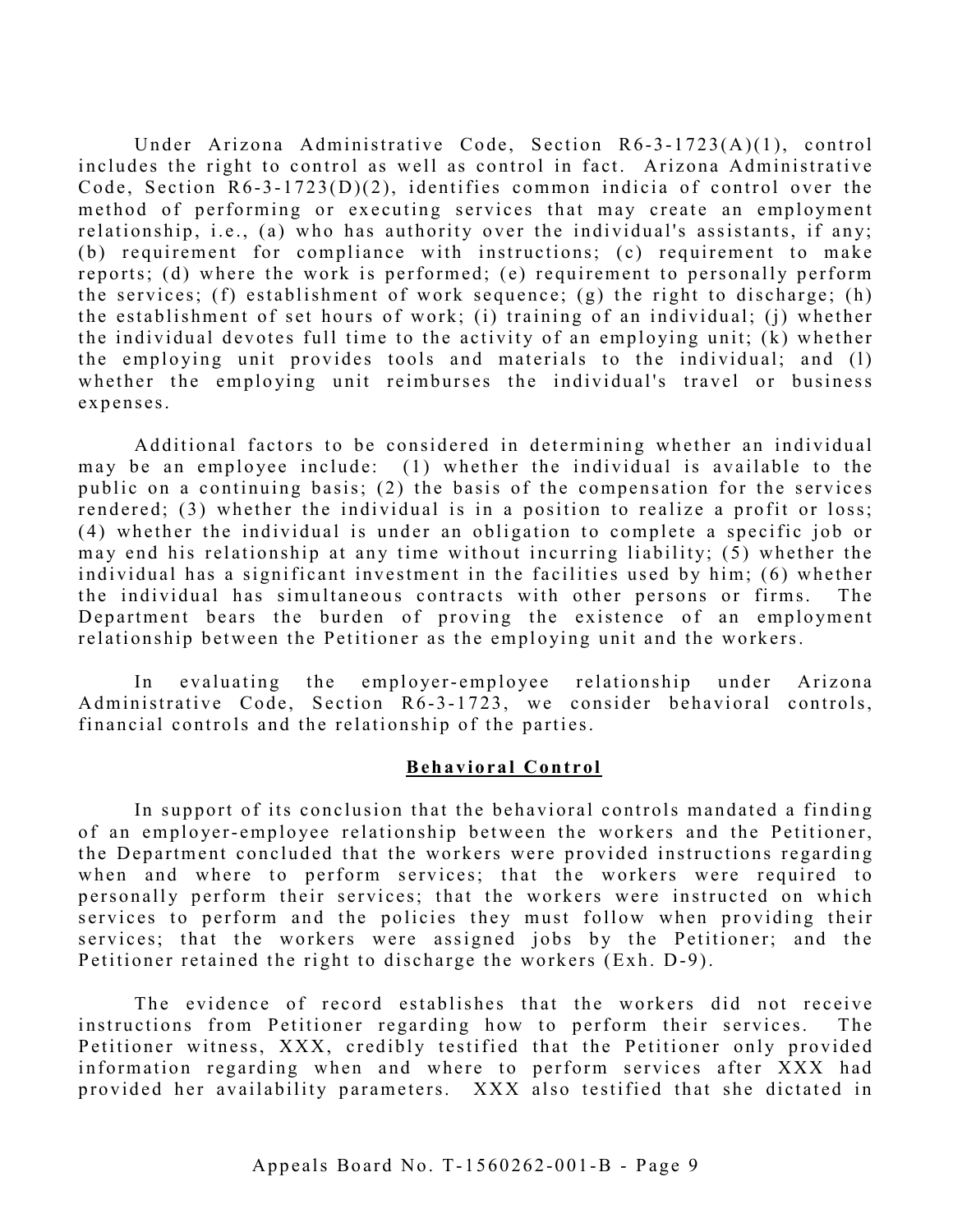which facilities she would provide her services. XXX further testified that Petitioner could not reassign her without her permission. The shift locations and times were provided by the clients, without input from the Petitioner.

The evidence of record also establishes that Petitioner did not train the workers and the workers were not required to submit oral or written reports beyond their time sheets. The Petitioner did not require the workers to work at its facility. The Petitioner did not have written policies that it required the workers to follow. Any requirements that were communicated to the workers came from the client, and did not originate with the Petitioner.

The workers were able to respond to other work opportunities in the event that a client decided that their services were no longer required. Both the workers and the Petitioner could terminate their contract with or without cause.

Based on our review of all the evidence, we find that the category of behavioral control favors a finding that the workers were independent contractors.

#### **Financial Control**

In support of its conclusion that the financial controls mandated a finding of an employer- employee relationship between the workers and the Petitioner, the Department concluded: that the workers were paid varying rates per hour based on services performed with Petitioner establishing the rate; the workers received incentive and Christmas bonuses; the workers did not advertise their services; the workers were subject to a non-compete clause; and that the workers had a history of employment with other companies; (Exh. D-9).

The Petitioner credibly testified that the workers were paid by the shift. However, the pay is broken down by the allotted hours paid for job acceptance because the work is such that at times the workers either don't work the full shift or work beyond the allotted time. Breaking the shift pay down to hours worked allows for the necessary flexibility. At times, the workers negotiated additional pay for accepting far away assignments or short notice assignments. The Petitioner paid the workers from its bank account.

The workers used their own tools of the trade. They did not have significant investment related to their work, but this fact alone does not establish an employer-employee relationship. The workers simultaneously provided the same services for other entities in substantially the same business as the Petitioner.

The non-compete clause in the independent contractor agreement implements a \$2 ,500 fine if a worker is hired directly by a client during the term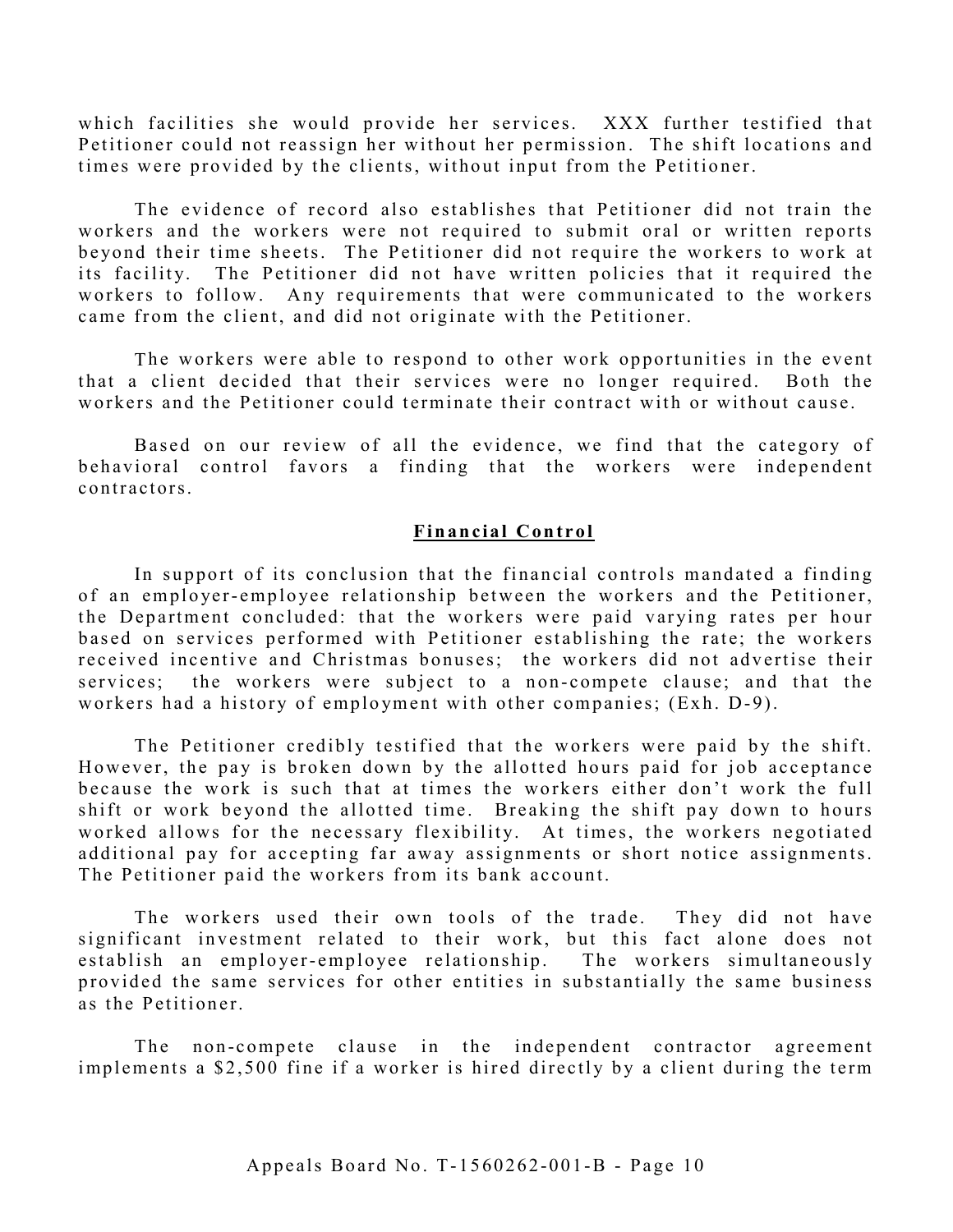of the agreement and up to six months after the agreement has lapsed (Exh. P-14).

We find that the category of financial control also favors a finding that workers were independent contractors.

#### **Relationship of the Parties**

In support of its conclusion that the relationship of the parties mandated a finding of an employer-employee relationship between the workers and the Petitioner, the Department noted that there was a written agreement between the workers and the Petitioner, but it was not provided for the audit. As a result, the Department concluded that both parties retained the right to terminate the working relationship without warning or without suffering any legal consequences for failing to complete the contract (Exh. D-9). The Department also concluded that the workers' services were integral to the Employer's business  $(Exh. D-9)$ .

The evidence of record establishes that the workers were contracted for the duration of the contract. The Petitioner did not monitor the workers' job performance. The workers would submit their hours worked to the Petitioner in order to receive payment. The workers and Petitioner could terminate their relationship without penalty. The workers could assign their contract to others  $(Exh. P-4)$ . In addition, the workers were available to provide the same services to other entities, without any restrictions from the Petitioner.

The workers' business expenses are minimal. The tools of the trade are fairly inexpensive. The workers do not have an opportunity to realize a profit or loss in the traditional sense, but that is more a function of the medical industry. By necessity, medical facilities have equipment on location to assist their patients. This factor alone does not establish an employer-employee relationship.

We find that the factors reviewed under the category of relationship of the parties favor a finding that the workers were independent contractors.

We conclude that the evidence of independent contractor status outweighs the evidence of employee status. Therefore, we find that the workers were not employees of the Employer from January 1, 2012 through December 31, 2014, but rather, the workers performed services for the Employer pursuant to an independent contractor relationship. We further conclude that all payments to the workers for their services from January 1, 2012 through December 31, 2014 , did not constitute wages by operation of A.R.S.  $\S$  23-622(A). Accordingly,

THE APPEALS BOARD **REVERSES** the Department's Reconsidered Determination issued March 30, 2017.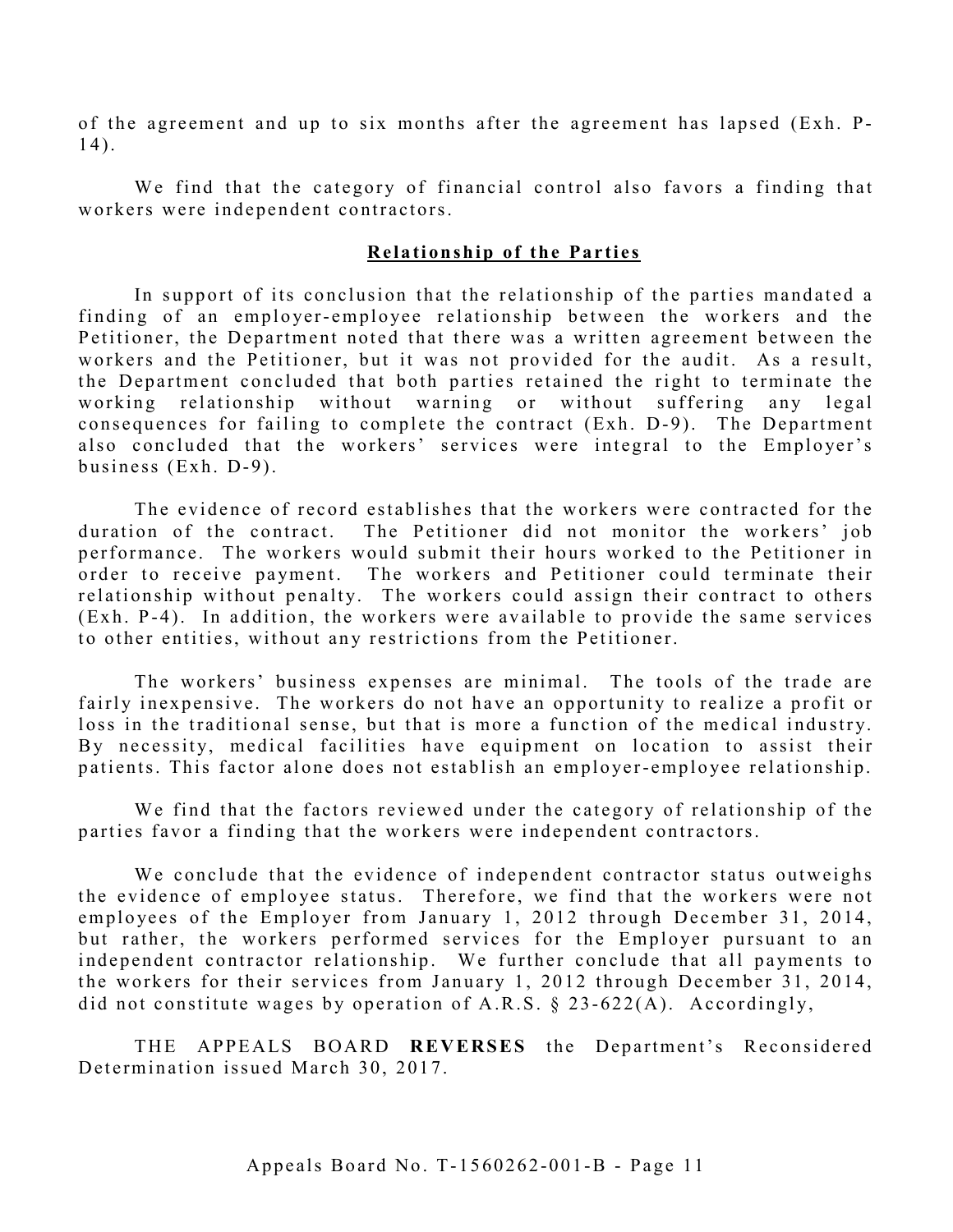From January 1, 2012 through December 31, 2014, services performed by individuals as workers did not constitute employment, because the parties had an independent contractor relationship.

All forms of remuneration paid to the workers for such services from January 1, 2012 through December 31, 2014, did not constitute wages.

DATED:  $5/8/2018$ 

A PPEALS BOARD

JANET L. FELTZ, Chairman

WILLIAM G. DADE, Member

NANCY MILLER, Member

, Acting Member

Equal Opportunity Employer/Program • Under Titles VI and VII of the Civil Rights Act of 1964 (Title VI & VII), and the Americans with Disabilities Act of 1990 (ADA), Section 504 of the Rehabilitation Act of 1973, the Age Discrimination Act of 1975, and Title II of the Genetic Information Nondiscrimination Act (GINA) of 2008, the Department prohibits discrimination in admissions, programs, services, activities, or employment based on race, color, religion, sex, national origin, age, disability, genetics and retaliation. The Department must make a reasonable accommodation to allow a person with a disability to take part in a program, service or activity. For example, this means if necessary, the Department must provide sign language interpreters for people who are deaf, a wheelchair accessible location, or enlarged print materials. It also means that the Department will take any other reasonable action that allows you to take part in and understand a program or activity, including making reasonable changes to an activity. If you believe that you will not be able to understand or take part in a program or activity because of your disability, please let us know of your disability needs in advance if at all possible. To request this document in alternative format or for further information about this policy, please contact the Appeals Board Chairman at (602) 771-9036; TTY/TDD Services: 7-1-1. • Free language assistance for DES services is available upon request.

 $\mathcal{L}_\mathcal{L}$  , and the contribution of the contribution of the contribution of the contribution of the contribution of the contribution of the contribution of the contribution of the contribution of the contribution of

 $\_$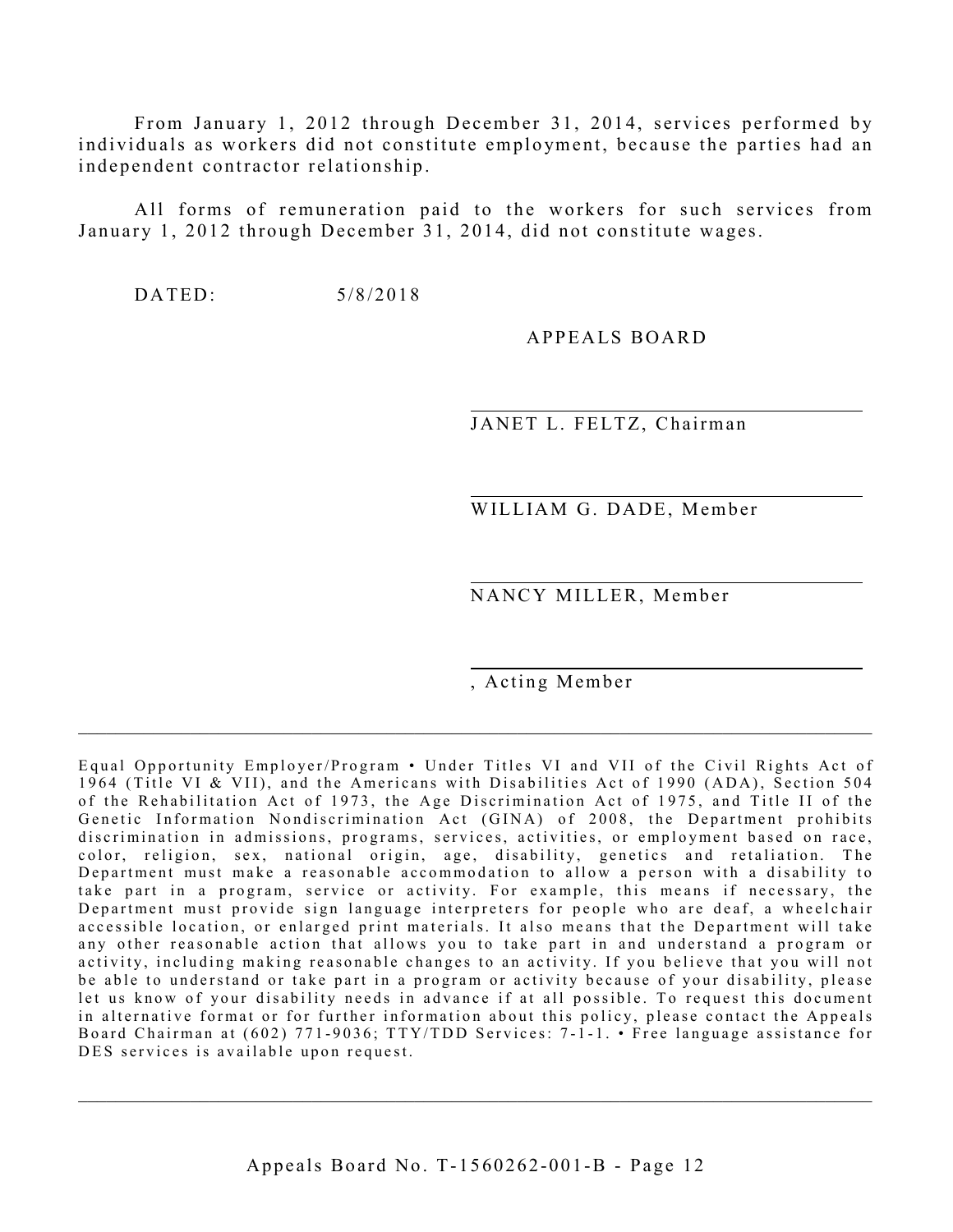## **RIGHT OF APPEAL TO THE ARIZONA TAX COURT**

This decision by the Appeals Board is the final administrative decision of the Department of Economic Security. However, any party may appeal the decision to the Arizona Tax Court, which is the Tax Department of the Superior Court in Maricopa County. *See*, Arizona Revised Statutes, §§ 12-901 to 12-914. If you have questions about the procedures for filing an appeal, you must contact the Arizona Tax Court at 125 W. Washington Street in Phoenix, Arizona 85003-2243. Telephone: **(602) 506 - 3776** .

For your information, we set forth the provisions of Arizona Revised Statutes,  $§$  41-1993(C) and (D):

- C. Any party aggrieved by a decision of the appeals board concerning tax liability, collection or enforcement may appeal to the tax court, as defined in section 12-161, within thirty days after the date of mailing or electronic transmission of the decision. The appellant need not pay any of the tax penalty or interest upheld by the appeals board in its decision before initiating, or in order to maintain an appeal to the tax court pursuant to this section.
- D. Any appeal that is taken to tax court pursuant to this section is subject to the following provisions:
	- 1. No injunction, writ of mandamus or other legal or equitable process may issue in an action in any court in this state against an officer of this state to prevent or enjoin the collection of any tax, penalty or interest.
	- 2. The action shall not begin more than thirty days after the date of mailing or electronic transmission of the appeals board's decision. Failure to bring the action within thirty days after the date of mailing or electronic transmission of the appeals board's decision constitutes a waiver of the protest and a waiver of all claims against this state arising from or based on the illegality of the tax, penalties and interest at issue.
	- 3. The scope of review of an appeal to tax court pursuant to this section shall be governed by section  $12 - 910$ , applying section  $23 - 613.01$  as that section reads on the date the appeal is filed to the tax court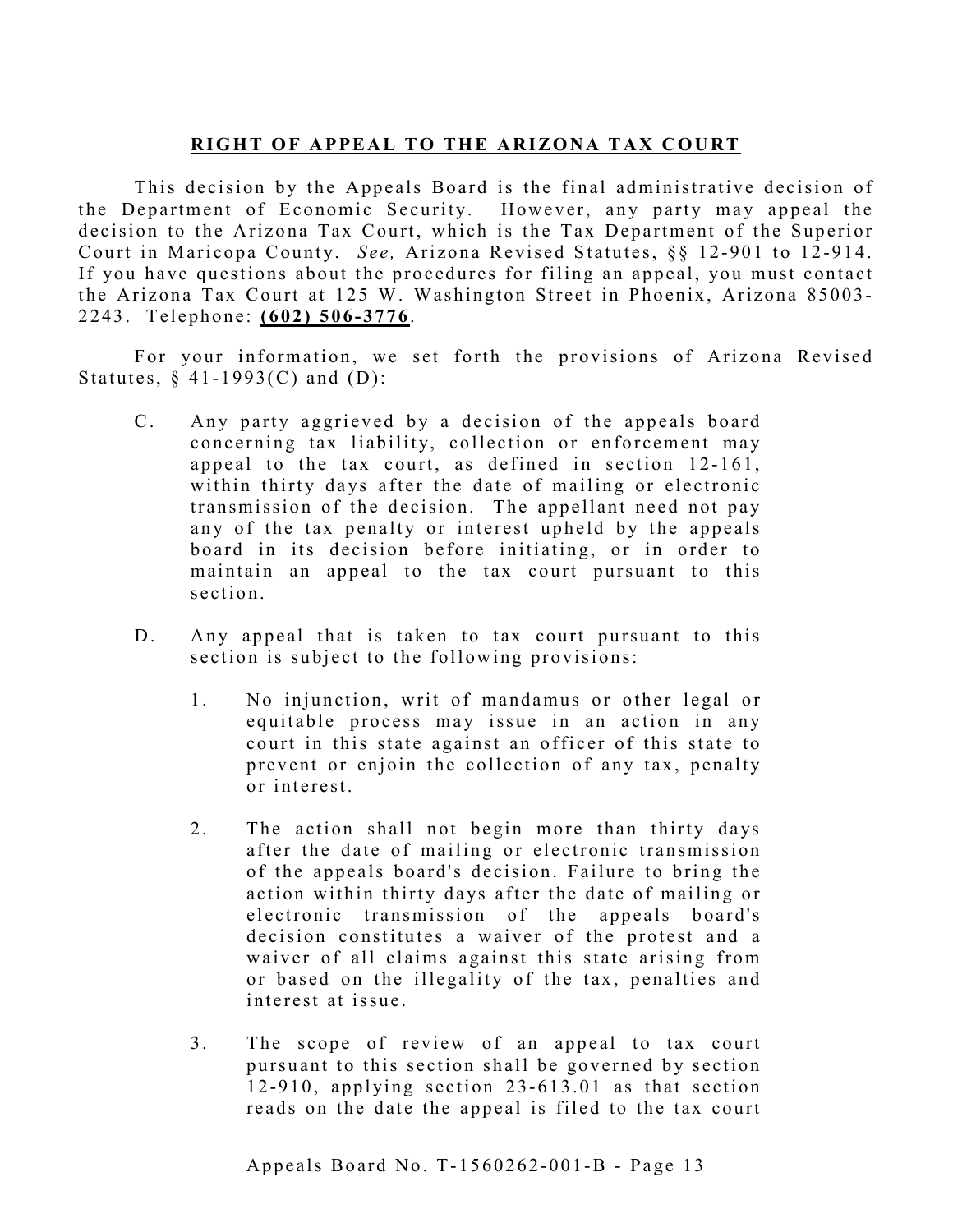or as thereafter amended. Either party to the action may appeal to the court of appeals or supreme court as provided by law.

## **Call the Appeals Board at (602) 771-9036 with any questions**

\_\_\_\_\_\_\_\_\_\_\_\_\_\_\_\_\_\_\_\_\_\_\_\_\_\_\_\_\_\_\_\_\_\_\_\_\_\_\_\_\_\_\_\_\_\_\_\_\_\_\_\_\_\_\_\_\_\_\_\_\_\_\_\_\_\_\_\_\_\_\_\_\_\_\_\_\_\_\_\_\_\_\_

A copy of the foregoing was mailed on 5/8/2018 to:

Er: XXX Acct. No: T1

- (x) Er REP: XXX
- (x ) PHILLIP WOOTEN ASSISTANT ATTORNEY GENERAL CFP/CLA 1275 W WASHINGTON PHOENIX, AZ 85007-2926
- (x ) SANDRA CANEZ, CHIEF OF TAX EMPLOYMENT ADMINISTRATION P O BOX 6028 PHOENIX, AZ 85005 -6028

 $By:$ 

For The Appeals Board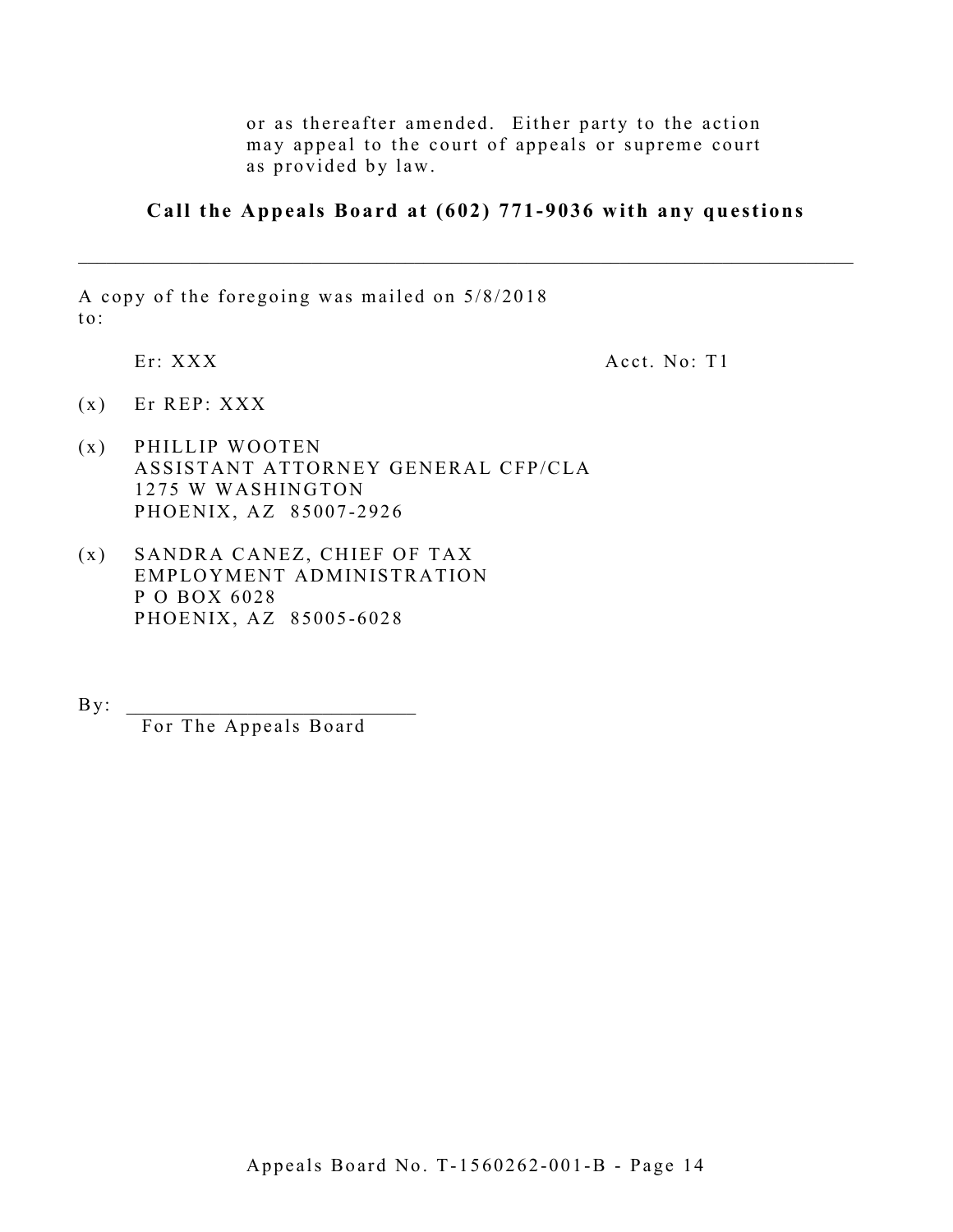**Arizona Department of Economic Security**  $\qquad \qquad \qquad \qquad$  **<b>Appeals Board** 



Appeals Board No. T - 1508597 -001 -BR  $\_$ 

XXX STATE OF ARIZONA E S A TAX UNIT ℅ PHILLIP R WOOTEN, ASST ATTORNEY GENERAL CFP/C 1275 W WASHINGTON ST PHOENIX, AZ 85007 -2926

Petitioner Department

## **IMPORTANT --- THIS IS THE APPEALS BOARD'S DECISION**

The Department of Economic Security provides language assistance free of charge. For assistance in your preferred language, please call our Office of Appeals (602) 771 -9036 .

## **IMPORTANTE --- ESTA ES LA DECISIÓN DEL APPEALS BOARD**

The Department of Economic Security suministra ayuda de los idiomas gratis. Para recibir ayuda en su idioma preferido, por favor comunicarse con la oficina de apelaciones (602) 771 - 9036 .

## **RIGHT TO APPEAL TO THE ARIZONA TAX COURT**

Under Arizona Revised Statutes, § 41-1993, the last date to file an

Application for Appeal is **\*\*\* May 31, 2018 \*\*\*** .

## DECISION **REQUEST TO REOPEN GRANTED REQUEST FOR RECONSIDERATION DISMISSED**

THE **PETITIONER** filed a request to reopen the Appeals Board hearing that was conducted on July 19 , 2016. The Appeals Board issued a decision in Appeals Board No. T- 1508597 -001 -B, on July 19 , 2016.

The request to reopen the hearing having been timely filed, the Appeals Board has jurisdiction in this matter pursuant to A.R.S. § 23 -724(B). The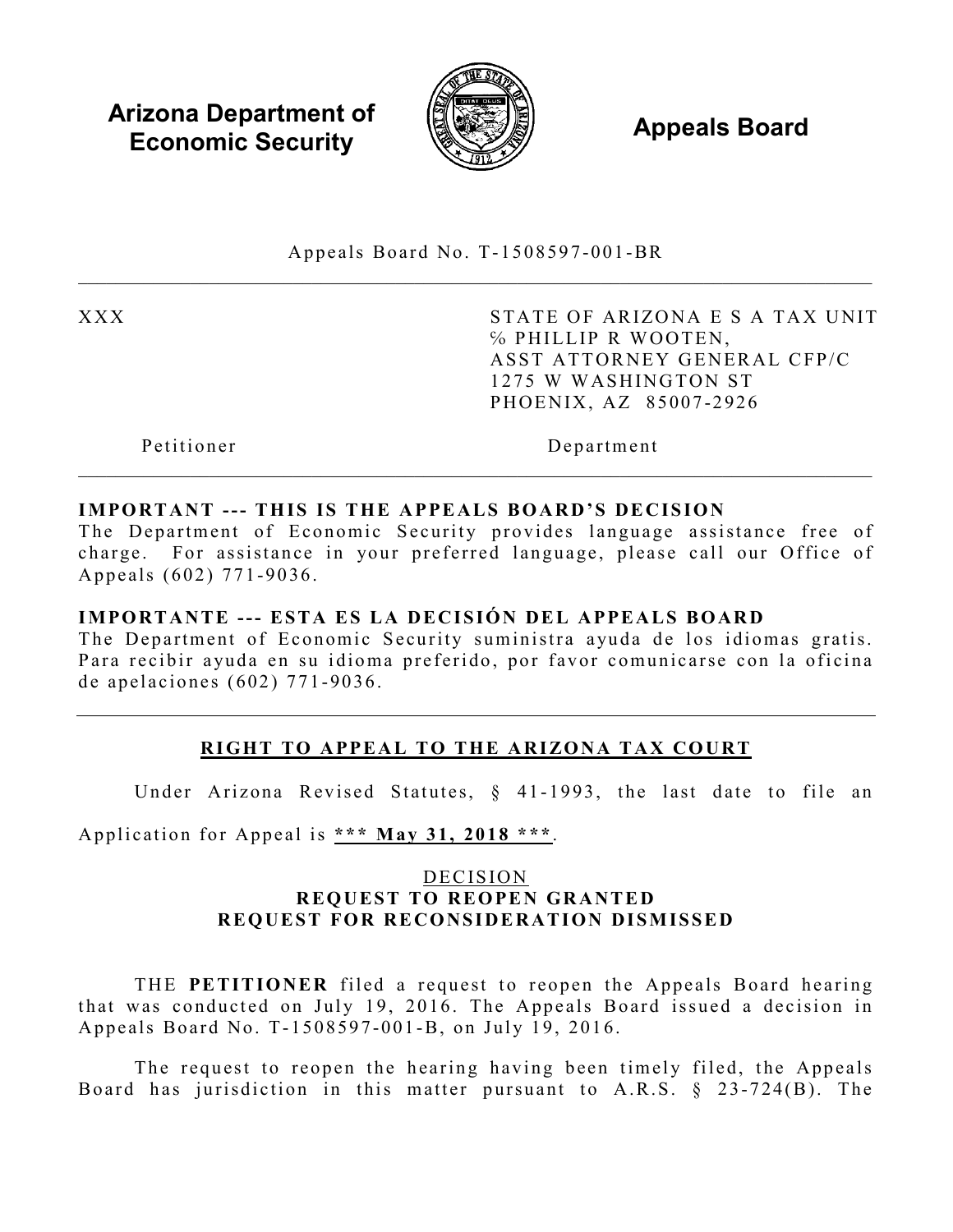Petitioner previously petitioned for hearing from the Department's Reconsidered Determination issued on October 19, 2015, which affirmed the Determination of Unemployment Insurance Liability and the Determination of Liability for Employment or Wages, both issued on April 16, 2015.

Following notification to the parties, a telephone hearing was conducted before MORRIS WILLIAMS, an Administrative Law Judge in Phoenix, Arizona, on July 19, 2016.

At that time, all parties were given an opportunity to present evidence on the following issue $(s)$ :

- (1) Whether Petitioner filed a timely request for reconsideration from the Determination of Unemployment Insurance Liability and the Determination of Liability for Employment or Wages, both issued on April 16, 2015.
- (2) Whether the Determination of Unemployment Insurance Liability and the Determination of Liability for Employment or Wages, became final during the interim period before the Petitioner filed an appeal.

On the scheduled date of hearing, the Petitioner did not appear to testify. Counsel for the Department and a witness for the Department appeared. We have carefully reviewed the record.

THE APPEALS BOARD FINDS the facts pertinent to the issue before us and necessary to our decision are:

- 1. On April 16, 2015, the Department issued a Determination of Unemployment Insurance Liability and a Determination of Liability for Employment or Wages (Exh. D-1, pgs. 1,2).
- 2. The determinations held that the Petitioner was liable for Unemployment Insurance and wages paid to its workers.
- 3 . The Petitioner's address of record was a P.O. Box.
- 4. On April 18, 2015, the Determination of Unemployment Insurance Liability and a Determination of Liability for Employment or Wages was received at the U.S. Postal facility where the Petitioner has its  $P.O. Box (Exh, D-3, pg.1)$ .
- 5 . The determination went unclaimed in the P.O. Box until the maximum hold time expired on May 5, 2015 (Exh, D-3, pg.1).
- 6 . The Postal service returned the unclaimed mail to the Department on May 10, 2015 (Exh, D-3, pg.1).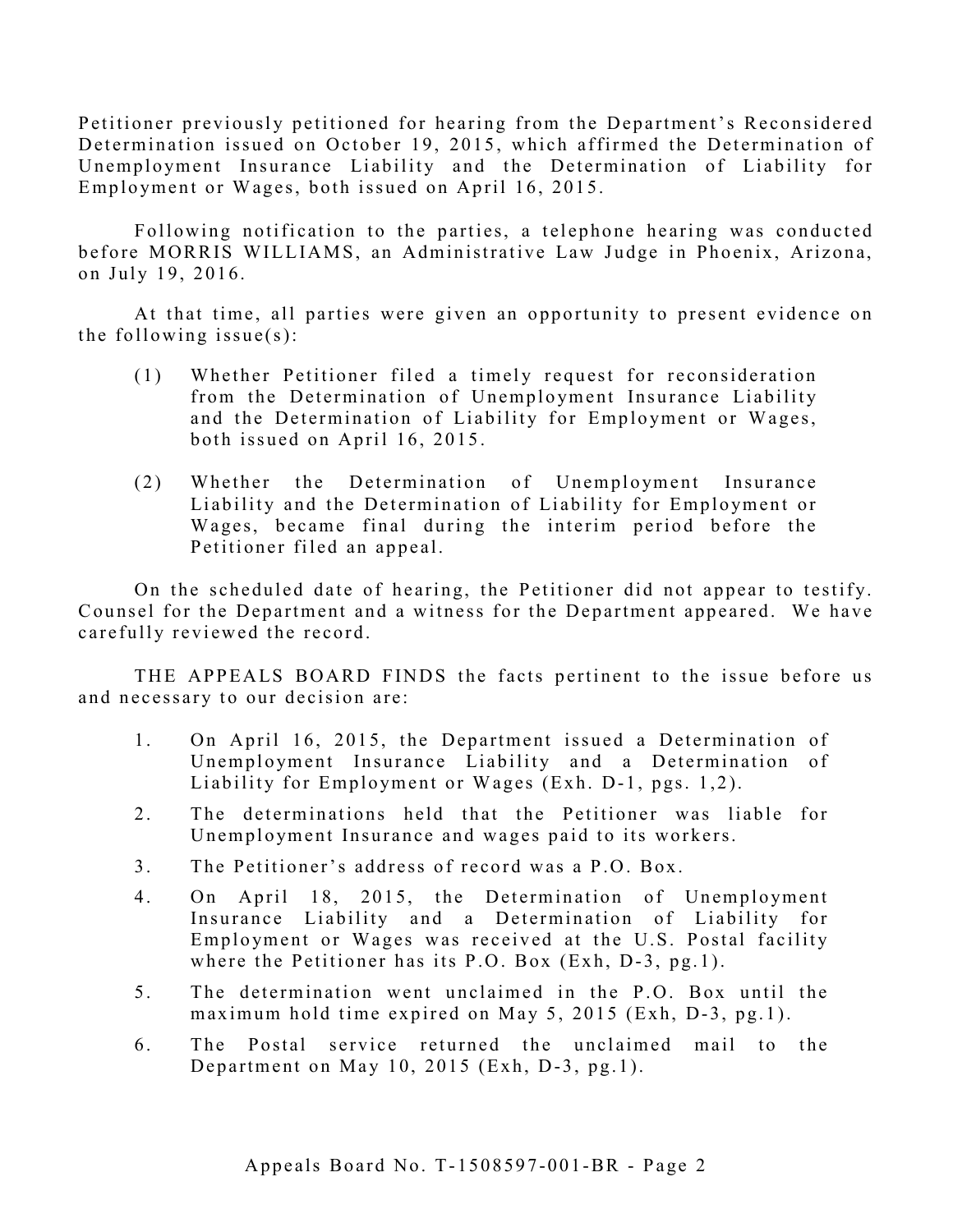- 7. The determination had appeal rights language which advised the Petitioner that it needed to file its appeal within sixty days from the date of the Determination of Unemployment Insurance Liability and a Determination of Liability for Employment or Wages.
- 8. The deadline for the Petitioner to file its appeal was June 15, 2015.
- 9. The Petitioner's business owner was the only person who picked up the mail at the P.O. Box  $(Exh. D-4, pg. 1)$ .
- 10. The Petitioner often went 2-4 weeks without checking his mail at the P.O. Box.
- 11. The Petitioner concedes that there was no Postal Service error in the delivery of the Determination of Unemployment Insurance Liability and a Determination of Liability for Employment or Wages, to his P.O. Box.
- 12. The Petitioner filed a request for reconsideration that was postmarked October 6, 2015 (Exh. D-4, pg. 16).
- 13. On October 19, 2015, the Department issued a Reconsidered Determination which held that the Determination of Unemployment Insurance Liability, and the Determination of Liability for Employment or Wages, had become final because the Petitioner's request for reconsideration had not been timely filed within the sixty day statutory period.
- 14. On November 17, 2015, the Petitioner filed a petition for hearing (Exh. D-6).
- 15. The Appeals Board mailed a Notice of Appeals Board Telephone Hearing to the Petitioner's last-known address of record on June  $30, 2016$  (Exh. D-10).
- 16. The hearing was scheduled for July 19, 2016. The Petitioner did not receive notice of that hearing and did not appear at the hearing before the Board.
- 17. On July 19, 2016, the Appeals Board issued a decision dismissing the Petitioner's request for hearing.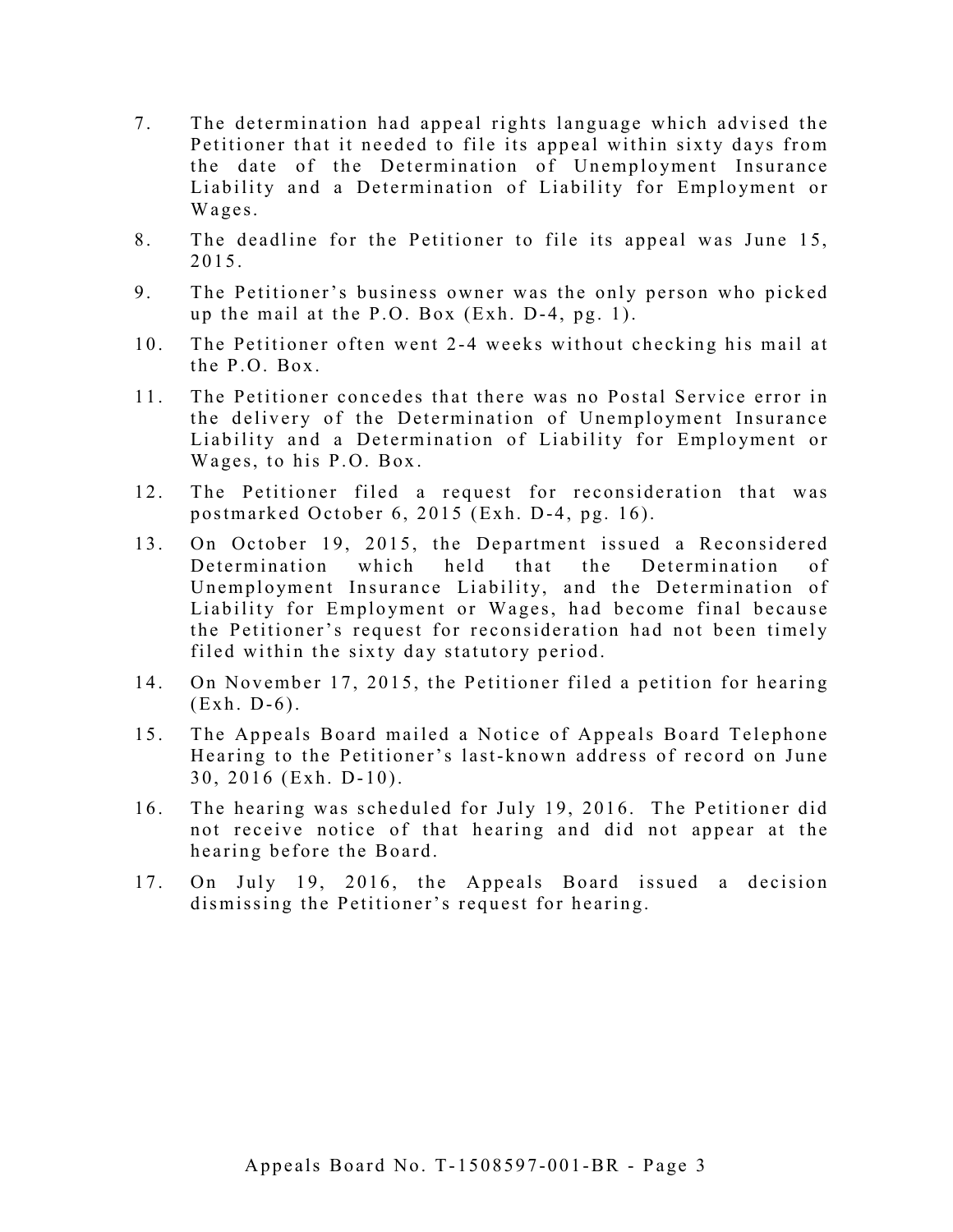Arizona Revised Statutes § 23 -7 24 (B), provides in pertinent part:

B. If a request for reconsideration is filed as prescribed in subsection A of this section, a reconsidered determination shall be made. The reconsidered determination becomes final with respect to the employing unit thirty days after written notice of the reconsidered determination is served personally, by electronic transmission or by mail addressed to the last known address of the employing unit, unless within such time the employing unit files with the appeals board a written petition for hearing or review. The department may for good cause extend the period within which the written petition is to be submitted. If the reconsidered determination is appealed to the appeals board and the decision by the appeals board is that the employing unit is liable, the employing unit shall submit all required contribution and wage reports to the department within forty-five days after the decision by the appeals board.

Arizona Revised Statutes, § 23-681(C) provides as follows:

- C. The department of economic security shall adopt rules:
	- 1. To set standards under which a party may be excused for failure to attend a hearing for good cause.
	- 2. To allow a party who failed to attend a hearing to file a written or electronic request to reopen the hearing.

Arizona Administrative Code, Section R6-3-1503, provides in part as follows:

- \* \* \* B. Appeal Tribunal hearings
	- \* \* \* 3. Failure of a party to appear

\* \* \*

b. If a decision is issued adverse to any interested party that failed to appear at a scheduled hearing, that party may file 1 written request for a hearing to determine whether good cause exists to reopen the hearing. The request to reopen shall be filed within 15 calendar days of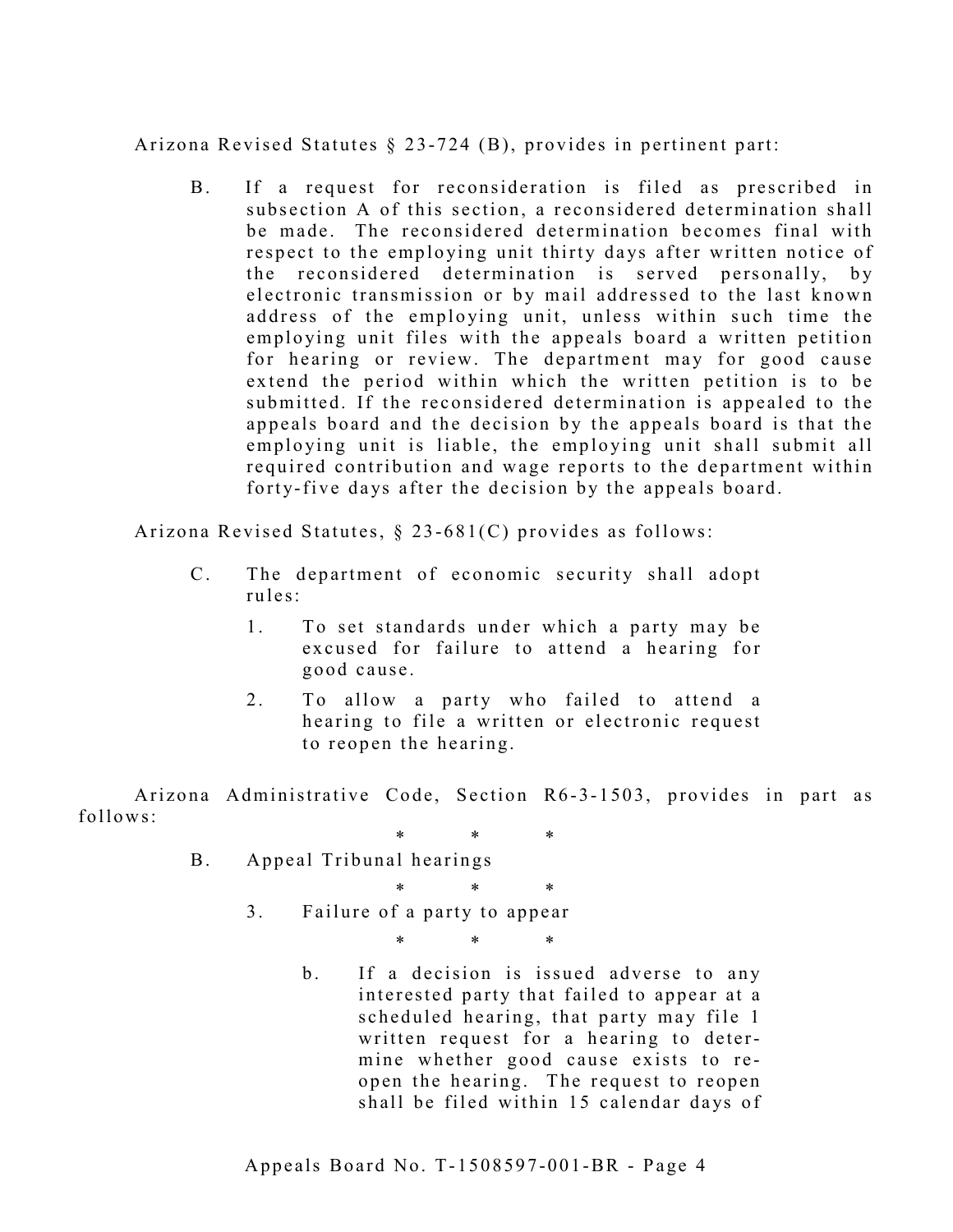the mailing date of the decision or disposition and shall list the reasons for the failure to appear.

\* \* \*

c. Good cause warranting reopening of a case shall be established upon proof that both the failure to appear and failure to timely notify the hearing officer were beyond the reasonable control of the nonappearing party. [Emphasis added]. \* \* \*

Arizona Administrative Code, Section R6-3-1404 provides in pertinent part:

> \* \* \* C. Any notice, report form, determination, decision, assessment, or other document mailed by the Department shall be considered as having been served on the addressee on the date it is mailed to the addressee's last known address if not served in person. ... [Emphasis added].

Arizona Administrative Code, Section R6-3-1404, provides in part as follows:

- \* \* \*
- B. The submission of any payment, appeal, application, request, notice, objection, petition, report, or other information or document not within the specified statutory or regulatory period shall be considered timely if it is established to the satisfaction of the Department that the delay in submission was due to: Department error or misinformation, delay or other action of the United States Postal Service or its successor, or when the delay in submission was be cause the individual changed his mailing address at a time when there would have been no reason for him to notify the Department of the address change.
	- 1. For submission that is not within the statutory or regulatory period to be considered timely, the interested party must submit a written explanation setting forth the circumstances of the delay.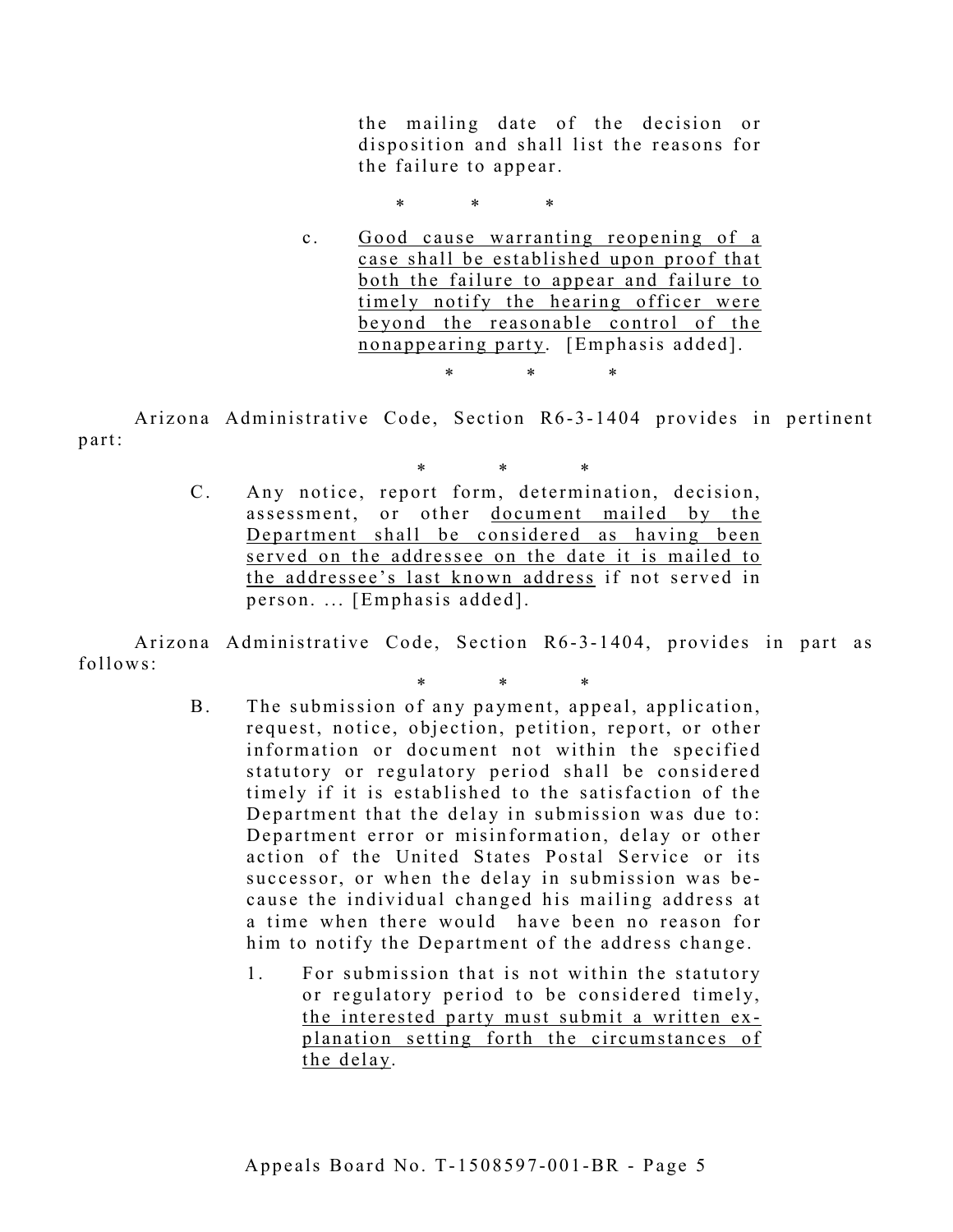- 2. The Director shall designate personnel who are to decide whether an extension of time shall be granted.
- 3. No submission shall be considered timely if the delay in filing was unreasonable, as determined by the Department after considering the circumstances in the case.

\* \* \*

D. Any notice, report form, determination, decision, assessment, or other document mailed by the Department shall be considered as having been served on the addressee on the date it is mailed to the addressee's last known address if not served in person. ... [Emphasis added].

A Notice of Hearing was mailed to the Petitioner's last- known address of record on June 30, 2016. The Petitioner did not appear at the scheduled hearing. Petitioner testified that it did not receive the Notice; therefore the presumption of delivery is rebutted. We find that the Petitioner did not receive the Notice of Hearing. Lack of Notice by the Department establishes Petitioner's good cause for not appearing at the hearing of July 19, 2016.

Having found good cause for the Petitioner's failure to appear, we now consider the issue of timeliness of the Claimant's appeal from the Determination of Unemployment Insurance Liability and Determination of Liability for Employment or Wages.

The Petitioner provided testimony regarding his normal practice of not picking up the mail in his P.O. Box for weeks at a time. He further testified that he did not check his P.O. Box very frequently and often it would be between 2 to 4 weeks between times when he checked his P.O. Box.

The Department mailed the documents to the Petitioner's address of record. The Petitioner's failure to timely retrieve his mail was the reason for his nonappearance at the hearing. Therefore, the Petitioner has not established Department error or misinformation, delay or other action of the United States Postal Service or its successor, or that the delay in submission was because the Petitioner changed his mailing address at a time when there would have been no reason for him to notify the Department of the address change.

The Petitioner has not alleged any fact that would invoke the provisions of Arizona Administrative Code, Section R6-3-1404(B), and permit finding the request for reconsideration timely filed. Therefore, the Petitioner has failed to meet the statutory requirements for review. Accordingly,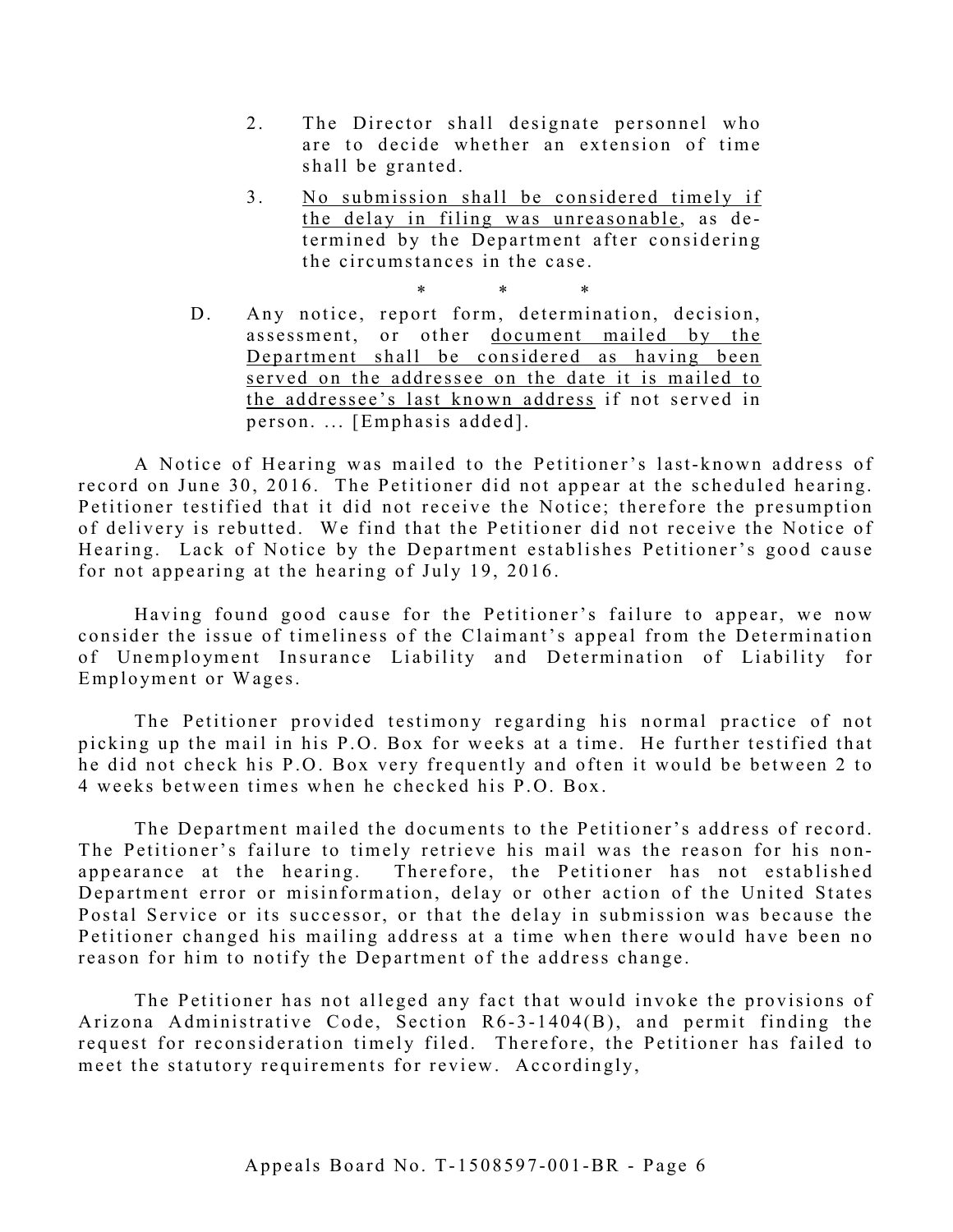THE APPEALS BOARD **FINDS** the Petitioner established good cause to reopen the hearing of July 19, 2016.

THE APPEALS BOARD **DISMISSES** the Petitioner's request for reconsideration filed October 6, 2015.

The Determination of Unemployment Insurance Liability and Determination of Liability for Employment or Wages dated April 16, 2015, remain in full force and effect.

DATED: 5/1/2018

## A PPEALS BOARD

JANET L. FELTZ, Chairman

WILLIAM G. DADE, Member

## NANCY MILLER, Member

Equal Opportunity Employer/Program • Under Titles VI and VII of the Civil Rights Act of 1964 (Title VI & VII), and the Americans with Disabilities Act of 1990 (ADA), Section 504 of the Rehabilitation Act of 1973, the Age Discrimination Act of 1975, and Title II of the Genetic Information Nondiscrimination Act (GINA) of 2008, the Department prohibits discrimination in admissions, programs, services, activities, or employment based on race, color, religion, sex, national origin, age, disability, genetics and retaliation. The Department must make a reasonable accommodation to allow a person with a disability to take part in a program, service or activity. For example, this means if necessary, the Department must provide sign language interpreters for people who are deaf, a wheelchair accessible location, or enlarged print materials. It also means that the Department will take any other reasonable action that allows you to take part in and understand a program or activity, including making reasonable changes to an activity. If you believe that you will not be able to understand or take part in a program or activity because of your disability, please let us know of your disability needs in advance if at all possible. To request this document in alternative format or for further information about this policy, please contact the Appeals Board Chairman at (602) 771-9036; TTY/TDD Services: 7-1-1. • Free language assistance for DES services is available upon request.

 $\_$  , and the set of the set of the set of the set of the set of the set of the set of the set of the set of the set of the set of the set of the set of the set of the set of the set of the set of the set of the set of th

 $\mathcal{L}_\mathcal{L}$  , and the contribution of the contribution of the contribution of the contribution of the contribution of the contribution of the contribution of the contribution of the contribution of the contribution of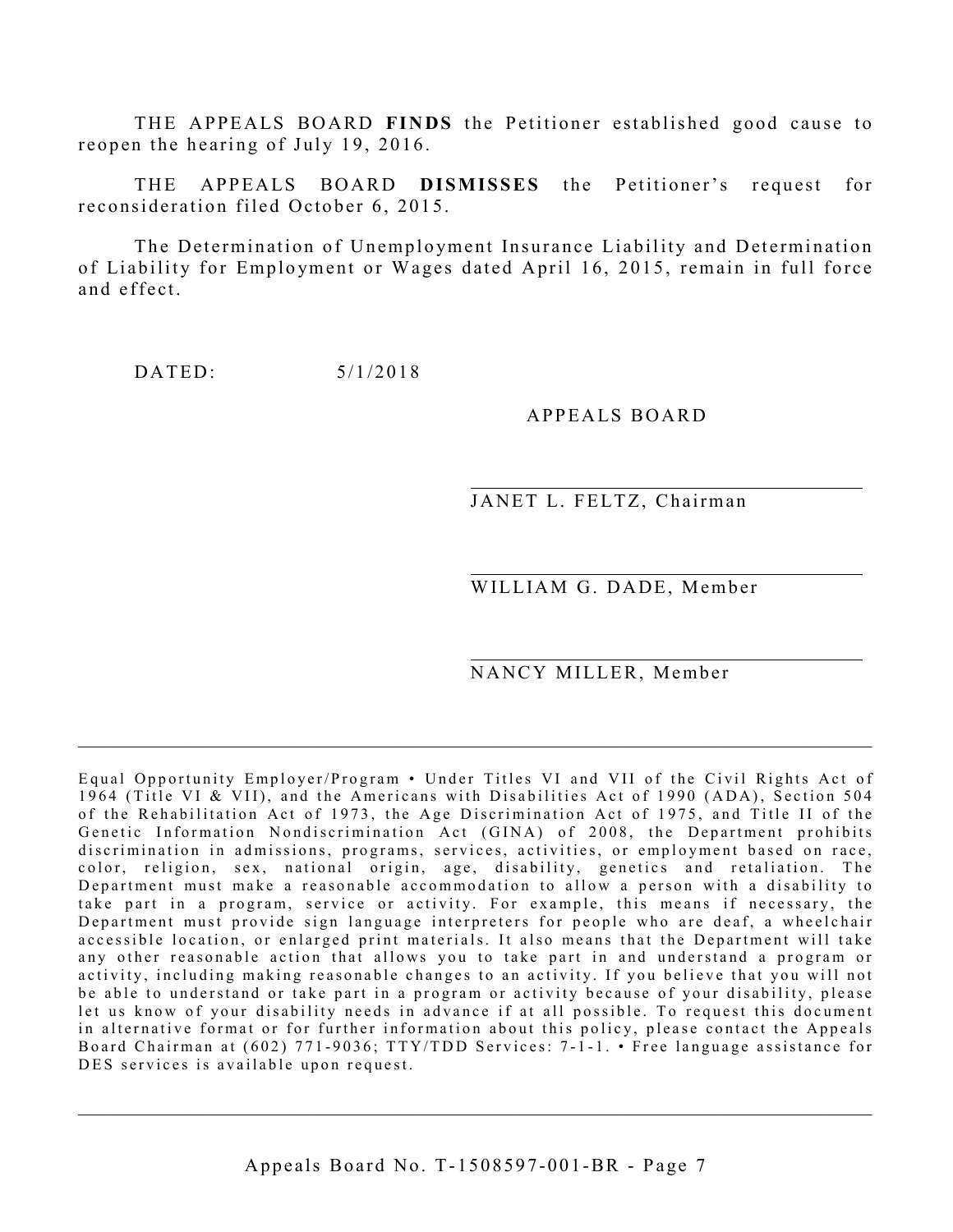## **RIGHT OF APPEAL TO THE ARIZONA TAX COURT**

This decision by the Appeals Board is the final administrative decision of the Department of Economic Security. However, any party may appeal the decision to the Arizona Tax Court, which is the Tax Department of the Superior Court in Maricopa County. *See*, Arizona Revised Statutes, §§ 12-901 to 12-914. If you have questions about the procedures for filing an appeal, you must contact the Arizona Tax Court at 125 W. Washington Street in Phoenix, Arizona 85003-2243. Telephone: **(602) 506 - 3776** .

For your information, we set forth the provisions of Arizona Revised Statutes,  $§$  41-1993(C) and (D):

- C. Any party aggrieved by a decision of the appeals board concerning tax liability, collection or enforcement may appeal to the tax court, as defined in section 12-161, within thirty days after the date of mailing or electronic transmission of the decision. The appellant need not pay any of the tax penalty or interest upheld by the appeals board in its decision before initiating, or in order to maintain an appeal to the tax court pursuant to this section.
- D. Any appeal that is taken to tax court pursuant to this section is subject to the following provisions:
	- 1. No injunction, writ of mandamus or other legal or equita ble process may issue in an action in any court in this state against an officer of this state to prevent or enjoin the collection of any tax, penalty or interest.
	- 2. The action shall not begin more than thirty days after the date of mailing or electronic transmission of the appeals board's decision. Failure to bring the action within thirty days after the date of mailing or electronic transmission of the appeals board's decision constitutes a waiver of the protest and a waiver of all claims against this state arising from or based on the illegality of the tax, penalties and interest at issue.
	- 3. The scope of review of an appeal to tax court pursuant to this section shall be governed by section  $12 - 910$ , applying section  $23 - 613.01$  as that section reads on the date the appeal is filed to the tax court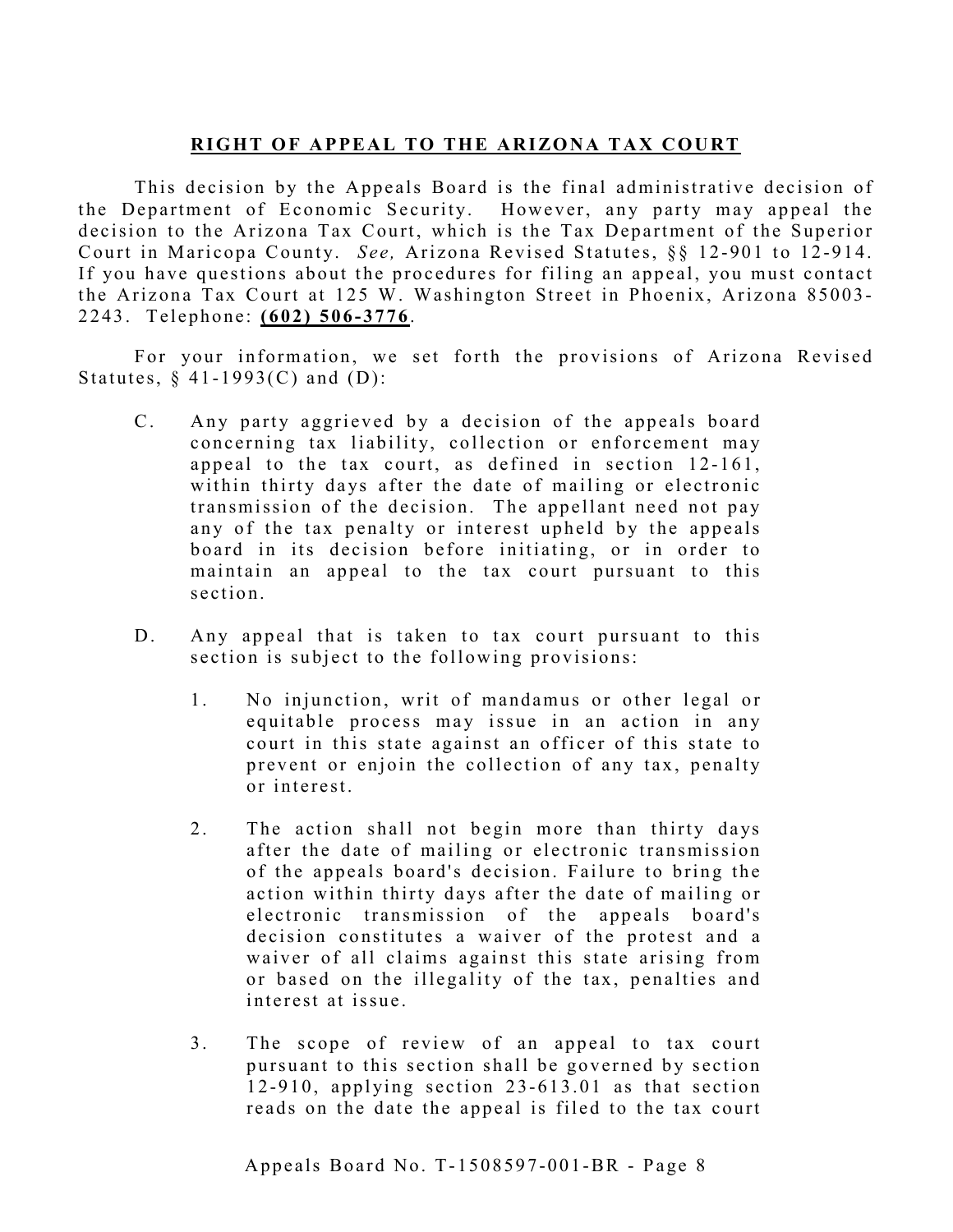or as thereafter amended. Either party to the action may appeal to the court of appeals or supreme court as provided by law.

**Call the Appeals Board at (602) 771-9036 with any questions**

A copy of the foregoing was mailed on 5/1/2018 to:

 $(x)$  Er: XXX  $Acct. No: T7$ 

- $(x)$  PHILLIP R WOOTEN ASSISTANT ATTORNEY GENERAL CFP/CLA 1275 W WASHINGTON PHOENIX, AZ 85007 -2926
- (x ) SANDRA CANEZ, CHIEF OF TAX EMPLOYMENT ADMINISTRATION P O BOX 6028 PHOENIX, AZ 85005 -6028

 $\mathbf{By:}$ 

For The Appeals Board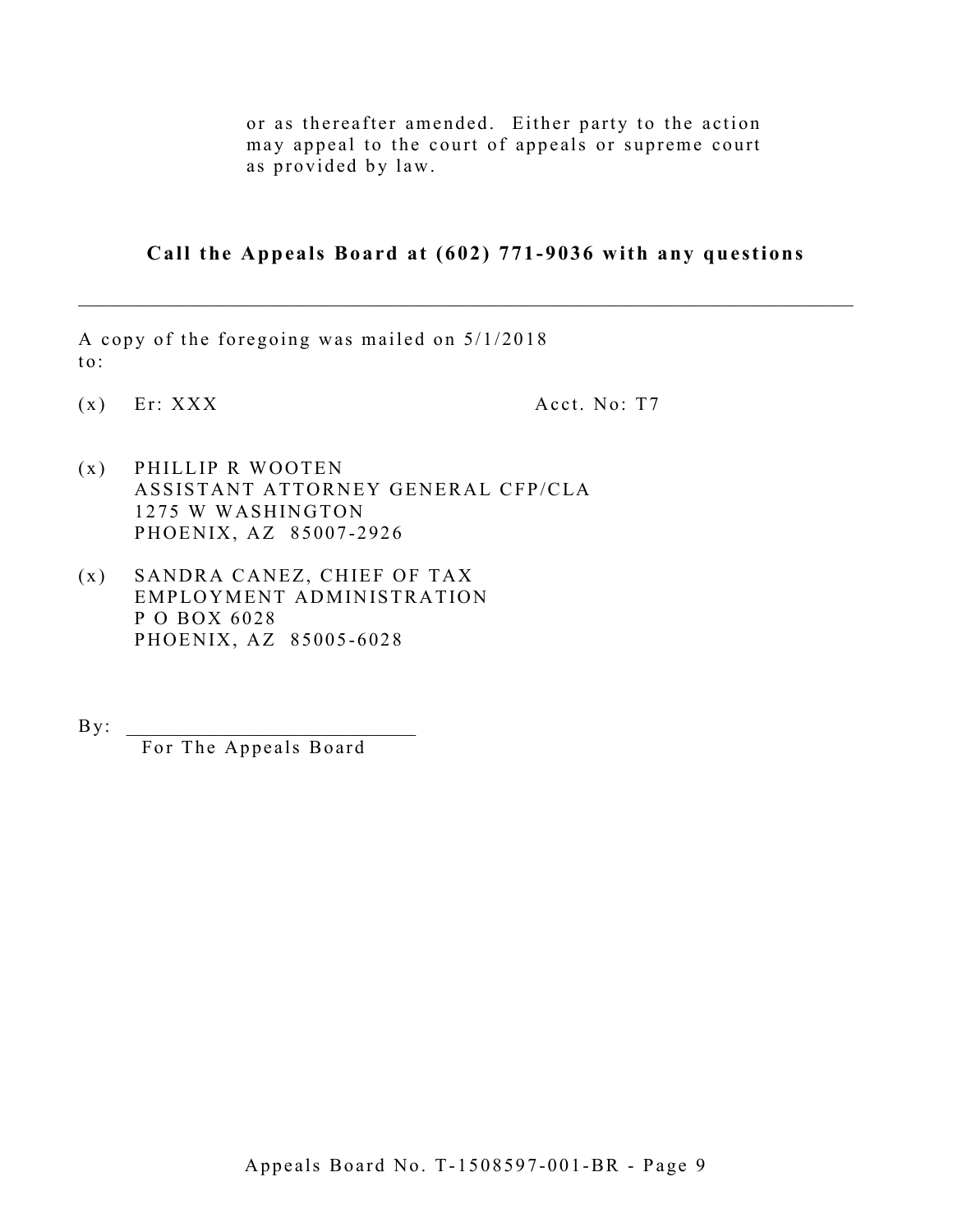# **3rd QUARTER OF CALENDAR YEAR 2018**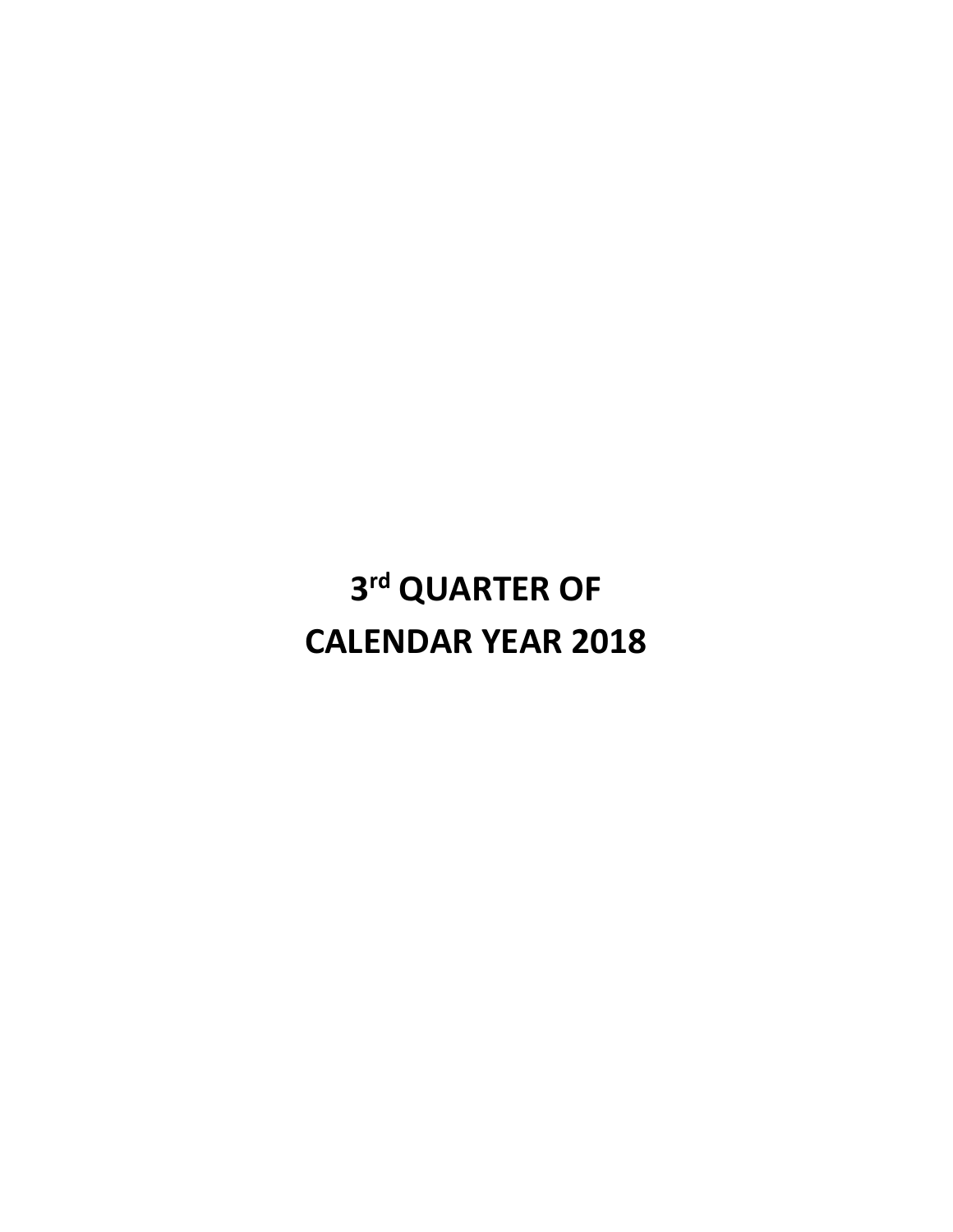**Arizona Department of Economic Security**  $\qquad \qquad \qquad \qquad$  **<b>Appeals Board** 



Appeals Board No. T - 1593409 -001 - B  $\_$ 

XXX STATE OF ARIZONA E S A TAX UNIT ℅ SUZANNE M CHYNOWETH, ASST ATTORNEY GENERAL CFP/C 2005 N CENTRAL AVE PHOENIX, AZ 85004

Petitioner Department

## **IMPORTANT --- THIS IS THE APPEALS BOARD'S DECISION**

The Department of Economic Security provides language assistance free of charge. For assistance in your preferred language, please call our Office of Appeals (602) 771 -9036 .

## **IMPORTANTE --- ESTA ES LA DECISIÓN DEL APPEALS BOARD**

The Department of Economic Security suministra ayuda de los idiomas gratis. Para recibir ayuda en su idioma preferido, por favor comunicarse con la oficina de apelaciones (602) 771 - 9036 .

## **RIGHT TO APPEAL TO THE ARIZONA TAX COURT**

Under Arizona Revised Statutes, § 41-1993, the last date to file an

Application for Appeal is **\*\*\* September 21, 2018 \*\*\*** .

## DECISION **AFFIRMED**

THE **PETITIONER** petitioned for a hearing from the Department's letter issued on January 31, 2018, which held that the December 29, 2017 Determination of Unemployment Tax Rate for Calendar Year 2018 , had become final because the Petitioner's written request for review had been filed past the 1 5 -day deadline.

The petition for hearing having been timely filed, the Appeals Board has jurisdiction in this matter pursuant to A.R.S.  $\S$  23-732(A).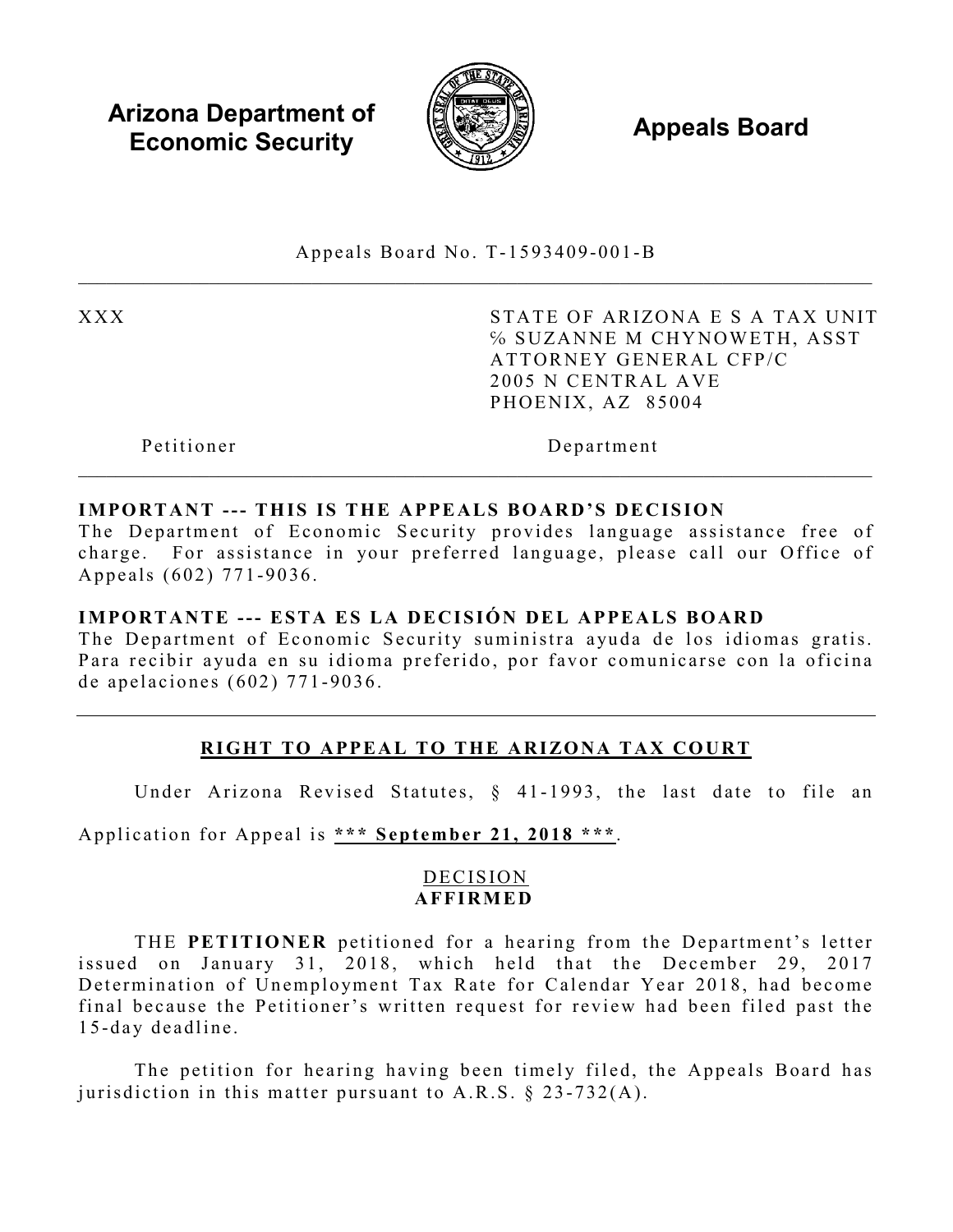THE APPEALS BOARD scheduled a telephone hearing for July 31, 2018, before Appeals Board Administrative Law Judge Jose Pavon.

The issues set for hearing were:

- 1. Whether the Employer filed a timely petition for reassessment or appeal following the Determination of Unemployment Tax Rate for Calendar Year 2018.
- 2. Whether the Determination of Unemployment Tax Rate for Calendar Year 2018, became final during the interim period before the Employer filed a petition for reassessment.

The Petitioner appeared with counsel and the Petitioner testified. An Assistant Attorney General appeared on behalf of the Department. Exhibits P1 - P8, D1-D4, and Bd. Exhs. 1-7, were admitted into evidence.

THE APPEALS BOARD FINDS the facts pertinent to the issue before us and necessary to our decision are:

- 1. On December 29, 2017, the Department mailed a DETERMINATION OF UNEMPLOYMENT TAX RATE FOR CALENDAR YEAR 2018 (Determination ) to the Employer's last known address of record  $(Exh. D1)$ .
- 2 . When the Petitioner received mail that was addressed to the company and not a specific individual, the mail sat at the front counter for a few days.
- 3. The Determination was addressed to the Petitioner's company and not any individual.
- 4. The Petitioner received the Determination during the first two weeks of January 2018.
- 5 . The Petitioner read the Determination and was aware of the deadline for filing the request for review.
- 6 . On January 11, 2018, the Petitioner's father passed away and she immediately left town.
- 7. The Petitioner used a mail meter machine to pay for the postage to mail the request for review.
- 8. The mail meter stamp on the Petitioner's request for review was dated January 25, 2018, but the postage mark was dated January 26, 2018.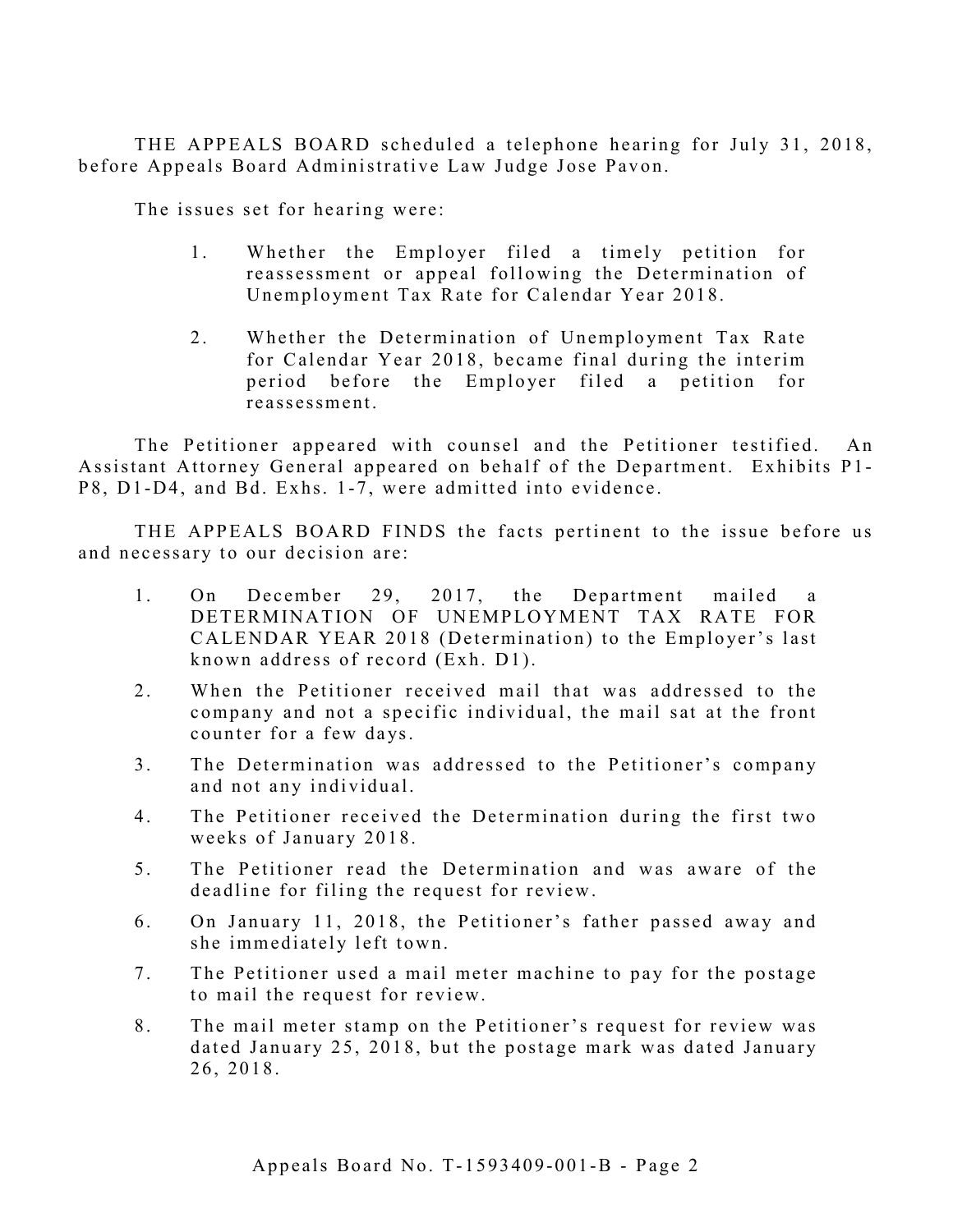- 9. On January 26, 2018, the Petitioner filed its request for review as is evident by the postmark (Exh. D2, pg.2).
- 10. On January 31, 2018, the Department issued its letter on the timeliness of the Petitioner's request for reconsideration. The Department's letter stated that because the Petitioner did not file its request for reconsideration within 15 days, "…the Determination of Unemployment Insurance Tax Rate issued on December 29, 2017 is final." (Exh. D3).
- 11. On February 21, 2018, the Petitioner filed its written petition for a hearing before the Appeals Board.

Arizona Revised Statutes § 23 -732, provides as follows:

A. The department shall promptly notify each employer of the employer's rate of contributions as determined for any calendar year. The determination shall become conclusive and binding on the employer unless, within fifteen days after the mailing of notice of the determination to the employer's last known address or in the absence of mailing, within fifteen days after delivery of the notice, the employer files an application for review and redetermination, setting forth the employer's reasons for application for review and<br>redetermination. The department shall reconsider The department shall reconsider the rate, but no employer shall in any proceeding involving the employer's rate of contributions or contribution liability contest the chargeability to the employer's account of any benefits paid in accordance with a determination, redetermination or decision pursuant to section 23 -773, and determined to be chargeable to the employer's account pursuant to section 23-727, except on the ground that the services on the basis of which the benefits were found to be chargeable did not constitute services performed in employment for the employer and only in the event that the employer was not a party to the determination, redetermination or decision or to any other proceedings under this chapter in which the character of the services was determined. The employer shall be promptly notified of the department's denial of the employer's application, or of the department's redetermination, both of which shall become final unless within fifteen days after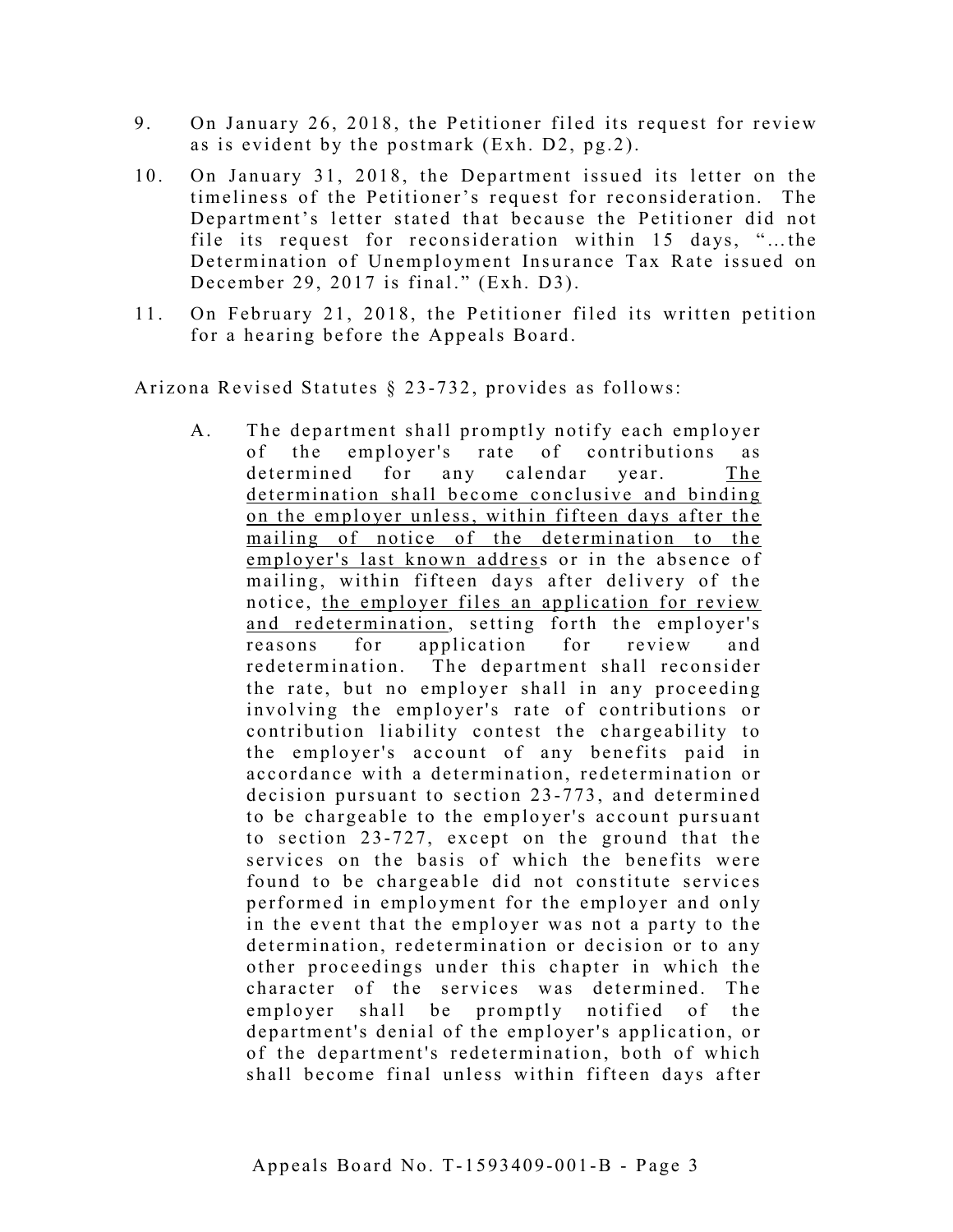mailing or delivery of notification an appeal is filed with the appeals board. [Emphasis added].

The record shows that a copy of the Determination was sent by mail on December 29, 2017, to the Petitioner's last known address of record. The document included the following instructions (Exh. D-1):

> This determination becomes final unless a written request for review is filed within 15 days of the mailing date as provided in Section 23-732, Arizona Revised Statutes ...

The Petitioner filed a request for review on January 26, 2018, which is more than 15 days after the date of the Determination was mailed. The Petitioner's request for review, therefore, was not filed within the statutory time.

Arizona Administrative Code, Section R6-3-1404, provides in pertinent part:

- A. Except as otherwise provided by statute or by Department regulation, any payment, appeal, application, request, notice, objection, petition, report, or other information or document submitted to the Department shall be considered received by and filed with the Department:
- 1. If transmitted via the United States Postal Service or its successor, on the date it is mailed as shown by the postmark, or in the absence of a postmark the postage meter mark, of the envelope in which it is received; or if not postmarked or postage meter marked or if the mark is illegible, on the date entered on the document as the date of completion.
- \* \* \* B. The submission of any payment, appeal, application, request, notice, objection, petition, report, or other information or document not within the specified statutory or regulatory period shall be considered timely if it is established to the satisfaction of the Department that the delay in submission was due to: Department error or misinformation, delay or other action of the United States Postal Service or its successor, or when the delay in submission was be cause the individual changed his mailing address at a time when there would have been no reason for him to notify the Department of the address change.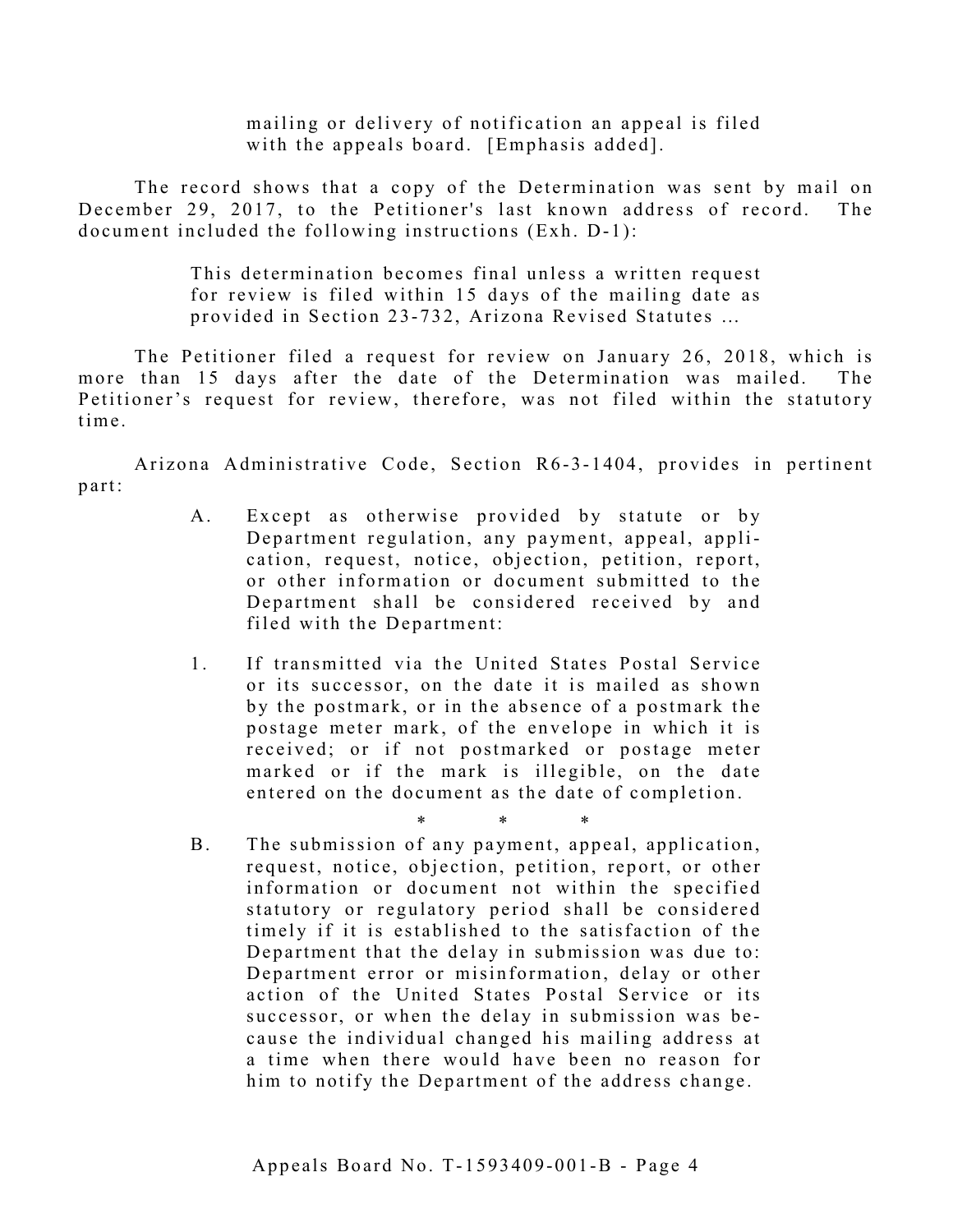- 1. For submission that is not within the statutory or regulatory period to be considered timely, the interested party must submit a written explanation setting forth the circumstances of the delay.
- 2. The Director shall designate personnel who are to decide whether an extension of time shall be granted.
- 3 . No submission shall be considered timely if the delay in filing was unreasonable, as determined by the Department after considering the circumstances in the case.

\* \* \*

C. Any notice, report form, determination, decision, assessment, or other document mailed by the Department shall be considered as having been served on the addressee on the date it is mailed to the addressee's last known address if not served in person. ... [Emphasis added].

The Petitioner testified that at times mail that is sent to its address stays at the front desk for a few days if it is not addressed to a specific individual. The Determination was not addressed to a specific individual. The Petitioner received the Determination within the first two weeks of January but she was not sure of which specific date. However, the Petitioner was certain that she read the Determination and was aware of the deadline for filing her request for review.

On January 11, 2018, the Petitioner's father passed away and she was understandably preoccupied with that event. As a result of her father's passing, the Petitioner left town to make the necessary arrangements. Prior to leaving, the Petitioner did not make arrangements to have someone else at the business file the request for reconsideration. The request for review was filed on January 26, 2018.

The Petitioner has not alleged and established any fact that would invoke the provisions of Arizona Administrative Code, Section  $R6-3-1404(B)$  and permit finding that the Petitioner's request for review was timely filed. Accordingly,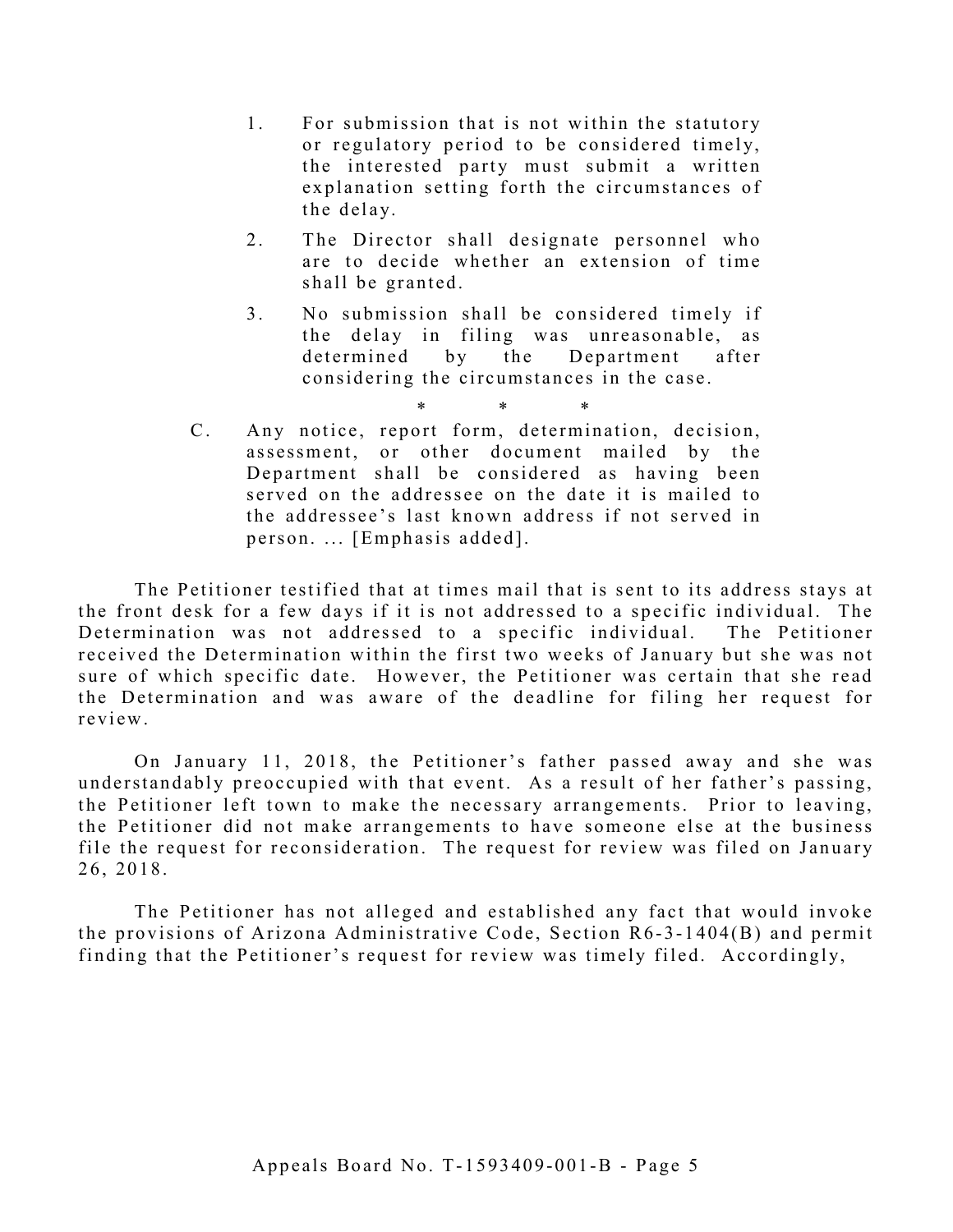THE APPEALS BOARD **AFFIRMS** the Department's January 31 2018, letter regarding the late filing of the Petitioner's request for review.

The December 29, 2017, DETERMINATION OF UNEMPLOYMENT TAX RATE FOR CALENDAR YEAR 2018 is final, because the Petitioner did not file a timely request for review.

DATED: 8/22/2018

A PPEALS BOARD

net 2. tel

JANET L. FELTZ, Chairman

<u>ruw</u>

NANCY MILLER, Member

'am)

WILLIAM G. DADE, Member

Equal Opportunity Employer/Program • Under Titles VI and VII of the Civil Rights Act of 1964 (Title VI & VII), and the Americans with Disabilities Act of 1990 (ADA), Sec tion 504 of the Rehabilitation Act of 1973, the Age Discrimination Act of 1975, and Title II of the Genetic Information Nondiscrimination Act (GINA) of 2008, the Department prohibits discrimination in admissions, programs, services, activities, or employment based on race, color, religion, sex, national origin, age, disability, genetics and retaliation. The Department must make a reasonable accommodation to allow a person with a disability to take part in a program, service or activity. For example, this me ans if necessary, the Department must provide sign language interpreters for people who are deaf, a wheelchair accessible location, or enlarged print materials. It also means that the Department will take any other reasonable action that allows you to take part in and understand a program or activity, including making reasonable changes to an activity. If you believe that you will not be able to understand or take part in a program or activity because of your disability, please let us know of your disability needs in advance if at all possible. To request this document in alternative format or for further information about this policy, please contact the Appeals Board Chairman at (602) 771-9036; TTY/TDD Services: 7-1-1. • Free language assistance for DES services is available upon request.

 $\_$ 

 $\mathcal{L}_\mathcal{L}$  , and the contribution of the contribution of the contribution of the contribution of the contribution of the contribution of the contribution of the contribution of the contribution of the contribution of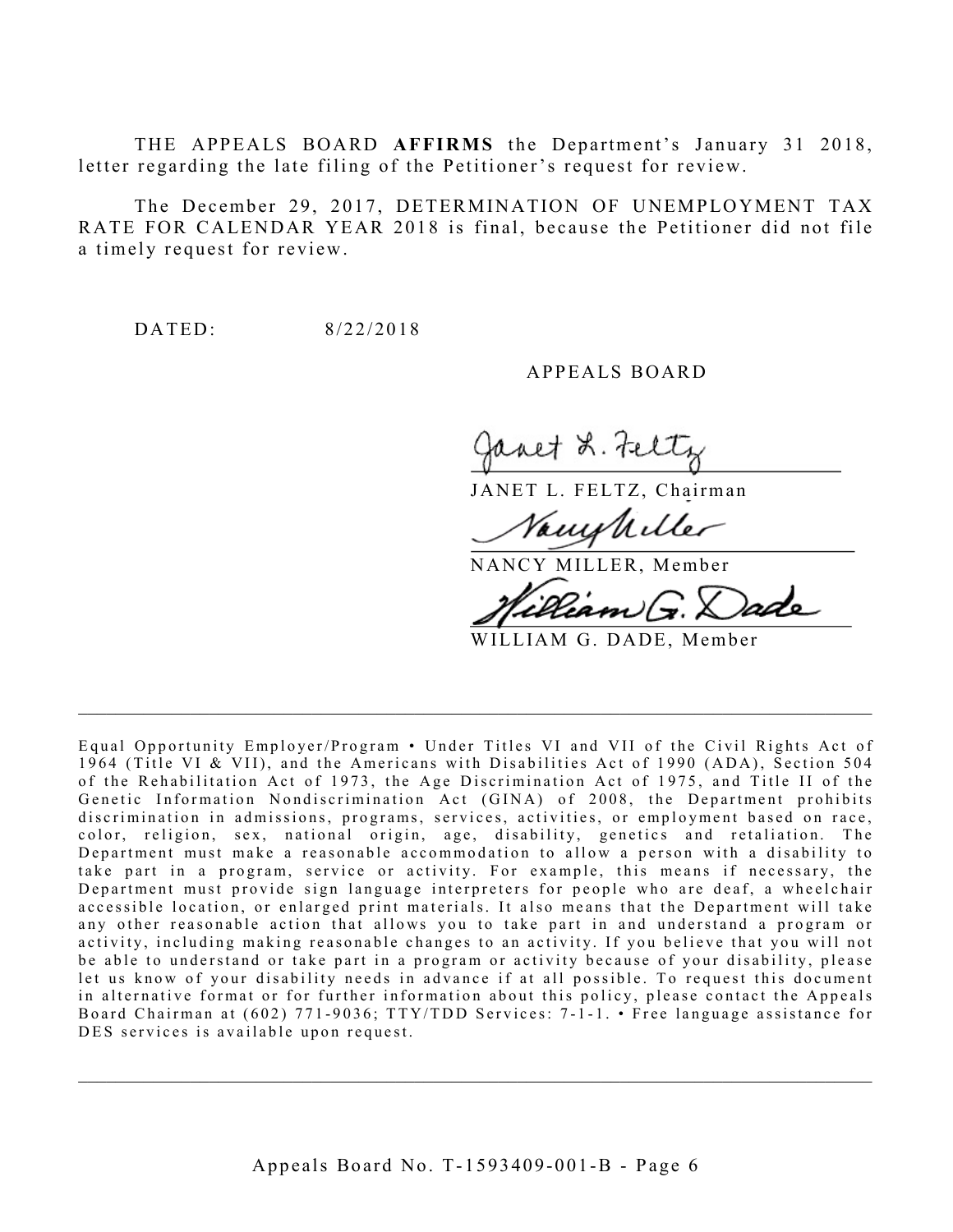#### **RIGHT OF APPEAL TO THE ARIZONA TAX COURT**

This decision by the Appeals Board is the final administrative decision of the Department of Economic Security. However, any party may appeal the decision to the Arizona Tax Court, which is the Tax Department of the Superior Court in Maricopa County. *See*, Arizona Revised Statutes, §§ 12-901 to 12-914. If you have questions about the procedures for filing an appeal, you must contact the Arizona Tax Court at 125 W. Washington Street in Phoenix, Arizona 85003 - 2243. Telephone: **(602) 506 - 3776** .

For your information, we set forth the provisions of Arizona Revised Statutes,  $§$  41-1993(C) and (D):

- C. Any party aggrieved by a decision of the appeals board concerning tax liability, collection or enforcement may appeal to the tax court, as defined in section 12-161, within thirty days after the date of mailing or electronic transmission of the decision. The appellant need not pay any of the tax penalty or interest upheld by the appeals board in its decision before initiating, or in order to maintain an appeal to the tax court pursuant to this section.
- D. Any appeal that is taken to tax court pursuant to this section is subject to the following provisions:
	- 1. No injunction, writ of mandamus or other legal or equitable process may issue in an action in any court in this state against an officer of this state to prevent or enjoin the collection of any tax, penalty or interest.
	- 2. The action shall not begin more than thirty days after the date of mailing or electronic transmission of the appeals board's decision. Failure to bring the action within thirty days after the date of mailing or electronic transmission of the appeals board's decision constitutes a waiver of the protest and a waiver of all claims against this state arising from or based on the illegality of the tax, penalties and interest at issue.
	- 3. The scope of review of an appeal to tax court pursuant to this section shall be governed by section  $12 - 910$ , applying section  $23 - 613.01$  as that section reads on the date the appeal is filed to the tax court or as thereafter amended. Either party to the action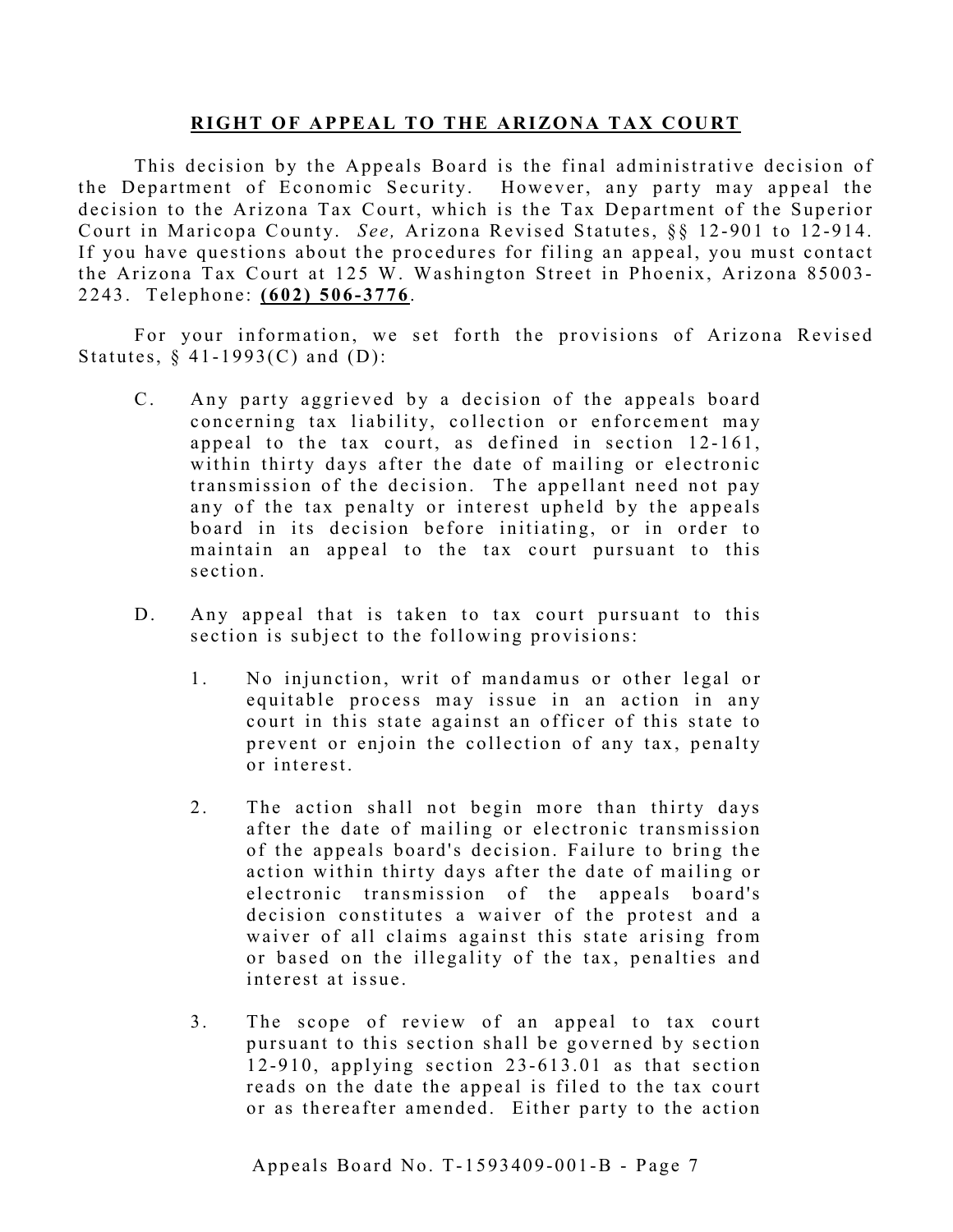may appeal to the court of appeals or supreme court as provided by law.

**Call the Appeals Board at (602) 771-9036 with any questions**

\_\_\_\_\_\_\_\_\_\_\_\_\_\_\_\_\_\_\_\_\_\_\_\_\_\_\_\_\_\_\_\_\_\_\_\_\_\_\_\_\_\_\_\_\_\_\_\_\_\_\_\_\_\_\_\_\_\_\_\_\_\_\_\_\_\_\_\_\_\_\_\_\_\_\_\_\_\_\_\_\_\_\_

A copy of the foregoing was mailed on 8/22/2018 to:

Er: XXX

Acct. No: T-9

- (x) Er Rep: XXX
- (x ) SUZANNE M CHYNOWETH ASSISTANT ATTORNEY GENERAL CFP/CLA 2005 N CENTRAL AVE PHOENIX, AZ 85004
- (x ) SANDRA CANEZ, CHIEF OF TAX EMPLOYMENT ADMINISTRATION P O BOX 6028 PHOENIX, AZ 85005 -6028

 $By: \_\_\_LS$ For The Appeals Board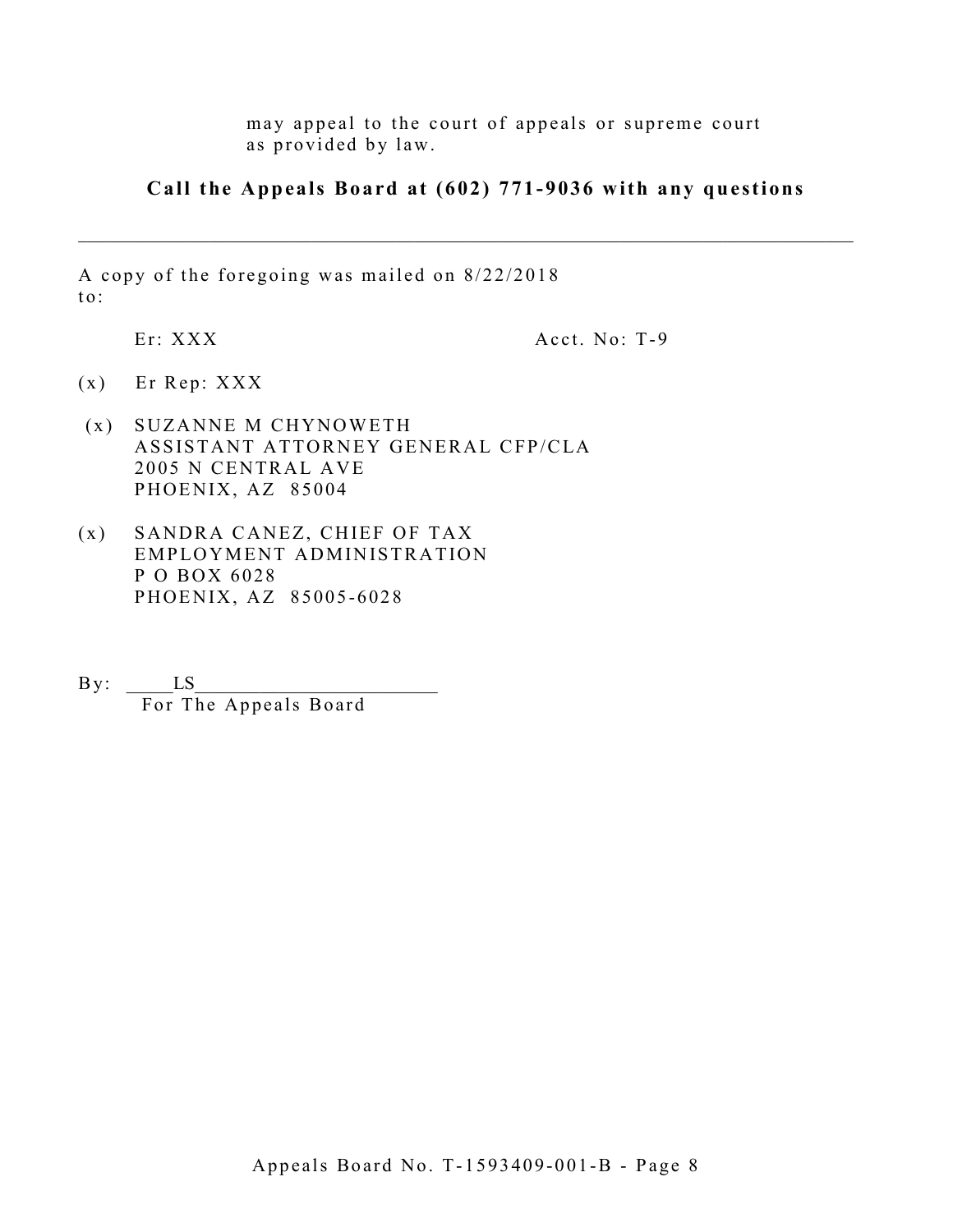**Arizona Department of Economic Security**  $\qquad \qquad \qquad \qquad$  **<b>Appeals Board** 



Appeals Board No. T - 1593412 -001 - B  $\_$ 

XXX STATE OF ARIZONA E S A TAX UNIT ℅ SUZANNE M CHYNOWETH, ASST ATTORNEY GENERAL CFP/C 2005 N. CENTRAL AVE PHOENIX, AZ 85004

Petitioner Department

## **IMPORTANT --- THIS IS THE APPEALS BOARD'S DECISION**

The Department of Economic Security provides language assistance free of charge. For assistance in your preferred language, please call our Office of Appeals (602) 771 -9036 .

## **IMPORTANTE --- ESTA ES LA DECISIÓN DEL APPEALS BOARD**

The Department of Economic Security suministra ayuda de los idiomas gratis. Para recibir ayuda en su idioma preferido, por favor comunicarse con la oficina de apelaciones (602) 771 - 9036 .

## **RIGHT TO APPEAL TO THE ARIZONA TAX COURT**

Under Arizona Revised Statutes, § 41-1993, the last date to file an

Application for Appeal is **\*\*\* August 27, 2018 \*\*\***.

## DECISION **DISMISSE D**

THE **EMPLOYER** petitioned for a hearing from the Department's letter issued on March 5, 2018, which held that the December 29, 2017 Determination of Unemployment Tax Rate for Calendar Year 2018 , had become final because the Employer's written request for review had been filed past the 15-day deadline .

The petition for hearing having been timely filed, the Appeals Board has jurisdiction in this matter pursuant to A.R.S.  $\S$  23-732(A).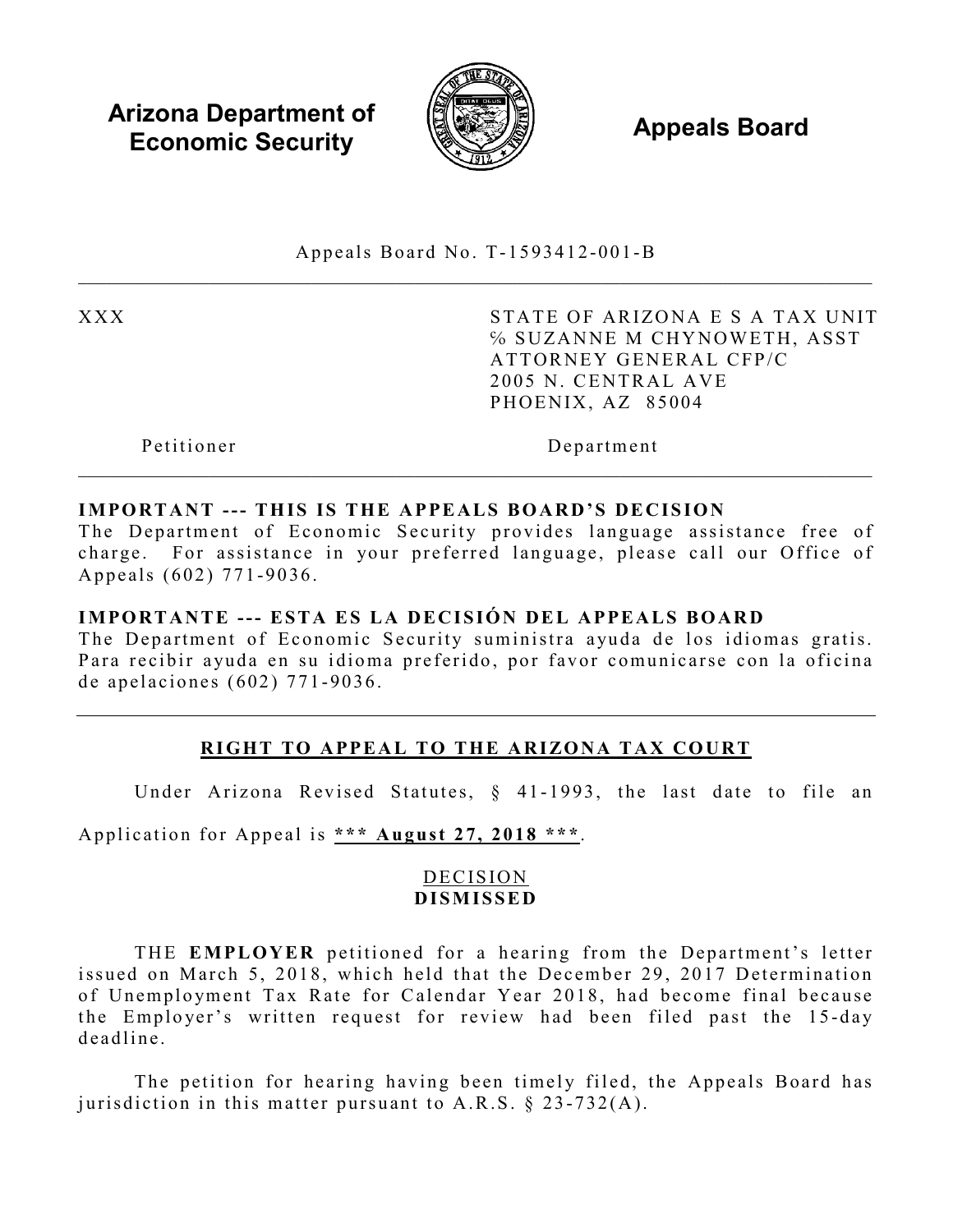THE APPEALS BOARD scheduled a telephone hearing for July 24, 2018, before Appeals Board Administrative Law Judge Jose Pavon.

The issues set for hearing were:

- 1. Whether the Employer filed a timely petition for reassessment or appeal following the Determination of Unemployment Tax Rate for Calendar Year 2018.
- 2. Whether the Determination of Unemployment Tax Rate for Calendar Year 2018, became final during the interim period before the Employer filed a petition for reassessment.

The Employer did not appear at the scheduled Board hearing. The Employer did not present a written statement pursuant to Arizona Administrative Code, Section  $R6-3-1502(K)$ , as a letter in lieu of appearance. Counsel for the Department was present, and a witness for the Department was also present. Because the Employer did not appear at the scheduled Board hearing, a default was entered on the record.

Arizona Administrative Code, Section R6 -3 -1502(A), provides in part as follows:

> A. The Board or a hearing officer in the Department's Office of Appeals may informally dispose of an appeal or petition without further appellate review on the merits:

> > \* \* \*

4. By default, if the appellant fails to appear or waives appearance at the scheduled hearing. [Emphasis added].

THE APPEALS BOARD FINDS no reason to issue a decision on the merits of the Employer's petition for hearing. The Employer did not appear at the scheduled Board hearing to present evidence. The Employer's default means that no evidence was presented to establish that the Employer filed a timely request for review of the Department's letter issued on March 5, 2018. A c cordingly,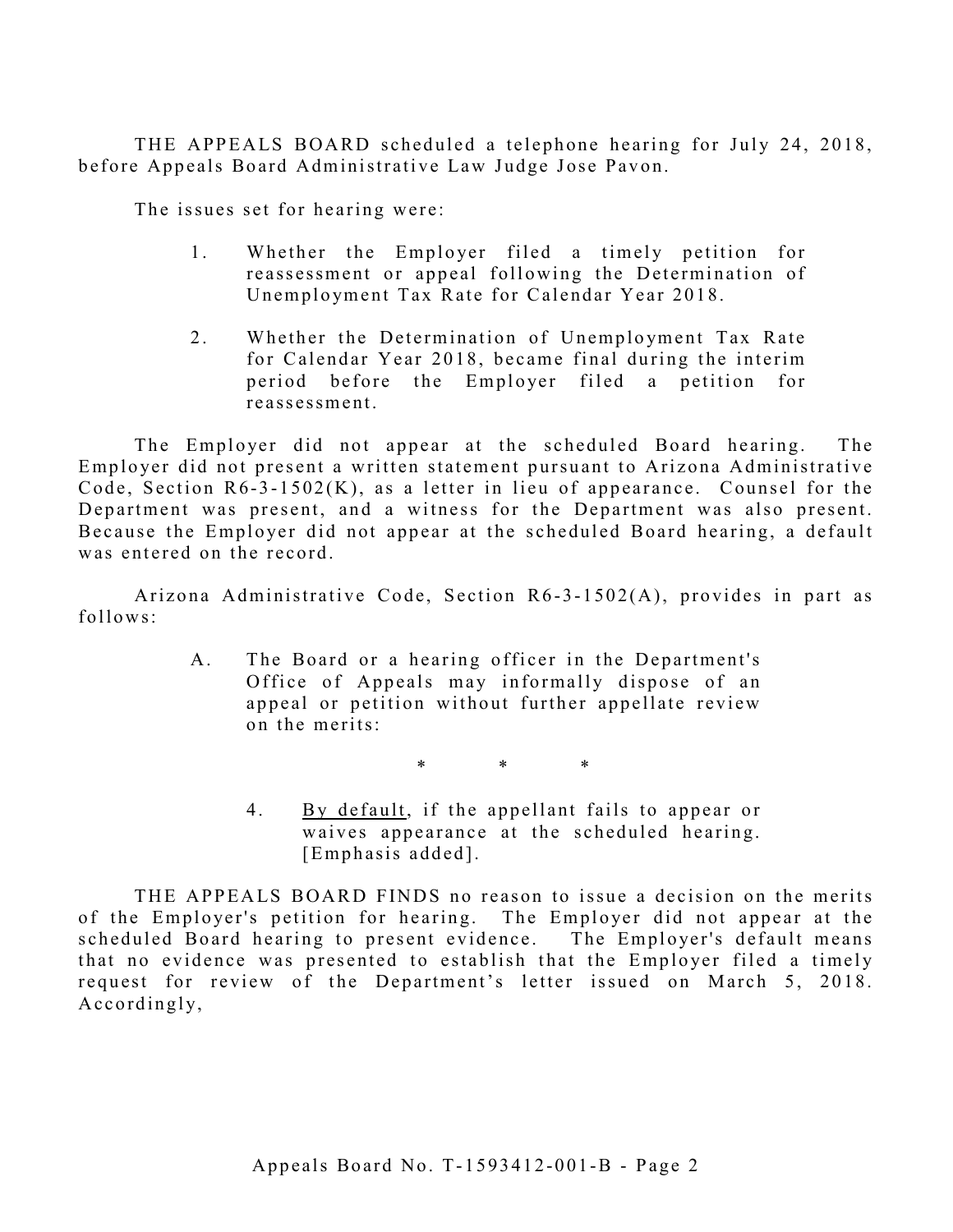THE APPEALS BOARD DISMISSES the Employer's petition for hearing. The March 5, 2018 Department letter remains in full force and effect.

This decision does not affect any agreement entered into between the Employer and the Department.

DATED:  $7/26/2018$ 

#### APPEALS BOARD

JANET L. FELTZ, Chairman

WILLIAM G. DADE, Member

NANCY MILLER, Member

Equal Opportunity Employer/Program • Under Titles VI and VII of the Civil Rights Act of 1964 (Title VI & VII), and the Americans with Disabilities Act of 1990 (ADA), Section 504 of the Rehabilitation Act of 1973, the Age Discrimination Act of 1975, and Title II of the Genetic Information Nondiscrimination Act (GINA) of 2008, the Department prohibits discrimination in admissions, programs, services, activities, or employment based on race, color, religion, sex, national origin, age, disability, genetics and retaliation. The Department must make a reasonable accommodation to allow a person with a disability to take part in a program, service or activity. For example, this means if necessary, the Department must provide sign language interpreters for people who are deaf, a wheelchair accessible location, or enlarged print materials. It also means that the Department will take any other reasonable action that allows you to take part in and understand a program or activity, including making reasonable changes to an activity. If you believe that you will not be able to understand or take part in a program or activity because of your disability, please let us know of your disability needs in advance if at all possible. To request this document in alternative format or for further information about this policy, please contact the Appeals Board Chairman at (602) 771-9036; TTY/TDD Services: 7-1-1. • Free language assistance for DES services is available upon request.

\_\_\_\_\_\_\_\_\_\_\_\_\_\_\_\_\_\_\_\_\_\_\_\_\_\_\_\_\_\_\_\_\_\_\_\_\_\_\_\_\_\_\_\_\_\_\_\_\_\_\_\_\_\_\_\_\_\_\_\_\_\_\_\_\_\_\_\_\_\_\_\_\_\_\_\_\_\_\_\_\_\_\_\_

 $\_$  , and the set of the set of the set of the set of the set of the set of the set of the set of the set of the set of the set of the set of the set of the set of the set of the set of the set of the set of the set of th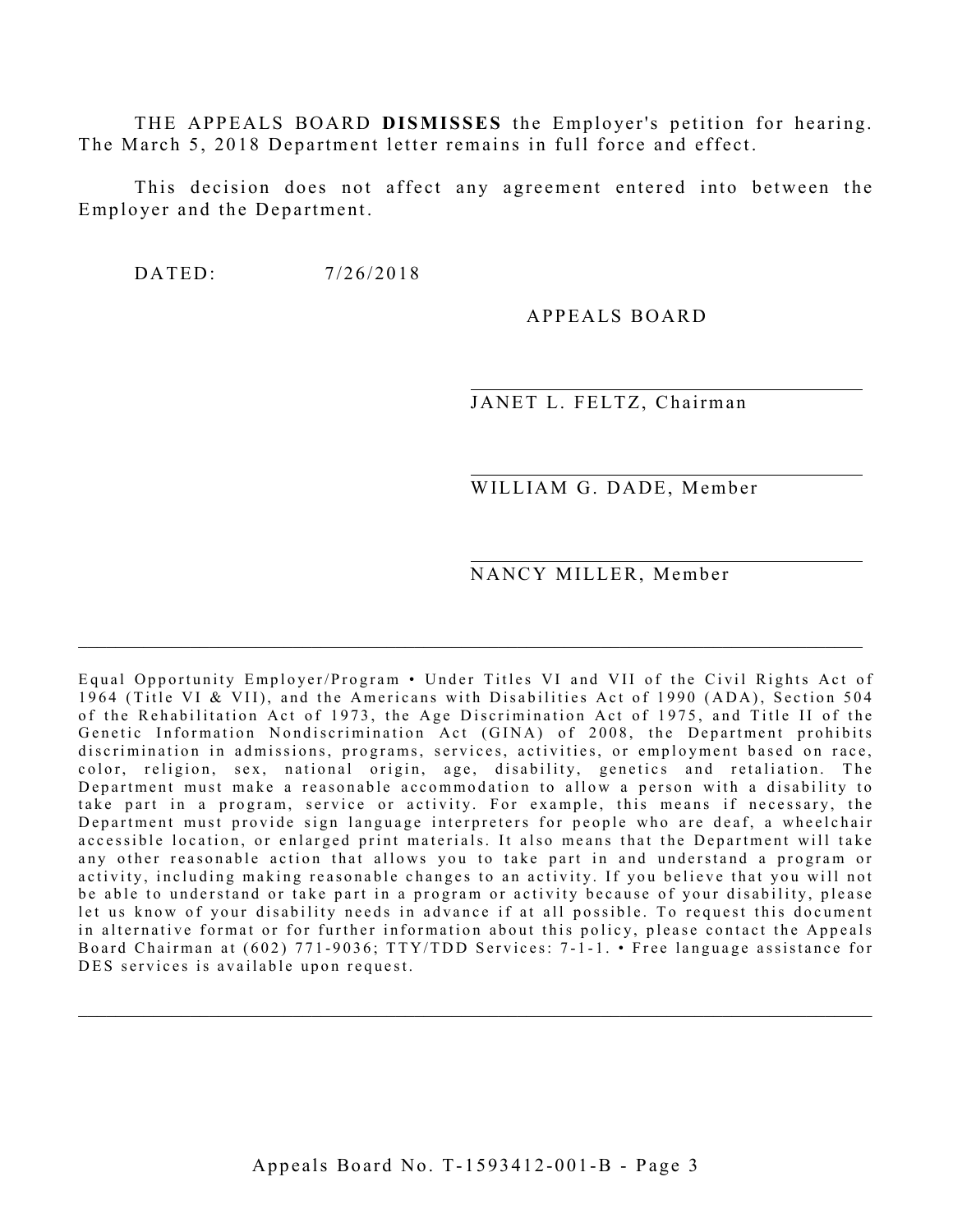## **RIGHT OF APPEAL TO THE ARIZONA TAX COURT**

This decision by the Appeals Board is the final administrative decision of the Department of Economic Security. However, any party may appeal the decision to the Arizona Tax Court, which is the Tax Department of the Superior Court in Maricopa County. *See*, Arizona Revised Statutes, §§ 12-901 to 12-914. If you have questions about the procedures for filing an appeal, you must contact the Arizona Tax Court at 125 W. Washington Street in Phoenix, Arizona 85003-2243. Telephone: **(602) 506 - 3776** .

For your information, we set forth the provisions of Arizona Revised Statutes,  $\S$  41-1993(C) and (D):

- C. Any party aggrieved by a decision of the appeals board concerning tax liability, collection or enforcement may appeal to the tax court, as defined in section  $12-161$ , within thirty days after the date of mailing or electronic transmission of the decision. The appellant need not pay any of the tax penalty or interest upheld by the appeals board in its decision before initiating, or in order to maintain an appeal to the tax court pursuant to this section.
- D. Any appeal that is taken to tax court pursuant to this section is subject to the following provisions:
	- 1. No injunction, writ of mandamus or other legal or equitable process may issue in an action in any court in this state against an officer of this state to prevent or enjoin the collection of any tax, penalty or interest.
	- 2. The action shall not begin more than thirty days after the date of mailing or electronic transmission of the appeals board's decision. Failure to bring the action within thirty days after the date of mailing or electronic transmission of the appeals board's decision constitutes a waiver of the protest and a waiver of all claims against this state arising from or based on the illegality of the tax, penalties and interest at issue.
	- 3. The scope of review of an appeal to tax court pursuant to this section shall be governed by section  $12 - 910$ , applying section  $23 - 613.01$  as that section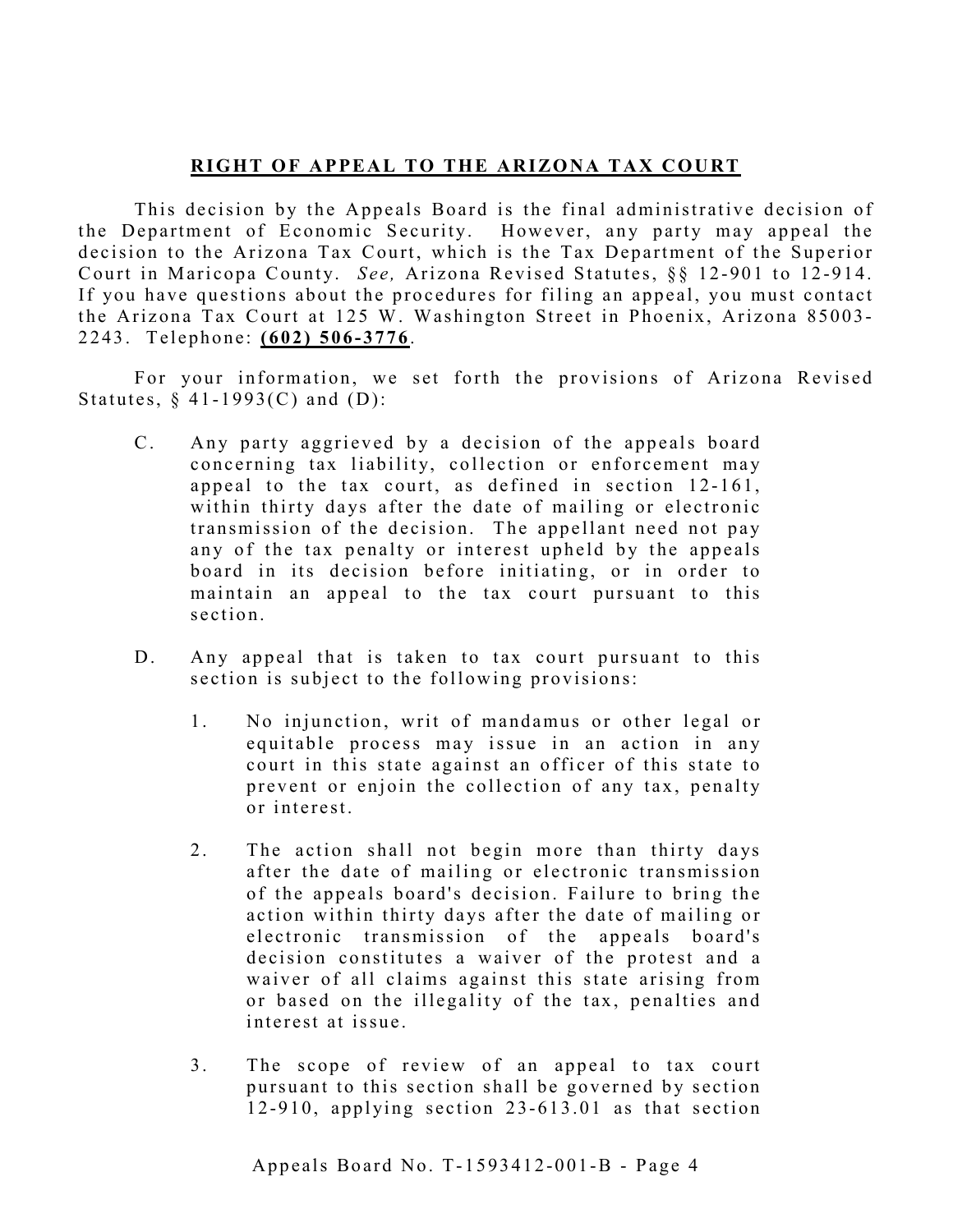reads on the date the appeal is filed to the tax court or as thereafter amended. Either party to the action may appeal to the court of appeals or supreme court as provided by law.

## **Call the Appeals Board at (602) 771-9036 with any questions**

\_\_\_\_\_\_\_\_\_\_\_\_\_\_\_\_\_\_\_\_\_\_\_\_\_\_\_\_\_\_\_\_\_\_\_\_\_\_\_\_\_\_\_\_\_\_\_\_\_\_\_\_\_\_\_\_\_\_\_\_\_\_\_\_\_\_\_\_\_\_\_\_\_\_\_\_\_\_\_\_\_\_\_

A copy of the foregoing was mailed on 7/26/2018 to:

Er: XXX Acct. No: T-9

- $(x)$  Er Rep: XXX
- (x ) SUZANNE M CHYNOWETH ASSISTANT ATTORNEY GENERAL CFP/CLA 1275 W WASHINGTON PHOENIX, AZ 85007 -2926
- (x ) SANDRA CANEZ, CHIEF OF TAX EMPLOYMENT ADMINISTRATION P O BOX 6028 PHOENIX, AZ 85005 -6028
- $By:$   $LS$ For The Appeals Board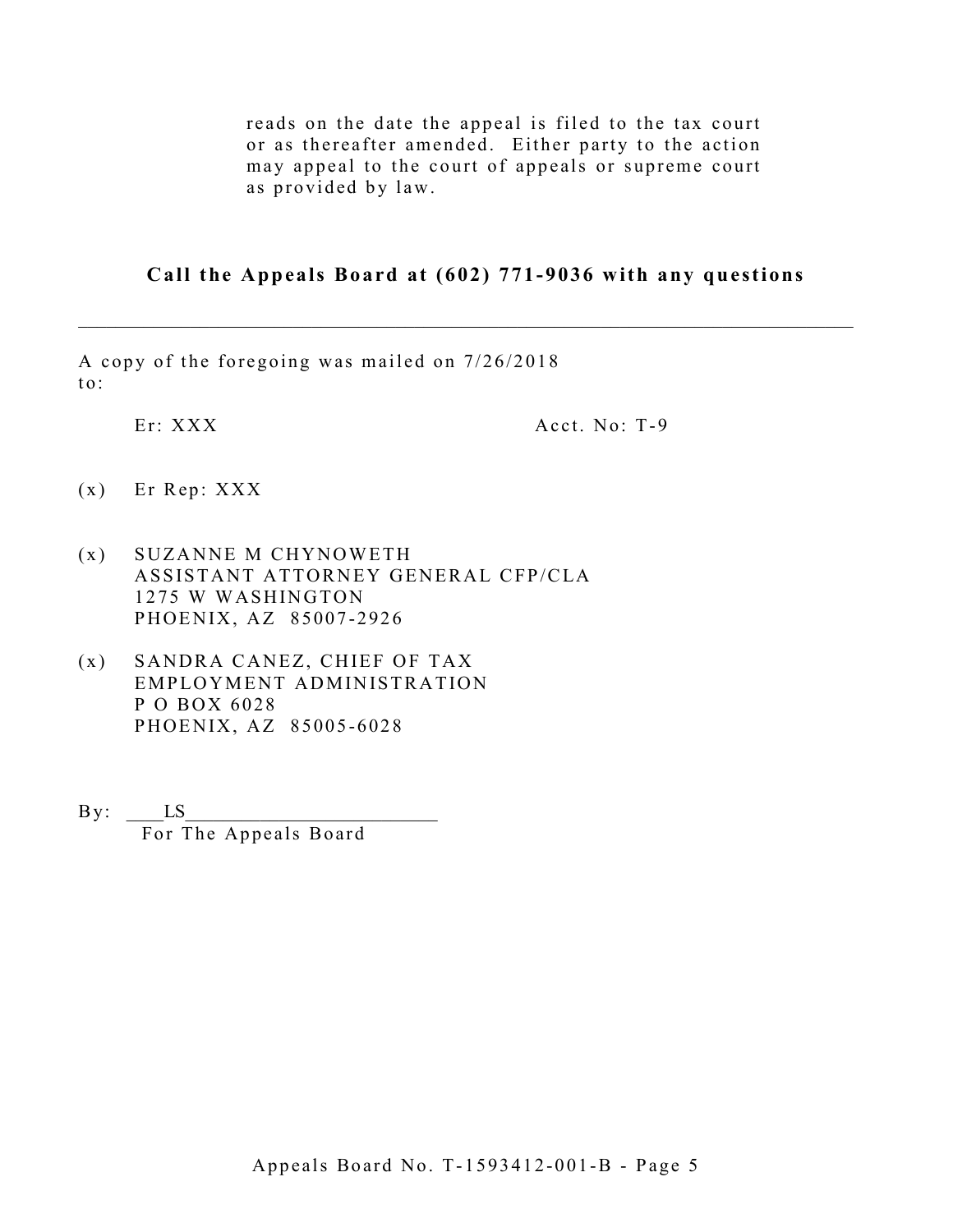## **4th QUARTER OF CALENDAR YEAR 2018**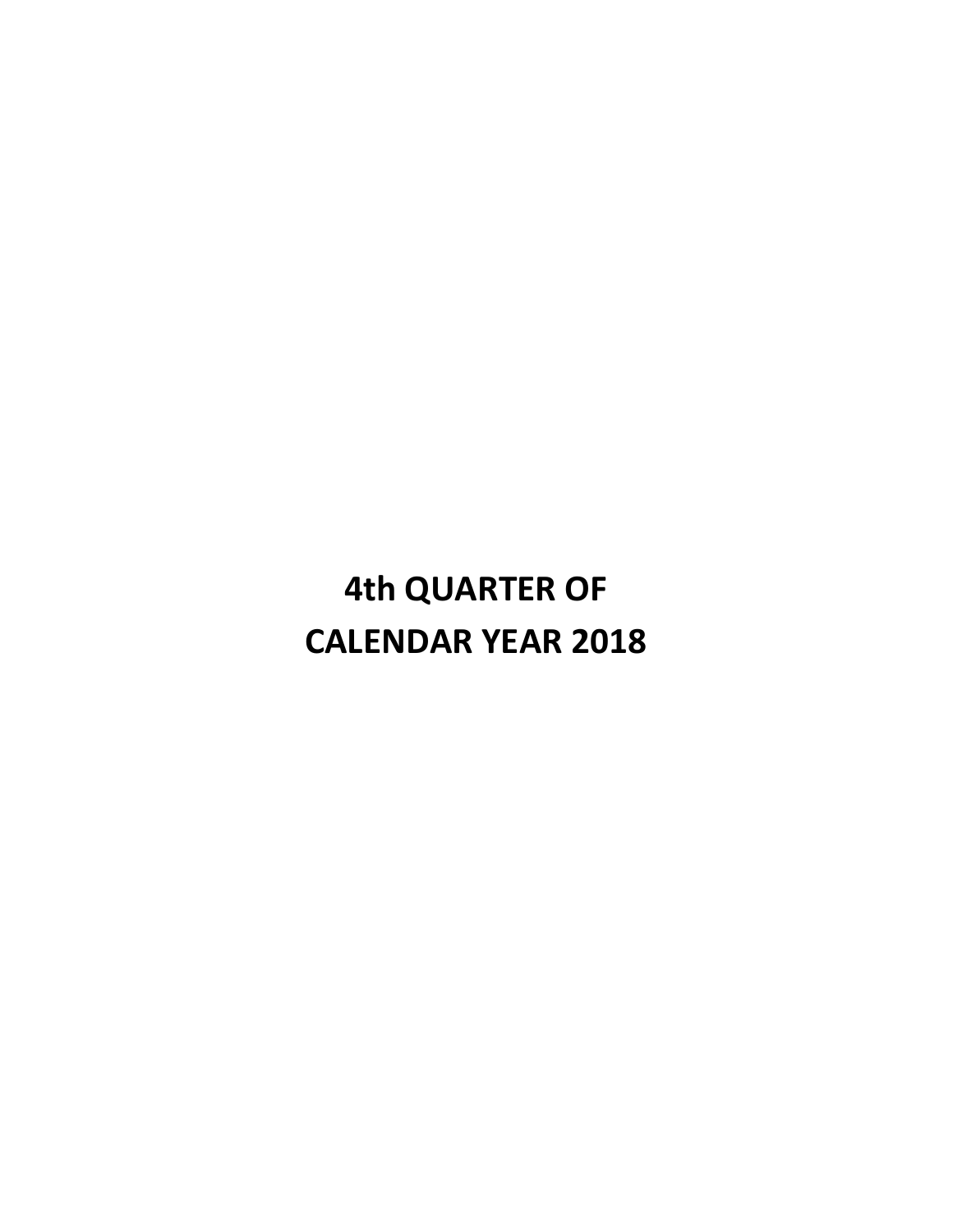**Arizona Department of Economic Security**  $\qquad \qquad \qquad \qquad$  **<b>Appeals Board** 



Appeals Board No. T - 1599337 -001 - B  $\_$ 

XXX STATE OF ARIZONA E S A TAX UNIT ℅ SUZANNE M CHYNOWETH, ASST ATTORNEY GENERAL CFP/C 2005 N CENTRAL AVE PHOENIX, AZ 85004

Petitioner Department

## **IMPORTANT --- THIS IS THE APPEALS BOARD'S DECISION**

The Department of Economic Security provides language assistance free of charge. For assistance in your preferred language, please call our Office of Appeals (602) 771 -9036 .

## **IMPORTANTE --- ESTA ES LA DECISIÓN DEL APPEALS BOARD**

The Department of Economic Security suministra ayuda de los idiomas gratis. Para recibir ayuda en su idioma preferido, por favor comunicarse con la oficina de apelaciones (602) 771 - 9036 .

## **RIGHT TO APPEAL TO THE ARIZONA TAX COURT**

Under Arizona Revised Statutes, § 41-1993, the last date to file an

Application for Appeal is **\*\*\* December 10, 2018 \*\*\*** .

## DECISION **SET ASIDE**

The **PETITIONER** petitioned for a hearing from the Department's Reconsidered Determination, issued on May 23, 2018, which affirmed the Determination of Liability for Employment or Wages issued June 9, 2017. The Reconsidered Determination held that the services performed by workers constitute employment and all forms of remuneration paid for such services c onstitutes wages.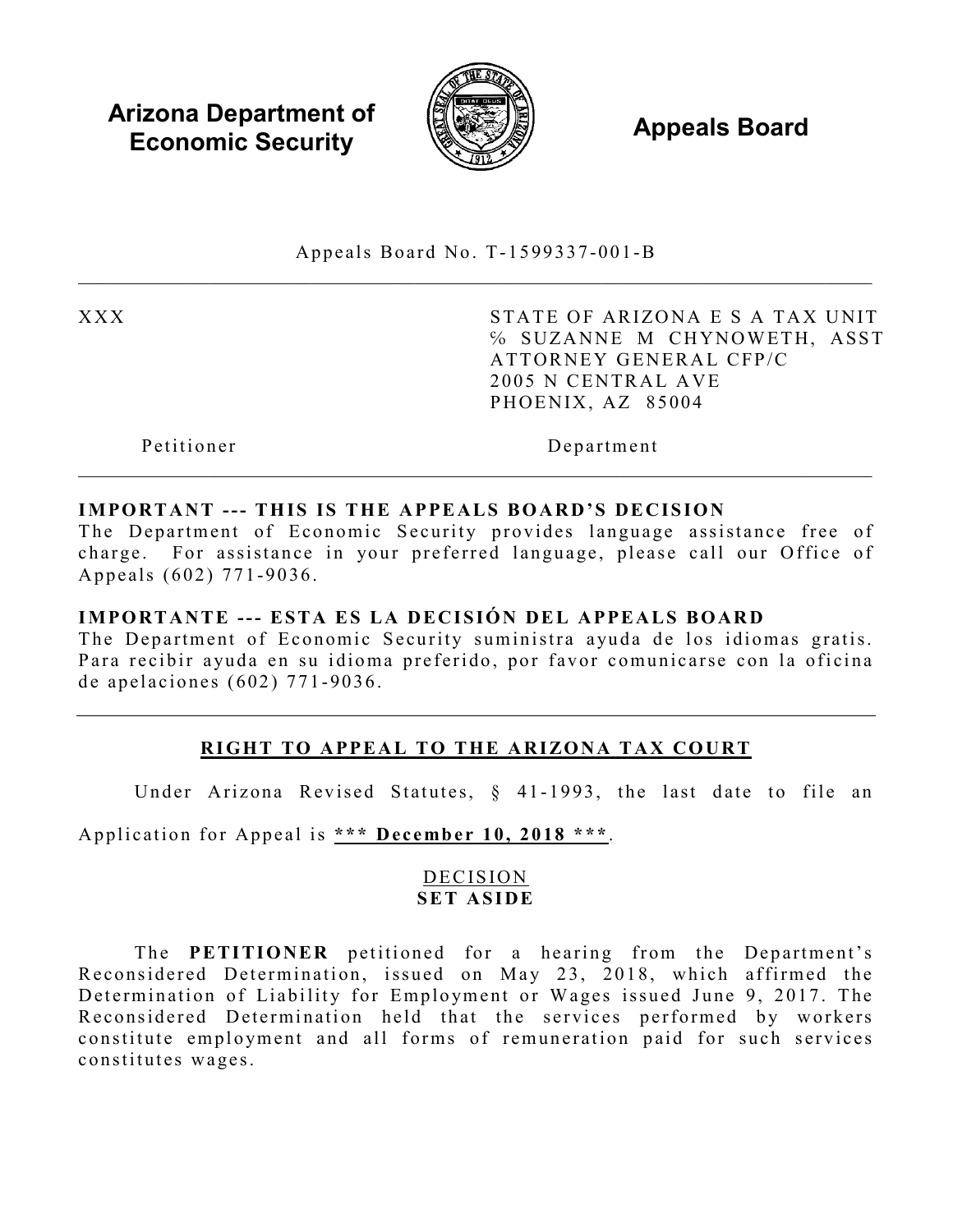The petition for hearing having been timely filed, the Appeals Board has jurisdiction in this matter pursuant to Arizona Revised Statutes § 23-724(B).

THE APPEALS BOARD FINDS that the Department's Determination of Liability for Employment or Wages issued on June 9, 2017, does not conform to all of the requirements of Arizona Revised Statutes § 23- 724(G). Accordingly,

THE APPEALS BOARD SETS ASIDE, Pursuant to A.R.S. §23-672(C), the Department's Reconsidered Determination issued May 23, 2018.

The Department may issue a corrected, amended, or new Determination of Liability in accordance with Arizona Revised Statutes  $\S 23-724(H)$ .

DATED: 11/8/2018

#### A PPEALS BOARD

Janet L. Feltz

JANET L. FELTZ, Chairman

Vacustille

NANCY MILLER, Member

Peam)

WILLIAM G. DADE, Member

Equal Opportunity Employer/Program • Under Titles VI and VII of the Civil Rights Act of 1964 (Title VI & VII), and the Americans with Disabilities Act of 1990 (ADA), Sec tion 504 of the Rehabilitation Act of 1973, the Age Discrimination Act of 1975, and Title II of the Genetic Information Nondiscrimination Act (GINA) of 2008, the Department prohibits discrimination in admissions, programs, services, activities, or employment based on race, color, religion, sex, national origin, age, disability, genetics and retaliation. The Department must make a reasonable accommodation to allow a person with a disability to take part in a program, service or activity. For example, this me ans if necessary, the Department must provide sign language interpreters for people who are deaf, a wheelchair accessible location, or enlarged print materials. It also means that the Department will take any other reasonable action that allows you to take part in and understand a program or activity, including making reasonable changes to an activity. If you believe that you will not be able to understand or take part in a program or activity because of your disability, please let us know of your disability needs in advance if at all possible. To request this document in alternative format or for further information about this policy, please contact the Appeals

 $\mathcal{L}_\mathcal{L}$  , and the contribution of the contribution of the contribution of the contribution of the contribution of the contribution of the contribution of the contribution of the contribution of the contribution of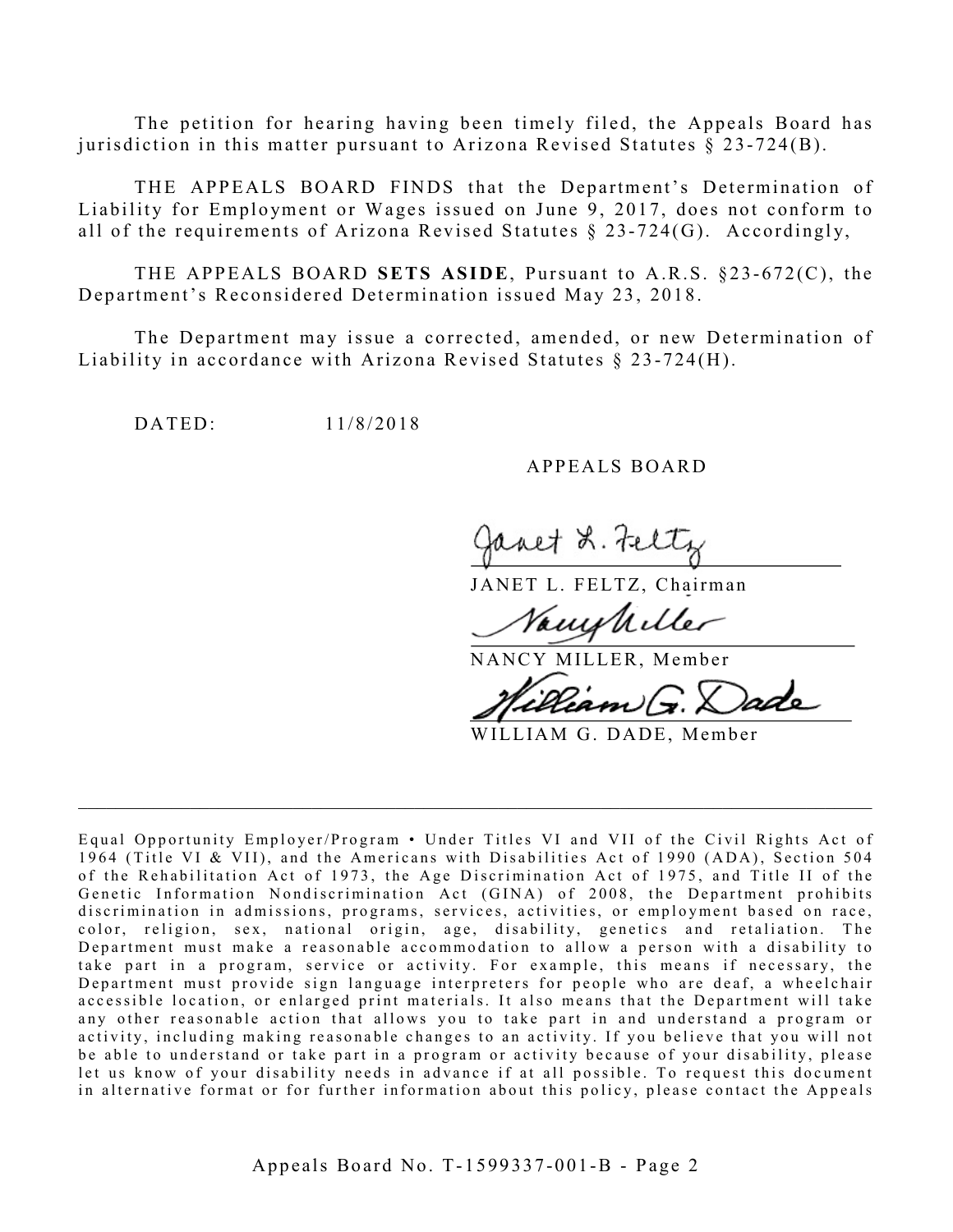Board Chairman at (602) 771-9036; TTY/TDD Services: 7-1-1. • Free language assistance for DES services is available upon request.

 $\mathcal{L}_\mathcal{L}$  , and the contribution of the contribution of the contribution of the contribution of the contribution of the contribution of the contribution of the contribution of the contribution of the contribution of

## **RIGHT OF APPEAL TO THE ARIZONA TAX COURT**

This decision by the Appeals Board is the final administrative decision of the Department of Economic Security. However, any party may appeal the decision to the Arizona Tax Court, which is the Tax Department of the Superior Court in Maricopa County. *See*, Arizona Revised Statutes, §§ 12-901 to 12-914. If you have questions about the procedures for filing an appeal, you must contact the Arizona Tax Court at 125 W. Washington Street in Phoenix, Arizona 85003-2243. Telephone: **(602) 506 - 3776** .

For your information, we set forth the provisions of Arizona Revised Statutes,  $§$  41-1993(C) and (D):

- C. Any party aggrieved by a decision of the appeals board concerning tax liability, collection or enforcement may appeal to the tax court, as defined in section 12-161, within thirty days after the date of mailing or electronic transmission of the decision. The appellant need not pay any of the tax penalty or interest upheld by the appeals board in its decision before initiating, or in order to maintain an appeal to the tax court pursuant to this section.
- D. Any appeal that is taken to tax court pursuant to this section is subject to the following provisions:
	- 1. No injunction, writ of mandamus or other legal or equitable process may issue in an action in any court in this state against an officer of this state to prevent or enjoin the collection of any tax, penalty or interest.
	- 2. The action shall not begin more than thirty days after the date of mailing or electronic transmission of the appeals board's decision. Failure to bring the action within thirty days after the date of mailing or electronic transmission of the appeals board's decision constitutes a waiver of the protest and a waiver of all claims against this state arising from or based on the illegality of the tax, penalties and interest at issue.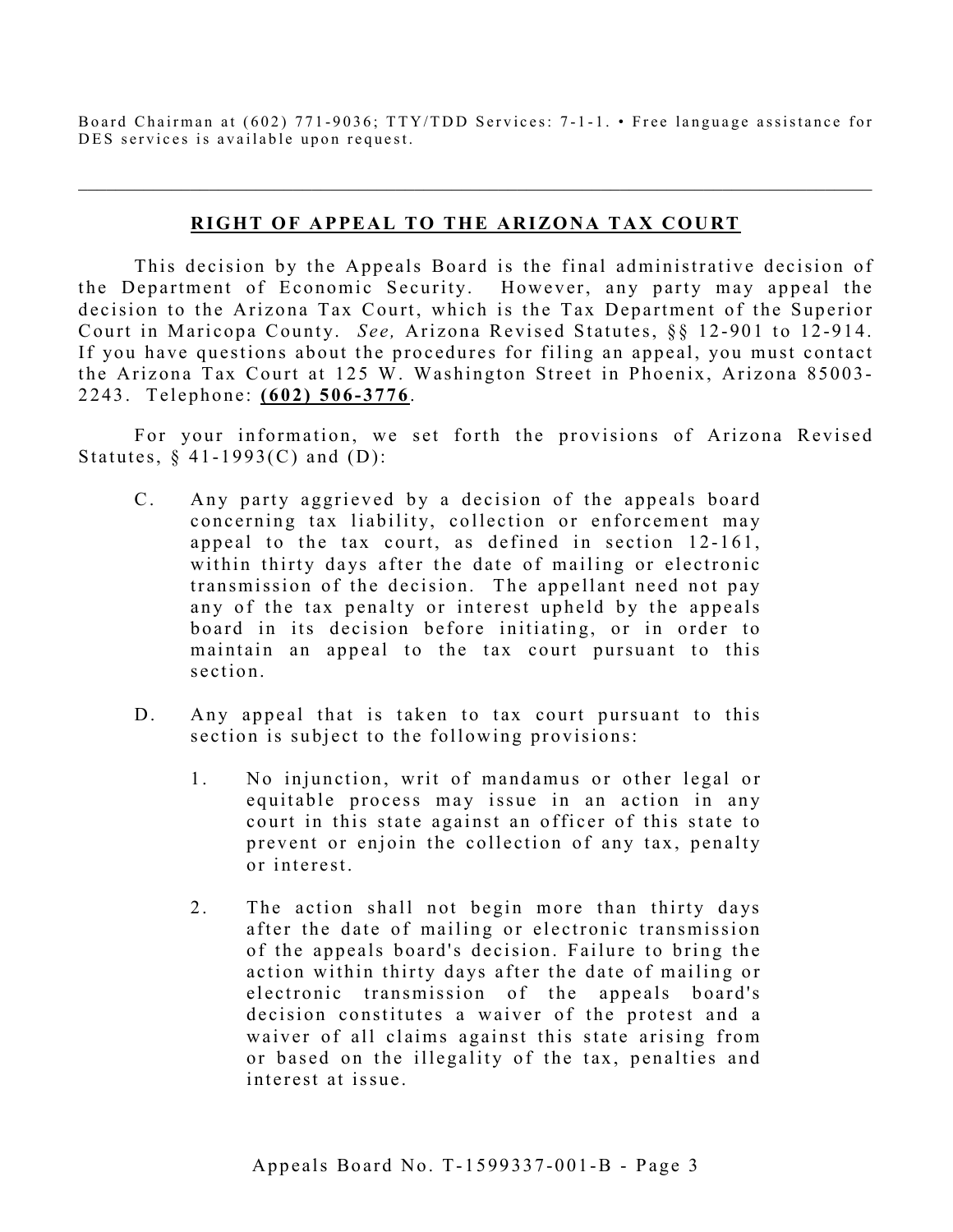3. The scope of review of an appeal to tax court pursuant to this section shall be governed by section  $12 - 910$ , applying section  $23 - 613.01$  as that section reads on the date the appeal is filed to the tax court or as thereafter amended. Either party to the action may appeal to the court of appeals or supreme court as provided by law.

## **Call the Appeals Board at (602) 771-9036 with any questions**

\_\_\_\_\_\_\_\_\_\_\_\_\_\_\_\_\_\_\_\_\_\_\_\_\_\_\_\_\_\_\_\_\_\_\_\_\_\_\_\_\_\_\_\_\_\_\_\_\_\_\_\_\_\_\_\_\_\_\_\_\_\_\_\_\_\_\_\_\_\_\_\_\_\_\_\_\_\_\_\_\_\_\_

A copy of the foregoing was mailed on 11/8/2018 to:

Er: XXX Acct. No: XXX

- $(x)$  Er Rep: XXX
- (x ) SUZANNE M CHYNOWETH ASSISTANT ATTORNEY GENERAL CFP/CLA 1275 W WASHINGTON PHOENIX, AZ 85007 -2926
- (x ) SANDRA CANEZ, CHIEF OF TAX EMPLOYMENT ADMINISTRATION P O BOX 6028 PHOENIX, AZ 85005 -6028
- $\exists \, y: \qquad \, LS$ For The Appeals Board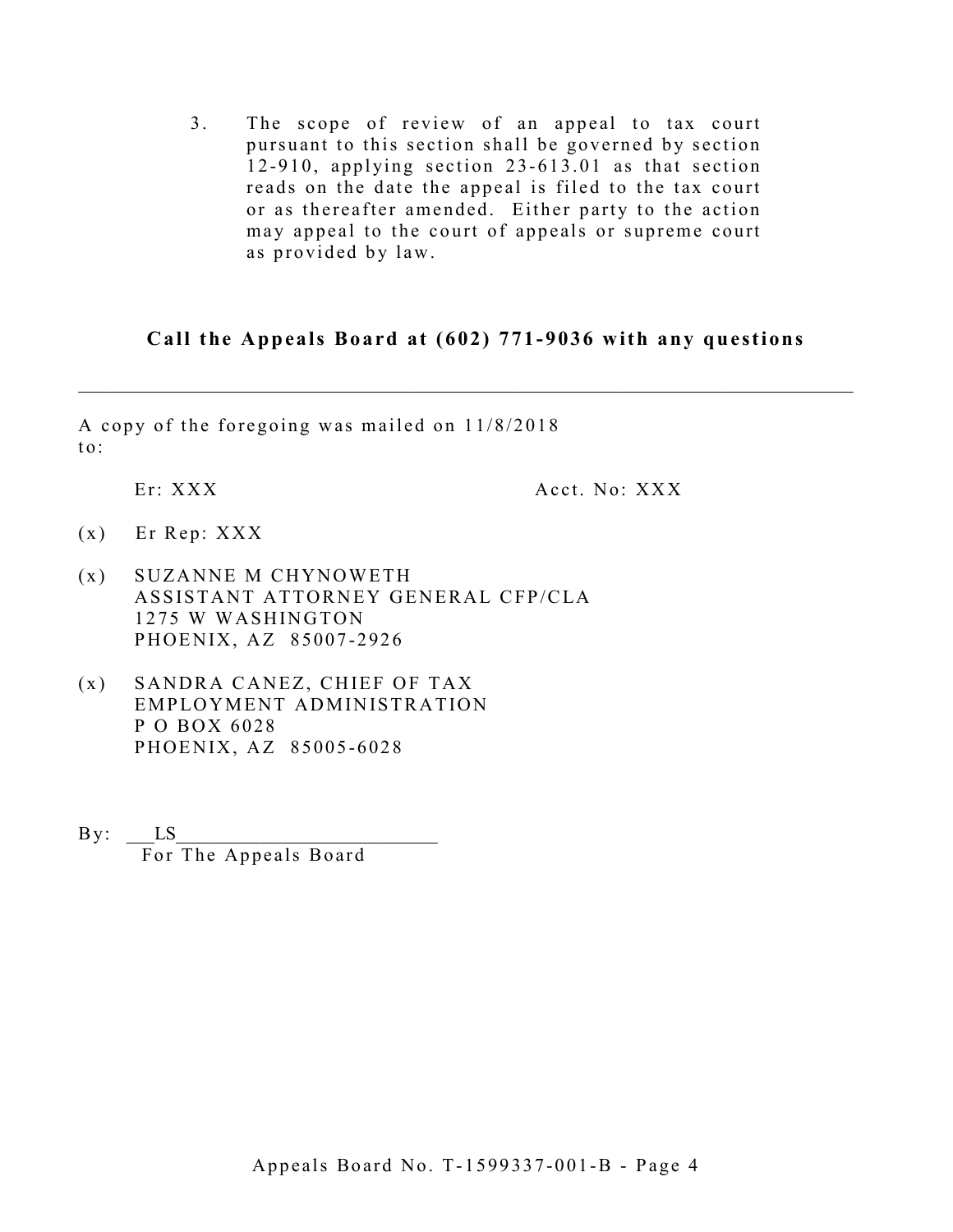**Arizona Department of Economic Security**  $\qquad \qquad \qquad \qquad$  **<b>Appeals Board** 



Appeals Board No. T - 1599330 -001 - B  $\_$ 

XXX STATE OF ARIZONA E S A TAX UNIT ℅ SUZANNE M CHYNOWETH, ASST ATTORNEY GENERAL CFP/C 2005 N CENTRAL AVE PHOENIX, AZ 85004

Petitioner Department

## **IMPORTANT --- THIS IS THE APPEALS BOARD'S DECISION**

The Department of Economic Security provides language assistance free of charge. For assistance in your preferred language, please call our Office of Appeals (602) 771 -9036 .

## **IMPORTANTE --- ESTA ES LA DECISIÓN DEL APPEALS BOARD**

The Department of Economic Security suministra ayuda de los idiomas gratis. Para recibir ayuda en su idioma preferido, por favor comunicarse con la oficina de apelaciones (602) 771 - 9036 .

## **RIGHT TO APPEAL TO THE ARIZONA TAX COURT**

Under Arizona Revised Statutes, § 41-1993, the last date to file an

Application for Appeal is **\*\*\* November 26, 2018 \*\*\*** .

## DECISION **DISMISSED**

Pursuant to an October 15, 2018 Stipulated settlement between the parties, PETITIONER has withdrawn its petition for hearing under A.R.S. § 23-674(A) and Arizona Administrative Code, Section R6 -3 -1502(A).

The Appeals Board has jurisdiction in this matter under A.R.S. § 23-724.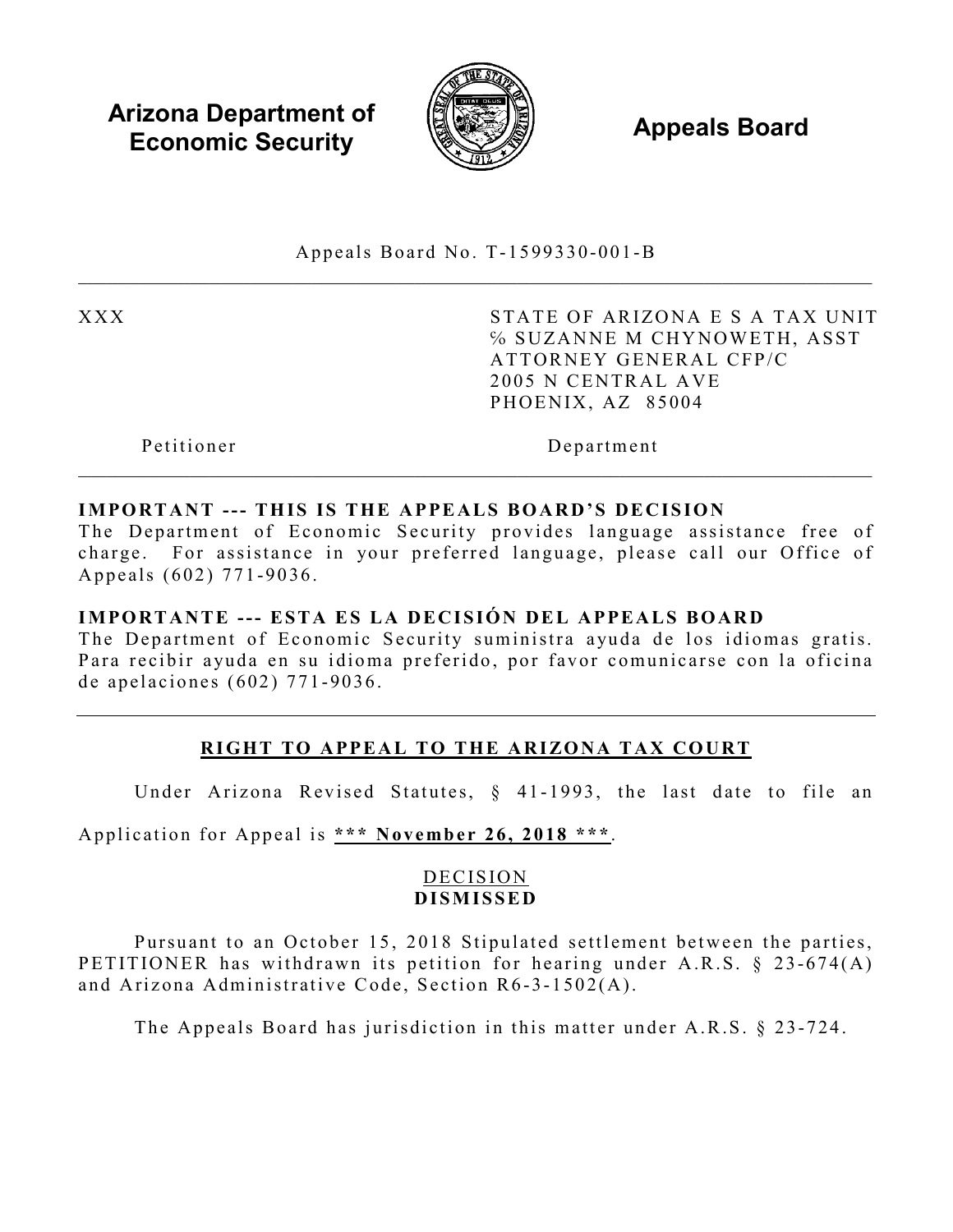Arizona Administrative Code, Section R6-3-1502(A) provides in pertinent part:

- A. The Board or a hearing officer in the Department's Office of Appeals may informally dispose of an appeal or petition without further appellate review on the merits:
	- 1. By withdrawal, if the appellant withdraws the appeal in writing or on the record at any time before the decision is issued; ... (emphasis added).

THE APPEALS BOARD FINDS there is no reason to withhold granting the request. Accordingly,

THE APPEALS BOARD **DISMISSES** the petition. The hearing scheduled for October 23, 2018, is cancelled. This decision does not affect any agreement entered into between Petitioner and the Department, either concurrently with the withdrawal or subsequent thereto.

DATED: 10/25/2018

A PPEALS BOARD

Janet L. Feltz

JANET L. FELTZ, Chairman

Vacuphiller

NANCY MILLER, Member

WILLIAM G. DADE, Member

Equal Opportunity Employer/Program • Under Titles VI and VII of the Civil Rights Act of 1964 (Title VI & VII), and the Americans with Disabilities Act of 1990 (ADA), Section 504 of the Rehabilitation Act of 1973, the Age Discrimination Act of 1975, and Title II of the Genetic Information Nondiscrimination Act (GINA) of 2008, the Department prohibits discrimination in admissions, programs, services, activities, or employment based on race,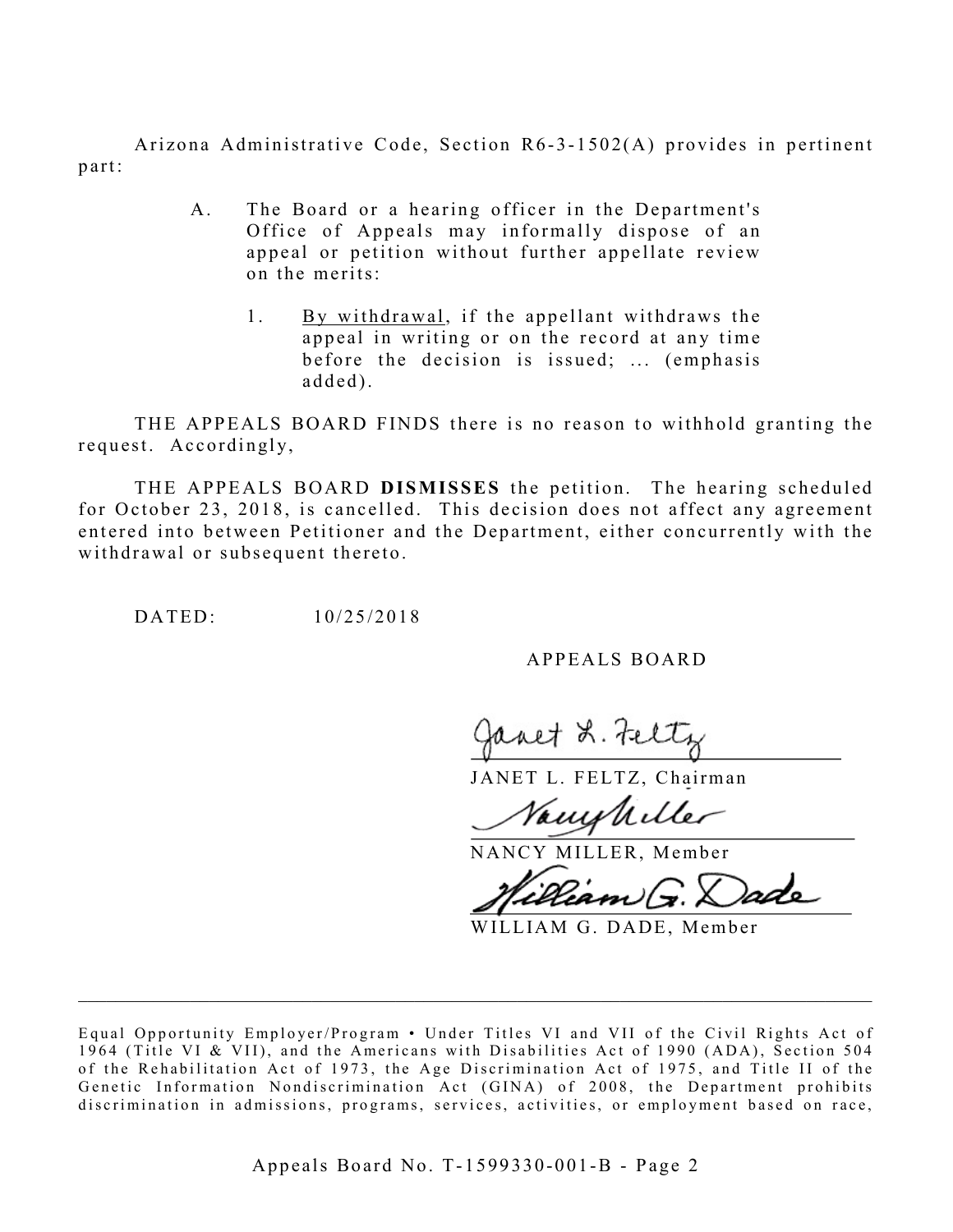color, religion, sex, national origin, age, disability, genetics and retaliation . The Department must make a reasonable accommodation to allow a person with a disability to take part in a program, service or activity. For example, this means if necessary, the Department must provide sign language interpreters for people who are deaf, a wheelchair accessible location, or enlarged print materials. It also means that the Department will take any other reasonable action that allows you to take part in and understand a program or activity, including making reasonable changes to an activity. If you believe that you will not be able to understand or take part in a program or activity because of your disability, please let us know of your disability needs in advance if at all possible. To request this document in alternative format or for further information about this policy, please contact the Appeals Board Chairman at (602) 771-9036; TTY/TDD Services: 7-1-1. • Free language assistance for DES services is available upon request.

## **RIGHT OF APPEAL TO THE ARIZONA TAX COURT**

 $\_$  , and the set of the set of the set of the set of the set of the set of the set of the set of the set of the set of the set of the set of the set of the set of the set of the set of the set of the set of the set of th

This decision by the Appeals Board is the final administrative decision of the Department of Economic Security. However, any party may appeal the decision to the Arizona Tax Court, which is the Tax Department of the Superior Court in Maricopa County. *See*, Arizona Revised Statutes, §§ 12-901 to 12-914. If you have questions about the procedures for filing an appeal, you must contact the Arizona Tax Court at 125 W. Washington Street in Phoenix, Arizona 85003-2243. Telephone: **(602) 506 - 3776** .

For your information, we set forth the provisions of Arizona Revised Statutes,  $§$  41-1993(C) and (D):

- C. Any party aggrieved by a decision of the appeals board concerning tax liability, collection or enforcement may appeal to the tax court, as defined in section 12-161, within thirty days after the date of mailing or electronic transmission of the decision. The appellant need not pay any of the tax penalty or interest upheld by the appeals board in its decision before initiating, or in order to maintain an appeal to the tax court pursuant to this section.
- D. Any appeal that is taken to tax court pursuant to this section is subject to the following provisions:
	- 1. No injunction, writ of mandamus or other legal or equitable process may issue in an action in any court in this state against an officer of this state to prevent or enjoin the collection of any tax, penalty or interest.
	- 2. The action shall not begin more than thirty days after the date of mailing or electronic transmission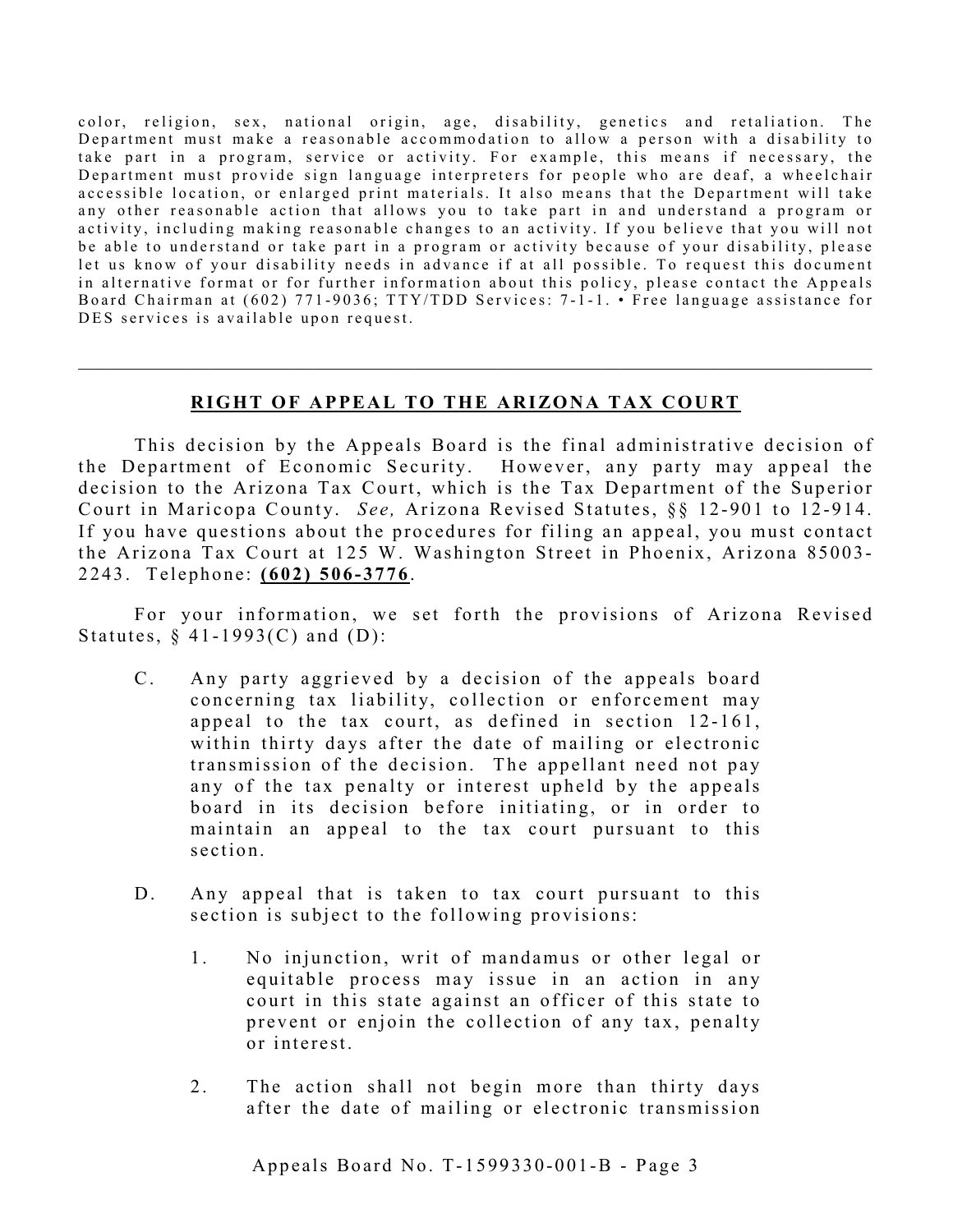of the appeals board's decision. Failure to bring the action within thirty days after the date of mailing or electronic transmission of the appeals board's decision constitutes a waiver of the protest and a waiver of all claims against this state arising from or based on the illegality of the tax, penalties and interest at issue.

3. The scope of review of an appeal to tax court pursuant to this section shall be governed by section 1 2 -910, applying section 23- 613.01 as that section reads on the date the appeal is filed to the tax court or as thereafter amended. Either party to the action may appeal to the court of appeals or supreme court as provided by law.

## **Call the Appeals Board at (602) 771-9036 with any questions**

 $\_$  , and the set of the set of the set of the set of the set of the set of the set of the set of the set of the set of the set of the set of the set of the set of the set of the set of the set of the set of the set of th

A copy of the foregoing was mailed on 10/25/2018 to:

(x) Er: XXX Acct. No: XXX

- (x ) SUZANNE M CHYNOWETH ASSISTANT ATTORNEY GENERAL CFP/CLA 1275 W WASHINGTON PHOENIX, AZ 85007 -2926
- (x ) SANDRA CANEZ, CHIEF OF TAX EMPLOYMENT ADMINISTRATION P O BOX 6028 PHOENIX, AZ 85005 -6028
- $\mathbf{By:} \qquad \mathbf{LS}$ For The Appeals Board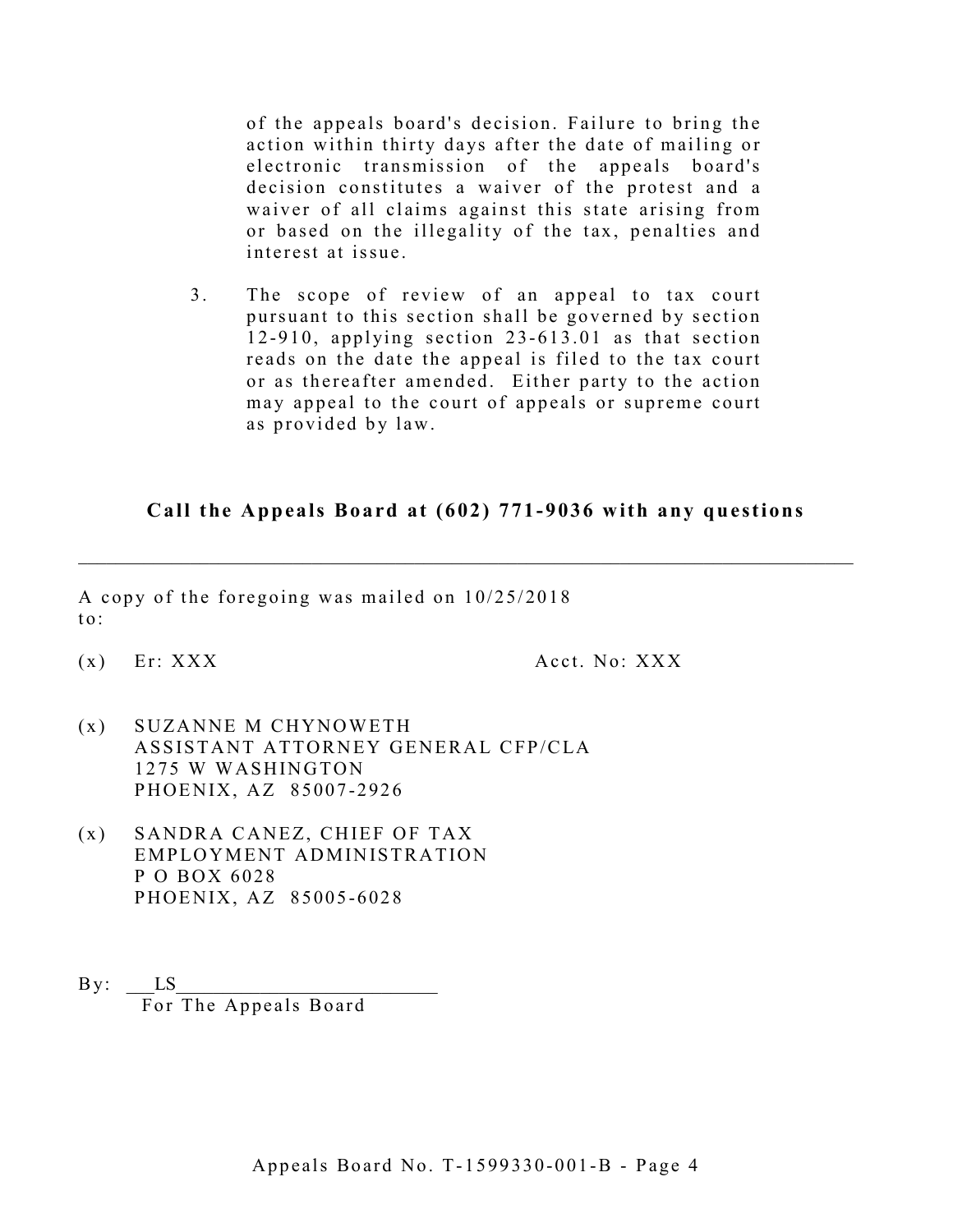**Arizona Department of Economic Security**  $\qquad \qquad \qquad \qquad$  **<b>Appeals Board** 



Appeals Board No. T - 1603715 -001 - B  $\_$ 

XXX STATE OF ARIZONA E S A TAX UNIT ℅ PHILLIP R WOOTEN, ASST ATTORNEY GENERAL CFP/C 2005 N. Central Ave PHOENIX, AZ 85004

Petitioner Department

## **IMPORTANT --- THIS IS THE APPEALS BOARD'S DECISION**

The Department of Economic Security provides language assistance free of charge. For assistance in your preferred language, please call our Office of Appeals (602) 771 -9036 .

### **IMPORTANTE --- ESTA ES LA DECISIÓN DEL APPEALS BOARD**

The Department of Economic Security suministra ayuda de los idiomas gratis. Para recibir ayuda en su idioma preferido, por favor comunicarse con la oficina de apelaciones (602) 771 - 9036 .

# **RIGHT TO APPEAL TO THE ARIZONA TAX COURT**

Under Arizona Revised Statutes, § 41-1993, the last date to file an

Application for Appeal is **\*\*\* December 31, 2018 \*\*\*** .

## DECISION **DISMISSED**

The Parties have stipulated to the withdrawal of Petitioner's appeal and the cancellation of the hearing scheduled for December 1, 2018.

The Appeals Board has jurisdiction in this matter under A.R.S. § 23 -724.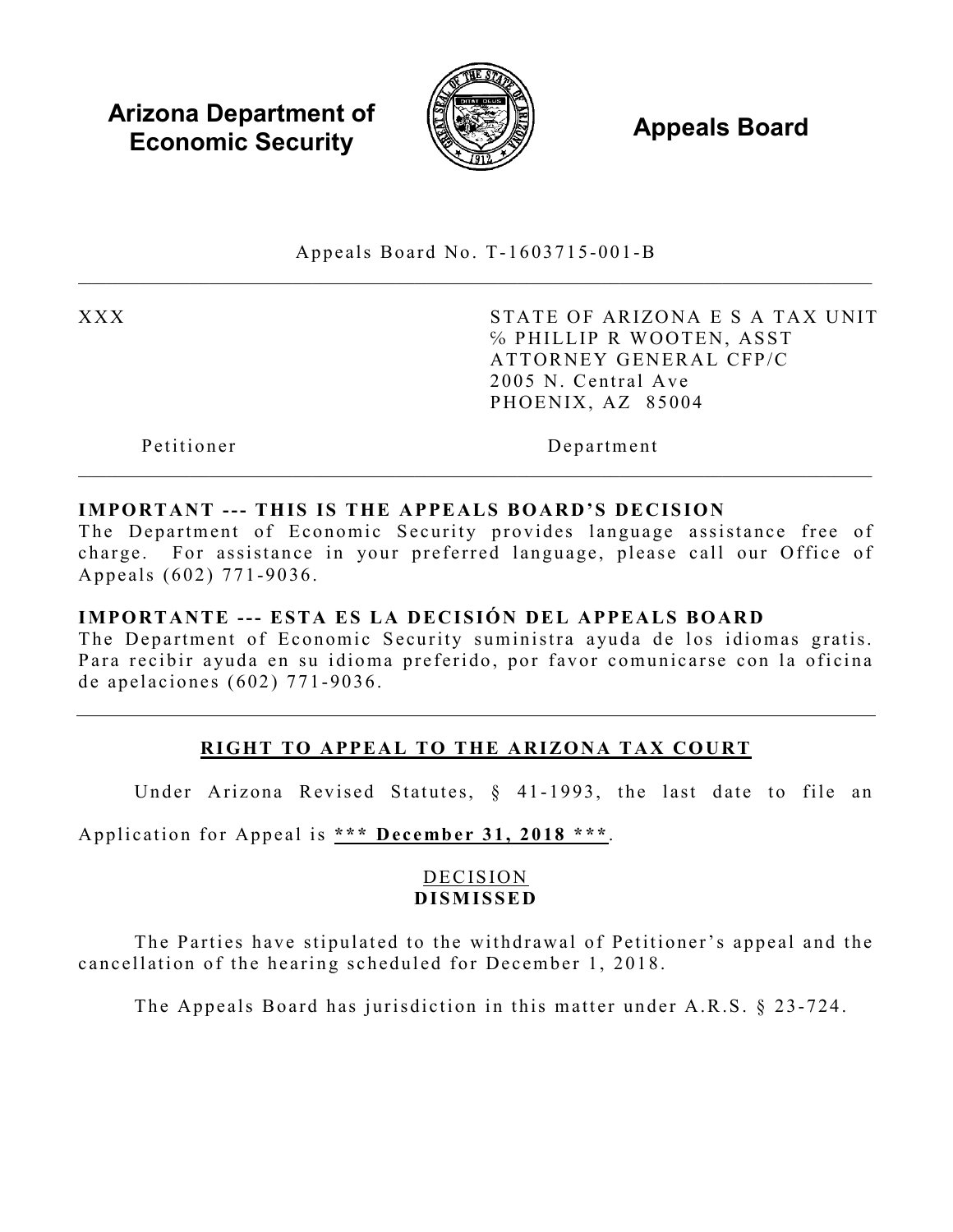Arizona Administrative Code, Section R6-3-1502(A) provides in pertinent part:

- A. The Board or a hearing officer in the Department's Office of Appeals may informally dispose of an appeal or petition without further appellate review on the merits:
	- 1. By withdrawal, if the appellant withdraws the appeal in writing or on the record at any time before the decision is issued; ... (emphasis added).

THE APPEALS BOARD FINDS there is no reason to withhold granting the request. Accordingly,

THE APPEALS BOARD **DISMISSES** the petition. The hearing scheduled for December 11, 2018, is cancelled. This decision does not affect any agreement entered into between Petitioner and the Department, either concurrently with the withdrawal or subsequent thereto.

DATED: 11/30/2018

A PPEALS BOARD

gavet L. telty

JANET L. FELTZ, Chairman

Vacustiller

NANCY MILLER, Member

WILLIAM G. DADE, Member

Equal Opportunity Employer/Program • Under Titles VI and VII of the Civil Rights Act of 1964 (Title VI & VII), and the Americans with Disabilities Act of 1990 (ADA), Section 504 of the Rehabilitation Act of 1973, the Age Discrimination Act of 1975, and Title II of the Genetic Information Nondiscrimination Act (GINA) of 2008, the Department prohibits discrimination in admissions, programs, services, activities, or employment based on race, color, religion, sex, national origin, age, disability, genetics and retaliation. The Department must make a reasonable accommodation to allow a person with a disability to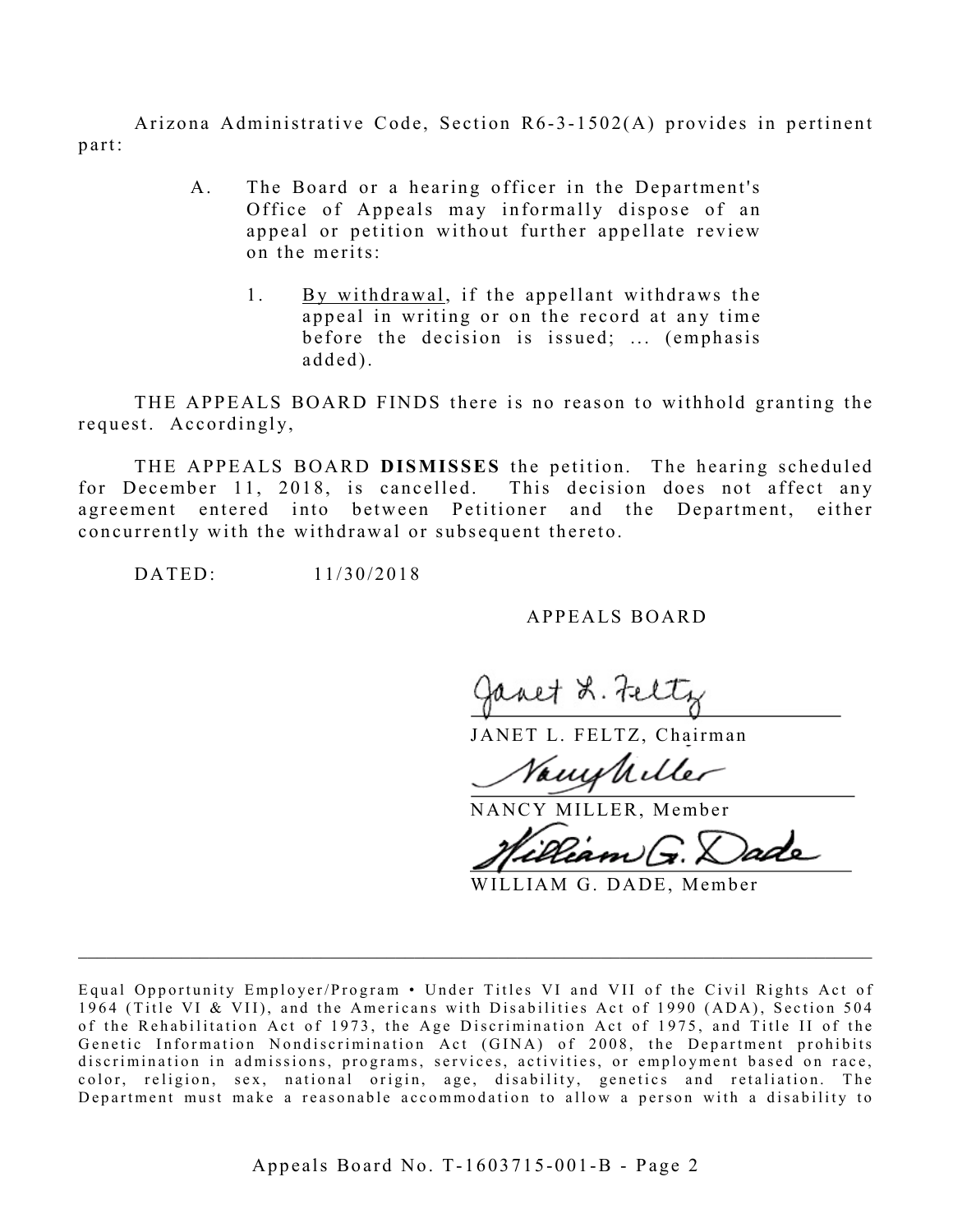take part in a program, service or activity. For example, this means if necessary, the Department must provide sign language interpreters for people who are deaf, a wheelchair accessible location, or enlarged print materials. It also means that the Department will take any other reasonable action that allows you to take part in and understand a program or activity, including making reasonable changes to an activity. If you believe that you will not be able to understand or take part in a program or activity because of your disability, please let us know of your disability needs in advance if at all possible. To request this document in alternative format or for further information about this policy, please contact the Appeals Board Chairman at (602) 771-9036; TTY/TDD Services: 7-1-1. • Free language assistance for DES services is available upon request.

#### **RIGHT OF APPEAL TO THE ARIZONA TAX COURT**

This decision by the Appeals Board is the final administrative decision of the Department of Economic Security. However, any party may appeal the decision to the Arizona Tax Court, which is the Tax Department of the Superior Court in Maricopa County. *See*, Arizona Revised Statutes, §§ 12-901 to 12-914. If you have questions about the procedures for filing an appeal, you must contact the Arizona Tax Court at 125 W. Washington Street in Phoenix, Arizona 85003-2243. Telephone: **(602) 506 - 3776** .

For your in formation, we set forth the provisions of Arizona Revised Statutes,  $§$  41-1993(C) and (D):

- C. Any party aggrieved by a decision of the appeals board concerning tax liability, collection or enforcement may appeal to the tax court, as defined in section  $12-161$ , within thirty days after the date of mailing or electronic transmission of the decision. The appellant need not pay any of the tax penalty or interest upheld by the appeals board in its decision before initiating, or in order to maintain an appeal to the tax court pursuant to this section.
- D. Any appeal that is taken to tax court pursuant to this section is subject to the following provisions:
	- 1. No injunction, writ of mandamus or other legal or equitable process may issue in an action in any court in this state against an officer of this state to prevent or enjoin the collection of any tax, penalty or interest.
	- 2. The action shall not begin more than thirty days after the date of mailing or electronic transmission of the appeals board's decision. Failure to bring the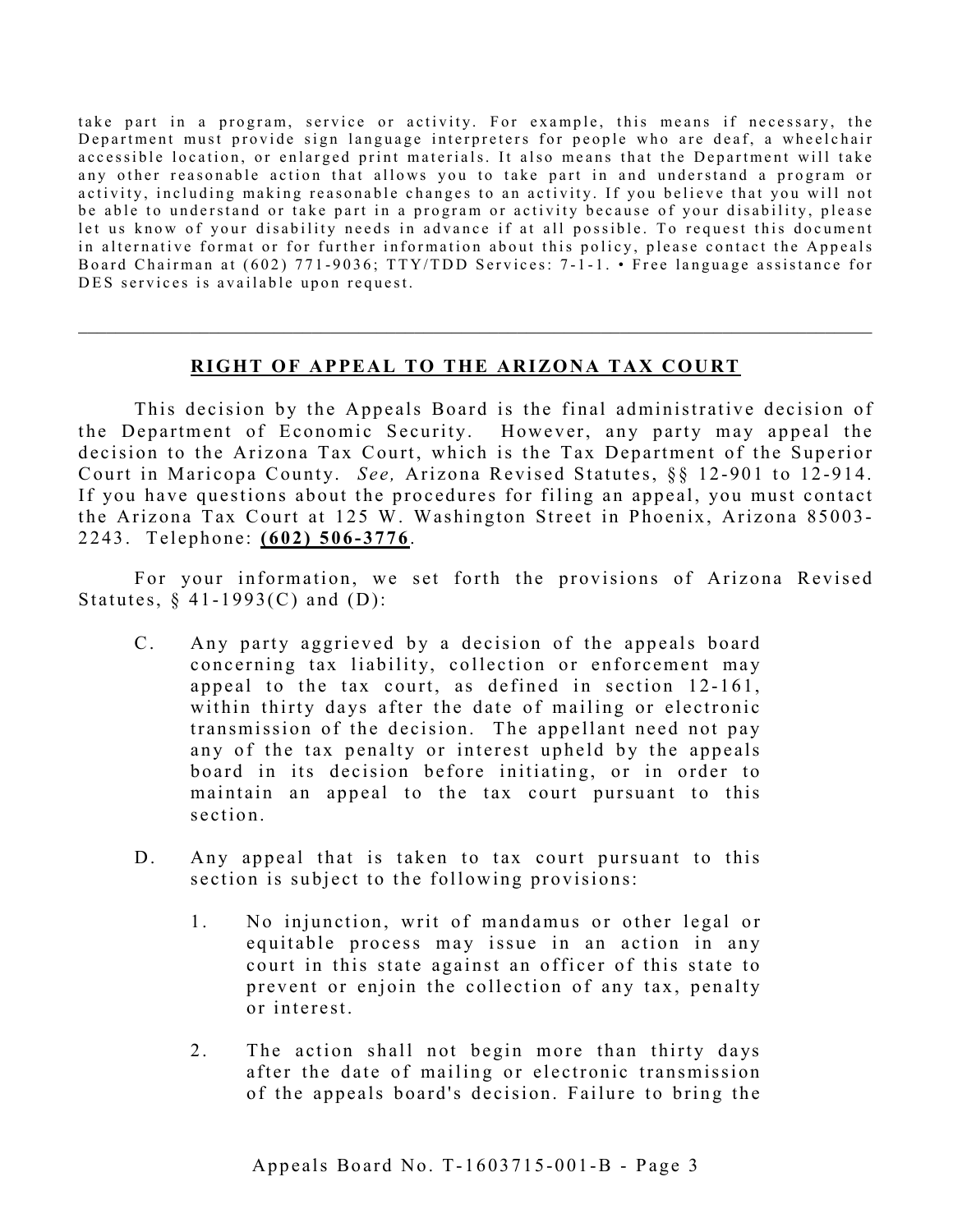action within thirty days after the date of mailing or electronic transmission of the appeals board's decision constitutes a waiver of the protest and a waiver of all claims against this state arising from or based on the illegality of the tax, penalties and interest at issue.

3. The scope of review of an appeal to tax court pursuant to this section shall be governed by section 1 2 -910, applying section 23- 613.01 as that section reads on the date the appeal is filed to the tax court or as thereafter amended. Either party to the action may appeal to the court of appeals or supreme court as provided by law.

### **Call the Appeals Board at (602) 771-9036 with any questions**

\_\_\_\_\_\_\_\_\_\_\_\_\_\_\_\_\_\_\_\_\_\_\_\_\_\_\_\_\_\_\_\_\_\_\_\_\_\_\_\_\_\_\_\_\_\_\_\_\_\_\_\_\_\_\_\_\_\_\_\_\_\_\_\_\_\_\_\_\_\_\_\_\_\_\_\_\_\_\_\_\_\_\_

A copy of the foregoing was mailed on 11/30/2018 to:

 $(x)$  Er: XXX  $Acct. No: XXX$ 

- (x ) PHILLIP R WOOTEN ASSISTANT ATTORNEY GENERAL CFP/CLA 1275 W WASHINGTON PHOENIX, AZ 85007 -2926
- (x ) SANDRA CANEZ, CHIEF OF TAX EMPLOYMENT ADMINISTRATION P O BOX 6028 PHOENIX, AZ 85005 -6028
- $By: \_\_\_\_$ For The Appeals Board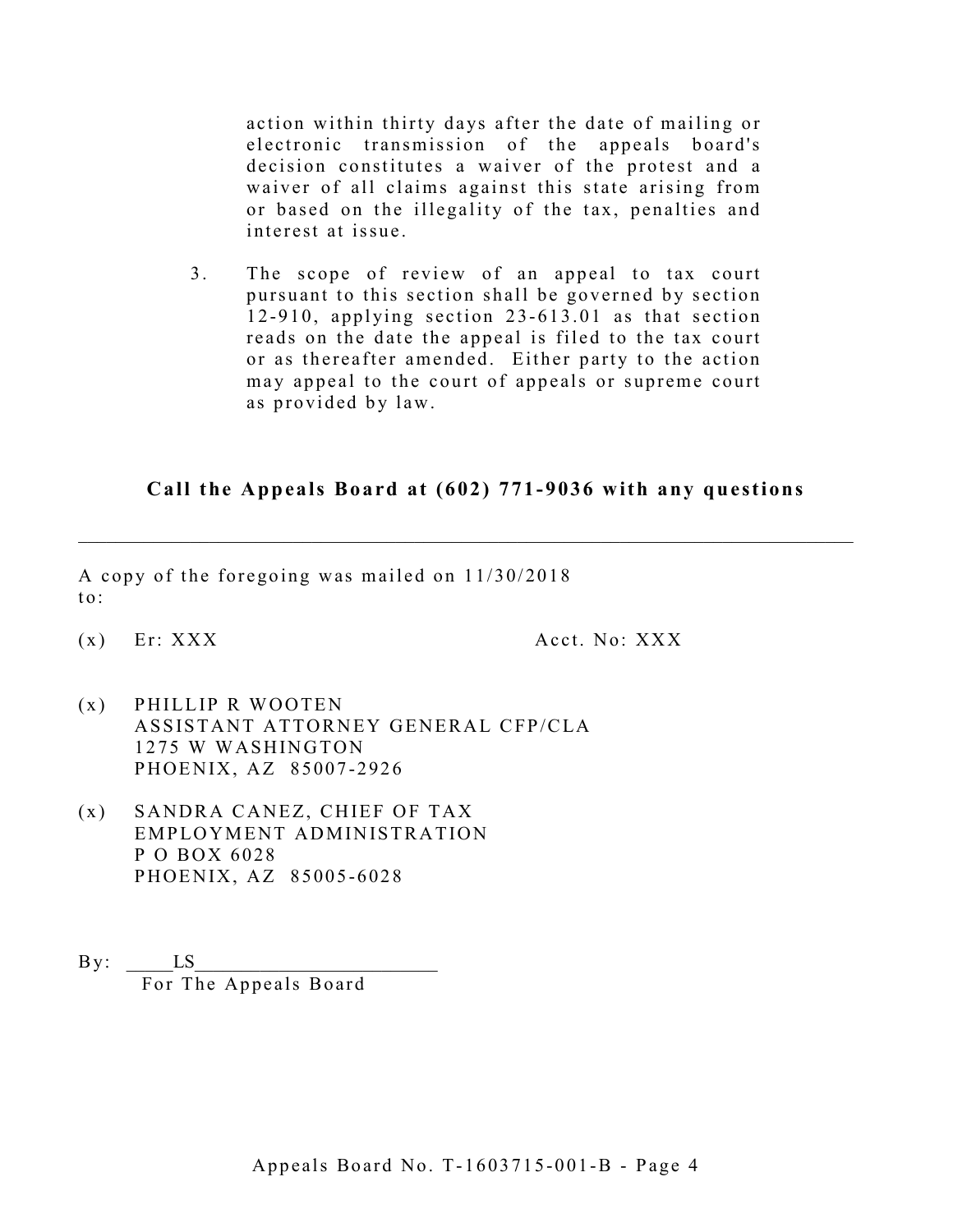**Arizona Department of Economic Security**  $\qquad \qquad \qquad \qquad$  **<b>Appeals Board** 



Appeals Board No. T - 1599738 -001 - B  $\_$ 

XXX STATE OF ARIZONA E S A TAX UNIT ℅ SUZANNE M CHYNOWETH, ASST ATTORNEY GENERAL CFP/C 2005 N CENTRAL AVE PHOENIX, AZ 85004

Petitioner Department

## **IMPORTANT --- THIS IS THE APPEALS BOARD'S DECISION**

The Department of Economic Security provides language assistance free of charge. For assistance in your preferred language, please call our Office of Appeals (602) 771 -9036 .

### **IMPORTANTE --- ESTA ES LA DECISIÓN DEL APPEALS BOARD**

The Department of Economic Security suministra ayuda de los idiomas gratis. Para recibir ayuda en su idioma preferido, por favor comunicarse con la oficina de apelaciones (602) 771 - 9036 .

# **RIGHT TO APPEAL TO THE ARIZONA TAX COURT**

Under Arizona Revised Statutes, § 41-1993, the last date to file an

Application for Appeal is **\*\*\* November 26, 2018 \*\*\*** .

## DECISION **DISMISSED**

PETITIONER has withdrawn its petition for hearing under A.R.S. § 23- $674(A)$  and Arizona Administrative Code, Section R6-3-1502(A) pursuant to the Withdrawal of Petition for Hearing dated October 2, 2018 .

The Appeals Board has jurisdiction in this matter under A.R.S. § 23-724.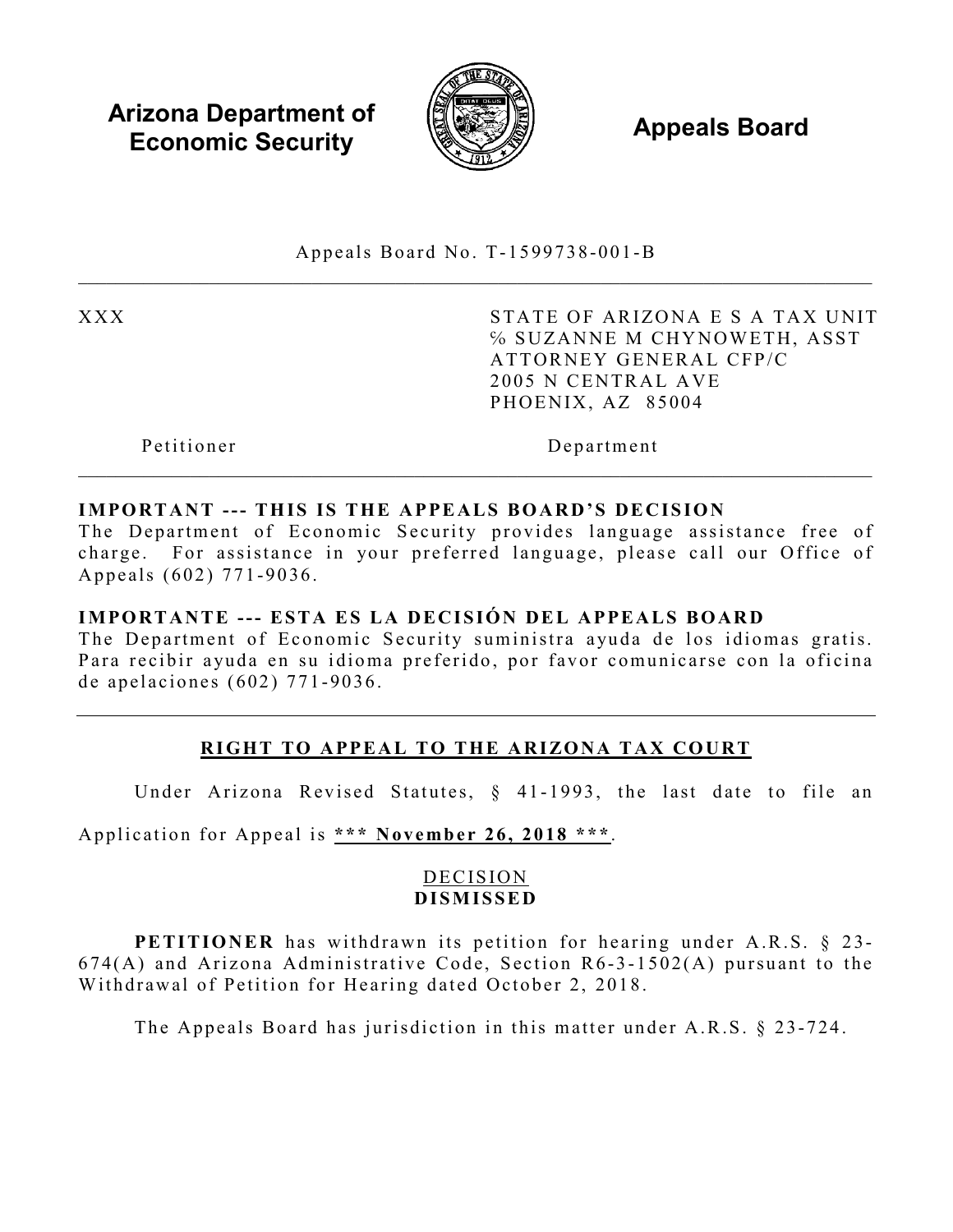Arizona Administrative Code, Section R6-3-1502(A) provides in pertinent part:

- A. The Board or a hearing officer in the Department's Office of Appeals may informally dispose of an appeal or petition without further appellate review on the merits:
	- 1. By withdrawal, if the appellant withdraws the appeal in writing or on the record at any time before the decision is issued; ... (emphasis added).

THE APPEALS BOARD FINDS there is no reason to withhold granting the request. Accordingly,

THE APPEALS BOARD **DISMISSES** the petition. The hearing scheduled for October 30, 2018, is cancelled. This decision does not affect any agreement entered into between Petitioner and the Department, either concurrently with the withdrawal or subsequent thereto.

DATED: 10/25/2018

### APPEALS BOARD

JANET L. FELTZ, Chairman

WILLIAM G. DADE, Member

#### NANCY MILLER, Member

Equal Opportunity Employer/Program • Under Titles VI and VII of the Civil Rights Act of 1964 (Title VI & VII), and the Americans with Disabilities Act of 1990 (ADA), Section 504 of the Rehabilitation Act of 1973, the Age Discrimination Act of 1975, and Title II of the Genetic Information Nondiscrimination Act (GINA) of 2008, the Department prohibits discrimination in admissions, programs, services, activities, or employment based on race,

 $\mathcal{L}_\mathcal{L}$  , and the contribution of the contribution of the contribution of the contribution of the contribution of the contribution of the contribution of the contribution of the contribution of the contribution of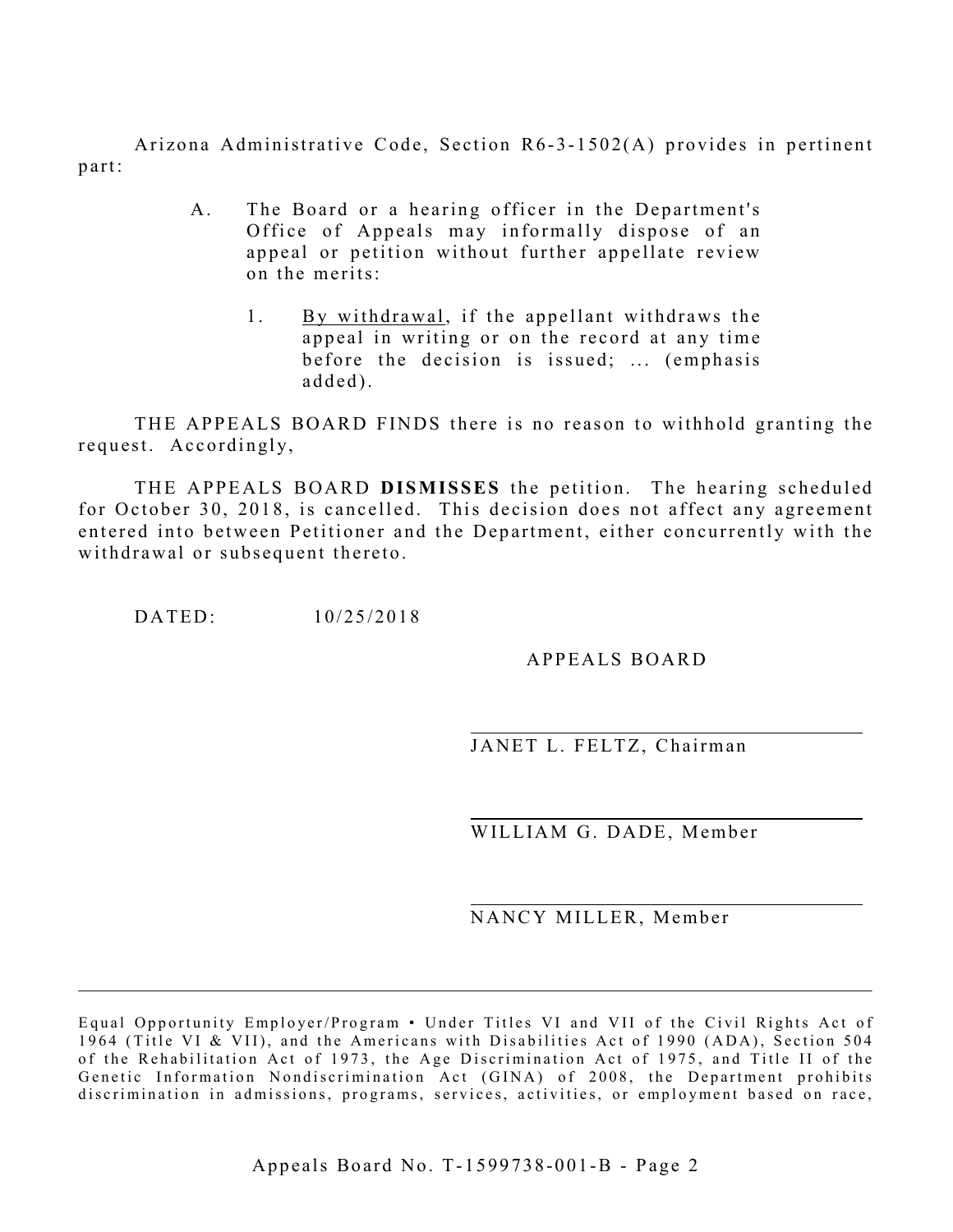color, religion, sex, national origin, age, disability, genetics and retaliation. The Department must make a reasonable accommodation to allow a person with a disability to take part in a program, service or activity. For example, this means if necessary, the Department must provide sign language interpreters for people who are deaf, a wheelchair accessible location, or enlarged print materials. It also means that the Department will take any other reasonable action that allows you to take part in and understand a program or activity, including making reasonable changes to an activity. If you believe that you will not be able to understand or take part in a program or activity because of your disability, please let us know of your disability needs in advance if at all possible. To request this document in alternative format or for further information about this policy, please contact the Appeals Board Chairman at (602) 771-9036; TTY/TDD Services: 7-1-1. • Free language assistance for DES services is available upon request.

### **R IGHT OF APPEAL TO THE ARIZONA TAX COURT**

 $\_$  , and the set of the set of the set of the set of the set of the set of the set of the set of the set of the set of the set of the set of the set of the set of the set of the set of the set of the set of the set of th

This decision by the Appeals Board is the final administrative decision of the Department of Economic Security. However, any party may appeal the decision to the Arizona Tax Court, which is the Tax Department of the Superior Court in Maricopa County. *See*, Arizona Revised Statutes, §§ 12-901 to 12-914. If you have questions about the procedures for filing an appeal, you must contact the Arizona Tax Court at 125 W. Washington Street in Phoenix, Arizona 85003-2243. Telephone: **(602) 506 - 3776** .

For your information, we set forth the provisions of Arizona Revised Statutes,  $§$  41-1993(C) and (D):

- C. Any party aggrieved by a decision of the appeals board concerning tax liability, collection or enforcement may appeal to the tax court, as defined in section 12-161, within thirty days after the date of mailing or electronic transmission of the decision. The appellant need not pay any of the tax penalty or interest upheld by the appeals board in its decision before initiating, or in order to maintain an appeal to the tax court pursuant to this section.
- D. Any appeal that is taken to tax court pursuant to this section is subject to the following provisions:
	- 1. No injunction, writ of mandamus or other legal or equitable process may issue in an action in any court in this state against an officer of this state to prevent or enjoin the collection of any tax, penalty or interest.
	- 2. The action shall not begin more than thirty days after the date of mailing or electronic transmission